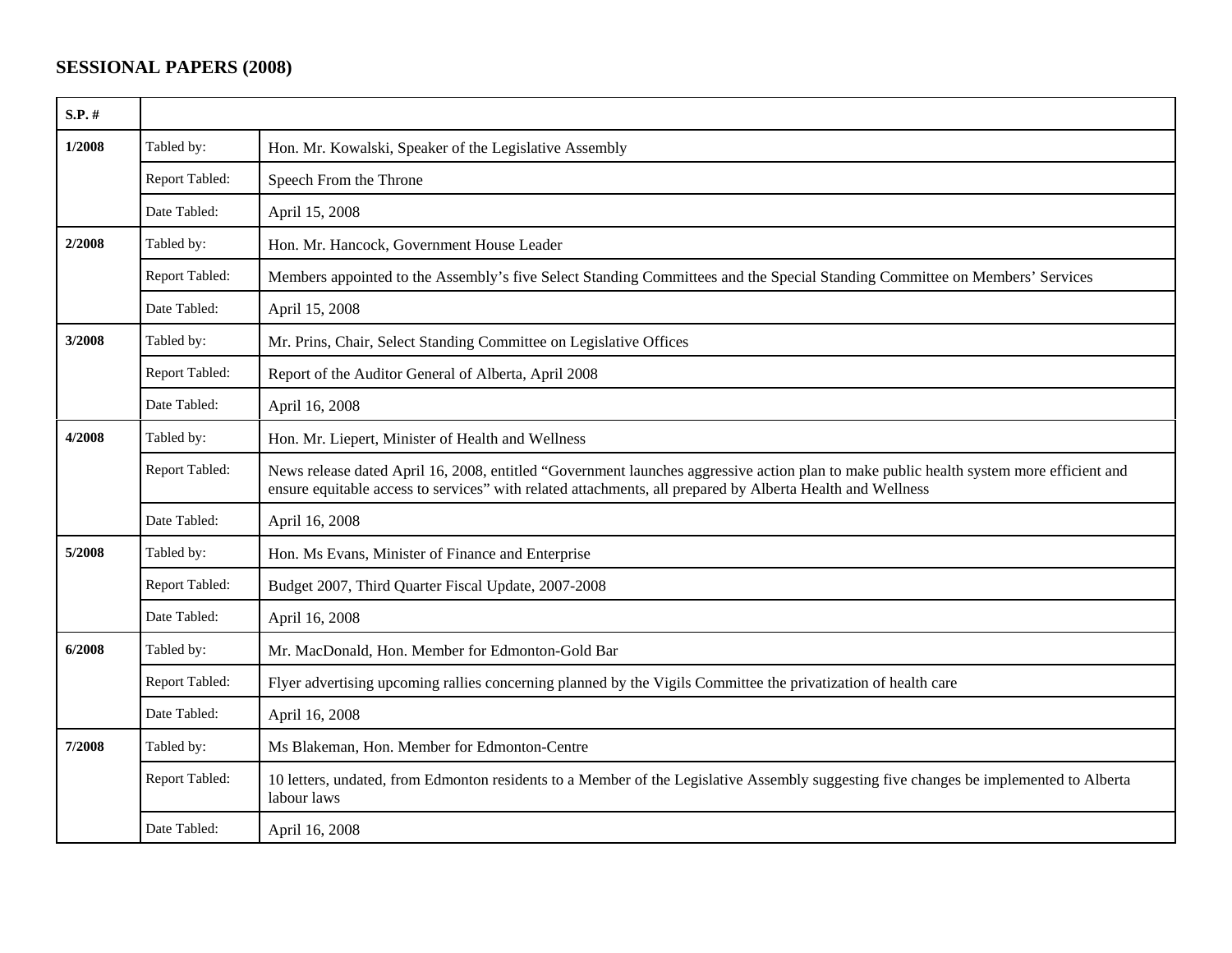| $S.P.$ # |                |                                                                                                                        |
|----------|----------------|------------------------------------------------------------------------------------------------------------------------|
| 8/2008   | Tabled by:     | Mr. Chase, Hon. Member for Calgary-Varsity                                                                             |
|          | Report Tabled: | Pamphlet entitled "Bridges that Unite" advertising a travelling exhibition presented by the Aga Khan Foundation Canada |
|          | Date Tabled:   | April 16, 2008                                                                                                         |
| 9/2008   | Tabled by:     | Mr. Chase, Hon. Member for Calgary-Varsity                                                                             |
|          | Report Tabled: | Program from the Passover Haggadah festival recently held in Calgary                                                   |
|          | Date Tabled:   | April 16, 2008                                                                                                         |
| 10/2008  | Tabled by:     | Mr. Chase, Hon. Member for Calgary-Varsity                                                                             |
|          | Report Tabled: | Program from the 14th Alberta East Coulee Spring Festival held on April 12, 2008                                       |
|          | Date Tabled:   | April 16, 2008                                                                                                         |
| 11/2008  | Tabled by:     | Ms Notley, Hon. Member for Edmonton-Strathcona                                                                         |
|          | Report Tabled: | Alberta Progressive Conservative Party Platform Book                                                                   |
|          | Date Tabled:   | April 16, 2008                                                                                                         |
| 12/2008  | Tabled by:     | Hon. Mr. Kowalski, Speaker of the Legislative Assembly                                                                 |
|          | Report Tabled: | Office of the Information and Privacy Commissioner, Annual Report 2006-2007                                            |
|          | Date Tabled:   | April 16, 2008                                                                                                         |
| 13/2008  | Tabled by:     | Clerk of the Assembly on behalf of Hon. Mr. Snelgrove, President of the Treasury Board                                 |
|          | Report Tabled: | Return to Order of the Assembly MR4, asked for by Mr. Miller on May 28, 2007                                           |
|          | Date Tabled:   | April 16, 2008                                                                                                         |
| 14/2008  | Tabled by:     | Clerk of the Assembly on behalf of Hon. Mr. Blackett, Minister of Culture and Community Spirit                         |
|          | Report Tabled: | Alberta Foundation for the Arts, Annual Report 2001/02, with attached Financial Statements dated March 31, 2002        |
|          | Date Tabled:   | April 16, 2008                                                                                                         |
| 15/2008  | Tabled by:     | Clerk of the Assembly on behalf of Hon. Mr. Blackett, Minister of Culture and Community Spirit                         |
|          | Report Tabled: | Alberta Foundation for the Arts, Annual Report 2002/03, with attached Financial Statements dated March 31, 2003        |
|          | Date Tabled:   | April 16, 2008                                                                                                         |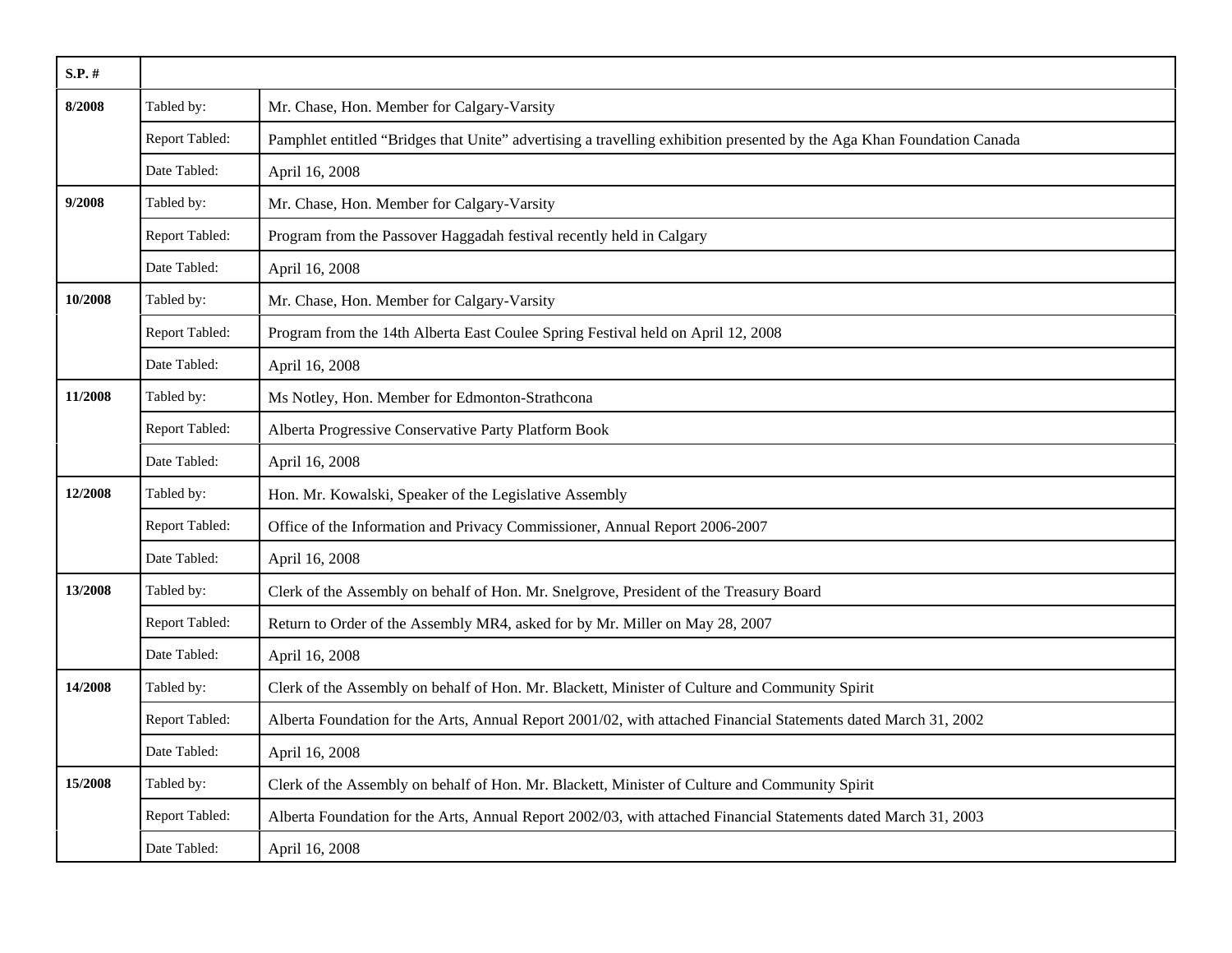| $S.P.$ # |                |                                                                                                                 |
|----------|----------------|-----------------------------------------------------------------------------------------------------------------|
| 16/2008  | Tabled by:     | Clerk of the Assembly on behalf of Hon. Mr. Blackett, Minister of Culture and Community Spirit                  |
|          | Report Tabled: | Alberta Foundation for the Arts, Annual Report 2003/04, with attached Financial Statements dated March 31, 2004 |
|          | Date Tabled:   | April 16, 2008                                                                                                  |
| 17/2008  | Tabled by:     | Clerk of the Assembly on behalf of Hon. Mr. Blackett, Minister of Culture and Community Spirit                  |
|          | Report Tabled: | Alberta Foundation for the Arts, Annual Report 2004/05, with attached Financial Statements dated March 31, 2005 |
|          | Date Tabled:   | April 16, 2008                                                                                                  |
| 18/2008  | Tabled by:     | Clerk of the Assembly on behalf of Hon. Mr. Blackett, Minister of Culture and Community Spirit                  |
|          | Report Tabled: | Alberta Foundation for the Arts, Annual Report 2005/06, with attached Financial Statements dated March 31, 2006 |
|          | Date Tabled:   | April 16, 2008                                                                                                  |
| 19/2008  | Tabled by:     | Clerk of the Assembly on behalf of Hon. Mr. Blackett, Minister of Culture and Community Spirit                  |
|          | Report Tabled: | Alberta Foundation for the Arts, Annual Report 2006/07, with attached Financial Statements dated March 31, 2007 |
|          | Date Tabled:   | April 16, 2008                                                                                                  |
| 20/2008  | Tabled by:     | Clerk of the Assembly on behalf of Hon. Mr. Blackett, Minister of Culture and Community Spirit                  |
|          | Report Tabled: | Historical Resources Fund, 2001-02 Annual Report, with attached Financial Statements dated March 31, 2002       |
|          | Date Tabled:   | April 16, 2008                                                                                                  |
| 21/2008  | Tabled by:     | Clerk of the Assembly on behalf of Hon. Mr. Blackett, Minister of Culture and Community Spirit                  |
|          | Report Tabled: | Historical Resources Fund, 2002-03 Annual Report, with attached Financial Statements dated March 31, 2003       |
|          | Date Tabled:   | April 16, 2008                                                                                                  |
| 22/2008  | Tabled by:     | Clerk of the Assembly on behalf of Hon. Mr. Blackett, Minister of Culture and Community Spirit                  |
|          | Report Tabled: | Historical Resources Fund, 2003-04 Annual Report, with attached Financial Statements dated March 31, 2004       |
|          | Date Tabled:   | April 16, 2008                                                                                                  |
| 23/2008  | Tabled by:     | Clerk of the Assembly on behalf of Hon. Mr. Blackett, Minister of Culture and Community Spirit                  |
|          | Report Tabled: | Historical Resources Fund, 2004-05 Annual Report, with attached Financial Statements dated March 31, 2005       |
|          | Date Tabled:   | April 16, 2008                                                                                                  |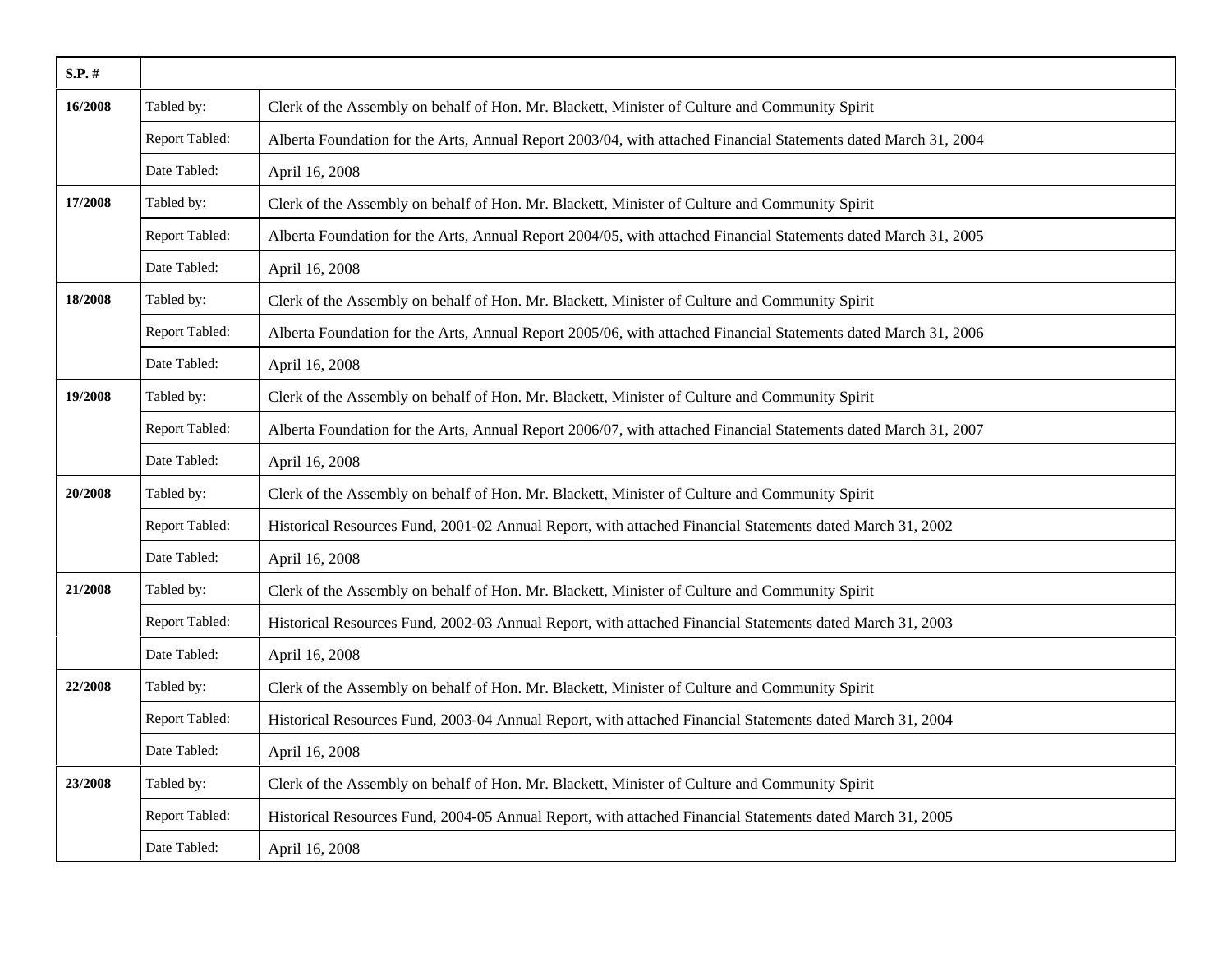| $S.P.$ # |                |                                                                                                                         |
|----------|----------------|-------------------------------------------------------------------------------------------------------------------------|
| 24/2008  | Tabled by:     | Clerk of the Assembly on behalf of Hon. Mr. Blackett, Minister of Culture and Community Spirit                          |
|          | Report Tabled: | Historical Resources Fund, 2005-06 Annual Report, with attached Financial Statements dated March 31, 2006               |
|          | Date Tabled:   | April 16, 2008                                                                                                          |
| 25/2008  | Tabled by:     | Clerk of the Assembly on behalf of Hon. Mr. Blackett, Minister of Culture and Community Spirit                          |
|          | Report Tabled: | Historical Resources Fund, 2006-07 Annual Report, with attached Financial Statements dated March 31, 2007               |
|          | Date Tabled:   | April 16, 2008                                                                                                          |
| 26/2008  | Tabled by:     | Clerk of the Assembly on behalf of Hon. Mr. Blackett, Minister of Culture and Community Spirit                          |
|          | Report Tabled: | Alberta Historical Resources Foundation, 2001-02 Annual Report, with attached Financial Statements dated March 31, 2002 |
|          | Date Tabled:   | April 16, 2008                                                                                                          |
| 27/2008  | Tabled by:     | Clerk of the Assembly on behalf of Hon. Mr. Blackett, Minister of Culture and Community Spirit                          |
|          | Report Tabled: | Alberta Historical Resources Foundation, 2002-03 Annual Report, with attached Financial Statements dated March 31, 2003 |
|          | Date Tabled:   | April 16, 2008                                                                                                          |
| 28/2008  | Tabled by:     | Clerk of the Assembly on behalf of Hon. Mr. Blackett, Minister of Culture and Community Spirit                          |
|          | Report Tabled: | Alberta Historical Resources Foundation, 2003-04 Annual Report, with attached Financial Statements dated March 31, 2004 |
|          | Date Tabled:   | April 16, 2008                                                                                                          |
| 29/2008  | Tabled by:     | Clerk of the Assembly on behalf of Hon. Mr. Blackett, Minister of Culture and Community Spirit                          |
|          | Report Tabled: | Alberta Historical Resources Foundation, 2004-05 Annual Report, with attached Financial Statements dated March 31, 2005 |
|          | Date Tabled:   | April 16, 2008                                                                                                          |
| 30/2008  | Tabled by:     | Clerk of the Assembly on behalf of Hon. Mr. Blackett, Minister of Culture and Community Spirit                          |
|          | Report Tabled: | Alberta Historical Resources Foundation, 2005-06 Annual Report, with attached Financial Statements dated March 31, 2006 |
|          | Date Tabled:   | April 16, 2008                                                                                                          |
| 31/2008  | Tabled by:     | Clerk of the Assembly on behalf of Hon. Mr. Blackett, Minister of Culture and Community Spirit                          |
|          | Report Tabled: | Alberta Historical Resources Foundation, 2006-07 Annual Report, with attached Financial Statements dated March 31, 2007 |
|          | Date Tabled:   | April 16, 2008                                                                                                          |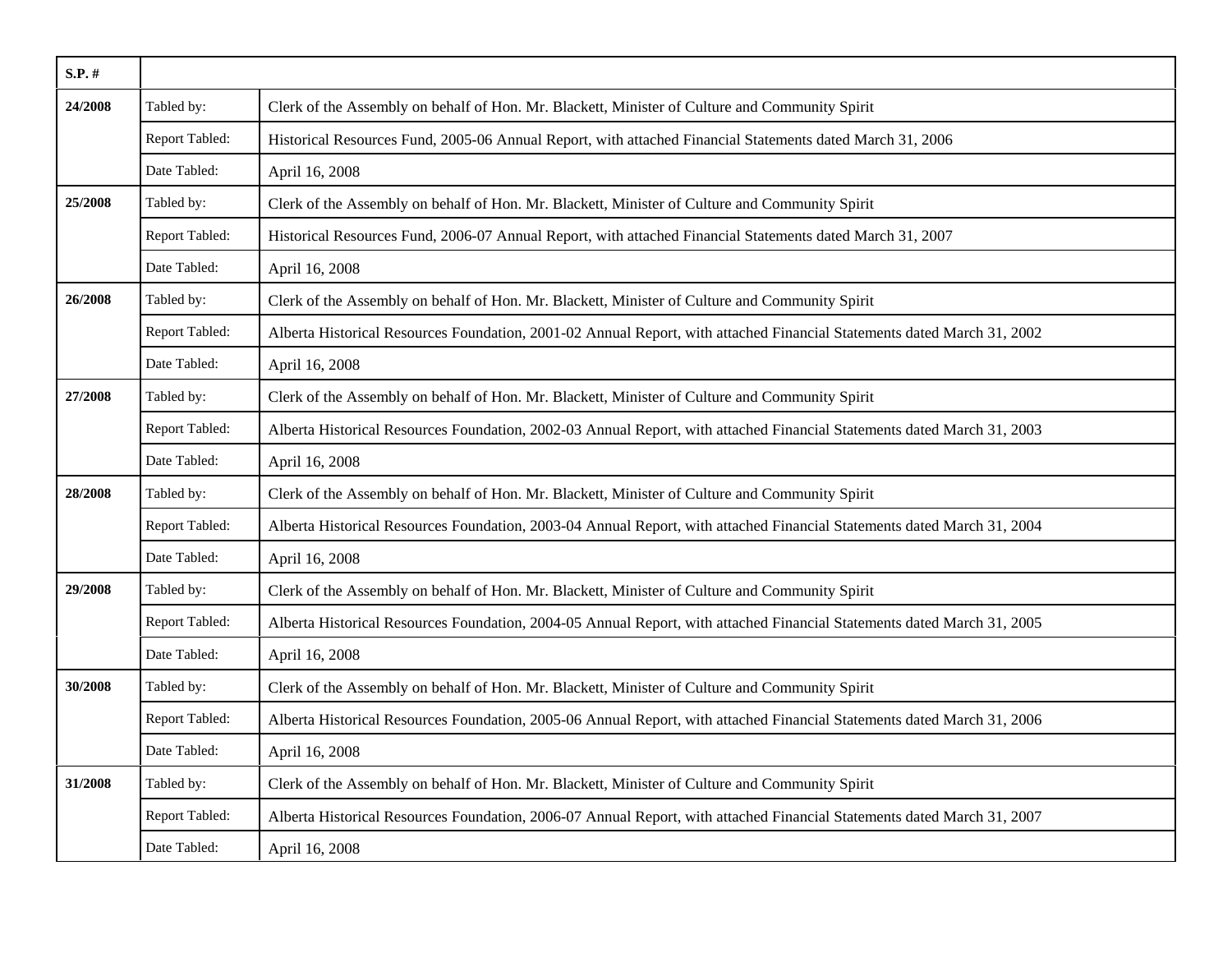| $S.P.$ # |                |                                                                                                                                                       |
|----------|----------------|-------------------------------------------------------------------------------------------------------------------------------------------------------|
| 32/2008  | Tabled by:     | Clerk of the Assembly on behalf of Hon. Mr. Blackett, Minister of Culture and Community Spirit                                                        |
|          | Report Tabled: | Wild Rose Foundation, Annual Report 2001-02, with attached Financial Statements dated March 31, 2002                                                  |
|          | Date Tabled:   | April 16, 2008                                                                                                                                        |
| 33/2008  | Tabled by:     | Clerk of the Assembly on behalf of Hon. Mr. Blackett, Minister of Culture and Community Spirit                                                        |
|          | Report Tabled: | Wild Rose Foundation, Annual Report 2002-03, with attached Financial Statements dated March 31, 2003                                                  |
|          | Date Tabled:   | April 16, 2008                                                                                                                                        |
| 34/2008  | Tabled by:     | Clerk of the Assembly on behalf of Hon. Mr. Blackett, Minister of Culture and Community Spirit                                                        |
|          | Report Tabled: | Wild Rose Foundation, Annual Report 2003-04, with attached Financial Statements dated March 31, 2004                                                  |
|          | Date Tabled:   | April 16, 2008                                                                                                                                        |
| 35/2008  | Tabled by:     | Clerk of the Assembly on behalf of Hon. Mr. Blackett, Minister of Culture and Community Spirit                                                        |
|          | Report Tabled: | Wild Rose Foundation, Annual Report 2004-05, with attached Financial Statements dated March 31, 2005                                                  |
|          | Date Tabled:   | April 16, 2008                                                                                                                                        |
| 36/2008  | Tabled by:     | Clerk of the Assembly on behalf of Hon. Mr. Blackett, Minister of Culture and Community Spirit                                                        |
|          | Report Tabled: | Wild Rose Foundation, Annual Report 2005-06, with attached Financial Statements dated March 31, 2006                                                  |
|          | Date Tabled:   | April 16, 2008                                                                                                                                        |
| 37/2008  | Tabled by:     | Clerk of the Assembly on behalf of Hon. Mr. Blackett, Minister of Culture and Community Spirit                                                        |
|          | Report Tabled: | Wild Rose Foundation, Annual Report 2006-07, with attached Financial Statements dated March 31, 2007                                                  |
|          | Date Tabled:   | April 16, 2008                                                                                                                                        |
| 38/2008  | Tabled by:     | Hon. Mr. Snelgrove, President of the Treasury Board                                                                                                   |
|          | Report Tabled: | 2007-08 Supplementary Supply Estimates (No. 2), General Revenue Fund                                                                                  |
|          | Date Tabled:   | April 16, 2008                                                                                                                                        |
| 39/2008  | Tabled by:     | Ms Blakeman, Hon. Member for Edmonton-Centre                                                                                                          |
|          | Report Tabled: | 10 letters, undated, from Edmonton residents to a Member of the Legislative Assembly suggesting five changes be implemented to Alberta<br>labour laws |
|          | Date Tabled:   | April 17, 2008                                                                                                                                        |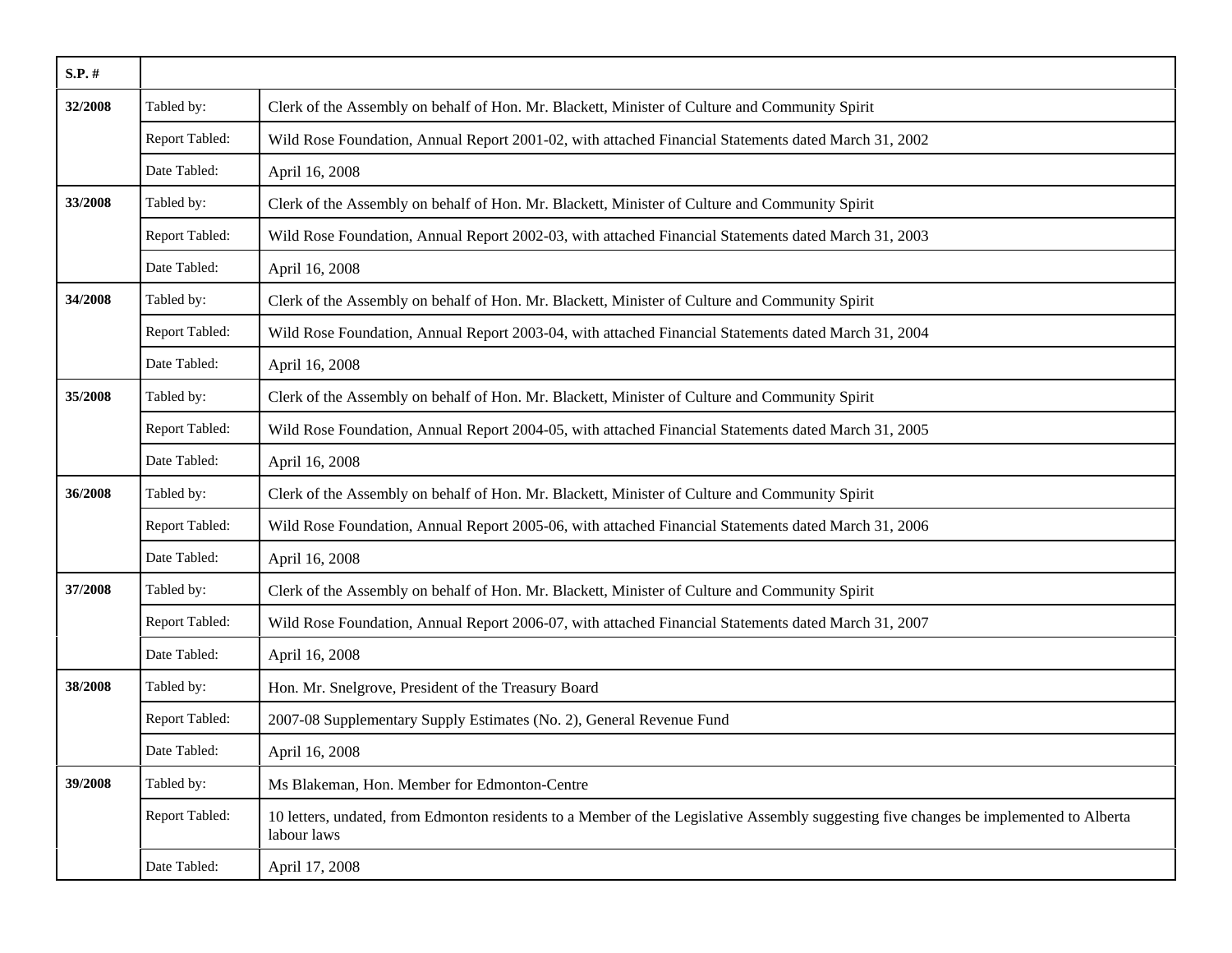| $S.P.$ #       |                |                                                                                                                                                                                                                                                                                           |
|----------------|----------------|-------------------------------------------------------------------------------------------------------------------------------------------------------------------------------------------------------------------------------------------------------------------------------------------|
| 40/2008        | Tabled by:     | Mr. MacDonald, Hon. Member for Edmonton-Gold Bar                                                                                                                                                                                                                                          |
|                | Report Tabled: | Letter dated December 5, 2007, from Anne Landry of Calgary to Mr. MacDonald, Hon. Member for Edmonton-Gold Bar, requesting a public<br>inquiry into how the enforcement of privacy legislation and security standards negatively affects individuals' basic rights                        |
|                | Date Tabled:   | April 17, 2008                                                                                                                                                                                                                                                                            |
| 41/2008        | Tabled by:     | Mr. Chase, Hon. Member for Calgary-Varsity                                                                                                                                                                                                                                                |
|                | Report Tabled: | Report dated November 2007 entitled "Temporary Foreign Workers, Alberta's disposable workforce" prepared by the Alberta Federation of<br>Labour                                                                                                                                           |
|                | Date Tabled:   | April 17, 2008                                                                                                                                                                                                                                                                            |
| 42/2008        | Tabled by:     | Mr. Chase, Hon. Member for Calgary-Varsity                                                                                                                                                                                                                                                |
|                | Report Tabled: | Momentum, A Community Economic Development Organization, 2006 Annual Report                                                                                                                                                                                                               |
|                | Date Tabled:   | April 17, 2008                                                                                                                                                                                                                                                                            |
| 43/2008        | Tabled by:     | Mrs. Sarich, Hon. Member for Edmonton-Decore                                                                                                                                                                                                                                              |
|                | Report Tabled: | Program from the 2008 Excellence in Teaching Awards Semi-Finalist Celebration held on April 15, 2008, in Edmonton                                                                                                                                                                         |
|                | Date Tabled:   | April 21, 2008                                                                                                                                                                                                                                                                            |
| 44/2008        | Tabled by:     | Mr. MacDonald, Hon. Member for Edmonton-Gold Bar                                                                                                                                                                                                                                          |
|                | Report Tabled: | 5 letters, undated, from Albertans to a Member of the Legislative Assembly suggesting five changes be implemented to Alberta labour laws                                                                                                                                                  |
|                | Date Tabled:   | April 21, 2008                                                                                                                                                                                                                                                                            |
| <b>45/2008</b> | Tabled by:     | Dr. Taft, Hon. Leader of the Official Opposition                                                                                                                                                                                                                                          |
|                | Report Tabled: | Letter dated March 17, 2008, unsigned, from Debbie Morris of Edmonton to Hon. Mr. Stelmach, Premier, and Dr. Taft, Hon. Leader of the<br>Official Opposition, expressing opposition to the privatization of health care and offering suggestions to improve the public health care system |
|                | Date Tabled:   | April 21, 2008                                                                                                                                                                                                                                                                            |
| 46/2008        | Tabled by:     | Ms Blakeman, Hon. Member for Edmonton-Centre                                                                                                                                                                                                                                              |
|                | Report Tabled: | Automobile Insurance Rate Board (AIRB) web site article entitled "AIRB Review of Mandatory Premiums, Formal Public Meetings" listing<br>dates and locations of public meetings                                                                                                            |
|                | Date Tabled:   | April 21, 2008                                                                                                                                                                                                                                                                            |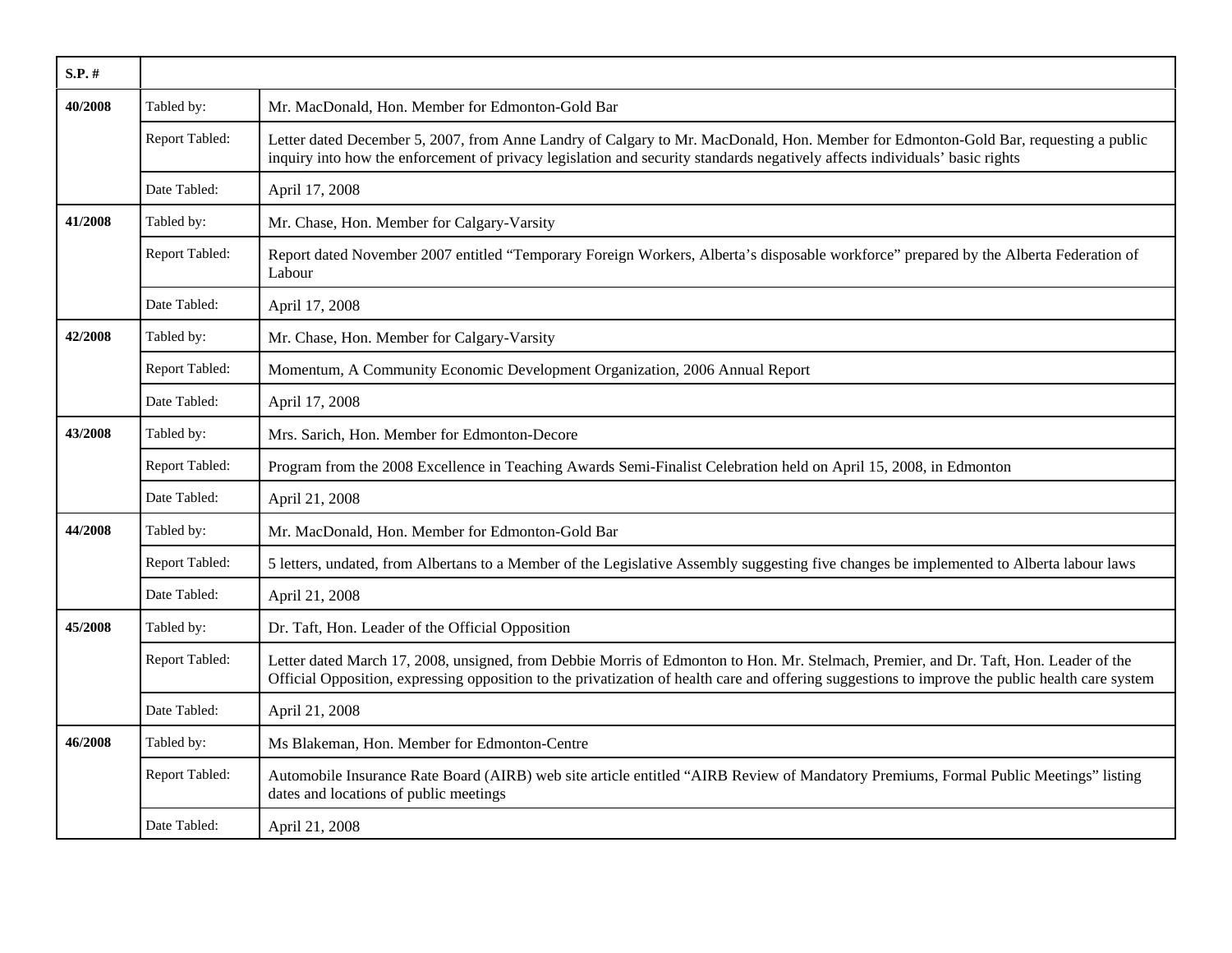| $S.P.$ # |                |                                                                                                                                            |
|----------|----------------|--------------------------------------------------------------------------------------------------------------------------------------------|
| 47/2008  | Tabled by:     | Clerk of the Assembly on behalf of Hon. Mrs. Ady, Minister of Tourism, Parks and Recreation                                                |
|          | Report Tabled: | Alberta Sport, Recreation, Parks and Wildlife Foundation, 2001/2002 Annual Report, with attached Financial Statements dated March 31, 2002 |
|          | Date Tabled:   | April 21, 2008                                                                                                                             |
| 48/2008  | Tabled by:     | Clerk of the Assembly on behalf of Hon. Mrs. Ady, Minister of Tourism, Parks and Recreation                                                |
|          | Report Tabled: | Alberta Sport, Recreation, Parks and Wildlife Foundation, 2002/2003 Annual Report, with attached Financial Statements dated March 31, 2003 |
|          | Date Tabled:   | April 21, 2008                                                                                                                             |
| 49/2008  | Tabled by:     | Clerk of the Assembly on behalf of Hon. Mrs. Ady, Minister of Tourism, Parks and Recreation                                                |
|          | Report Tabled: | Alberta Sport, Recreation, Parks and Wildlife Foundation, 2003/2004 Annual Report, with attached Financial Statements dated March 31, 2004 |
|          | Date Tabled:   | April 21, 2008                                                                                                                             |
| 50/2008  | Tabled by:     | Clerk of the Assembly on behalf of Hon. Mrs. Ady, Minister of Tourism, Parks and Recreation                                                |
|          | Report Tabled: | Alberta Sport, Recreation, Parks and Wildlife Foundation, 2004/2005 Annual Report, with attached Financial Statements dated March 31, 2005 |
|          | Date Tabled:   | April 21, 2008                                                                                                                             |
| 51/2008  | Tabled by:     | Clerk of the Assembly on behalf of Hon. Mrs. Ady, Minister of Tourism, Parks and Recreation                                                |
|          | Report Tabled: | Alberta Sport, Recreation, Parks and Wildlife Foundation, 2005/2006 Annual Report, with attached Financial Statements dated March 31, 2006 |
|          | Date Tabled:   | April 21, 2008                                                                                                                             |
| 52/2008  | Tabled by:     | Clerk of the Assembly on behalf of Hon. Mrs. Ady, Minister of Tourism, Parks and Recreation                                                |
|          | Report Tabled: | Alberta Sport, Recreation, Parks and Wildlife Foundation, 2006/2007 Annual Report, with attached Financial Statements dated March 31, 2007 |
|          | Date Tabled:   | April 21, 2008                                                                                                                             |
| 53/2008  | Tabled by:     | Clerk of the Assembly on behalf of Hon. Mr. Lindsay, Solicitor General and Minister of Public Security                                     |
|          | Report Tabled: | Alberta Gaming and Liquor Commission, Annual Report 2006/2007                                                                              |
|          | Date Tabled:   | April 21, 2008                                                                                                                             |
| 54/2008  | Tabled by:     | Hon. Mr. Snelgrove, President of the Treasury Board                                                                                        |
|          | Report Tabled: | The 20-Year Strategic Capital Plan dated January 29, 2008, prepared by the Government of Alberta                                           |
|          | Date Tabled:   | April 22, 2008                                                                                                                             |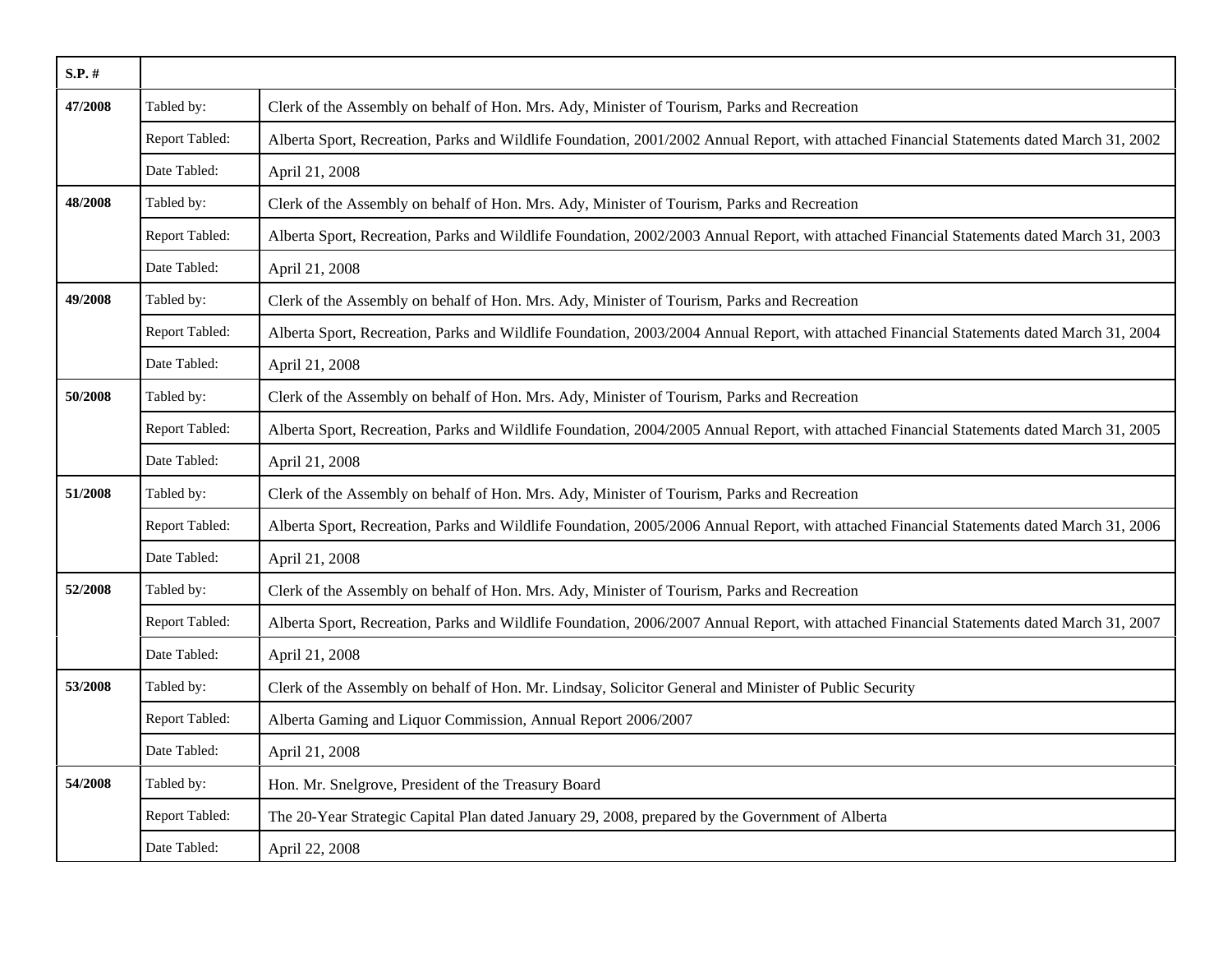| $S.P.$ # |                |                                                                                                                                                       |
|----------|----------------|-------------------------------------------------------------------------------------------------------------------------------------------------------|
| 55/2008  | Tabled by:     | Mr. MacDonald, Hon. Member for Edmonton-Gold Bar                                                                                                      |
|          | Report Tabled: | 5 letters, undated, from Edmonton residents to a Member of the Legislative Assembly suggesting five changes be implemented to Alberta<br>labour laws  |
|          | Date Tabled:   | April 22, 2008                                                                                                                                        |
| 56/2008  | Tabled by:     | Ms Notley, Hon. Member for Edmonton-Strathcona                                                                                                        |
|          | Report Tabled: | 10 letters, undated, from Edmonton residents to a Member of the Legislative Assembly suggesting five changes be implemented to Alberta<br>labour laws |
|          | Date Tabled:   | April 22, 2008                                                                                                                                        |
| 57/2008  | Tabled by:     | Mr. Chase, Hon. Member for Calgary-Varsity                                                                                                            |
|          | Report Tabled: | Calgary Board of Education, Annual Education Results Report, 2006-2007                                                                                |
|          | Date Tabled:   | April 22, 2008                                                                                                                                        |
| 58/2008  | Tabled by:     | Mr. Chase, Hon. Member for Calgary-Varsity                                                                                                            |
|          | Report Tabled: | Calgary Board of Education, Report to the Community 2008                                                                                              |
|          | Date Tabled:   | April 22, 2008                                                                                                                                        |
| 59/2008  | Tabled by:     | Hon. Mr. Snelgrove, President of the Treasury Board                                                                                                   |
|          | Report Tabled: | 2008-09 Offices of the Legislative Assembly Estimates, General Revenue Fund                                                                           |
|          | Date Tabled:   | April 22, 2008                                                                                                                                        |
| 60/2008  | Tabled by:     | Hon. Mr. Snelgrove, President of the Treasury Board                                                                                                   |
|          | Report Tabled: | 2008-09 Government Estimates, General Revenue Fund, Lottery Fund                                                                                      |
|          | Date Tabled:   | April 22, 2008                                                                                                                                        |
| 61/2008  | Tabled by:     | Hon. Mr. Snelgrove, President of the Treasury Board                                                                                                   |
|          | Report Tabled: | Budget 2008, Ministry Business Plans                                                                                                                  |
|          | Date Tabled:   | April 22, 2008                                                                                                                                        |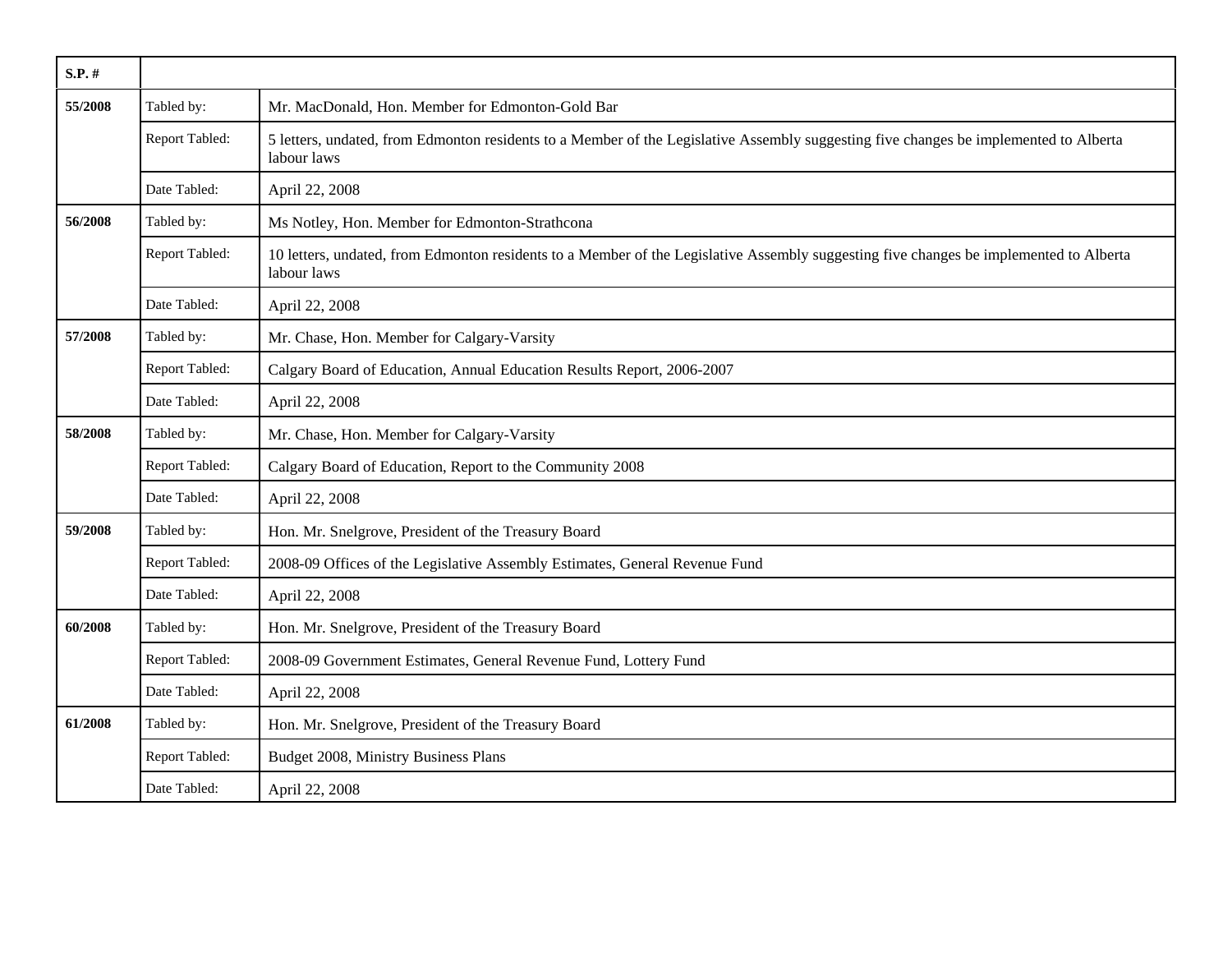| $S.P.$ # |                |                                                                                                                                                                                     |
|----------|----------------|-------------------------------------------------------------------------------------------------------------------------------------------------------------------------------------|
| 62/2008  | Tabled by:     | Hon. Mr. Stelmach, Premier                                                                                                                                                          |
|          | Report Tabled: | Budget 2008, Government Strategic Business Plan                                                                                                                                     |
|          | Date Tabled:   | April 22, 2008                                                                                                                                                                      |
| 63/2008  | Tabled by:     | Hon. Ms Evans, Minister of Finance and Enterprise                                                                                                                                   |
|          | Report Tabled: | Budget 2008, Fiscal Plan                                                                                                                                                            |
|          | Date Tabled:   | April 22, 2008                                                                                                                                                                      |
| 64/2008  | Tabled by:     | Hon. Mr. Hancock, Government House Leader                                                                                                                                           |
|          | Report Tabled: | 2008 Committee of Supply Main Estimates Schedule                                                                                                                                    |
|          | Date Tabled:   | April 23, 2008                                                                                                                                                                      |
| 65/2008  | Tabled by:     | Hon. Mr. Goudreau, Minister of Employment and Immigration                                                                                                                           |
|          | Report Tabled: | Temporary Foreign Worker Guide for Employees (provided in English, French, Spanish, Chinese, and German)                                                                            |
|          | Date Tabled:   | April 23, 2008                                                                                                                                                                      |
| 66/2008  | Tabled by:     | Mr. Chase, Hon. Member for Calgary-Varsity                                                                                                                                          |
|          | Report Tabled: | Canada.com web site reprint of an Edmonton Journal article dated April 23, 2008, entitled "Environmentalist Martha Kostuch dies"                                                    |
|          | Date Tabled:   | April 23, 2008                                                                                                                                                                      |
| 67/2008  | Tabled by:     | Clerk of the Assembly on behalf of Hon. Mr. Horner, Minister of Advanced Education and Technology                                                                                   |
|          | Report Tabled: | Alberta Apprenticeship and Industry Training Board, 2006-2007 Annual Report                                                                                                         |
|          | Date Tabled:   | April 23, 2008                                                                                                                                                                      |
| 68/2008  | Tabled by:     | Ms Notley, Hon. Member for Edmonton-Strathcona                                                                                                                                      |
|          | Report Tabled: | Suncor web site article, undated, entitled "Suncor Energy reports financial results for first quarter and updates growth plans"                                                     |
|          | Date Tabled:   | April 24, 2008                                                                                                                                                                      |
| 69/2008  | Tabled by:     | Ms Blakeman, Hon. Member for Edmonton-Centre, on behalf of Dr. Taft, Hon. Leader of the Official Opposition                                                                         |
|          | Report Tabled: | Letter, undated, from Cecily Mills to Hon. Mr. Stelmach, Premier, expressing concern regarding the preservation of 11,400 square kilometres of<br>forest in the Wood Buffalo region |
|          | Date Tabled:   | April 24, 2008                                                                                                                                                                      |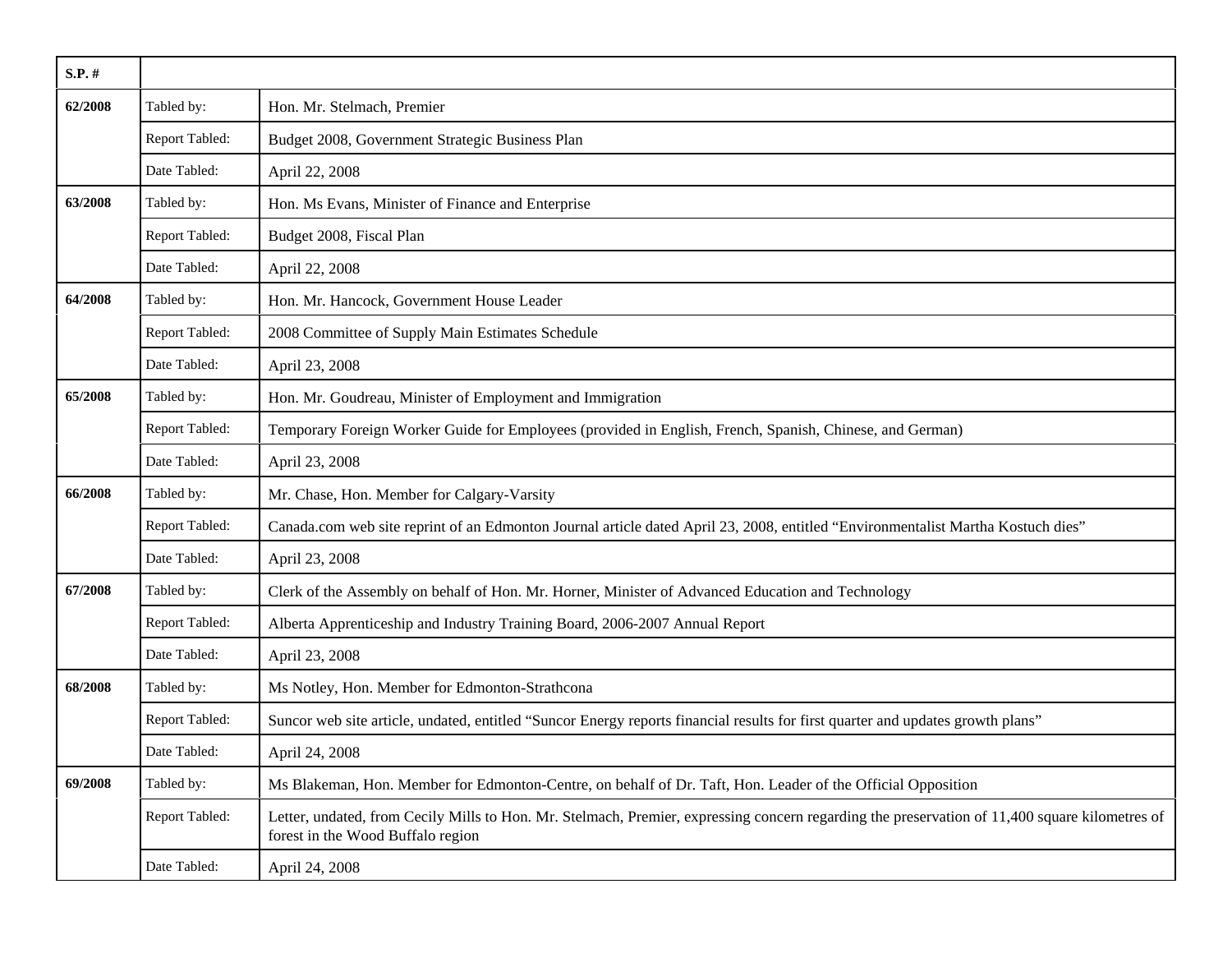| $S.P.$ # |                |                                                                                                                                                                                                         |
|----------|----------------|---------------------------------------------------------------------------------------------------------------------------------------------------------------------------------------------------------|
| 70/2008  | Tabled by:     | Mr. MacDonald, Hon. Member for Edmonton-Gold Bar                                                                                                                                                        |
|          | Report Tabled: | Document dated September 2006 entitled "Alberta Royalty Review Results and Competitiveness Assessment, Report of the Cross Commodity<br>Resource Valuation Team"                                        |
|          | Date Tabled:   | April 24, 2008                                                                                                                                                                                          |
| 71/2008  | Tabled by:     | Mr. MacDonald, Hon. Member for Edmonton-Gold Bar                                                                                                                                                        |
|          | Report Tabled: | 5 letters, undated, from Edmonton residents to a Member of the Legislative Assembly suggesting five changes be implemented to Alberta<br>labour laws                                                    |
|          | Date Tabled:   | April 24, 2008                                                                                                                                                                                          |
| 72/2008  | Tabled by:     | Mr. Chase, Hon. Member for Calgary-Varsity                                                                                                                                                              |
|          | Report Tabled: | Letter dated April 7, 2008, from Gene Miller, Center for Urban Innovation, to a colleague regarding the Gaining Ground Conference to be held<br>in Calgary May 1-2, 2008, with attached program         |
|          | Date Tabled:   | April 24, 2008                                                                                                                                                                                          |
| 73/2008  | Tabled by:     | Clerk of the Assembly on behalf of Hon. Ms Tarchuk, Minister of Children and Youth Services                                                                                                             |
|          | Report Tabled: | Social Care Facilities Review Committee, Annual Report 2006/2007                                                                                                                                        |
|          | Date Tabled:   | April 24, 2008                                                                                                                                                                                          |
| 74/2008  | Tabled by:     | Clerk of the Assembly on behalf of Hon. Mrs. Ady, Minister of Tourism, Parks and Recreation                                                                                                             |
|          | Report Tabled: | Travel Alberta, Strategic Tourism Marketing Plan 2008-2011                                                                                                                                              |
|          | Date Tabled:   | April 24, 2008                                                                                                                                                                                          |
| 75/2008  | Tabled by:     | Ms Notley, Hon. Member for Edmonton-Strathcona                                                                                                                                                          |
|          | Report Tabled: | E-mail message dated April 22, 2008, from Kenn Hample with the addressees' names struck out, with several related attachments, regarding<br>proposed changes to the Occupational Health and Safety Code |
|          | Date Tabled:   | April 28, 2008                                                                                                                                                                                          |
| 76/2008  | Tabled by:     | Ms Notley, Hon. Member for Edmonton-Strathcona                                                                                                                                                          |
|          | Report Tabled: | Canada.com web site reprint of an Edmonton Journal article dated April 25, 2008, entitled "We export wheat, beef and oil - why not<br>electricity?" prepared by Gordon Jaremko                          |
|          | Date Tabled:   | April 28, 2008                                                                                                                                                                                          |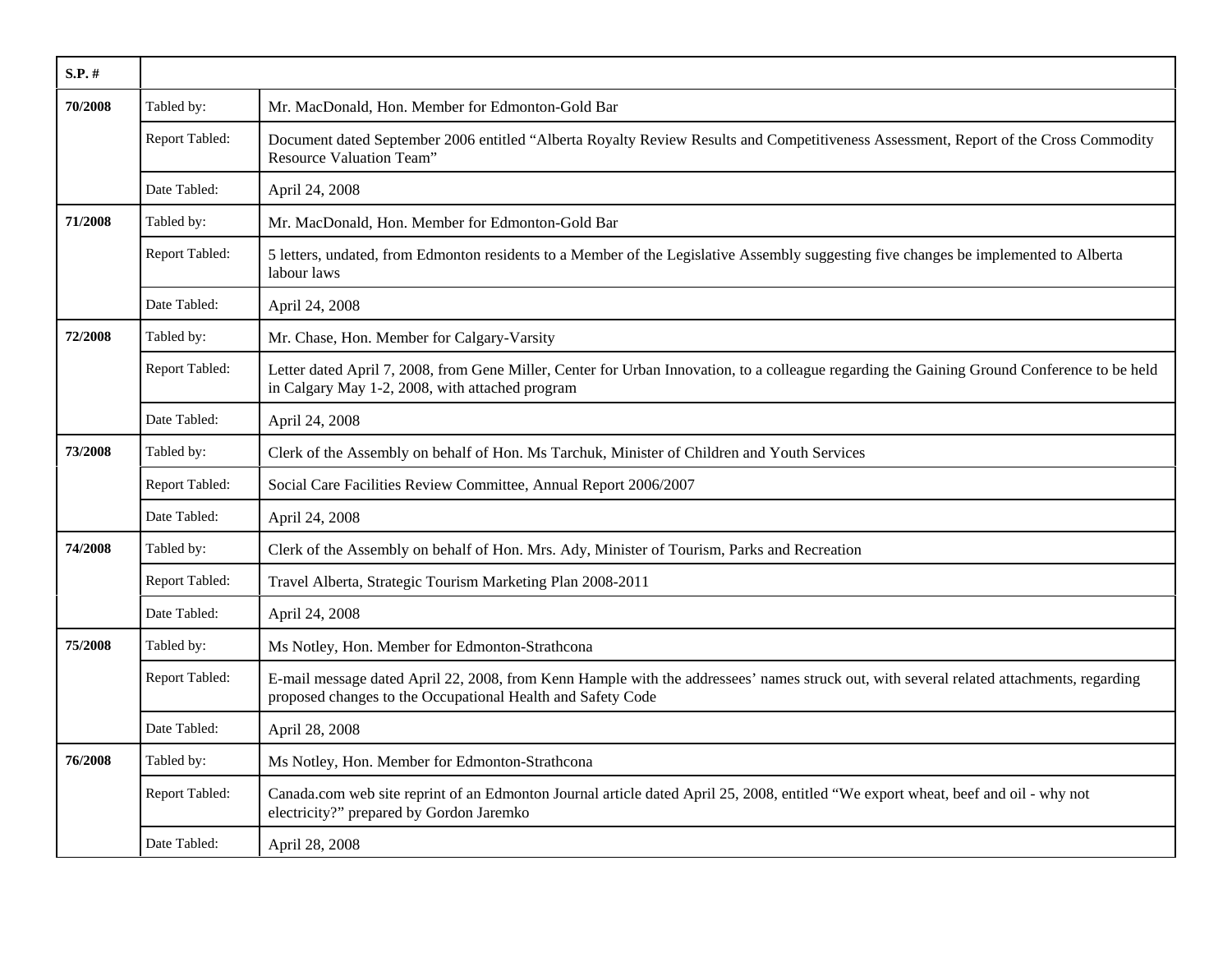| $S.P.$ # |                |                                                                                                                                                                                                                                                                                                              |
|----------|----------------|--------------------------------------------------------------------------------------------------------------------------------------------------------------------------------------------------------------------------------------------------------------------------------------------------------------|
| 77/2008  | Tabled by:     | Ms Pastoor, Hon. Member for Lethbridge-East                                                                                                                                                                                                                                                                  |
|          | Report Tabled: | Letter dated November 9, 2007, from Ms Pastoor, Hon. Member for Lethbridge-East, to Mable Both, Director, Claresholm Food Bank, pledging<br>a donation to the food bank equal to one-half of Ms Pastoor's 4.9 percent salary increase, and copy of a receipt for the donation                                |
|          | Date Tabled:   | April 28, 2008                                                                                                                                                                                                                                                                                               |
| 78/2008  | Tabled by:     | Ms Pastoor, Hon. Member for Lethbridge-East                                                                                                                                                                                                                                                                  |
|          | Report Tabled: | Document, undated, entitled "All Terrain Vehicle (ATV) Injuries in Alberta" prepared by Alberta Health and Wellness, the Alberta Centre for<br>Injury Control and Research, and the University of Alberta School of Public Health                                                                            |
|          | Date Tabled:   | April 28, 2008                                                                                                                                                                                                                                                                                               |
| 79/2008  | Tabled by:     | Mr. MacDonald, Hon. Member for Edmonton-Gold Bar                                                                                                                                                                                                                                                             |
|          | Report Tabled: | 2 posters commemorating the National Day of Mourning, April 28, 2008                                                                                                                                                                                                                                         |
|          | Date Tabled:   | April 28, 2008                                                                                                                                                                                                                                                                                               |
| 80/2008  | Tabled by:     | Mr. MacDonald, Hon. Member for Edmonton-Gold Bar                                                                                                                                                                                                                                                             |
|          | Report Tabled: | 5 letters, undated, from Edmonton residents to a Member of the Legislative Assembly suggesting five changes be implemented to Alberta<br>labour laws                                                                                                                                                         |
|          | Date Tabled:   | April 28, 2008                                                                                                                                                                                                                                                                                               |
| 81/2008  | Tabled by:     | Mr. Chase, Hon. Member for Calgary-Varsity                                                                                                                                                                                                                                                                   |
|          | Report Tabled: | Letter dated March 27, 2008, unsigned, from Kelly Juhaszi of Edmonton to Hon. Mr. Hancock, Minister of Education, expressing concern<br>regarding a lack of supervision on school buses transporting public school students with severe special needs and requesting assistance to rectify<br>this situation |
|          | Date Tabled:   | April 28, 2008                                                                                                                                                                                                                                                                                               |
| 82/2008  | Tabled by:     | Hon. Mr. Goudreau, Minister of Employment and Immigration                                                                                                                                                                                                                                                    |
|          | Report Tabled: | Report dated September 2000 entitled "Working Alone Safely, A Guide for Employers and Employees" prepared by the Minister's Committee<br>to Promote Health and Safety - Working Alone Best Practices                                                                                                         |
|          | Date Tabled:   | April 28, 2008                                                                                                                                                                                                                                                                                               |
| 83/2008  | Tabled by:     | Ms Blakeman, Hon. Member for Edmonton-Centre                                                                                                                                                                                                                                                                 |
|          | Report Tabled: | Copy of a petition signed by 43 residents of a seniors' complex in central Edmonton regarding their rising cost of living                                                                                                                                                                                    |
|          | Date Tabled:   | April 29, 2008                                                                                                                                                                                                                                                                                               |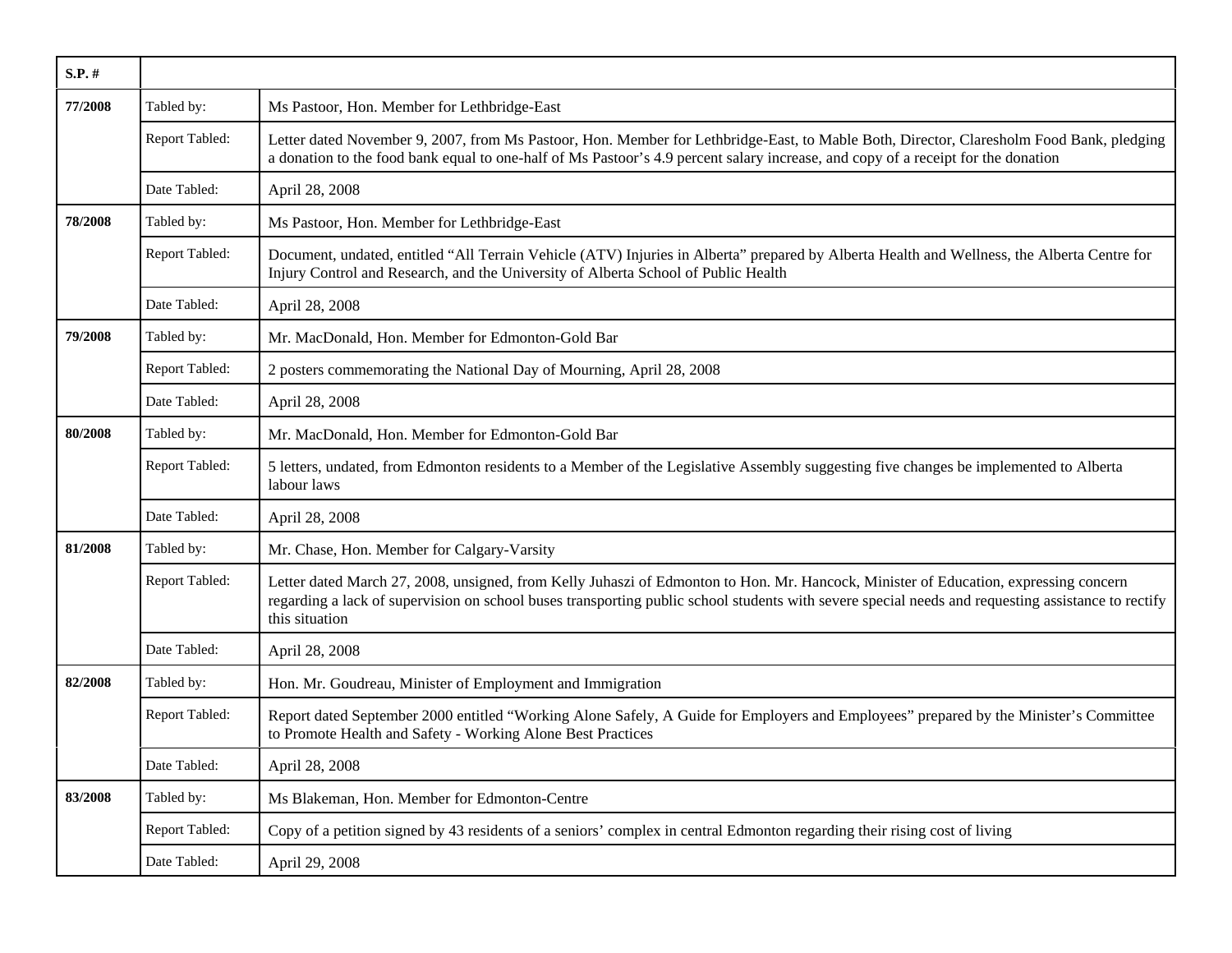| $S.P.$ # |                |                                                                                                                                                                                                                                                                                                                               |
|----------|----------------|-------------------------------------------------------------------------------------------------------------------------------------------------------------------------------------------------------------------------------------------------------------------------------------------------------------------------------|
| 84/2008  | Tabled by:     | Ms Notley, Hon. Member for Edmonton-Strathcona                                                                                                                                                                                                                                                                                |
|          | Report Tabled: | 5 letters from Albertans to 4 members of Executive Council and one Member of the Legislative Assembly expressing opposition to the<br>proposed Lac Cardinal nuclear power plant and to any nuclear power plant in Alberta or Western Canada                                                                                   |
|          | Date Tabled:   | April 29, 2008                                                                                                                                                                                                                                                                                                                |
| 85/2008  | Tabled by:     | Mr. MacDonald, Hon. Member for Edmonton-Gold Bar                                                                                                                                                                                                                                                                              |
|          | Report Tabled: | 5 letters, undated, from Edmonton residents to a Member of the Legislative Assembly suggesting five changes be implemented to Alberta<br>labour laws                                                                                                                                                                          |
|          | Date Tabled:   | April 29, 2008                                                                                                                                                                                                                                                                                                                |
| 86/2008  | Tabled by:     | Mr. Kang, Hon. Member for Calgary-McCall                                                                                                                                                                                                                                                                                      |
|          | Report Tabled: | Memorandum from Marcia Blesi, Fleet Coordinator, Vehicle Services, Service Alberta, to Dr. Taft, Hon. Leader of the Official Opposition,<br>regarding Executive Vehicle Assignment for Dr. Taft with attached pamphlet dated February 2008 entitled "Executive Vehicle Information,<br>Deputy Ministers and Senior Officials" |
|          | Date Tabled:   | April 29, 2008                                                                                                                                                                                                                                                                                                                |
| 87/2008  | Tabled by:     | Hon. Mr. Snelgrove, President of the Treasury Board                                                                                                                                                                                                                                                                           |
|          | Report Tabled: | Errata to the 2008-09 Main Estimates for the Department of Agriculture and Rural Development                                                                                                                                                                                                                                  |
|          | Date Tabled:   | April 30, 2008                                                                                                                                                                                                                                                                                                                |
| 88/2008  | Tabled by:     | Mr. Rogers, Chair, Alberta Heritage Savings Trust Fund Committee                                                                                                                                                                                                                                                              |
|          | Report Tabled: | Alberta Heritage Savings Trust Fund 2007-2008, Third Quarter Update for the nine months ended December 31, 2007                                                                                                                                                                                                               |
|          | Date Tabled:   | April 30, 2008                                                                                                                                                                                                                                                                                                                |
| 89/2008  | Tabled by:     | Ms Blakeman, Hon. Member for Edmonton-Centre                                                                                                                                                                                                                                                                                  |
|          | Report Tabled: | Brochure requesting donations to the Friends for World Development organization                                                                                                                                                                                                                                               |
|          | Date Tabled:   | April 30, 2008                                                                                                                                                                                                                                                                                                                |
| 90/2008  | Tabled by:     | Ms Blakeman, Hon. Member for Edmonton-Centre                                                                                                                                                                                                                                                                                  |
|          | Report Tabled: | Letter, undated, unsigned, from S. Michael Marlowe, Seniors Advocate, to Hon. Mrs. Jablonski, Minister of Seniors and Community Supports,<br>requesting the reinstatement of funding for senior universal support programs that was eliminated in 1993                                                                        |
|          | Date Tabled:   | April 30, 2008                                                                                                                                                                                                                                                                                                                |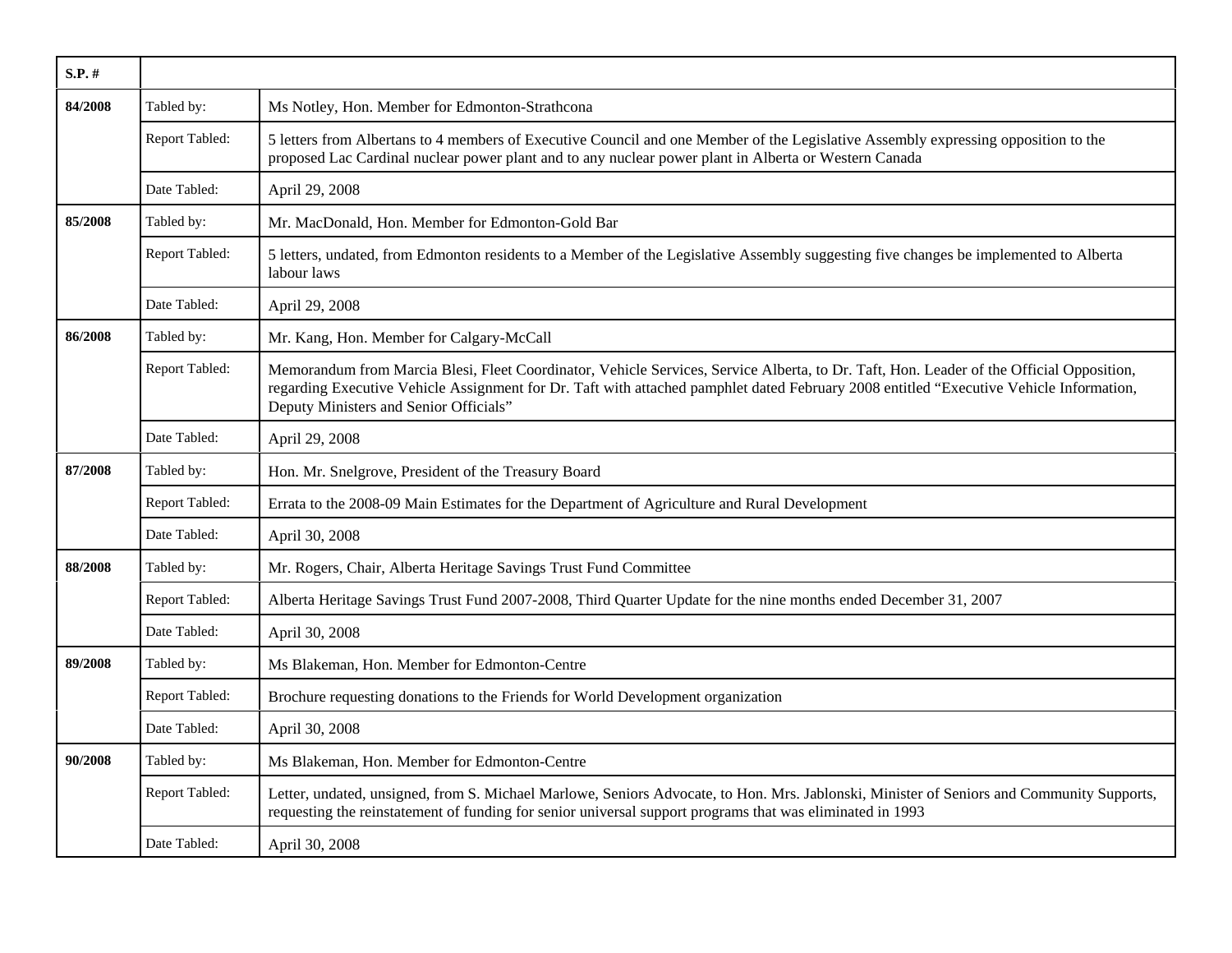| $S.P.$ # |                |                                                                                                                                                                                                                                                                     |
|----------|----------------|---------------------------------------------------------------------------------------------------------------------------------------------------------------------------------------------------------------------------------------------------------------------|
| 91/2008  | Tabled by:     | Mr. MacDonald, Hon. Member for Edmonton-Gold Bar                                                                                                                                                                                                                    |
|          | Report Tabled: | 5 letters, undated, from Edmonton residents to a Member of the Legislative Assembly suggesting five changes be implemented to Alberta<br>labour laws                                                                                                                |
|          | Date Tabled:   | April 30, 2008                                                                                                                                                                                                                                                      |
| 92/2008  | Tabled by:     | Ms Notley, Hon. Member for Edmonton-Strathcona                                                                                                                                                                                                                      |
|          | Report Tabled: | E-mail message dated March 14, 2008, from Jeannette Beaudoin of Edmonton to Ms Notley, Hon. Member for Edmonton-Strathcona,<br>expressing concern regarding inadequate staffing and salary levels at the long-term care facility where Ms Beaudoin's mother resides |
|          | Date Tabled:   | April 30, 2008                                                                                                                                                                                                                                                      |
| 93/2008  | Tabled by:     | Clerk of the Assembly on behalf of Hon. Ms Evans, Minister of Finance and Enterprise                                                                                                                                                                                |
|          | Report Tabled: | Provincial Judges and Masters in Chambers (Registered and Unregistered) Pension Plans, Annual Report for the year ended March 31, 2007                                                                                                                              |
|          | Date Tabled:   | April 30, 2008                                                                                                                                                                                                                                                      |
| 94/2008  | Tabled by:     | Clerk of the Assembly on behalf of Hon. Mr. Snelgrove, President of the Treasury Board                                                                                                                                                                              |
|          | Report Tabled: | Report of Selected Payments to Members and Former Members of the Legislative Assembly and Persons Directly Associated with the Members<br>of the Legislative Assembly, 2006-2007                                                                                    |
|          | Date Tabled:   | April 30, 2008                                                                                                                                                                                                                                                      |
| 95/2008  | Tabled by:     | Hon. Mr. Hancock, Minister of Education                                                                                                                                                                                                                             |
|          | Report Tabled: | Responses to questions raised by Mr. Fawcett, Hon. Member for Calgary-North Hill, and Mr. Chase, Hon. Member for Calgary-Varsity, on<br>April 24, 2008, Department of Education, 2008-09 Main Estimates debate                                                      |
|          | Date Tabled:   | May 1, 2008                                                                                                                                                                                                                                                         |
| 96/2008  | Tabled by:     | Ms Notley, Hon. Member for Edmonton-Strathcona                                                                                                                                                                                                                      |
|          | Report Tabled: | Document, undated, entitled "The Alberta Labour History Institute (ALHI)"                                                                                                                                                                                           |
|          | Date Tabled:   | May 1, 2008                                                                                                                                                                                                                                                         |
| 97/2008  | Tabled by:     | Ms Notley, Hon. Member for Edmonton-Strathcona                                                                                                                                                                                                                      |
|          | Report Tabled: | Report, undated, entitled "Coal-Fired Power Plant Approval Process" prepared by Alberta Environment                                                                                                                                                                 |
|          | Date Tabled:   | May 1, 2008                                                                                                                                                                                                                                                         |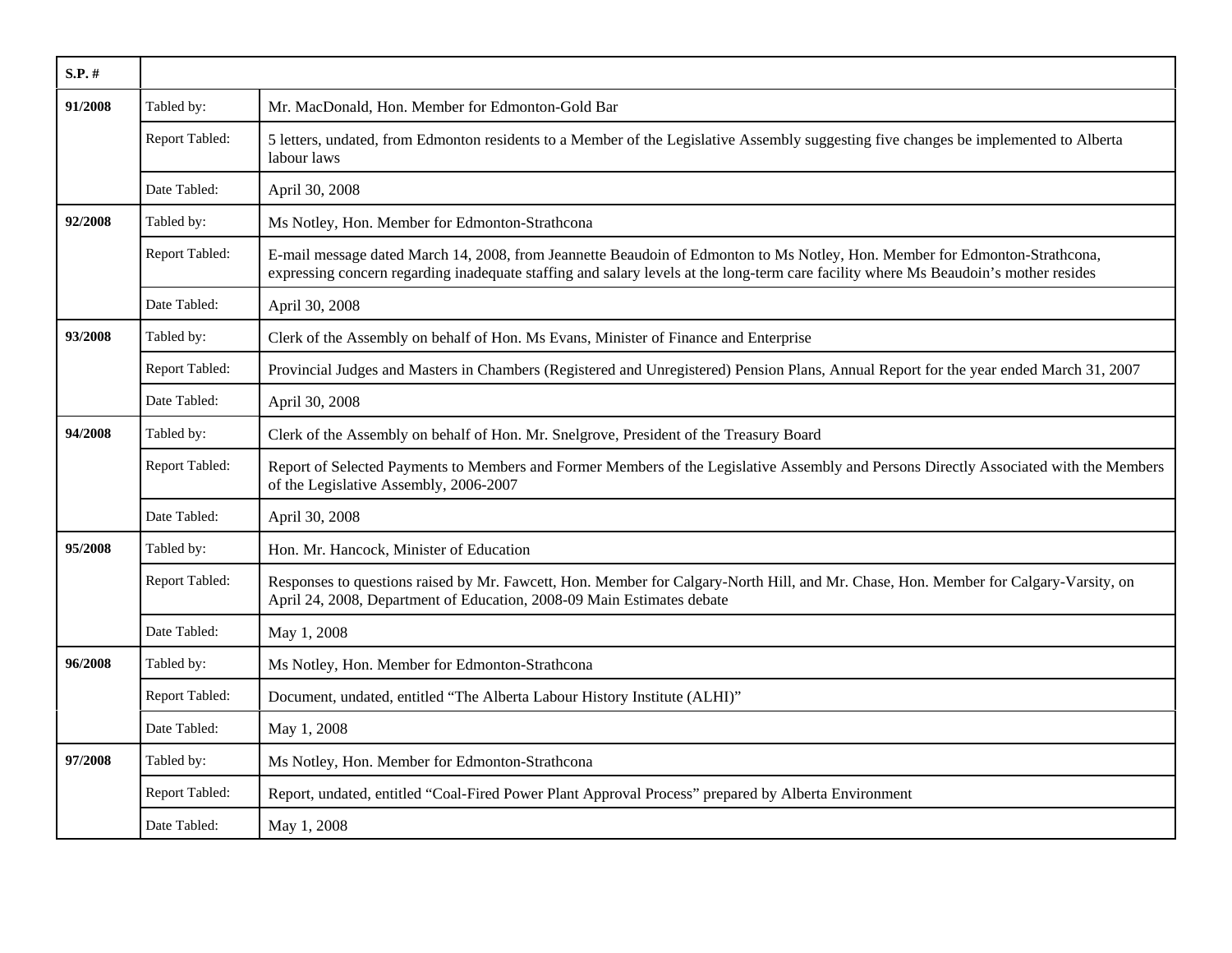| $S.P.$ # |                |                                                                                                                                                                                                                                                              |
|----------|----------------|--------------------------------------------------------------------------------------------------------------------------------------------------------------------------------------------------------------------------------------------------------------|
| 98/2008  | Tabled by:     | Ms Blakeman, Hon. Member for Edmonton-Centre                                                                                                                                                                                                                 |
|          | Report Tabled: | Letter, undated, from Scott Chule to Ms Blakeman, Hon. Member for Edmonton-Centre, requesting assistance with his Workers' Compensation<br>Board claim                                                                                                       |
|          | Date Tabled:   | May 1, 2008                                                                                                                                                                                                                                                  |
| 99/2008  | Tabled by:     | Mr. MacDonald, Hon. Member for Edmonton-Gold Bar                                                                                                                                                                                                             |
|          | Report Tabled: | 5 letters, undated, from Edmonton residents to a Member of the Legislative Assembly suggesting five changes be implemented to Alberta<br>labour laws                                                                                                         |
|          | Date Tabled:   | May 1, 2008                                                                                                                                                                                                                                                  |
| 100/2008 | Tabled by:     | Ms Pastoor, Hon. Member for Lethbridge-East                                                                                                                                                                                                                  |
|          | Report Tabled: | Report, undated, entitled "How to exempt yourself from the law and win!" with attached report, undated, entitled "Request for Royal<br>Commission or Provincial Inquiry" prepared by Larry Elford of Lethbridge                                              |
|          | Date Tabled:   | May 1, 2008                                                                                                                                                                                                                                                  |
| 101/2008 | Tabled by:     | Mr. Chase, Hon. Member for Calgary-Varsity                                                                                                                                                                                                                   |
|          | Report Tabled: | E-mail message dated May 1, 2008, from Gail Rivard of Calgary to Mr. Chase, Hon. Member for Calgary-Varsity, expressing support for<br>Bill 204, Traffic Safety (Hand-Held Communication Devices) Amendment Act, 2008                                        |
|          | Date Tabled:   | Mr. Chase, Hon. Member for Calgary-Varsity                                                                                                                                                                                                                   |
| 102/2008 | Tabled by:     | May 1, 2008                                                                                                                                                                                                                                                  |
|          | Report Tabled: | E-mail message dated May 1, 2008, from Philip Carson of Calgary to Mr. Chase, Hon. Member for Calgary-Varsity, expressing support for a<br>ban on the use of hand-held cell phones while driving and opposition to a ban on hands-free devices while driving |
|          | Date Tabled:   | Mr. Chase, Hon. Member for Calgary-Varsity                                                                                                                                                                                                                   |
| 103/2008 | Tabled by:     | Hon. Mr. Kowalski, Speaker of the Legislative Assembly                                                                                                                                                                                                       |
|          | Report Tabled: | Pamphlet entitled "Page Biographies, Legislative Assembly of Alberta, 27th Legislature, First Session, Spring 2008"                                                                                                                                          |
|          | Date Tabled:   | May 1, 2008                                                                                                                                                                                                                                                  |
| 104/2008 | Tabled by:     | Clerk of the Assembly on behalf of Hon. Mr. Liepert, Minister of Health and Wellness                                                                                                                                                                         |
|          | Report Tabled: | Alberta Health Facilities Review Committee, Annual Report 2006-2007, April 1, 2006 to March 31, 2007                                                                                                                                                         |
|          | Date Tabled:   | May 1, 2008                                                                                                                                                                                                                                                  |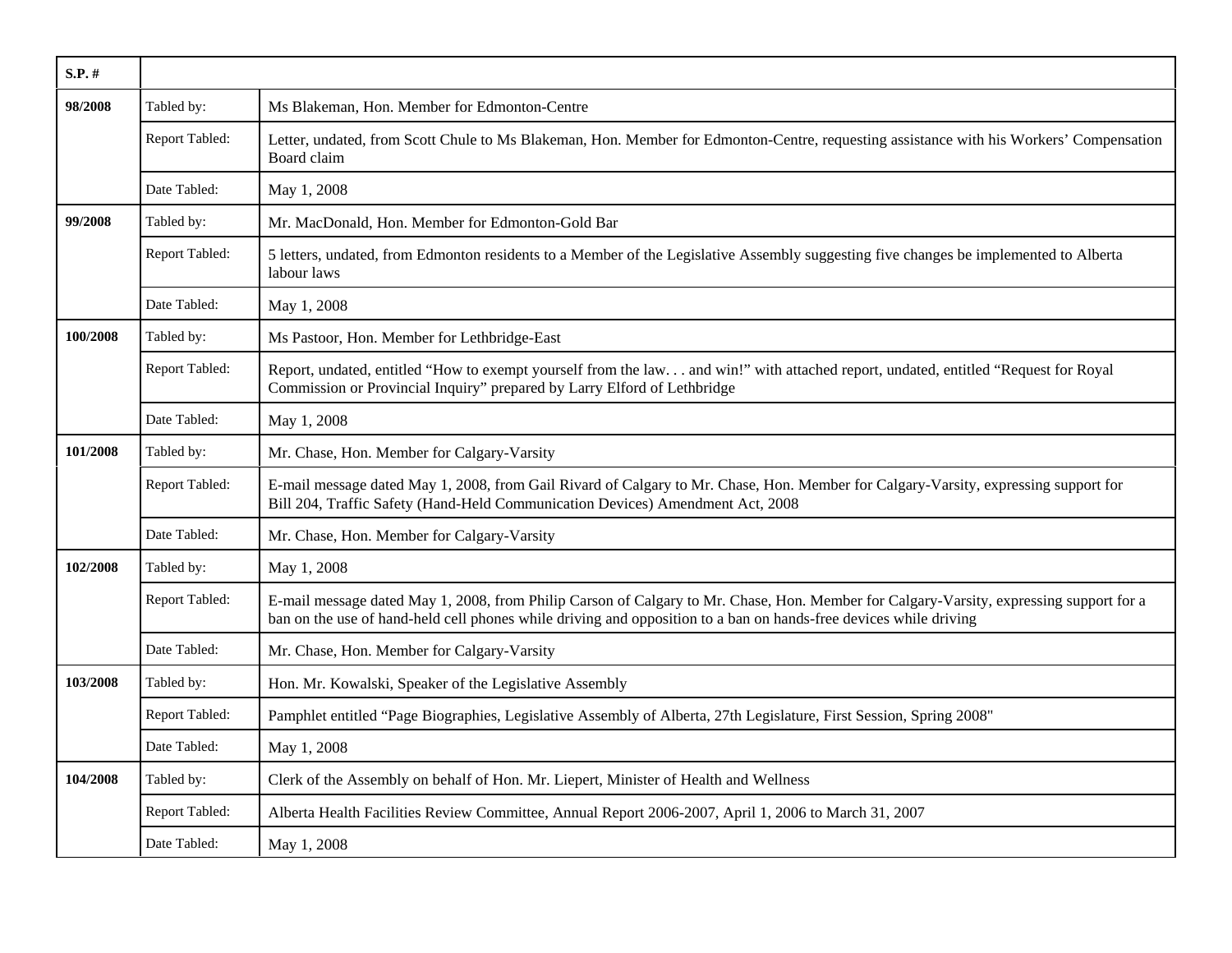| $S.P.$ # |                |                                                                                                                                                             |
|----------|----------------|-------------------------------------------------------------------------------------------------------------------------------------------------------------|
| 105/2008 | Tabled by:     | Clerk of the Assembly on behalf of Hon. Mr. Liepert, Minister of Health and Wellness                                                                        |
|          | Report Tabled: | Alberta College of Social Workers, 2007 Annual Report                                                                                                       |
|          | Date Tabled:   | May 1, 2008                                                                                                                                                 |
| 106/2008 | Tabled by:     | Clerk of the Assembly on behalf of Hon. Mr. Liepert, Minister of Health and Wellness                                                                        |
|          | Report Tabled: | Alberta Dental Association and College, 2007 Annual Report                                                                                                  |
|          | Date Tabled:   | May 1, 2008                                                                                                                                                 |
| 107/2008 | Tabled by:     | Clerk of the Assembly on behalf of Hon. Mr. Liepert, Minister of Health and Wellness                                                                        |
|          | Report Tabled: | College and Association of Registered Nurses of Alberta, Annual Report 2006/07, with attached Financial Statements for the Year Ended<br>September 30, 2007 |
|          | Date Tabled:   | May 1, 2008                                                                                                                                                 |
| 108/2008 | Tabled by:     | Clerk of the Assembly on behalf of Hon. Mr. Liepert, Minister of Health and Wellness                                                                        |
|          | Report Tabled: | College of Physical Therapists of Alberta, Annual Report 2007                                                                                               |
|          | Date Tabled:   | May 1, 2008                                                                                                                                                 |
| 109/2008 | Tabled by:     | Clerk of the Assembly on behalf of Hon. Mr. Liepert, Minister of Health and Wellness                                                                        |
|          | Report Tabled: | Public Health Appeal Board, Annual Report 2007                                                                                                              |
|          | Date Tabled:   | May 1, 2008                                                                                                                                                 |
| 110/2008 | Tabled by:     | Clerk of the Assembly on behalf of Hon. Mr. Liepert, Minister of Health and Wellness                                                                        |
|          | Report Tabled: | Peace Country Health, Annual Report 2006-2007                                                                                                               |
|          | Date Tabled:   | May 1, 2008                                                                                                                                                 |
| 111/2008 | Tabled by:     | Clerk of the Assembly on behalf of Hon. Mr. Liepert, Minister of Health and Wellness                                                                        |
|          | Report Tabled: | Health Quality Council of Alberta, 2006-2007 Annual Report                                                                                                  |
|          | Date Tabled:   | May 1, 2008                                                                                                                                                 |
| 112/2008 | Tabled by:     | Clerk of the Assembly on behalf of Hon. Mr. Blackett, Minister of Culture and Community Spirit                                                              |
|          | Report Tabled: | Alberta Human Rights and Citizenship Commission, Annual Review, April 1, 2006 - March 31, 2007                                                              |
|          | Date Tabled:   | May 1, 2008                                                                                                                                                 |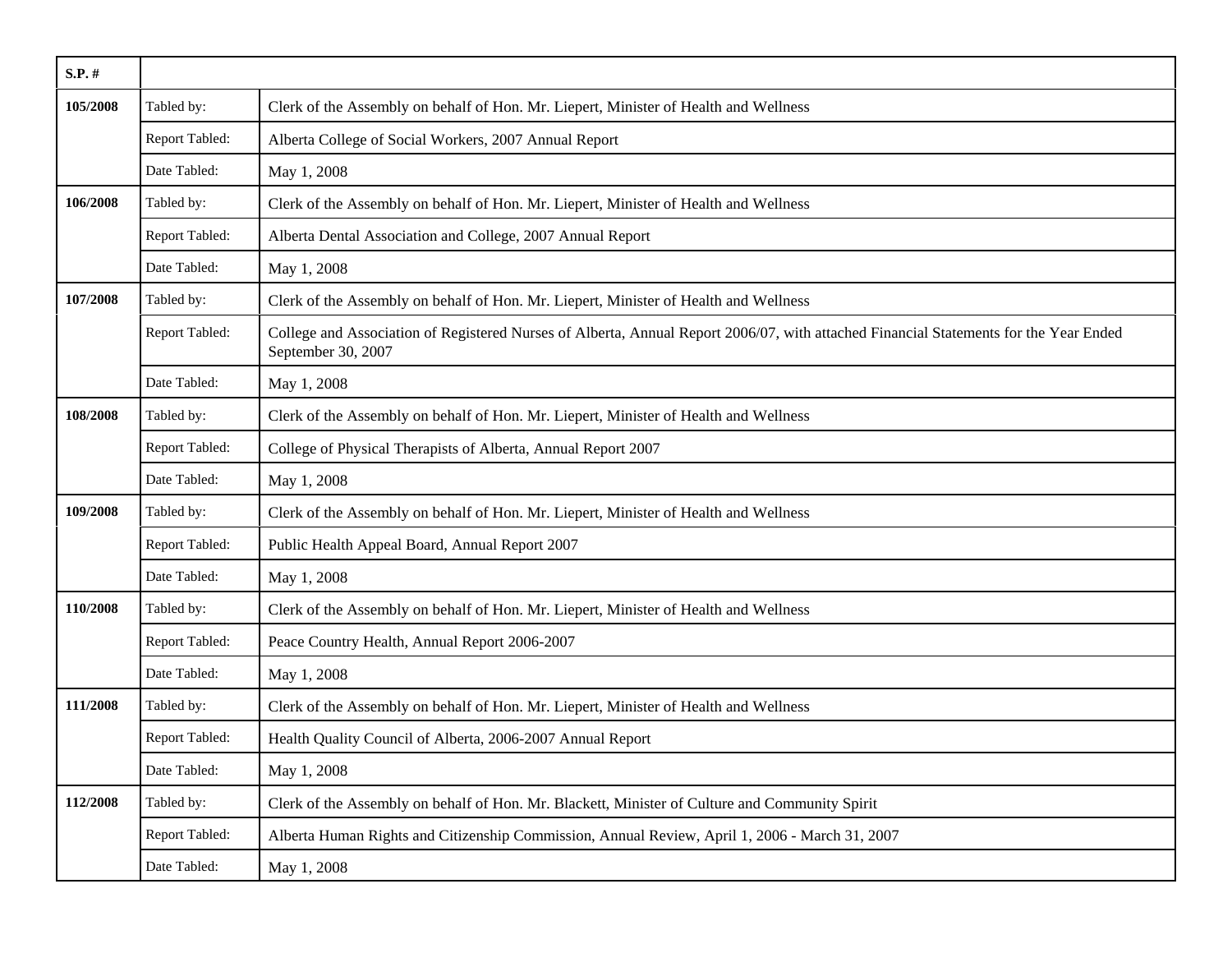| $S.P.$ # |                |                                                                                                                                                                                                                                                                                                                                                                                                                                                                |
|----------|----------------|----------------------------------------------------------------------------------------------------------------------------------------------------------------------------------------------------------------------------------------------------------------------------------------------------------------------------------------------------------------------------------------------------------------------------------------------------------------|
| 113/2008 | Tabled by:     | Hon. Mrs. Jablonski, Minister of Seniors and Community Supports                                                                                                                                                                                                                                                                                                                                                                                                |
|          | Report Tabled: | Premier's Council on the Status of Persons with Disabilities, Annual Report 2006/2007                                                                                                                                                                                                                                                                                                                                                                          |
|          | Date Tabled:   | May 5, 2008                                                                                                                                                                                                                                                                                                                                                                                                                                                    |
| 114/2008 | Tabled by:     | Dr. Taft, Hon. Leader of the Official Opposition                                                                                                                                                                                                                                                                                                                                                                                                               |
|          | Report Tabled: | Letter dated February 19, 2008, from Barbara Bird of Edmonton to Dr. Taft, Hon. Leader of the Official Opposition, expressing concern<br>regarding the findings contained in a report released on November 7, 2007, by Zoocheck Canada and the World Society for the Protection of<br>Animals relating to conditions at the Guzoo Animal Farm in Three Hills and the Discovery Wildlife Park in Innisfail, and requesting the<br>government address this issue |
|          | Date Tabled:   | May 5, 2008                                                                                                                                                                                                                                                                                                                                                                                                                                                    |
| 115/2008 | Tabled by:     | Dr. Taft, Hon. Leader of the Official Opposition                                                                                                                                                                                                                                                                                                                                                                                                               |
|          | Report Tabled: | Document entitled "Promoting Revenue Transparency, 2008 Report on Revenue Transparency of Oil and Gas Companies" prepared by<br><b>Transparency International</b>                                                                                                                                                                                                                                                                                              |
|          | Date Tabled:   | May 5, 2008                                                                                                                                                                                                                                                                                                                                                                                                                                                    |
| 116/2008 | Tabled by:     | Dr. Taft, Hon. Leader of the Official Opposition                                                                                                                                                                                                                                                                                                                                                                                                               |
|          | Report Tabled: | Alberta Government web site reprint of a blog written on April 28 and 29, 2008, by Hon. Mr. Stevens, Deputy Premier and Minister of<br>International and Intergovernmental Relations, during a trip to Washington, D.C. to discuss energy issues with U.S. government officials                                                                                                                                                                                |
|          | Date Tabled:   | May 5, 2008                                                                                                                                                                                                                                                                                                                                                                                                                                                    |
| 117/2008 | Tabled by:     | Mr. MacDonald, Hon. Member for Edmonton-Gold Bar                                                                                                                                                                                                                                                                                                                                                                                                               |
|          | Report Tabled: | Open letter, undated, from Everett Tanis of Picture Butte expressing concern regarding the long-term effects of the 2003 BSE (bovine<br>spongiform encephalopathy) crisis on beef producers                                                                                                                                                                                                                                                                    |
|          | Date Tabled:   | May 5, 2008                                                                                                                                                                                                                                                                                                                                                                                                                                                    |
| 118/2008 | Tabled by:     | Mr. MacDonald, Hon. Member for Edmonton-Gold Bar                                                                                                                                                                                                                                                                                                                                                                                                               |
|          | Report Tabled: | 5 letters, undated, from Edmonton residents to a Member of the Legislative Assembly suggesting five changes be implemented to Alberta<br>labour laws                                                                                                                                                                                                                                                                                                           |
|          | Date Tabled:   | May 5, 2008                                                                                                                                                                                                                                                                                                                                                                                                                                                    |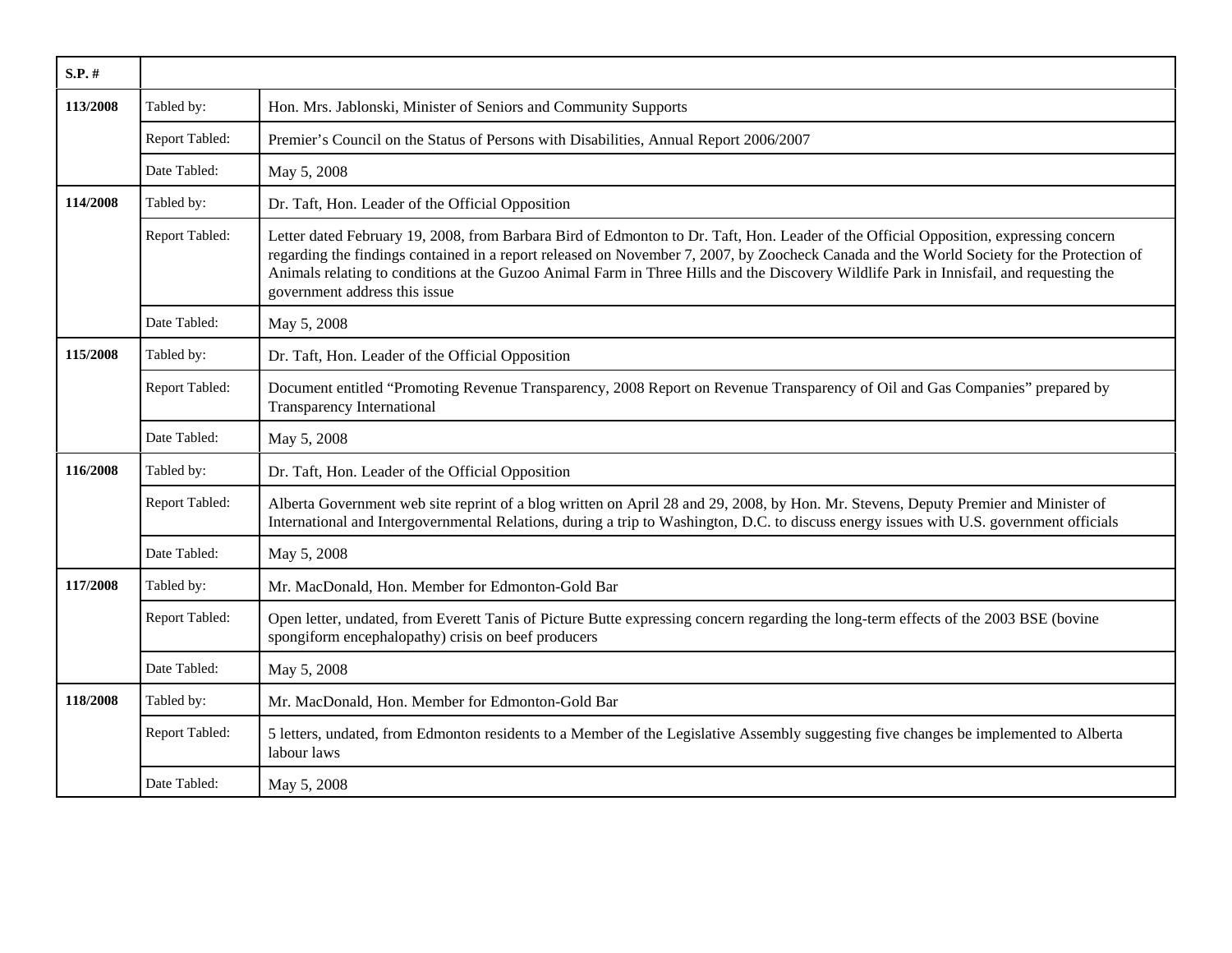| $S.P.$ # |                |                                                                                                                                                                                                                                                                                                                                   |
|----------|----------------|-----------------------------------------------------------------------------------------------------------------------------------------------------------------------------------------------------------------------------------------------------------------------------------------------------------------------------------|
| 119/2008 | Tabled by:     | Mr. Chase, Hon. Member for Calgary-Varsity                                                                                                                                                                                                                                                                                        |
|          | Report Tabled: | Program from the Gala Fundraiser entitled "Light up Papua New Guinea, The Captain Nichola Goddard Project" organized by the Light Up the<br>World Foundation on May 2, 2008, in Calgary                                                                                                                                           |
|          | Date Tabled:   | May 5, 2008                                                                                                                                                                                                                                                                                                                       |
| 120/2008 | Tabled by:     | Mr. Chase, Hon. Member for Calgary-Varsity                                                                                                                                                                                                                                                                                        |
|          | Report Tabled: | Volunteers Quick Reference Guide for the 41st annual Pathway and River Cleanup held on May 4, 2008, in Calgary                                                                                                                                                                                                                    |
|          | Date Tabled:   | May 5, 2008                                                                                                                                                                                                                                                                                                                       |
| 121/2008 | Tabled by:     | Ms Notley, Hon. Member for Edmonton-Strathcona                                                                                                                                                                                                                                                                                    |
|          | Report Tabled: | Letter dated July 16, 2007, from André B. Lalonde, MD, FRCSC, FSOGC, FACS, MSc, Executive Vice-President, The Society of Obstetricians<br>and Gynaecologists of Canada, to Hon. Mr. Hancock, Minister of Health and Wellness, expressing support for Alberta to fully fund and<br>integrate midwifery into the health care system |
|          | Date Tabled:   | May 5, 2008                                                                                                                                                                                                                                                                                                                       |
| 122/2008 | Tabled by:     | Clerk of the Assembly on behalf of Hon. Mrs. Jablonski, Minister of Seniors and Community Supports                                                                                                                                                                                                                                |
|          | Report Tabled: | Persons with Developmental Disabilities, Alberta Provincial Board, Annual Report 2005-06                                                                                                                                                                                                                                          |
|          | Date Tabled:   | May 5, 2008                                                                                                                                                                                                                                                                                                                       |
| 123/2008 | Tabled by:     | Hon. Mr. Renner, Minister of Environment                                                                                                                                                                                                                                                                                          |
|          | Report Tabled: | Response to a question raised by Mr. Mason, Hon. Member for Edmonton-Highlands-Norwood, during Oral Question Period on May 5, 2008,<br>regarding Alberta Environment staffing arrangements in the Fort McMurray region                                                                                                            |
|          | Date Tabled:   | May 6, 2008                                                                                                                                                                                                                                                                                                                       |
| 124/2008 | Tabled by:     | Ms Blakeman, Hon. Member for Edmonton-Centre, on behalf of Mr. Taylor, Hon. Member for Calgary-Currie                                                                                                                                                                                                                             |
|          | Report Tabled: | Report, undated, entitled "Political Party Annual Financial Statement, January 1, 2007, to December 31, 2007, Progressive Conservative<br>Association of Alberta" prepared by Elections Alberta                                                                                                                                   |
|          | Date Tabled:   | May 6, 2008                                                                                                                                                                                                                                                                                                                       |
| 125/2008 | Tabled by:     | Ms Notley, Hon. Member for Edmonton-Strathcona                                                                                                                                                                                                                                                                                    |
|          | Report Tabled: | Canmore Leader web site article dated April 30, 2008, entitled "Jonker donates dollars to community day care"                                                                                                                                                                                                                     |
|          | Date Tabled:   | May 6, 2008                                                                                                                                                                                                                                                                                                                       |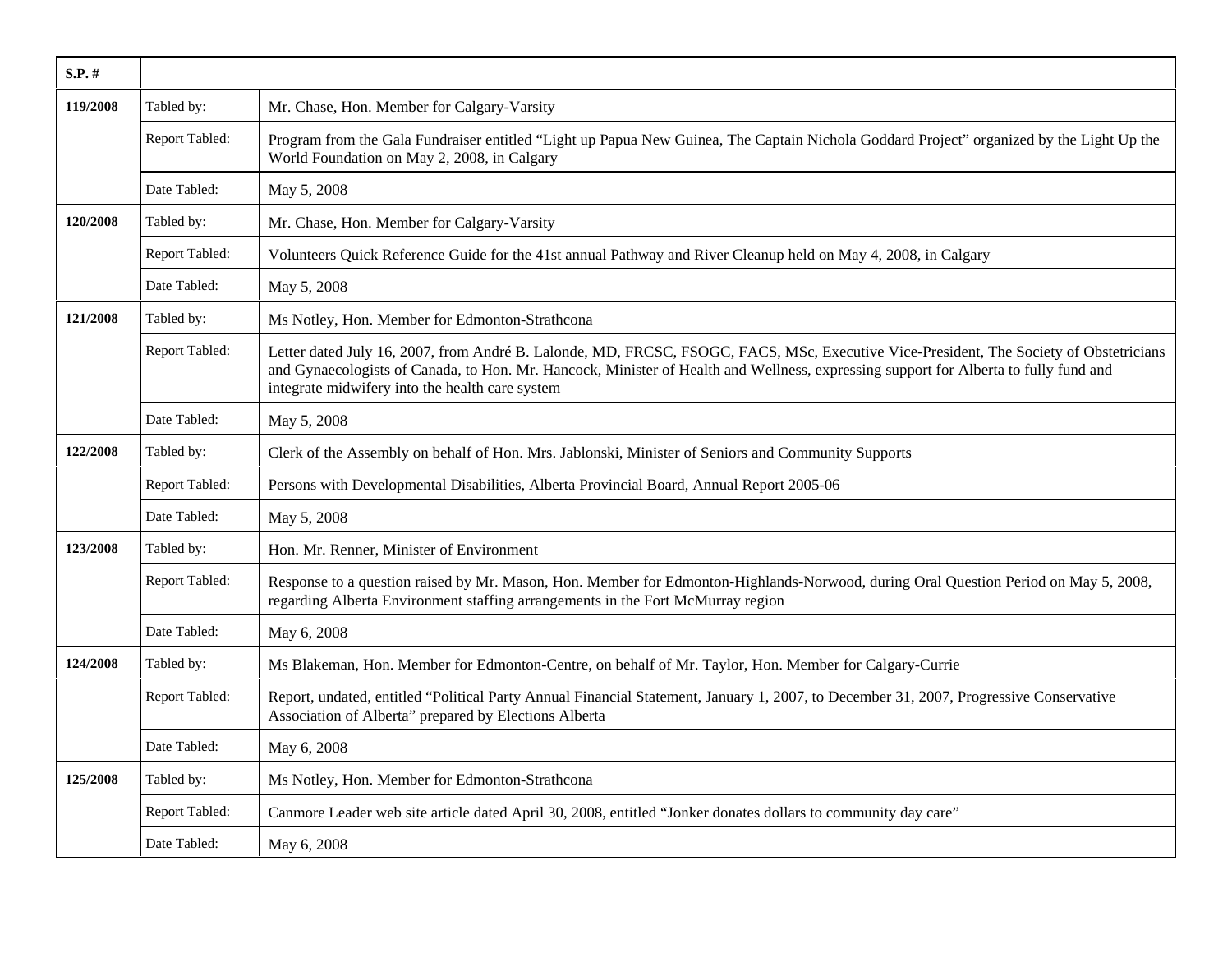| $S.P.$ # |                       |                                                                                                                                                                                                                                                                                                                                                                                                                                                                                                                                                    |
|----------|-----------------------|----------------------------------------------------------------------------------------------------------------------------------------------------------------------------------------------------------------------------------------------------------------------------------------------------------------------------------------------------------------------------------------------------------------------------------------------------------------------------------------------------------------------------------------------------|
| 126/2008 | Tabled by:            | Ms Notley, Hon. Member for Edmonton-Strathcona                                                                                                                                                                                                                                                                                                                                                                                                                                                                                                     |
|          | <b>Report Tabled:</b> | News release dated May 1, 2007, entitled "New initiatives target more staff and the creation of child care spaces" prepared by Alberta<br>Children's Services, with attached backgrounder                                                                                                                                                                                                                                                                                                                                                          |
|          | Date Tabled:          | May 6, 2008                                                                                                                                                                                                                                                                                                                                                                                                                                                                                                                                        |
| 127/2008 | Tabled by:            | Ms Notley, Hon. Member for Edmonton-Strathcona                                                                                                                                                                                                                                                                                                                                                                                                                                                                                                     |
|          | Report Tabled:        | 5 letters, undated, from Albertans to a Member of the Legislative Assembly suggesting five changes be implemented to Alberta labour laws                                                                                                                                                                                                                                                                                                                                                                                                           |
|          | Date Tabled:          | May 6, 2008                                                                                                                                                                                                                                                                                                                                                                                                                                                                                                                                        |
| 128/2008 | Tabled by:            | Hon. Mr. Liepert, Minister of Health and Wellness                                                                                                                                                                                                                                                                                                                                                                                                                                                                                                  |
|          | Report Tabled:        | Report, undated, entitled "Creating a Healthy Future, Our Plan for Public Health Care" prepared by the Alberta Liberal Opposition                                                                                                                                                                                                                                                                                                                                                                                                                  |
|          | Date Tabled:          | May 7, 2008                                                                                                                                                                                                                                                                                                                                                                                                                                                                                                                                        |
| 129/2008 | Tabled by:            | Ms Notley, Hon. Member for Edmonton-Strathcona                                                                                                                                                                                                                                                                                                                                                                                                                                                                                                     |
|          | Report Tabled:        | WhoCaresAlberta.com web site article dated May 7, 2008, entitled "Community Organizations Fear Crisis is Worsening, Many organizations<br>are being forced to shut down spaces for children or cut programs to families" and letter dated May 1, 2008, with associated attachment, from<br>Patty Kilgallon, President, Alberta Association of Services for Children and Families, to Hon. Ms Tarchuk, Minister of Children and Youth<br>Services, expressing concern regarding a lack of funding for staffing at child and family service agencies |
|          | Date Tabled:          | May 7, 2008                                                                                                                                                                                                                                                                                                                                                                                                                                                                                                                                        |
| 130/2008 | Tabled by:            | Ms Notley, Hon. Member for Edmonton-Strathcona                                                                                                                                                                                                                                                                                                                                                                                                                                                                                                     |
|          | Report Tabled:        | 5 letters, undated, from Albertans to a Member of the Legislative Assembly suggesting five changes be implemented to Alberta labour laws                                                                                                                                                                                                                                                                                                                                                                                                           |
|          | Date Tabled:          | May 7, 2008                                                                                                                                                                                                                                                                                                                                                                                                                                                                                                                                        |
| 131/2008 | Tabled by:            | Clerk of the Assembly on behalf of Hon. Mrs. Klimchuk, Minister of Service Alberta                                                                                                                                                                                                                                                                                                                                                                                                                                                                 |
|          | Report Tabled:        | Freedom of Information and Protection of Privacy, Annual Report 2006-07                                                                                                                                                                                                                                                                                                                                                                                                                                                                            |
|          | Date Tabled:          | May 7, 2008                                                                                                                                                                                                                                                                                                                                                                                                                                                                                                                                        |
| 132/2008 | Tabled by:            | Clerk of the Assembly on behalf of Hon. Mr. Liepert, Minister of Health and Wellness                                                                                                                                                                                                                                                                                                                                                                                                                                                               |
|          | Report Tabled:        | College of Registered Psychiatric Nurses of Alberta, 2007 Annual Report                                                                                                                                                                                                                                                                                                                                                                                                                                                                            |
|          | Date Tabled:          | May 7, 2008                                                                                                                                                                                                                                                                                                                                                                                                                                                                                                                                        |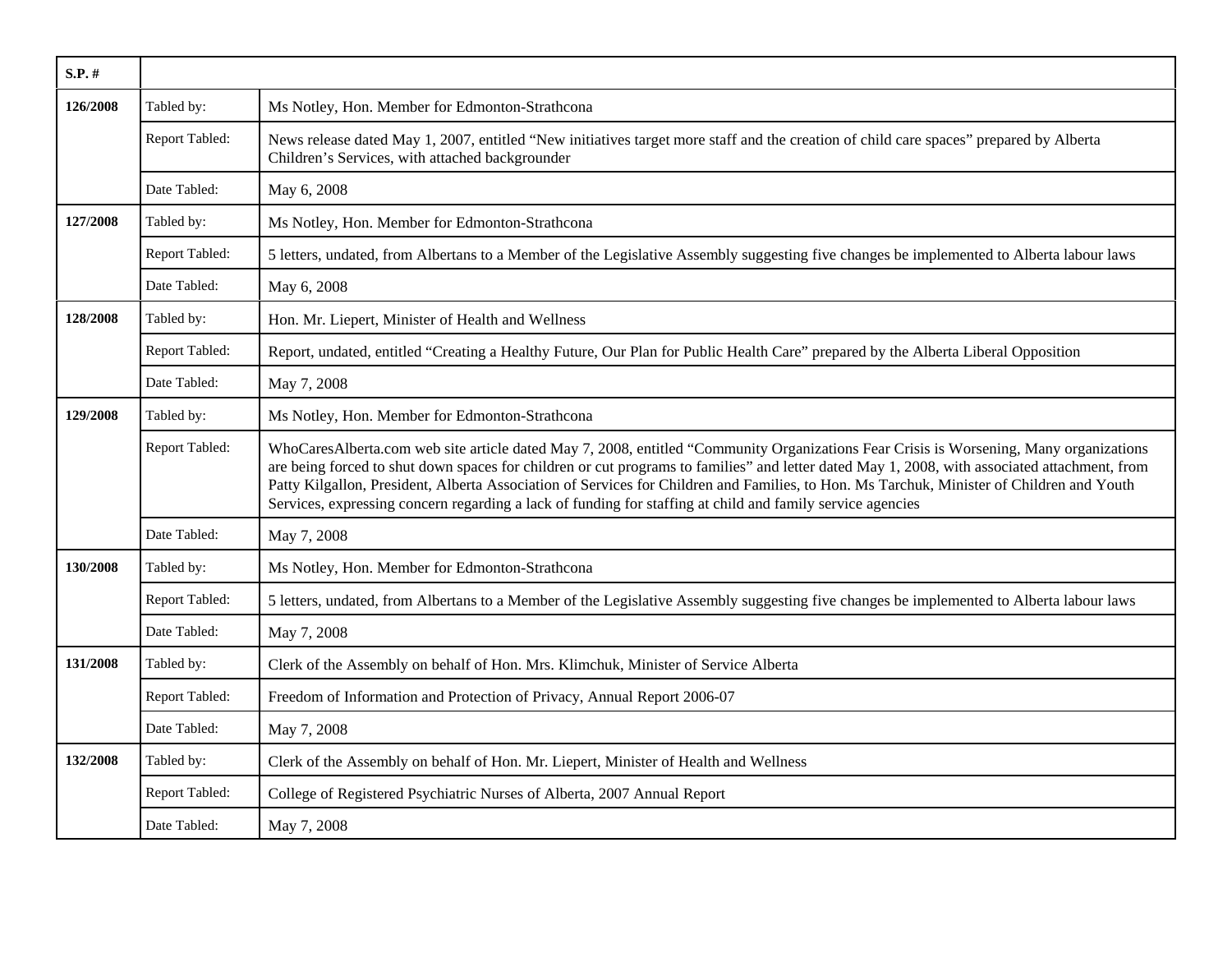| $S.P.$ # |                |                                                                                                                                                                                                |
|----------|----------------|------------------------------------------------------------------------------------------------------------------------------------------------------------------------------------------------|
| 133/2008 | Tabled by:     | Clerk of the Assembly on behalf of Hon. Mr. Liepert, Minister of Health and Wellness                                                                                                           |
|          | Report Tabled: | Alberta College of Medical Diagnostic and Therapeutic Technologists, Annual Report 2007                                                                                                        |
|          | Date Tabled:   | May 7, 2008                                                                                                                                                                                    |
| 134/2008 | Tabled by:     | Clerk of the Assembly on behalf of Hon. Mr. Liepert, Minister of Health and Wellness                                                                                                           |
|          | Report Tabled: | College of Licensed Practical Nurses of Alberta, 2007 Annual Report                                                                                                                            |
|          | Date Tabled:   | May 7, 2008                                                                                                                                                                                    |
| 135/2008 | Tabled by:     | Clerk of the Assembly on behalf of Hon. Mr. Liepert, Minister of Health and Wellness                                                                                                           |
|          | Report Tabled: | Alberta College of Combined Laboratory and X-Ray Technologists, Annual Report 2007 dated March 31, 2008                                                                                        |
|          | Date Tabled:   | May 7, 2008                                                                                                                                                                                    |
| 136/2008 | Tabled by:     | Clerk of the Assembly on behalf of Hon. Mr. Liepert, Minister of Health and Wellness                                                                                                           |
|          | Report Tabled: | Alberta College and Association of Chiropractors, Annual Report to Government 2006/2007, with attached Financial Statements dated June 30,<br>2007                                             |
|          | Date Tabled:   | May 7, 2008                                                                                                                                                                                    |
| 137/2008 | Tabled by:     | Clerk of the Assembly on behalf of Hon. Mr. Liepert, Minister of Health and Wellness                                                                                                           |
|          | Report Tabled: | College of Dietitians of Alberta, Annual Report 2006-2007                                                                                                                                      |
|          | Date Tabled:   | May 7, 2008                                                                                                                                                                                    |
| 138/2008 | Tabled by:     | Hon. Mr. Renner, Minister of Environment                                                                                                                                                       |
|          | Report Tabled: | Response to a question raised by Dr. Swann, Hon. Member for Calgary-Mountain View, during Oral Question Period on May 6, 2008,<br>regarding reclamation securities held by Alberta Environment |
|          | Date Tabled:   | May 8, 2008                                                                                                                                                                                    |
| 139/2008 | Tabled by:     | Dr. Taft, Hon. Leader of the Official Opposition                                                                                                                                               |
|          | Report Tabled: | Letter, undated, unsigned, from Brenda Stayko of Edmonton to Dr. Taft, Hon. Leader of the Official Opposition, regarding staff shortages at<br>continuing care centres                         |
|          | Date Tabled:   | May 8, 2008                                                                                                                                                                                    |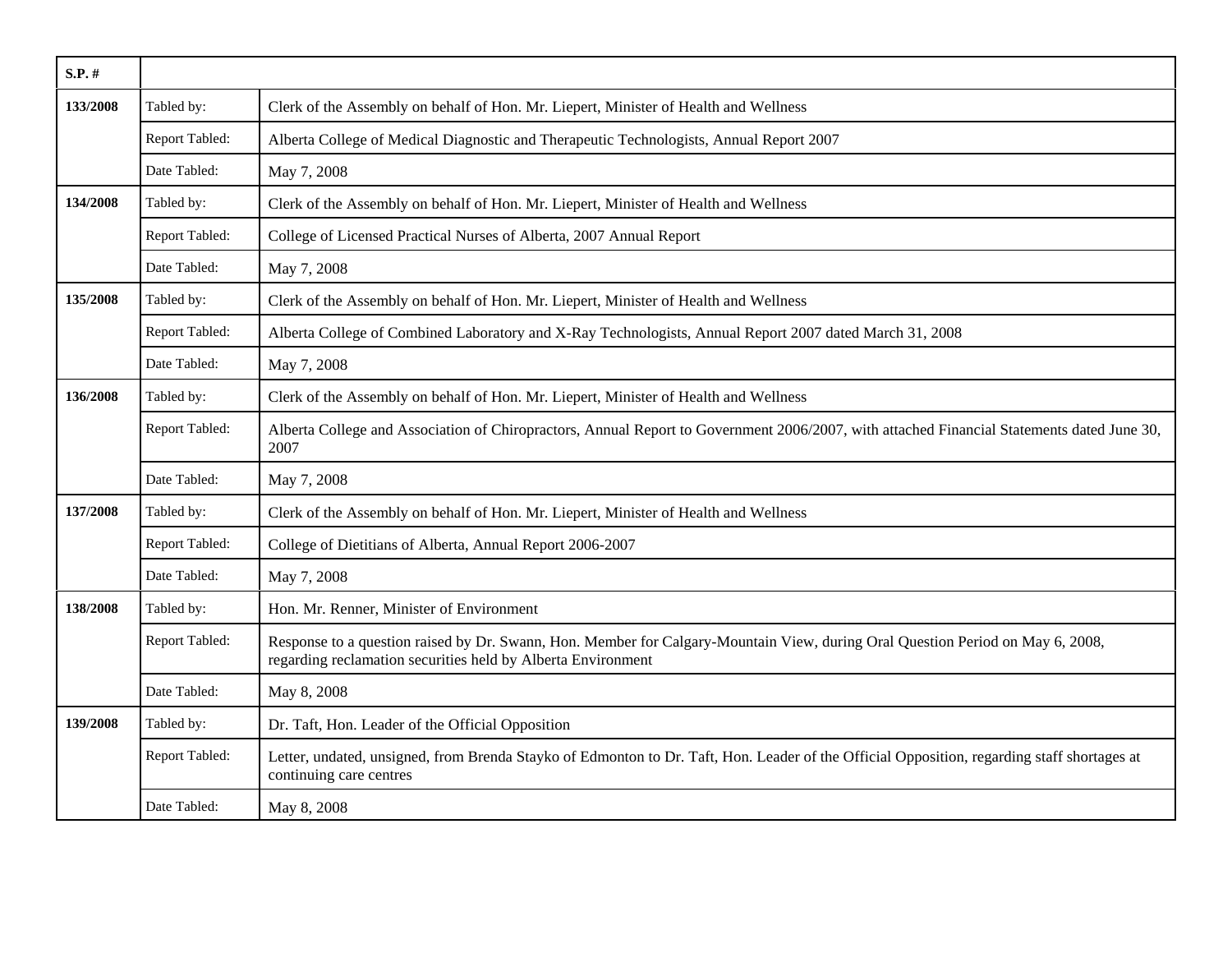| $S.P.$ # |                |                                                                                                                                                                                                                                                                                        |
|----------|----------------|----------------------------------------------------------------------------------------------------------------------------------------------------------------------------------------------------------------------------------------------------------------------------------------|
| 140/2008 | Tabled by:     | Mr. MacDonald, Hon. Member for Edmonton-Gold Bar                                                                                                                                                                                                                                       |
|          | Report Tabled: | Report of the Standing Committee on Public Accounts, Report on 2007 Activities dated February 2008                                                                                                                                                                                     |
|          | Date Tabled:   | May 8, 2008                                                                                                                                                                                                                                                                            |
| 141/2008 | Tabled by:     | Mr. MacDonald, Hon. Member for Edmonton-Gold Bar                                                                                                                                                                                                                                       |
|          | Report Tabled: | 10 letters, undated, from Edmonton residents to a Member of the Legislative Assembly suggesting changes be implemented to Alberta labour<br>laws                                                                                                                                       |
|          | Date Tabled:   | May 8, 2008                                                                                                                                                                                                                                                                            |
| 142/2008 | Tabled by:     | Mr. Taylor, Hon. Member for Calgary-Currie                                                                                                                                                                                                                                             |
|          | Report Tabled: | News release dated February 28, 2008, entitled "Alberta doctors assign a "B," a "C+," a "C" and a "D" to political parties for their health care<br>policies" prepared by the Alberta Medical Association, with attached list of 10 questions posed by the Alberta Medical Association |
|          | Date Tabled:   | May 8, 2008                                                                                                                                                                                                                                                                            |
| 143/2008 | Tabled by:     | Ms Notley, Hon. Member for Edmonton-Strathcona                                                                                                                                                                                                                                         |
|          | Report Tabled: | Report, undated, entitled "Family Choices, Manitoba's Five-Year Agenda for Early Learning and Child Care" prepared by the Manitoba Child<br>Care Program                                                                                                                               |
|          | Date Tabled:   | May 8, 2008                                                                                                                                                                                                                                                                            |
| 144/2008 | Tabled by:     | Ms Notley, Hon. Member for Edmonton-Strathcona                                                                                                                                                                                                                                         |
|          | Report Tabled: | Copies of 5 cards, undated, signed by Edmonton residents regarding the Government's long-term commitment to funding affordable, quality<br>child care programs for children 12 years of age and younger                                                                                |
|          | Date Tabled:   | May 8, 2008                                                                                                                                                                                                                                                                            |
| 145/2008 | Tabled by:     | Mr. Mason, Hon. Member for Edmonton-Highlands-Norwood                                                                                                                                                                                                                                  |
|          | Report Tabled: | Page 8 from the Total E&P Canada Limited booklet entitled "Innovative Technology" describing new technologies to be used to recover<br>bitumen from oil sands at the Joslyn North Mine Project                                                                                         |
|          | Date Tabled:   | May 12, 2008                                                                                                                                                                                                                                                                           |
| 146/2008 | Tabled by:     | Mr. Mason, Hon. Member for Edmonton-Highlands-Norwood                                                                                                                                                                                                                                  |
|          | Report Tabled: | Diagram illustrating the bitmin process                                                                                                                                                                                                                                                |
|          | Date Tabled:   | May 12, 2008                                                                                                                                                                                                                                                                           |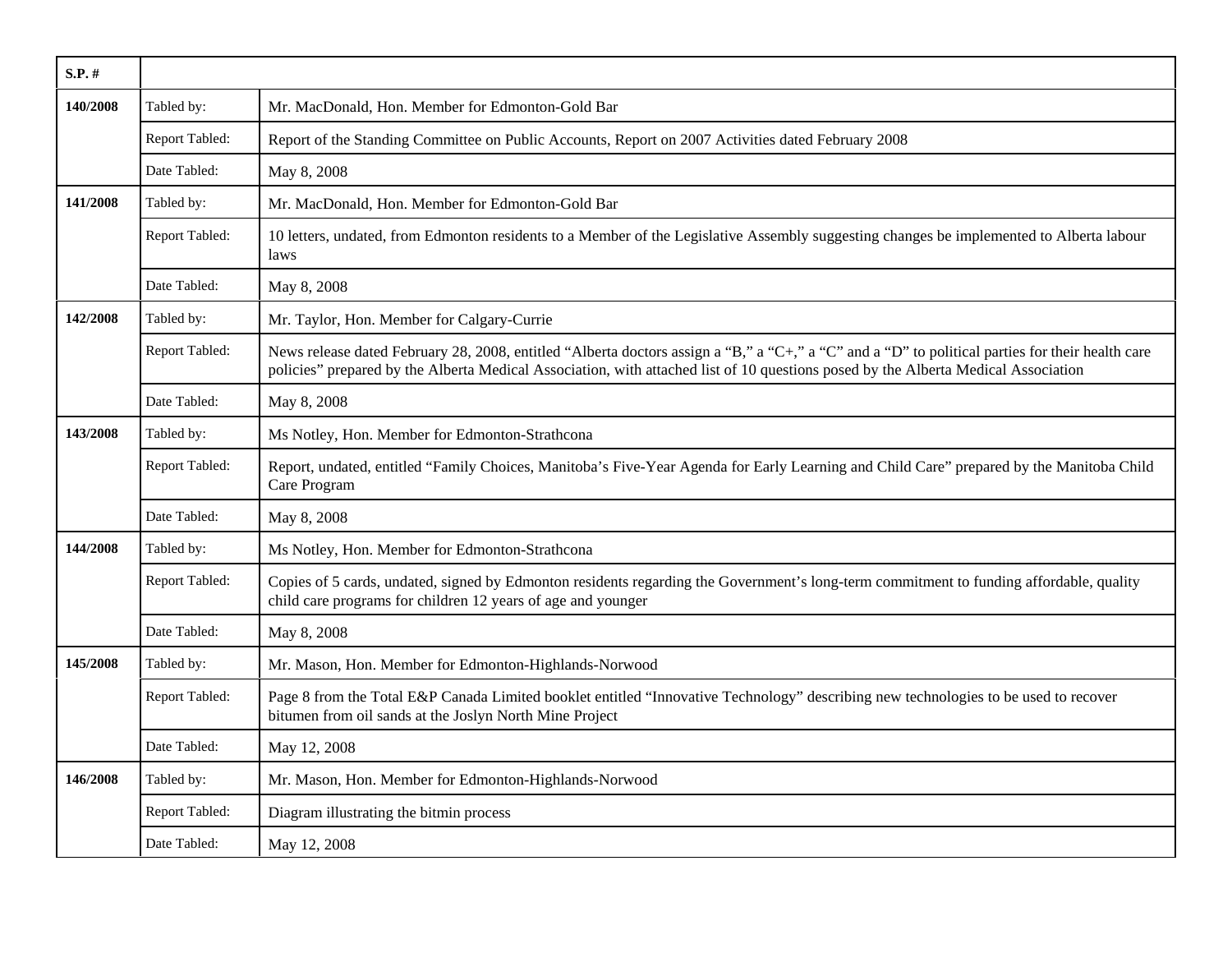| $S.P.$ # |                |                                                                                                                                                                                                                                                                                                                 |
|----------|----------------|-----------------------------------------------------------------------------------------------------------------------------------------------------------------------------------------------------------------------------------------------------------------------------------------------------------------|
| 147/2008 | Tabled by:     | Ms Blakeman, Hon. Member for Edmonton-Centre                                                                                                                                                                                                                                                                    |
|          | Report Tabled: | Program from the Ironworkers Local 720 Pin and Award Banquet held on May 10, 2008, in Edmonton                                                                                                                                                                                                                  |
|          | Date Tabled:   | May 12, 2008                                                                                                                                                                                                                                                                                                    |
| 148/2008 | Tabled by:     | Ms Blakeman, Hon. Member for Edmonton-Centre                                                                                                                                                                                                                                                                    |
|          | Report Tabled: | News release dated March 19, 2007, entitled "Radio Ads Highlight Need for Strong Environmental Laws" prepared by the Alberta Liberal<br>Caucus                                                                                                                                                                  |
|          | Date Tabled:   | May 12, 2008                                                                                                                                                                                                                                                                                                    |
| 149/2008 | Tabled by:     | Ms Blakeman, Hon. Member for Edmonton-Centre                                                                                                                                                                                                                                                                    |
|          | Report Tabled: | 2 e-mail messages dated March 13, 2007, between Leigh Anne McCrowe, Manager, Administration, Alberta Liberal Caucus, and Scott Ellis,<br>Director and Senior Financial Officer, Legislative Assembly Office, regarding the approval of text for a series of radio ads and copy of the text<br>for the radio ads |
|          | Date Tabled:   | May 12, 2008                                                                                                                                                                                                                                                                                                    |
| 150/2008 | Tabled by:     | Ms Blakeman, Hon. Member for Edmonton-Centre                                                                                                                                                                                                                                                                    |
|          | Report Tabled: | Copies of an invoice dated March 26, 2007, issued by Corus Radio Edmonton to the Alberta Liberal Caucus and a Government of Alberta<br>Direct Purchase Order dated March 14, 2007, both regarding the purchase of radio advertising on the CHED AM radio station during the weeks<br>of March 19 and 26, 2007   |
|          | Date Tabled:   | May 12, 2008                                                                                                                                                                                                                                                                                                    |
| 151/2008 | Tabled by:     | Mr. Chase, Hon. Member for Calgary-Varsity                                                                                                                                                                                                                                                                      |
|          | Report Tabled: | Document entitled "Canadian Parks for Tomorrow: 40th Anniversary Conference Program" held at the University of Calgary from May 8-12,<br>2008                                                                                                                                                                   |
|          | Date Tabled:   | May 12, 2008                                                                                                                                                                                                                                                                                                    |
| 152/2008 | Tabled by:     | Mr. Chase, Hon. Member for Calgary-Varsity                                                                                                                                                                                                                                                                      |
|          | Report Tabled: | Program from the CNIB (Canadian National Institute for the Blind) Visions Luncheon 2008 presented by the Transalta Corporation and Westjet<br>on May 9, 2008, in Calgary                                                                                                                                        |
|          | Date Tabled:   | May 12, 2008                                                                                                                                                                                                                                                                                                    |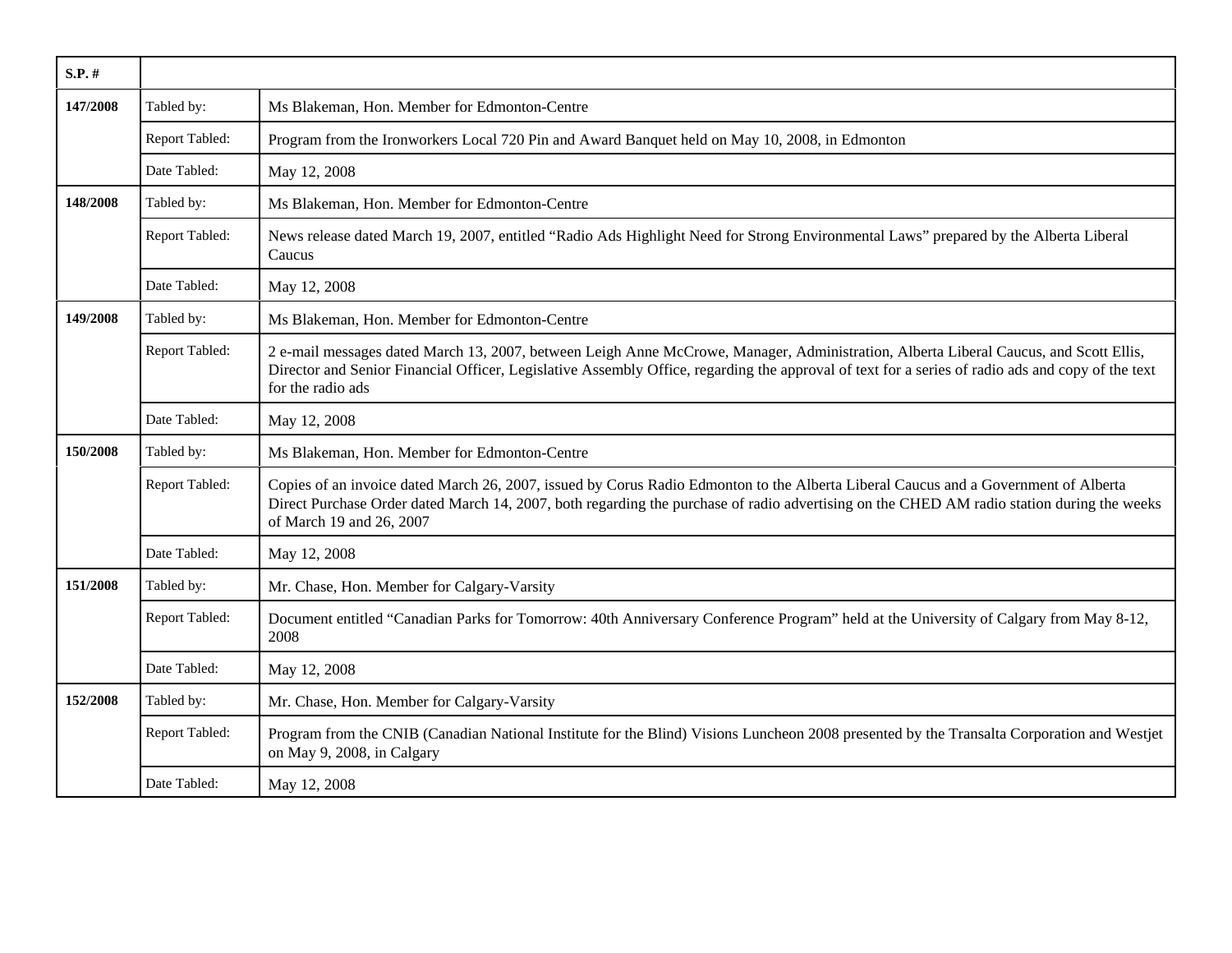| $S.P.$ # |                |                                                                                                                                                                                                                                                                                                |
|----------|----------------|------------------------------------------------------------------------------------------------------------------------------------------------------------------------------------------------------------------------------------------------------------------------------------------------|
| 153/2008 | Tabled by:     | Mr. Chase, Hon. Member for Calgary-Varsity                                                                                                                                                                                                                                                     |
|          | Report Tabled: | Leaflet from the First Church of Christ, Scientist, Calgary presentation entitled "Spiritual Solutions to Ending Homelessness: A Panel<br>Discussion" held on May 10, 2008, in Calgary                                                                                                         |
|          | Date Tabled:   | May 12, 2008                                                                                                                                                                                                                                                                                   |
| 154/2008 | Tabled by:     | Mr. Taylor, Hon. Member for Calgary-Currie                                                                                                                                                                                                                                                     |
|          | Report Tabled: | Booklet dated May 2008 entitled "How to Fill in the Blanks A Nursing Care Plan for Nursing in Alberta" prepared by the United Nurses of<br>Alberta                                                                                                                                             |
|          | Date Tabled:   | May 12, 2008                                                                                                                                                                                                                                                                                   |
| 155/2008 | Tabled by:     | Mr. Taylor, Hon. Member for Calgary-Currie                                                                                                                                                                                                                                                     |
|          | Report Tabled: | E-mail message dated April 17, 2008, from Bob and Lin McDonaugh of Calgary to Dr. Taft, Hon. Leader of the Official Opposition, regarding<br>the need for an additional PET (positron emission tomography) scanner in Calgary and requesting the Government provide funding for the<br>scanner |
|          | Date Tabled:   | May 12, 2008                                                                                                                                                                                                                                                                                   |
| 156/2008 | Tabled by:     | Mr. MacDonald, Hon. Member for Edmonton-Gold Bar, on behalf of Dr. Taft, Hon. Leader of the Official Opposition                                                                                                                                                                                |
|          | Report Tabled: | Pages 20, 25, and 26 from the Suncor Energy Incorporated 2007 Annual Report regarding royalties and tailings management                                                                                                                                                                        |
|          | Date Tabled:   | May 12, 2008                                                                                                                                                                                                                                                                                   |
| 157/2008 | Tabled by:     | Mr. MacDonald, Hon. Member for Edmonton-Gold Bar                                                                                                                                                                                                                                               |
|          | Report Tabled: | 10 letters, undated, from Edmonton residents to a Member of the Legislative Assembly suggesting changes be implemented to Alberta labour<br>laws                                                                                                                                               |
|          | Date Tabled:   | May 12, 2008                                                                                                                                                                                                                                                                                   |
| 158/2008 | Tabled by:     | Ms Pastoor, Hon. Member for Lethbridge-East, on behalf of Dr. Taft, Hon. Leader of the Official Opposition                                                                                                                                                                                     |
|          | Report Tabled: | Letter dated March 11, 2008, from Shawny Adrian, Edmonton Christian School student to Dr. Taft, Hon. Leader of the Official Opposition,<br>expressing concern regarding wait times in local hospital emergency departments                                                                     |
|          | Date Tabled:   | May 12, 2008                                                                                                                                                                                                                                                                                   |
| 159/2008 | Tabled by:     | Mrs. Sarich, Hon. Member for Edmonton-Decore                                                                                                                                                                                                                                                   |
|          | Report Tabled: | Program from the 2008 Excellence in Teaching Awards held in Calgary on May 10, 2008                                                                                                                                                                                                            |
|          | Date Tabled:   | May 13, 2008                                                                                                                                                                                                                                                                                   |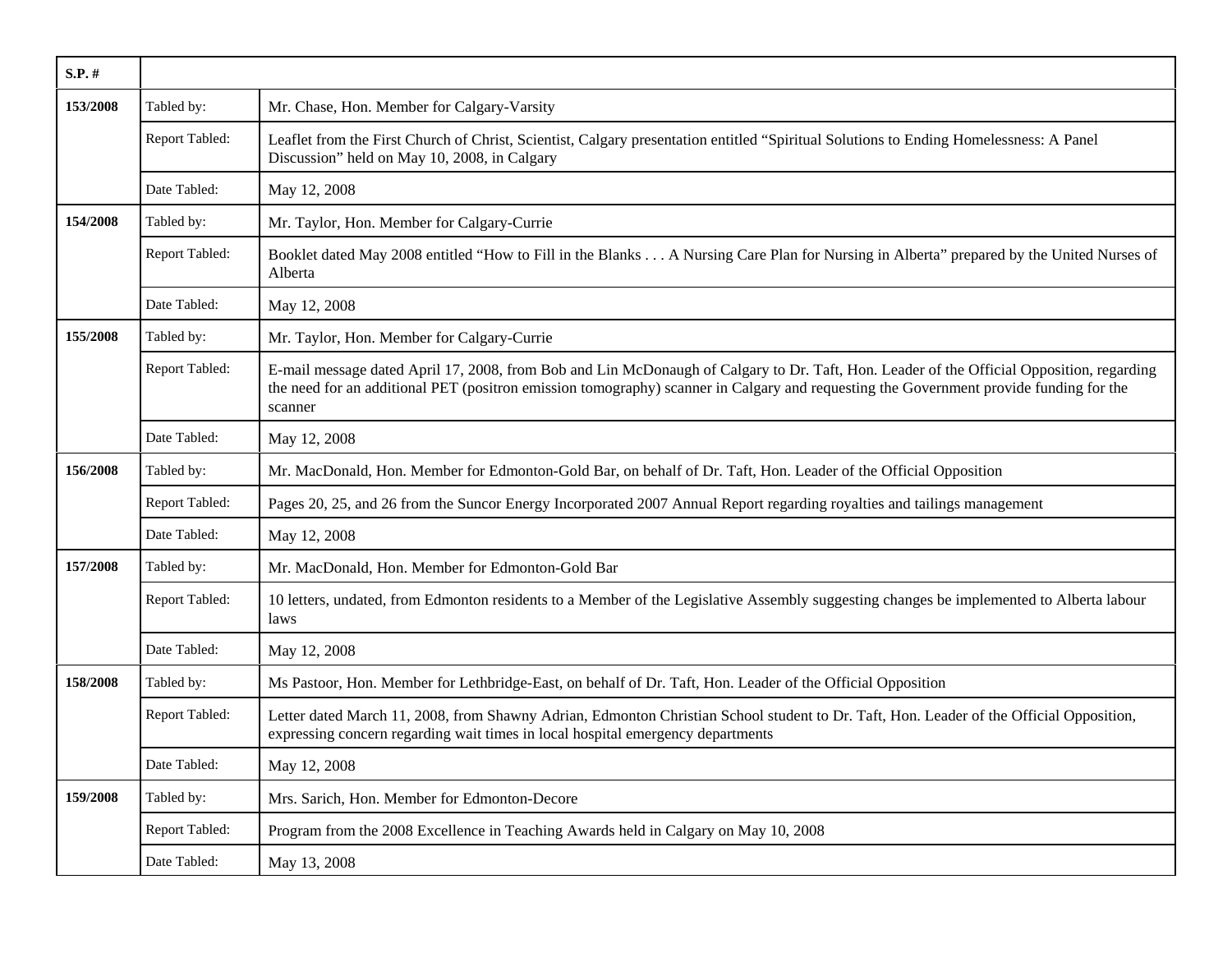| $S.P.$ # |                |                                                                                                                                                                                                |
|----------|----------------|------------------------------------------------------------------------------------------------------------------------------------------------------------------------------------------------|
| 160/2008 | Tabled by:     | Ms Blakeman, Hon. Member for Edmonton-Centre                                                                                                                                                   |
|          | Report Tabled: | Letter dated May 6, 2008, unsigned, from Barry V. Fisher of Calgary to "Kevin" expressing support for proportional representation in the<br>Legislative Assembly                               |
|          | Date Tabled:   | May 13, 2008                                                                                                                                                                                   |
| 161/2008 | Tabled by:     | Ms Blakeman, Hon. Member for Edmonton-Centre                                                                                                                                                   |
|          | Report Tabled: | Letter dated May 9, 2008, from Jane Carlson of Edmonton to Ms Blakeman, Hon. Member for Edmonton-Centre, expressing concern regarding<br>inadequate Learner Benefits Program funding           |
|          | Date Tabled:   | May 13, 2008                                                                                                                                                                                   |
| 162/2008 | Tabled by:     | Ms Blakeman, Hon. Member for Edmonton-Centre                                                                                                                                                   |
|          | Report Tabled: | 10 letters, undated, from Edmonton residents to a Member of the Legislative Assembly suggesting five changes be implemented to Alberta<br>labour laws                                          |
|          | Date Tabled:   | May 13, 2008                                                                                                                                                                                   |
| 163/2008 | Tabled by:     | Mr. MacDonald, Hon. Member for Edmonton-Gold Bar                                                                                                                                               |
|          | Report Tabled: | 5 letters, undated, from Edmonton residents to a Member of the Legislative Assembly five suggesting changes be implemented to Alberta<br>labour laws                                           |
|          | Date Tabled:   | May 13, 2008                                                                                                                                                                                   |
| 164/2008 | Tabled by:     | Mr. MacDonald, Hon. Member for Edmonton-Gold Bar                                                                                                                                               |
|          | Report Tabled: | Letter dated April 28, 2008, from John Stroppa of Edmonton to Mr. MacDonald, Hon. Member for Edmonton-Gold Bar, expressing concern<br>regarding the difficulties he faces living with diabetes |
|          | Date Tabled:   | May 13, 2008                                                                                                                                                                                   |
| 165/2008 | Tabled by:     | Ms Notley, Hon. Member for Edmonton-Strathcona                                                                                                                                                 |
|          | Report Tabled: | dw-world.de web site article dated August 12, 2007, entitled "Study Finds More Childhood Cancer Near Nuclear Power Plants"                                                                     |
|          | Date Tabled:   | May 13, 2008                                                                                                                                                                                   |
| 166/2008 | Tabled by:     | Ms Notley, Hon. Member for Edmonton-Strathcona                                                                                                                                                 |
|          | Report Tabled: | timeforchange.org web site article, undated, entitled "Nuclear power station causing cancer"                                                                                                   |
|          | Date Tabled:   | May 13, 2008                                                                                                                                                                                   |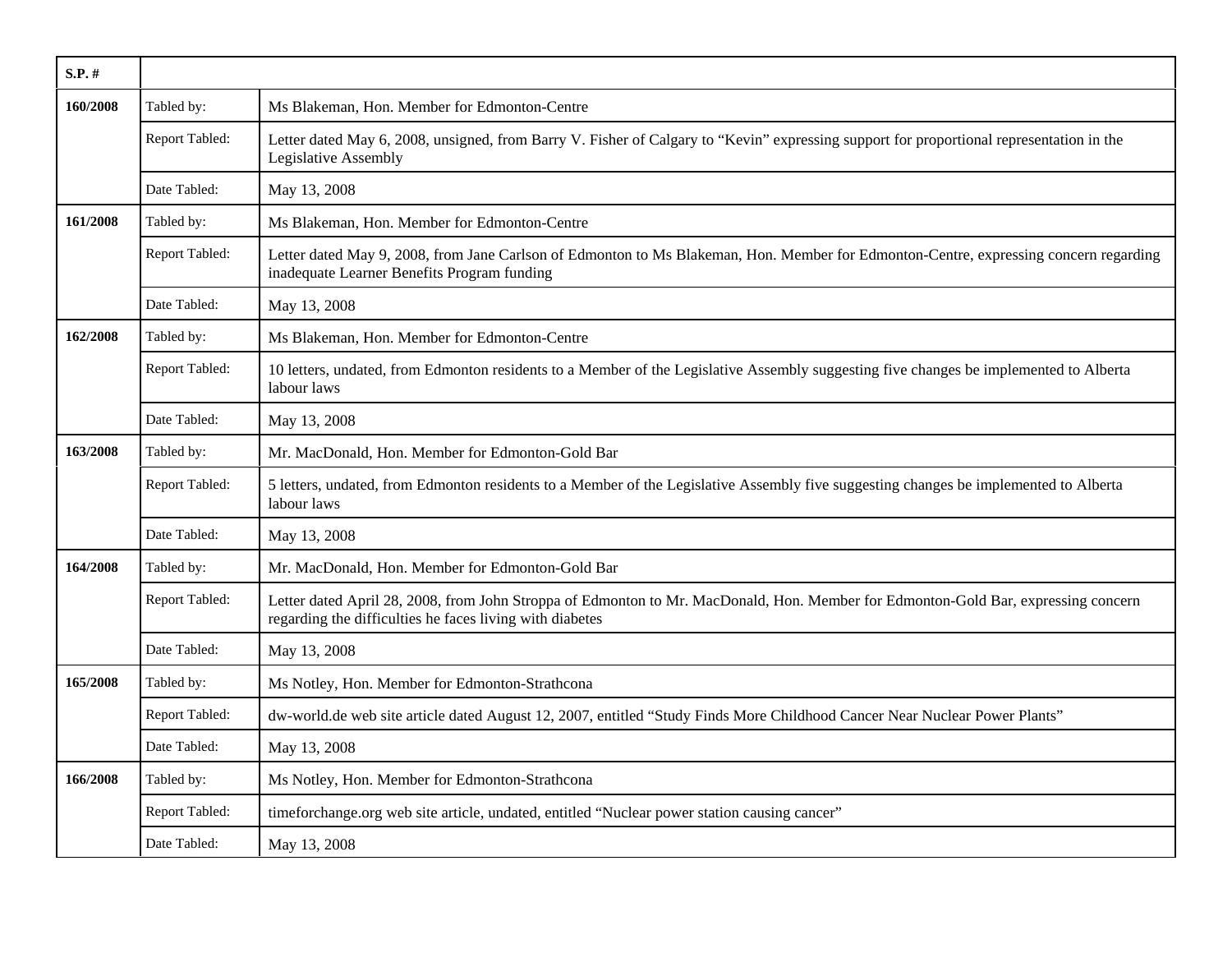| $S.P.$ # |                |                                                                                                                                                                                                                                                                                                                                                                                                                                                                                                                                            |
|----------|----------------|--------------------------------------------------------------------------------------------------------------------------------------------------------------------------------------------------------------------------------------------------------------------------------------------------------------------------------------------------------------------------------------------------------------------------------------------------------------------------------------------------------------------------------------------|
| 167/2008 | Tabled by:     | Ms Notley, Hon. Member for Edmonton-Strathcona                                                                                                                                                                                                                                                                                                                                                                                                                                                                                             |
|          | Report Tabled: | 4 letters from Albertans to Mr. Mason, Hon. Member for Edmonton-Highlands-Norwood, Hon. Mr. Stelmach, Premier, and Ed Kamieniecki,<br>Reeve, Municipal District of Northern Lights No. 22, expressing opposition to nuclear power in Alberta                                                                                                                                                                                                                                                                                               |
|          | Date Tabled:   | May 13, 2008                                                                                                                                                                                                                                                                                                                                                                                                                                                                                                                               |
| 168/2008 | Tabled by:     | Ms Notley, Hon. Member for Edmonton-Strathcona                                                                                                                                                                                                                                                                                                                                                                                                                                                                                             |
|          | Report Tabled: | Letter dated May 6, 2008, from J. Lawrence Tymko, Chair of the Board, Greater Edmonton Foundation: Housing for Seniors, to Hon. Mrs.<br>Jablonski, Minister of Seniors and Community Supports, expressing concern regarding inadequate funding levels for the Lodge Assistance<br>Program and requesting the funding levels be increased                                                                                                                                                                                                   |
|          | Date Tabled:   | May 14, 2008                                                                                                                                                                                                                                                                                                                                                                                                                                                                                                                               |
| 169/2008 | Tabled by:     | Mr. Chase, Hon. Member for Calgary-Varsity                                                                                                                                                                                                                                                                                                                                                                                                                                                                                                 |
|          | Report Tabled: | E-mail message, undated, from Terence Gannon, Intellog, to Ms DeLong, Hon. Member for Calgary-Bow, and Mr. Chase, Hon. Member for<br>Calgary-Varsity, attaching the text of an e-mail message dated April 18, 2008, from Mr. Gannon to Hon. Mr. Knight, Minister of Energy,<br>outlining Mr. Gannon's efforts to establish a reference index of energy-related wells for the Western Sedimentary Basin and requesting Hon.<br>Mr. Knight's assistance in obtaining support for this endeavour from the Energy Resources Conservation Board |
|          | Date Tabled:   | May 14, 2008                                                                                                                                                                                                                                                                                                                                                                                                                                                                                                                               |
| 170/2008 | Tabled by:     | Mr. MacDonald, Hon. Member for Edmonton-Gold Bar                                                                                                                                                                                                                                                                                                                                                                                                                                                                                           |
|          | Report Tabled: | 5 letters, undated, from Edmonton residents to a Member of the Legislative Assembly suggesting five changes be implemented to Alberta<br>labour laws                                                                                                                                                                                                                                                                                                                                                                                       |
|          | Date Tabled:   | May 14, 2008                                                                                                                                                                                                                                                                                                                                                                                                                                                                                                                               |
| 171/2008 | Tabled by:     | Clerk of the Assembly on behalf of Hon. Mr. Renner, Minister of Environment                                                                                                                                                                                                                                                                                                                                                                                                                                                                |
|          | Report Tabled: | Response to a question raised by Dr. Swann, Hon. Member for Calgary-Mountain View, during Oral Question Period on May 8, 2008,<br>regarding a contained tailings release at the Suncor facilities in Fort McMurray in July 2007                                                                                                                                                                                                                                                                                                            |
|          | Date Tabled:   | May 14, 2008                                                                                                                                                                                                                                                                                                                                                                                                                                                                                                                               |
| 172/2008 | Tabled by:     | Ms Notley, Hon. Member for Edmonton-Strathcona                                                                                                                                                                                                                                                                                                                                                                                                                                                                                             |
|          | Report Tabled: | E-mail message dated May 15, 2008, from Ann Goldblatt of Edmonton to Hon. Mr. Zwozdesky, Minister of Aboriginal Relations, expressing<br>opposition to the consolidation of the Regional Health Authorities                                                                                                                                                                                                                                                                                                                                |
|          | Date Tabled:   | May 15, 2008                                                                                                                                                                                                                                                                                                                                                                                                                                                                                                                               |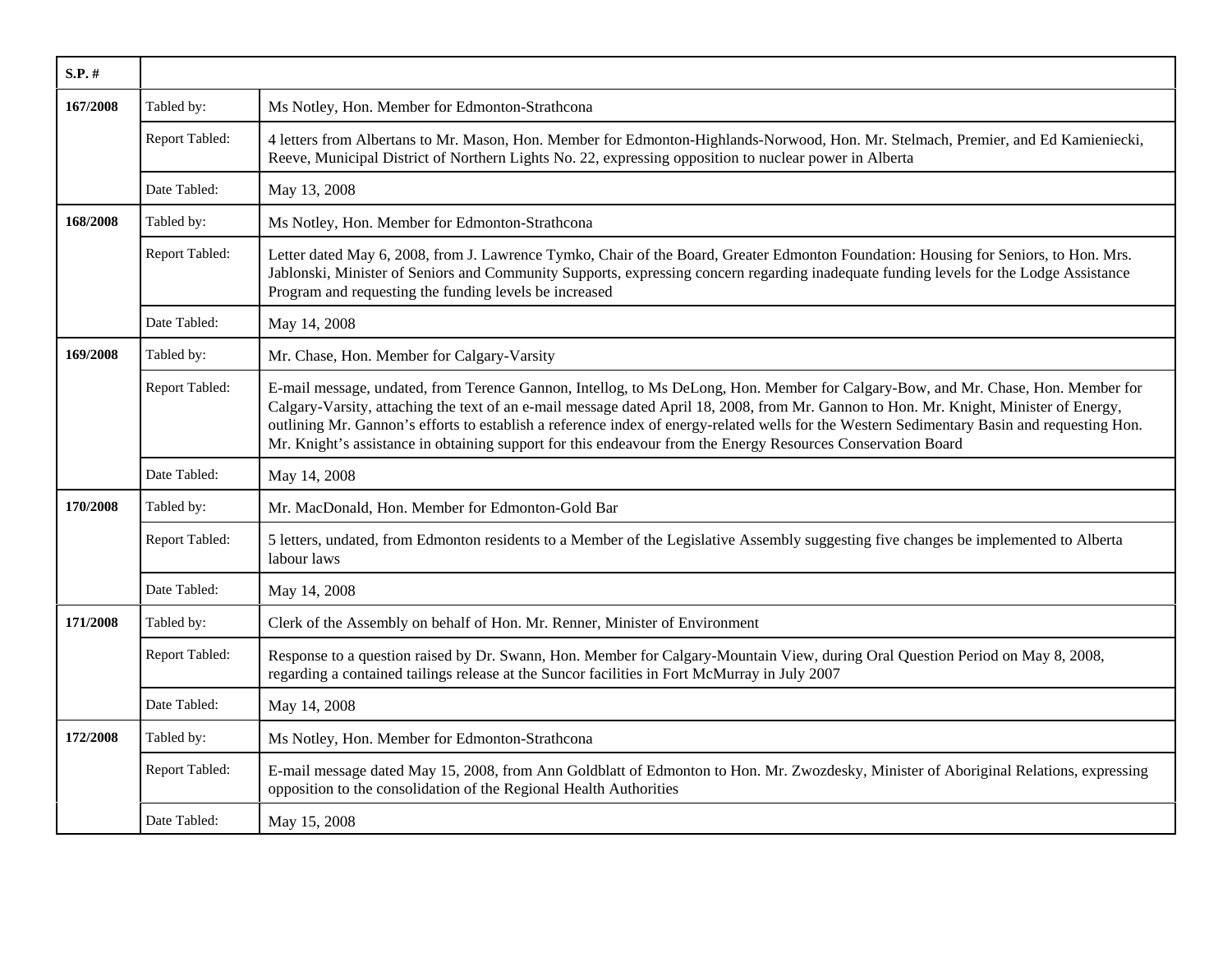| S.P. #   |                |                                                                                                                                                                                                                                                                                                                           |
|----------|----------------|---------------------------------------------------------------------------------------------------------------------------------------------------------------------------------------------------------------------------------------------------------------------------------------------------------------------------|
| 173/2008 | Tabled by:     | Mr. Chase, Hon. Member for Calgary-Varsity                                                                                                                                                                                                                                                                                |
|          | Report Tabled: | E-mail message dated May 6, 2008, from Serge Mercier to all Members of the Legislative Assembly expressing opposition to the Department of<br>Employment and Immigration's decision to transfer the contract for Francophone job-seeking services from a Francophone service provider in<br>Calgary to Bow Valley College |
|          | Date Tabled:   | May 15, 2008                                                                                                                                                                                                                                                                                                              |
| 174/2008 | Tabled by:     | Mr. Chase, Hon. Member for Calgary-Varsity                                                                                                                                                                                                                                                                                |
|          | Report Tabled: | E-mail message dated May 13, 2008, from Serge Mercier to all Members of the Legislative Assembly regarding the negative impact on the<br>Francophone community in Calgary resulting from a decision by the Department of Employment and Immigration regarding Francophone<br>services                                     |
|          | Date Tabled:   | May 15, 2008                                                                                                                                                                                                                                                                                                              |
| 175/2008 | Tabled by:     | Mr. Chase, Hon. Member for Calgary-Varsity                                                                                                                                                                                                                                                                                |
|          | Report Tabled: | Report dated May 2008 entitled "Family and Community Support Services (FCSS) Sustainability Initiative Key Messages" prepared for Mr.<br>Chase, Hon. Member for Calgary-Varsity, by Calgary Family and Community Support Services                                                                                         |
|          | Date Tabled:   | May 15, 2008                                                                                                                                                                                                                                                                                                              |
| 176/2008 | Tabled by:     | Mr. Chase, Hon. Member for Calgary-Varsity                                                                                                                                                                                                                                                                                |
|          | Report Tabled: | 154 letters, undated, from Calgary residents to a Member of the Legislative Assembly suggesting five changes be implemented to Alberta<br>labour laws                                                                                                                                                                     |
|          | Date Tabled:   | May 15, 2008                                                                                                                                                                                                                                                                                                              |
| 177/2008 | Tabled by:     | Dr. Swann, Hon. Member for Calgary-Mountain View                                                                                                                                                                                                                                                                          |
|          | Report Tabled: | Document, undated, soliciting donations for the Western Sky Land Trust for the conservation of a parcel of land along the Bow River                                                                                                                                                                                       |
|          | Date Tabled:   | May 15, 2008                                                                                                                                                                                                                                                                                                              |
| 178/2008 | Tabled by:     | Clerk of the Assembly on behalf of Hon. Mr. Goudreau, Minister of Employment and Immigration                                                                                                                                                                                                                              |
|          | Report Tabled: | Association of Professional Engineers, Geologists and Geophysicists of Alberta, Annual Report 2007                                                                                                                                                                                                                        |
|          | Date Tabled:   | May 15, 2008                                                                                                                                                                                                                                                                                                              |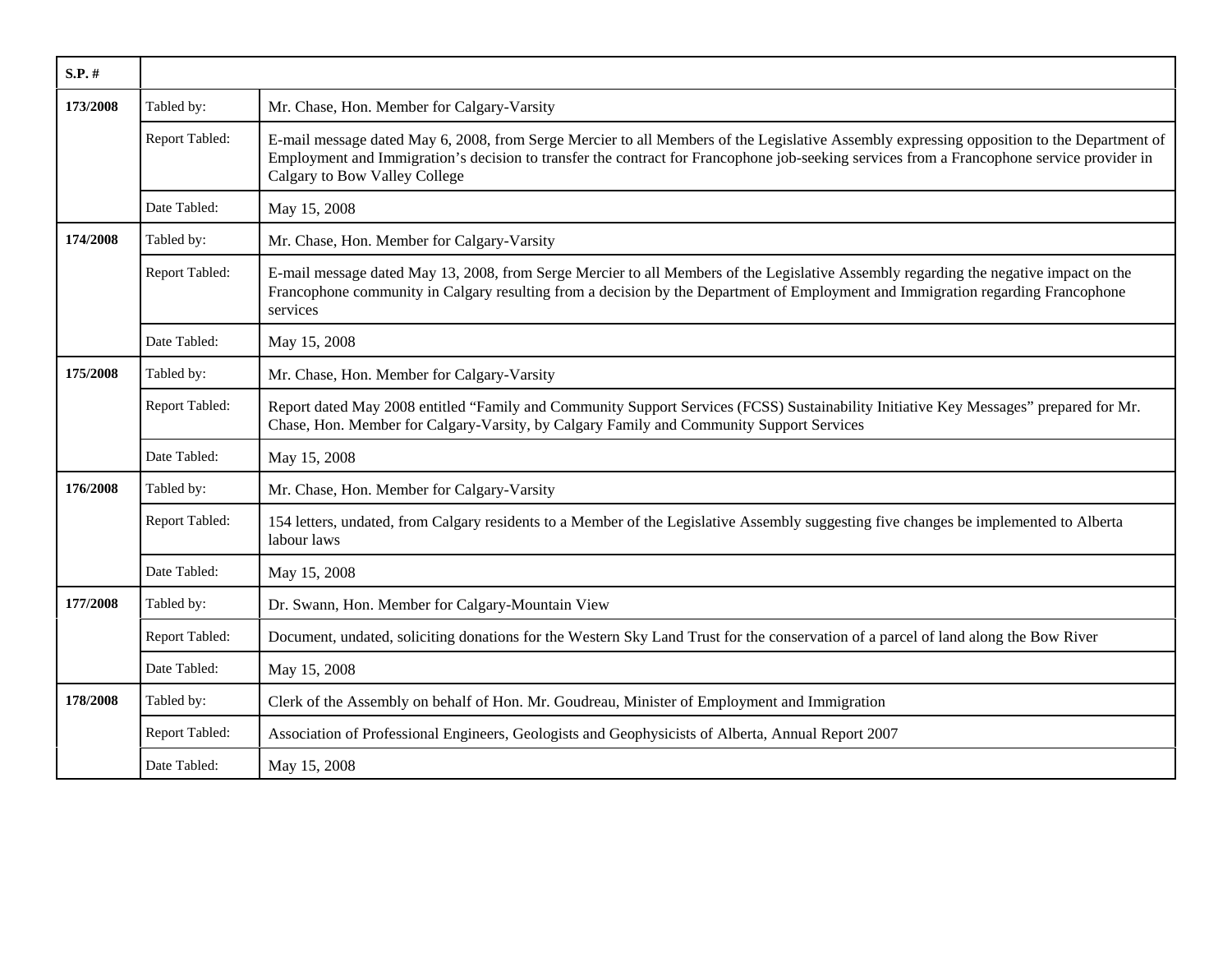| $S.P.$ # |                |                                                                                                                                                                                                                   |
|----------|----------------|-------------------------------------------------------------------------------------------------------------------------------------------------------------------------------------------------------------------|
| 179/2008 | Tabled by:     | Clerk of the Assembly on behalf of Hon. Mr. Knight, Minister of Energy                                                                                                                                            |
|          | Report Tabled: | Letter dated May 15, 2008, from Hon. Mr. Knight, Minister of Energy, to Dr. Taft, Hon. Leader of the Official Opposition, attaching<br>information regarding Budget 2008 non-renewable resource revenue forecasts |
|          | Date Tabled:   | May 15, 2008                                                                                                                                                                                                      |
| 180/2008 | Tabled by:     | Ms Notley, Hon. Member for Edmonton-Strathcona                                                                                                                                                                    |
|          | Report Tabled: | Remarks of the Right Honourable Beverley McLachlin, PC, Chief Justice of Canada, to the Council of the Canadian Bar Association at the<br>Canadian Legal Conference, held on August 11, 2007, in Calgary          |
|          | Date Tabled:   | May 20, 2008                                                                                                                                                                                                      |
| 181/2008 | Tabled by:     | Ms Notley, Hon. Member for Edmonton-Strathcona                                                                                                                                                                    |
|          | Report Tabled: | Blackwell Synergy web site article dated March 26, 2007, entitled "Abstract, Explaining the Recent Decline in Domestic Violence"                                                                                  |
|          | Date Tabled:   | May 20, 2008                                                                                                                                                                                                      |
| 182/2008 | Tabled by:     | Ms Notley, Hon. Member for Edmonton-Strathcona                                                                                                                                                                    |
|          | Report Tabled: | Prairie State Legal Services web site article, undated, entitled "Access to legal aid lowers domestic abuse"                                                                                                      |
|          | Date Tabled:   | May 20, 2008                                                                                                                                                                                                      |
| 183/2008 | Tabled by:     | Dr. Swann, Hon. Member for Calgary-Mountain View                                                                                                                                                                  |
|          | Report Tabled: | Program from the Alberta College of Art and Design 2008 Convocation Ceremony held on May 16, 2008, in Calgary                                                                                                     |
|          | Date Tabled:   | May 20, 2008                                                                                                                                                                                                      |
| 184/2008 | Tabled by:     | Clerk of the Assembly on behalf of Hon. Mr. Hayden, Minister of Infrastructure                                                                                                                                    |
|          | Report Tabled: | Response to questions raised by Mr. Mason, Hon. Member for Edmonton-Highlands-Norwood, on May 6, 2008, Department of Infrastructure,<br>2008-09 Main Estimates debate                                             |
|          | Date Tabled:   | May 20, 2008                                                                                                                                                                                                      |
| 185/2008 | Tabled by:     | Mr. MacDonald, Hon. Member for Edmonton-Gold Bar                                                                                                                                                                  |
|          | Report Tabled: | 5 letters, undated, from Edmonton residents to a Member of the Legislative Assembly suggesting five changes be implemented to Alberta<br>labour laws                                                              |
|          | Date Tabled:   | May 21, 2008                                                                                                                                                                                                      |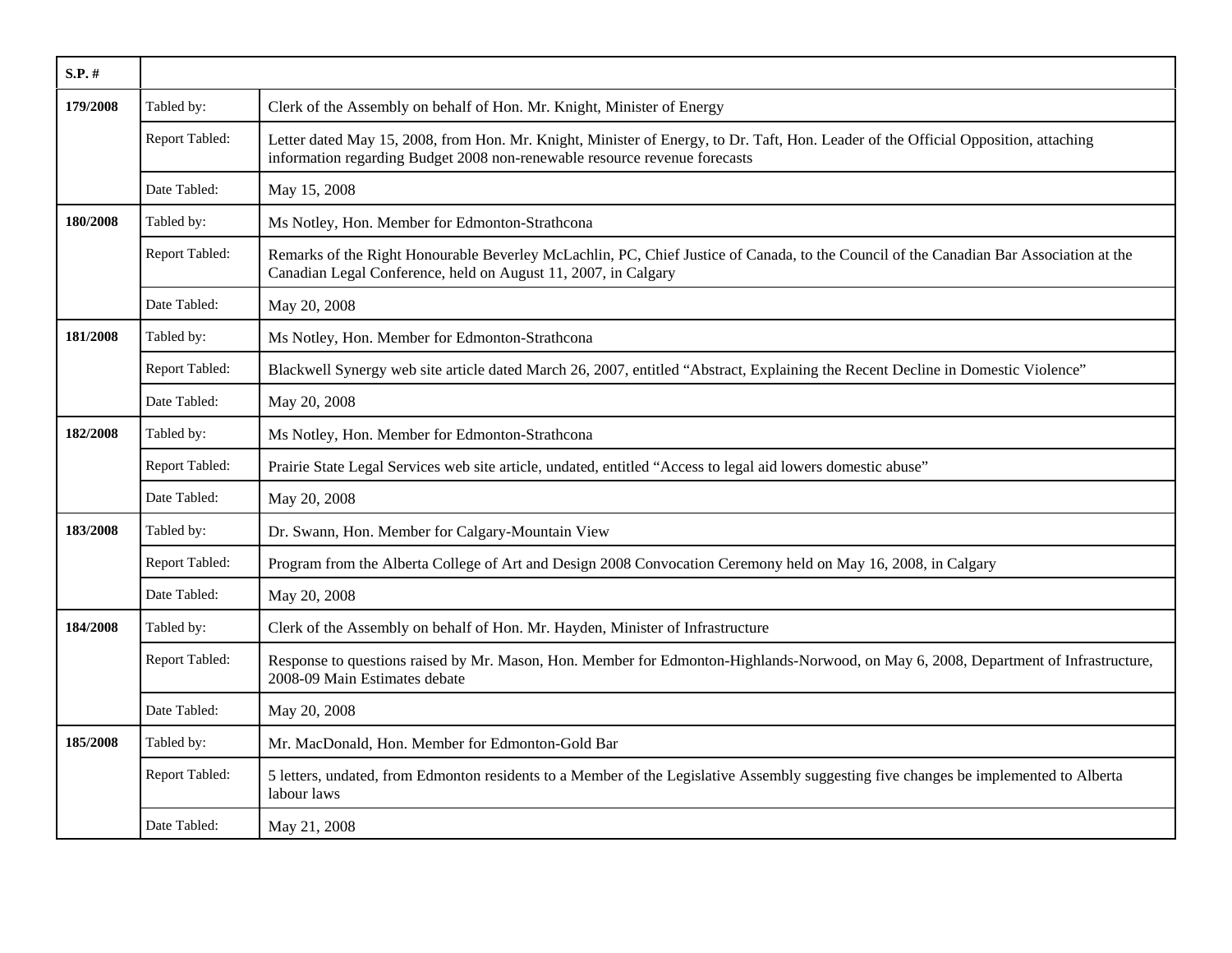| S.P.#    |                |                                                                                                                                                                                                                                                                                                                                               |
|----------|----------------|-----------------------------------------------------------------------------------------------------------------------------------------------------------------------------------------------------------------------------------------------------------------------------------------------------------------------------------------------|
| 186/2008 | Tabled by:     | Ms Notley, Hon. Member for Edmonton-Strathcona                                                                                                                                                                                                                                                                                                |
|          | Report Tabled: | Letter dated March 5, 2008, from Cecily Mills of Edmonton to Hon. Mr. Stelmach, Premier, requesting the Government provide open dialogue<br>and information on a wide variety of issues                                                                                                                                                       |
|          | Date Tabled:   | May 21, 2008                                                                                                                                                                                                                                                                                                                                  |
| 187/2008 | Tabled by:     | Ms Notley, Hon. Member for Edmonton-Strathcona                                                                                                                                                                                                                                                                                                |
|          | Report Tabled: | 5 letters, undated, from Albertans to a Member of the Legislative Assembly suggesting five changes be implemented to Alberta labour laws                                                                                                                                                                                                      |
|          | Date Tabled:   | May 21, 2008                                                                                                                                                                                                                                                                                                                                  |
| 188/2008 | Tabled by:     | Ms Notley, Hon. Member for Edmonton-Strathcona                                                                                                                                                                                                                                                                                                |
|          | Report Tabled: | Alberta Justice web site article dated August 12, 2007, entitled "Justice Minister Ron Stevens addresses the Canadian Bar Association Legal<br>Conference"                                                                                                                                                                                    |
|          | Date Tabled:   | May 21, 2008                                                                                                                                                                                                                                                                                                                                  |
| 189/2008 | Tabled by:     | Hon. Mr. Groeneveld, Minister of Agriculture and Rural Development                                                                                                                                                                                                                                                                            |
|          | Report Tabled: | Responses to questions raised by Mr. Lund, Hon. Member for Rocky Mountain House, Mr. MacDonald, Hon. Member for Edmonton-Gold Bar,<br>Dr. Taft, Hon. Leader of the Official Opposition, and Ms Notley, Hon. Member for Edmonton-Strathcona, on May 1, 2008, Department of<br>Agriculture and Rural Development, 2008-09 Main Estimates debate |
|          | Date Tabled:   | May 22, 2008                                                                                                                                                                                                                                                                                                                                  |
| 190/2008 | Tabled by:     | Ms Blakeman, Hon. Member for Edmonton-Centre                                                                                                                                                                                                                                                                                                  |
|          | Report Tabled: | E-mail message dated May 7, 2008, from David Smith of Edmonton to Hon. Mr. Liepert, Minister of Health and Wellness, expressing concern<br>regarding the level of care provided to him by Paramed Home Health Care at the Kiwanis Place seniors' residence                                                                                    |
|          | Date Tabled:   | May 22, 2008                                                                                                                                                                                                                                                                                                                                  |
| 191/2008 | Tabled by:     | Ms Blakeman, Hon. Member for Edmonton-Centre                                                                                                                                                                                                                                                                                                  |
|          | Report Tabled: | 10 letters, undated, from Edmonton residents to a Member of the Legislative Assembly suggesting five changes be implemented to Alberta<br>labour laws                                                                                                                                                                                         |
|          | Date Tabled:   | May 22, 2008                                                                                                                                                                                                                                                                                                                                  |
| 192/2008 | Tabled by:     | Mr. MacDonald, Hon. Member for Edmonton-Gold Bar                                                                                                                                                                                                                                                                                              |
|          | Report Tabled: | 5 letters, undated, from Edmonton residents to a Member of the Legislative Assembly suggesting five changes be implemented to Alberta<br>labour laws                                                                                                                                                                                          |
|          | Date Tabled:   | May 22, 2008                                                                                                                                                                                                                                                                                                                                  |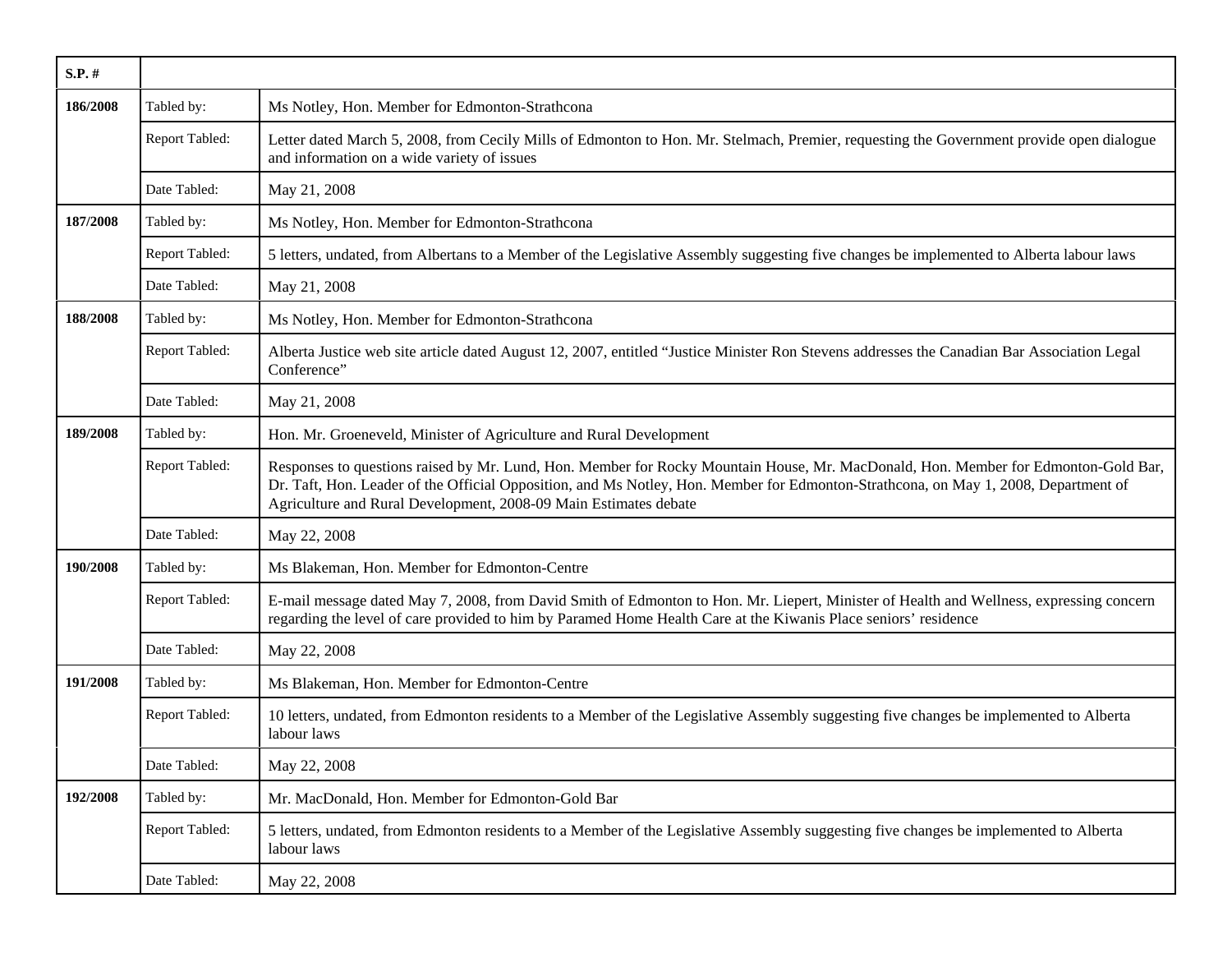| $S.P.$ # |                |                                                                                                                                                                                                                                                                                                                                                                                          |
|----------|----------------|------------------------------------------------------------------------------------------------------------------------------------------------------------------------------------------------------------------------------------------------------------------------------------------------------------------------------------------------------------------------------------------|
| 193/2008 | Tabled by:     | Clerk of the Assembly on behalf of Hon. Mr. Goudreau, Minister of Employment and Immigration                                                                                                                                                                                                                                                                                             |
|          | Report Tabled: | Alberta Veterinary Medical Association, 2007 Annual Report                                                                                                                                                                                                                                                                                                                               |
|          | Date Tabled:   | May 22, 2008                                                                                                                                                                                                                                                                                                                                                                             |
| 194/2008 | Tabled by:     | Clerk of the Assembly on behalf of Hon. Mr. Renner, Minister of Environment                                                                                                                                                                                                                                                                                                              |
|          | Report Tabled: | Response to questions raised by Ms Notley, Hon. Member for Edmonton-Strathcona, during Oral Question Period on May 1, 2008, regarding<br>the reporting of wildlife incidents in tailing ponds                                                                                                                                                                                            |
|          | Date Tabled:   | May 22, 2008                                                                                                                                                                                                                                                                                                                                                                             |
| 195/2008 | Tabled by:     | Clerk of the Assembly on behalf of Hon. Mr. Renner, Minister of Environment                                                                                                                                                                                                                                                                                                              |
|          | Report Tabled: | Responses to questions raised by Mr. Weadick, Hon. Member for Lethbridge-West, Ms Blakeman, Hon. Member for Edmonton-Centre, and<br>Ms Notley, Hon. Member for Edmonton-Strathcona, on April 30, 2008, Department of Environment, 2008-09 Main Estimates debate                                                                                                                          |
|          | Date Tabled:   | May 22, 2008                                                                                                                                                                                                                                                                                                                                                                             |
| 196/2008 | Tabled by:     | Hon. Mrs. Jablonski, Minister of Seniors and Community Supports                                                                                                                                                                                                                                                                                                                          |
|          | Report Tabled: | Responses to questions raised by Ms Pastoor, Hon. Member for Lethbridge-East, Ms Blakeman, Hon. Member for Edmonton-Centre,<br>Ms Notley, Hon. Member for Edmonton-Strathcona, Dr. Brown, Hon. Member for Calgary-Nose Hill, and Mr. VanderBurg, Hon. Member for<br>Whitecourt-Ste. Anne, on April 29, 2008, Department of Seniors and Community Supports, 2008-09 Main Estimates debate |
|          | Date Tabled:   | May 26, 2008                                                                                                                                                                                                                                                                                                                                                                             |
| 197/2008 | Tabled by:     | Mr. Weadick, Hon. Member for Lethbridge-West                                                                                                                                                                                                                                                                                                                                             |
|          | Report Tabled: | Booklet entitled "Parade of Homes, Lethbridge, May 24 to June 8, 2008" prepared by the Canadian Home Builders' Association, Lethbridge<br>Region                                                                                                                                                                                                                                         |
|          | Date Tabled:   | May 26, 2008                                                                                                                                                                                                                                                                                                                                                                             |
| 198/2008 | Tabled by:     | Mr. Sandhu, Hon. Member for Edmonton-Manning                                                                                                                                                                                                                                                                                                                                             |
|          | Report Tabled: | Pamphlet entitled "French Immersion Junior Kindergarten" prepared by Edmonton Catholic Schools                                                                                                                                                                                                                                                                                           |
|          | Date Tabled:   | May 26, 2008                                                                                                                                                                                                                                                                                                                                                                             |
| 199/2008 | Tabled by:     | Mr. Chase, Hon. Member for Calgary-Varsity                                                                                                                                                                                                                                                                                                                                               |
|          | Report Tabled: | Calgary Economic Development, 2007 Annual Report                                                                                                                                                                                                                                                                                                                                         |
|          | Date Tabled:   | May 26, 2008                                                                                                                                                                                                                                                                                                                                                                             |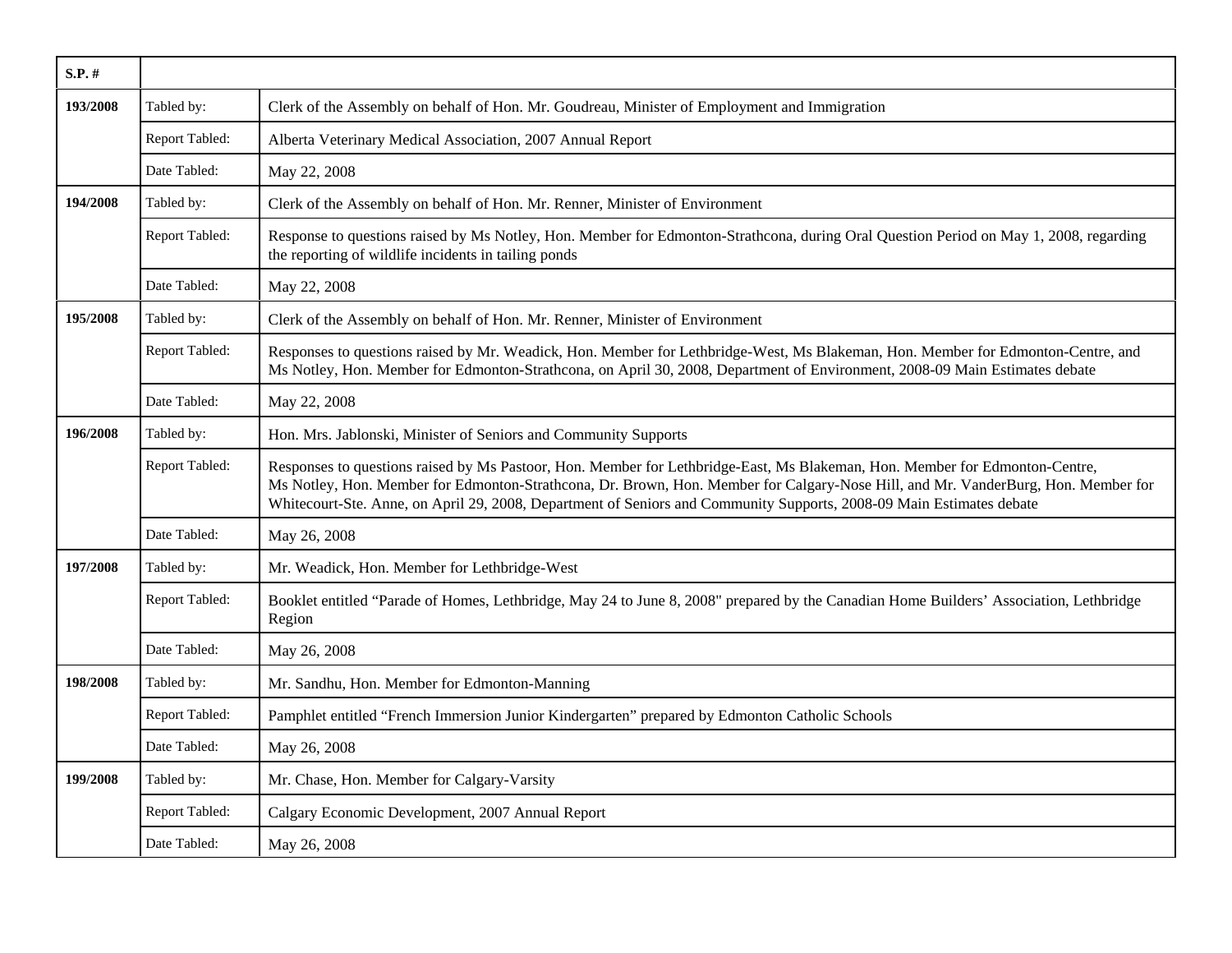| $S.P.$ # |                |                                                                                                                                                                                                                                                                                                                                                                                |
|----------|----------------|--------------------------------------------------------------------------------------------------------------------------------------------------------------------------------------------------------------------------------------------------------------------------------------------------------------------------------------------------------------------------------|
| 200/2008 | Tabled by:     | Mr. Chase, Hon. Member for Calgary-Varsity                                                                                                                                                                                                                                                                                                                                     |
|          | Report Tabled: | Report, undated, entitled "Think big. Act bold. Create great. An economic development strategy to make a global city competitive, successful<br>and unique." prepared by the City of Calgary                                                                                                                                                                                   |
|          | Date Tabled:   | May 26, 2008                                                                                                                                                                                                                                                                                                                                                                   |
| 201/2008 | Tabled by:     | Mr. Chase, Hon. Member for Calgary-Varsity                                                                                                                                                                                                                                                                                                                                     |
|          | Report Tabled: | Program from the 15th annual Canadian Energy Pipeline Association Gala Fund-raising Dinner held on May 22, 2008, in Calgary                                                                                                                                                                                                                                                    |
|          | Date Tabled:   | May 26, 2008                                                                                                                                                                                                                                                                                                                                                                   |
| 202/2008 | Tabled by:     | Mr. Chase, Hon. Member for Calgary-Varsity                                                                                                                                                                                                                                                                                                                                     |
|          | Report Tabled: | Agenda from the Immigrant Sector Council of Calgary Conference held on May 23, 2008                                                                                                                                                                                                                                                                                            |
|          | Date Tabled:   | May 26, 2008                                                                                                                                                                                                                                                                                                                                                                   |
| 203/2008 | Tabled by:     | Mr. Chase, Hon. Member for Calgary-Varsity                                                                                                                                                                                                                                                                                                                                     |
|          | Report Tabled: | Several Alberta Environment high stream flow advisory, flood watch, and flood warning notices                                                                                                                                                                                                                                                                                  |
|          | Date Tabled:   | May 26, 2008                                                                                                                                                                                                                                                                                                                                                                   |
| 204/2008 | Tabled by:     | Ms Notley, Hon. Member for Edmonton-Strathcona                                                                                                                                                                                                                                                                                                                                 |
|          | Report Tabled: | Canadian Union of Public Employees news release dated May 26, 2008, entitled "TILMA (Trade, Investment and Labour Mobility Agreement)<br>a threat to autonomy in Alberta: Legal expert outlines consequences of Bill 1"                                                                                                                                                        |
|          | Date Tabled:   | May 26, 2008                                                                                                                                                                                                                                                                                                                                                                   |
| 205/2008 | Tabled by:     | Ms Notley, Hon. Member for Edmonton-Strathcona                                                                                                                                                                                                                                                                                                                                 |
|          | Report Tabled: | Series of recent correspondence from Edie Gonzales, Bethany Care Family/Resident Council, and Belle Gowriluk, Director, Supported Living<br>Services, Calgary Health Region, regarding the reduction of positions in the Recreation Therapy Department at the Bethany Calgary care centre                                                                                      |
|          | Date Tabled:   | May 26, 2008                                                                                                                                                                                                                                                                                                                                                                   |
| 206/2008 | Tabled by:     | Ms Notley, Hon. Member for Edmonton-Strathcona                                                                                                                                                                                                                                                                                                                                 |
|          | Report Tabled: | Letter dated January 7, 2008, from Penelope Waller, Information and Privacy Consultant, Seniors and Community Supports, to Doug Bailie,<br>Research Officer, Alberta New Democrat Opposition, attaching several documents requested under the Freedom of Information and Protection<br>of Privacy Act relating to Investigation Report #001 of the Bethany Calgary care centre |
|          | Date Tabled:   | May 26, 2008                                                                                                                                                                                                                                                                                                                                                                   |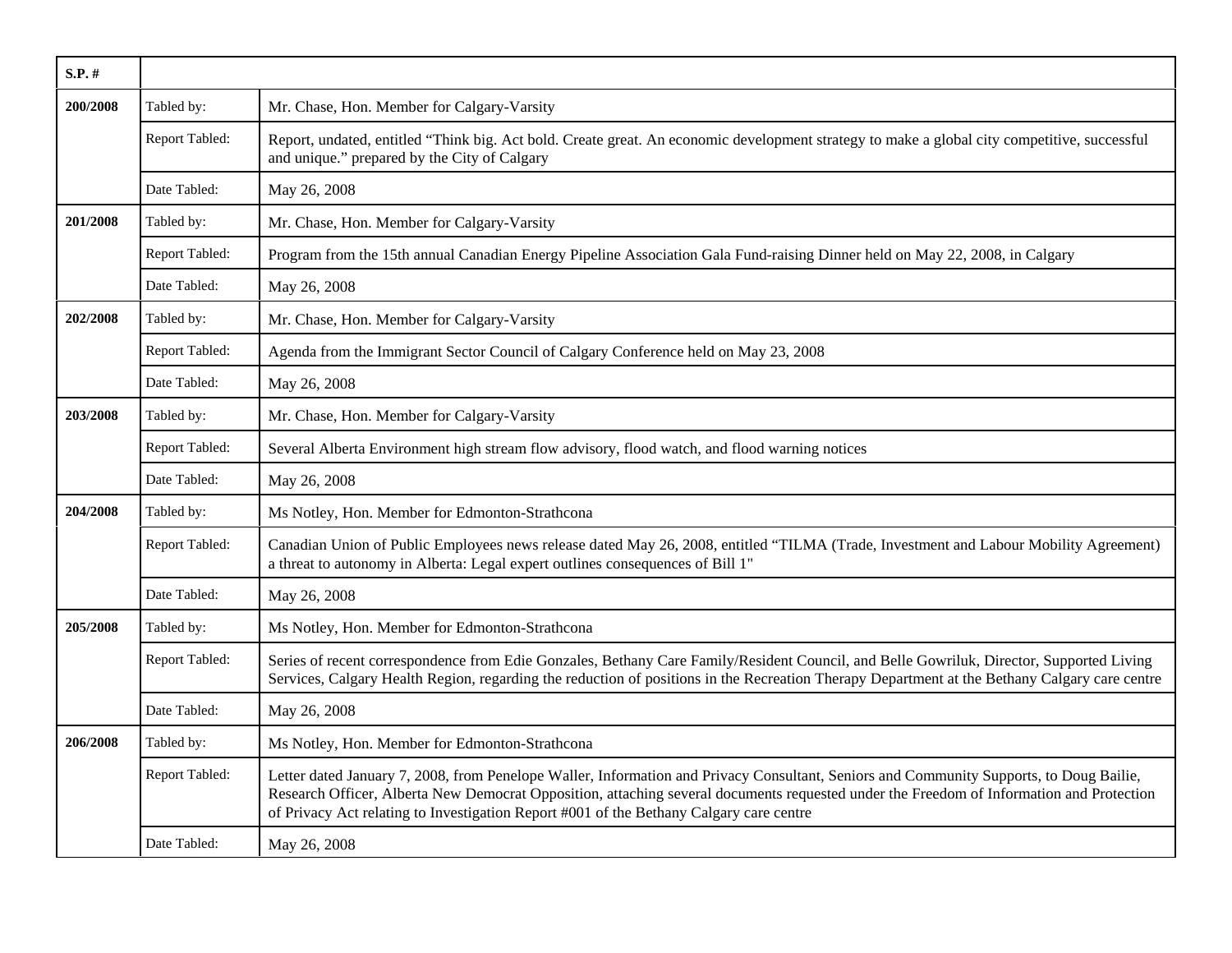| S.P. #   |                |                                                                                                                                                                                                                     |
|----------|----------------|---------------------------------------------------------------------------------------------------------------------------------------------------------------------------------------------------------------------|
| 207/2008 | Tabled by:     | Mr. Drysdale, Acting Chair of Committees                                                                                                                                                                            |
|          | Report Tabled: | Amendment to Bill 1 (Hon. Member for Edmonton-Gold Bar) — Defeated                                                                                                                                                  |
|          | Date Tabled:   | May 26, 2008                                                                                                                                                                                                        |
| 208/2008 | Tabled by:     | Dr. Brown, Chair, Standing Committee on Private Bills                                                                                                                                                               |
|          | Report Tabled: | Recommended amendment to Bill Pr1, Young Men's Christian Association of Edmonton Statutes Amendment Act, 2008                                                                                                       |
|          | Date Tabled:   | May 27, 2008                                                                                                                                                                                                        |
| 209/2008 | Tabled by:     | Ms Notley, Hon. Member for Edmonton-Strathcona                                                                                                                                                                      |
|          | Report Tabled: | Report dated May 2008 entitled "Fact or Fiction? Oil Sands Reclamation" prepared by the Pembina Institute                                                                                                           |
|          | Date Tabled:   | May 27, 2008                                                                                                                                                                                                        |
| 210/2008 | Tabled by:     | Ms Pastoor, Hon. Member for Lethbridge-East, on behalf of Dr. Swann, Hon. Member for Calgary-Mountain View                                                                                                          |
|          | Report Tabled: | Document entitled "Suncor Energy Fort Chipewyan Community Meeting held on May 6, 2008"                                                                                                                              |
|          | Date Tabled:   | May 27, 2008                                                                                                                                                                                                        |
| 211/2008 | Tabled by:     | Ms Pastoor, Hon. Member for Lethbridge-East, on behalf of Dr. Swann, Hon. Member for Calgary-Mountain View                                                                                                          |
|          | Report Tabled: | Report dated November 2007 entitled "Attenuation of Contaminants in Groundwater Impacted by Surface Mining of Oil Sands, Alberta,<br>Canada" prepared by the University of Waterloo and several private consultants |
|          | Date Tabled:   | May 27, 2008                                                                                                                                                                                                        |
| 212/2008 | Tabled by:     | Hon. Mr. Kowalski, Speaker of the Legislative Assembly                                                                                                                                                              |
|          | Report Tabled: | Revised Members' Services Committee Order No. MSC 1/08, Members' Group Plans Amendment Order (No. 3)                                                                                                                |
|          | Date Tabled:   | May 27, 2008                                                                                                                                                                                                        |
| 213/2008 | Tabled by:     | Hon. Mr. Kowalski, Speaker of the Legislative Assembly                                                                                                                                                              |
|          | Report Tabled: | Revised Members' Services Committee Order No. MSC 2/08, Transportation Amendment Order (No. 10)                                                                                                                     |
|          | Date Tabled:   | May 27, 2008                                                                                                                                                                                                        |
| 214/2008 | Tabled by:     | Hon. Mr. Kowalski, Speaker of the Legislative Assembly                                                                                                                                                              |
|          | Report Tabled: | Revised Members' Services Committee Order No. MSC 3/08, Members' Committee Allowances Amendment Order (No. 4)                                                                                                       |
|          | Date Tabled:   | May 27, 2008                                                                                                                                                                                                        |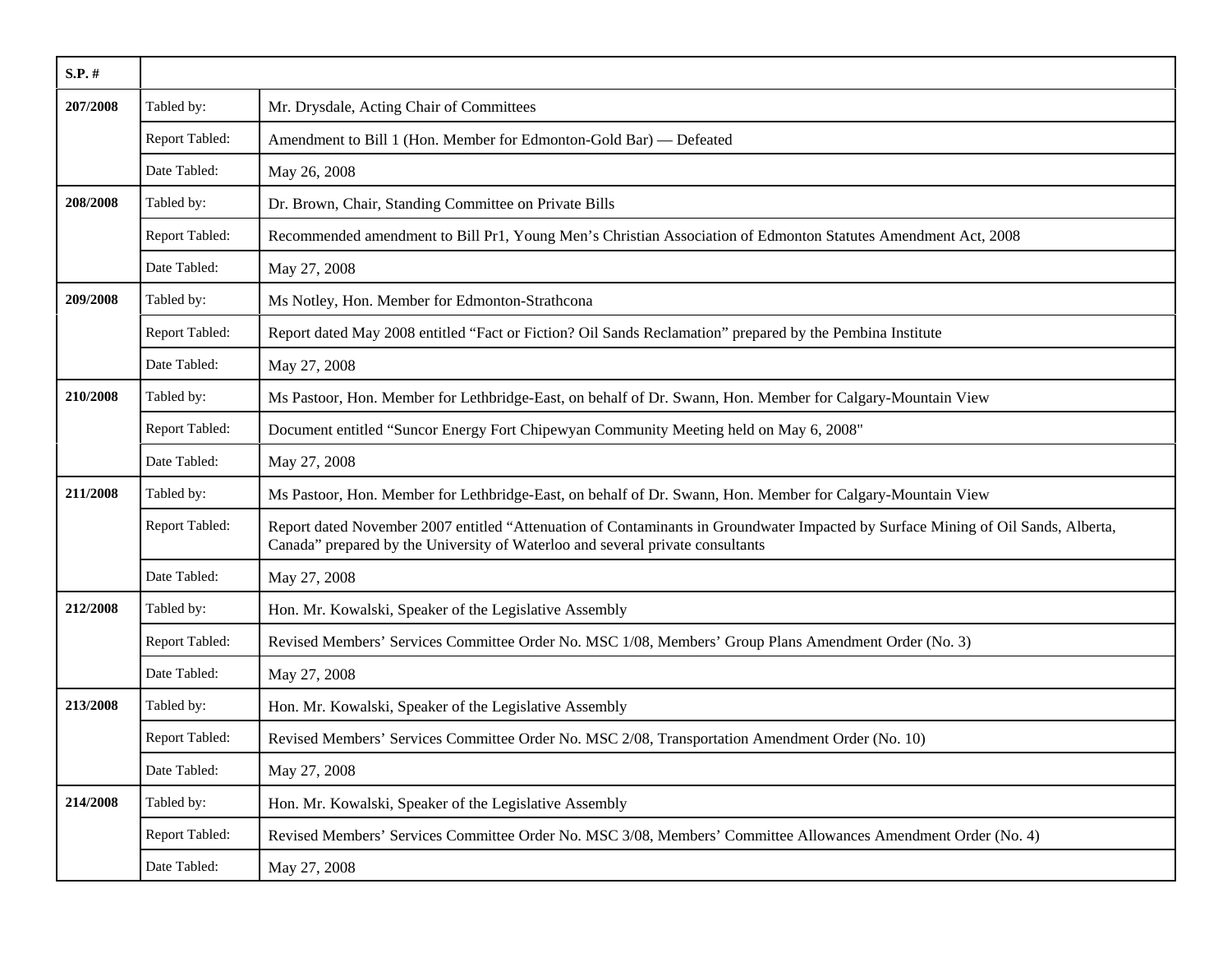| $S.P.$ # |                |                                                                                                                                                                                                                                                                                                                                                             |
|----------|----------------|-------------------------------------------------------------------------------------------------------------------------------------------------------------------------------------------------------------------------------------------------------------------------------------------------------------------------------------------------------------|
| 215/2008 | Tabled by:     | Clerk of the Assembly on behalf of Hon. Mr. Horner, Minister of Advanced Education and Technology                                                                                                                                                                                                                                                           |
|          | Report Tabled: | Report, undated, entitled "Building an integrated knowledge economy, an updated information and communications technology strategy for<br>Alberta" prepared by Alberta Advanced Education and Technology                                                                                                                                                    |
|          | Date Tabled:   | May 27, 2008                                                                                                                                                                                                                                                                                                                                                |
| 216/2008 | Tabled by:     | Clerk of the Assembly on behalf of Hon. Ms Redford, Minister of Justice and Attorney General                                                                                                                                                                                                                                                                |
|          | Report Tabled: | Responses to questions raised by Ms Blakeman, Hon. Member for Edmonton-Centre, Mr. Hehr, Hon. Member for Calgary-Buffalo, and<br>Ms Notley, Hon. Member for Edmonton-Strathcona, on May 7, 2008, Department of Justice and Attorney General, 2008-09 Main Estimates<br>debate                                                                               |
|          | Date Tabled:   | May 27, 2008                                                                                                                                                                                                                                                                                                                                                |
| 217/2008 | Tabled by:     | Mr. Lund, Acting Chair of Committees                                                                                                                                                                                                                                                                                                                        |
|          | Report Tabled: | Amendment to Bill 1 (Hon. Member for Lethbridge-East) — Defeated                                                                                                                                                                                                                                                                                            |
|          | Date Tabled:   | May 27, 2008                                                                                                                                                                                                                                                                                                                                                |
| 218/2008 | Tabled by:     | Mr. Lund, Acting Chair of Committees                                                                                                                                                                                                                                                                                                                        |
|          | Report Tabled: | Amendment to Bill 1 (Hon. Member for Lethbridge-East) — Defeated                                                                                                                                                                                                                                                                                            |
|          | Date Tabled:   | May 27, 2008                                                                                                                                                                                                                                                                                                                                                |
| 219/2008 | Tabled by:     | Hon. Mrs. Klimchuk, Minister of Service Alberta                                                                                                                                                                                                                                                                                                             |
|          | Report Tabled: | Responses to questions raised by Mr. Kang, Hon. Member for Calgary-McCall, Ms Pastoor, Hon. Member for Lethbridge-East, Mr. Mason,<br>Hon. Member for Edmonton-Highlands-Norwood, Mr. Weadick, Hon. Member for Lethbridge-West, and Mr. Allred, Hon. Member for St.<br>Albert, on May 5, 2008, Department of Service Alberta, 2008-09 Main Estimates debate |
|          | Date Tabled:   | May 28, 2008                                                                                                                                                                                                                                                                                                                                                |
| 220/2008 | Tabled by:     | Ms Blakeman, Hon. Member for Edmonton-Centre                                                                                                                                                                                                                                                                                                                |
|          | Report Tabled: | 10 letters, undated, from Edmonton residents to a Member of the Legislative Assembly suggesting five changes be implemented to Alberta<br>labour laws                                                                                                                                                                                                       |
|          | Date Tabled:   | May 28, 2008                                                                                                                                                                                                                                                                                                                                                |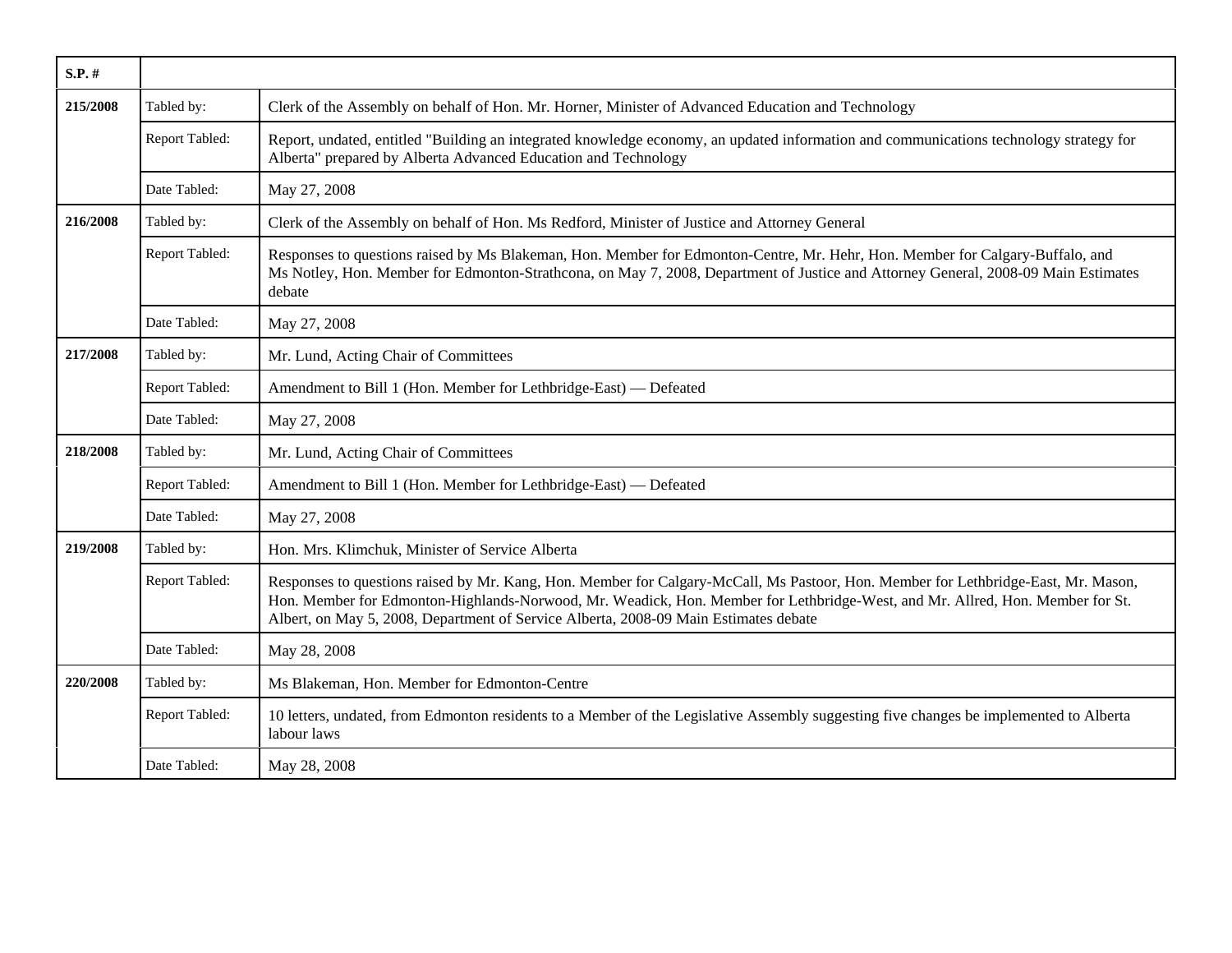| $S.P.$ # |                |                                                                                                                                                                                                                                                                                                                                      |
|----------|----------------|--------------------------------------------------------------------------------------------------------------------------------------------------------------------------------------------------------------------------------------------------------------------------------------------------------------------------------------|
| 221/2008 | Tabled by:     | Ms Pastoor, Hon. Member for Lethbridge-East                                                                                                                                                                                                                                                                                          |
|          | Report Tabled: | Letter dated January 15, 2008, from Ms Pastoor, Hon. Member for Lethbridge-East, to Deb Bakker, Coordinator, Lethbridge Salvation Army<br>Food Bank, pledging a donation to the food bank equal to one-half of Ms Pastoor's 4.9 percent salary increase, with attached copy of Ms<br>Pastoor's cheque and a receipt for the donation |
|          | Date Tabled:   | May 28, 2008                                                                                                                                                                                                                                                                                                                         |
| 222/2008 | Tabled by:     | Clerk of the Assembly on behalf of Hon. Mr. Liepert, Minister of Health and Wellness                                                                                                                                                                                                                                                 |
|          | Report Tabled: | Response to Written Question WQ2, asked for by Ms Pastoor on May 12, 2008                                                                                                                                                                                                                                                            |
|          | Date Tabled:   | May 28, 2008                                                                                                                                                                                                                                                                                                                         |
| 223/2008 | Tabled by:     | Clerk of the Assembly on behalf of Hon. Mr. Liepert, Minister of Health and Wellness                                                                                                                                                                                                                                                 |
|          | Report Tabled: | Response to Written Question WQ6, asked for by Mr. Hehr on May 12, 2008                                                                                                                                                                                                                                                              |
|          | Date Tabled:   | May 28, 2008                                                                                                                                                                                                                                                                                                                         |
| 224/2008 | Tabled by:     | Clerk of the Assembly on behalf of Hon. Mr. Horner, Minister of Advanced Education and Technology                                                                                                                                                                                                                                    |
|          | Report Tabled: | Responses to questions raised by Mr. Taylor, Hon. Member for Calgary-Currie, and Mr. MacDonald, Hon. Member for Edmonton-Gold Bar, on<br>May 8, 2008, Department of Advanced Education and Technology, 2008-09 Main Estimates debate                                                                                                 |
|          | Date Tabled:   | May 28, 2008                                                                                                                                                                                                                                                                                                                         |
| 225/2008 | Tabled by:     | Clerk of the Assembly on behalf of Hon. Mr. Stevens, Minister of International and Intergovernmental Relations                                                                                                                                                                                                                       |
|          | Report Tabled: | Responses to questions raised by Mr. Hehr, Hon. Member for Calgary-Buffalo, and Ms Pastoor, Hon. Member for Lethbridge-East, on May 12,<br>2008, Department of International and Intergovernmental Relations, 2008-09 Main Estimates debate                                                                                          |
|          | Date Tabled:   | May 28, 2008                                                                                                                                                                                                                                                                                                                         |
| 226/2008 | Tabled by:     | Clerk of the Assembly on behalf of Hon. Mr. Ouellette, Minister of Transportation                                                                                                                                                                                                                                                    |
|          | Report Tabled: | Responses to questions raised by Mr. Kang, Hon. Member for Calgary-McCall, Mr. Taylor, Hon. Member for Calgary-Currie, Mr. Lund, Hon.<br>Member for Rocky Mountain House, and Ms Blakeman, Hon. Member for Edmonton-Centre, on May 14, 2008, Department of Transportation,<br>2008-09 Main Estimates debate                          |
|          | Date Tabled:   | May 28, 2008                                                                                                                                                                                                                                                                                                                         |
| 227/2008 | Tabled by:     | Hon. Mr. Liepert, Minister of Health and Wellness                                                                                                                                                                                                                                                                                    |
|          | Report Tabled: | AHW (Alberta Health and Wellness) RHA (Regional Health Authority) Efficiency Review, Chinook Health, Governance and Accountability<br>Overview, Final Report dated June 18, 2007                                                                                                                                                     |
|          | Date Tabled:   | May 29, 2008                                                                                                                                                                                                                                                                                                                         |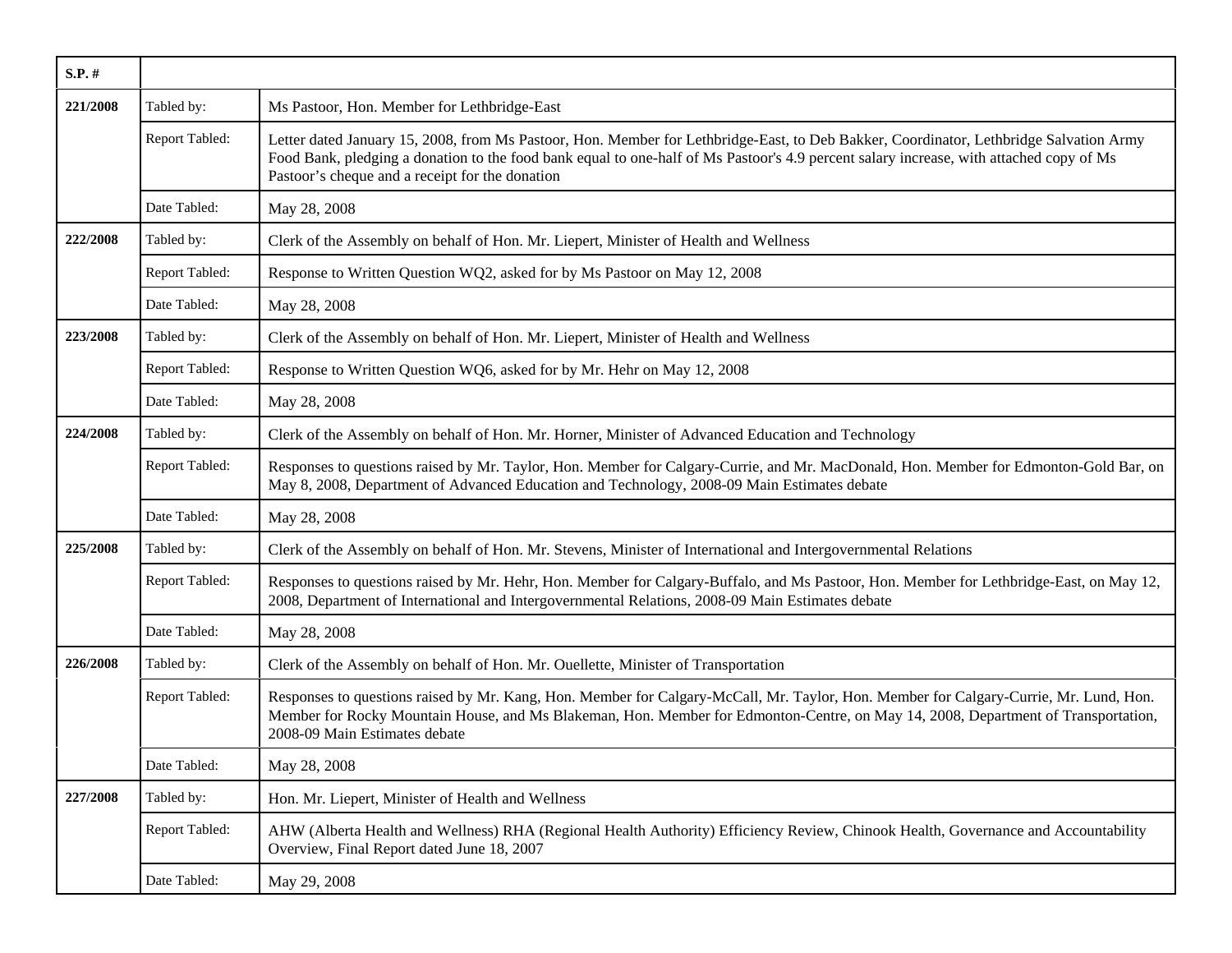| $S.P.$ # |                |                                                                                                                                                                                                   |
|----------|----------------|---------------------------------------------------------------------------------------------------------------------------------------------------------------------------------------------------|
| 228/2008 | Tabled by:     | Hon. Mr. Liepert, Minister of Health and Wellness                                                                                                                                                 |
|          | Report Tabled: | AHW (Alberta Health and Wellness) RHA (Regional Health Authority) Efficiency Review, East Central Health, Governance and<br>Accountability Overview, Final Report dated June 18, 2007             |
|          | Date Tabled:   | May 29, 2008                                                                                                                                                                                      |
| 229/2008 | Tabled by:     | Hon. Mr. Liepert, Minister of Health and Wellness                                                                                                                                                 |
|          | Report Tabled: | AHW (Alberta Health and Wellness) RHA (Regional Health Authority) Efficiency Review, David Thompson Health Region, Governance and<br>Accountability Overview, Final Report dated June 18, 2007    |
|          | Date Tabled:   | May 29, 2008                                                                                                                                                                                      |
| 230/2008 | Tabled by:     | Hon. Mr. Liepert, Minister of Health and Wellness                                                                                                                                                 |
|          | Report Tabled: | AHW (Alberta Health and Wellness) RHA (Regional Health Authority) Efficiency Review, Northern Lights Health Region, Governance and<br>Accountability Overview, Final Report dated July 14, 2006   |
|          | Date Tabled:   | May 29, 2008                                                                                                                                                                                      |
| 231/2008 | Tabled by:     | Hon. Mr. Liepert, Minister of Health and Wellness                                                                                                                                                 |
|          | Report Tabled: | AHW (Alberta Health and Wellness) RHA (Regional Health Authority) Efficiency Review, Peace Country Health, Governance and<br>Accountability Overview, Final Report dated July 14, 2006            |
|          | Date Tabled:   | May 29, 2008                                                                                                                                                                                      |
| 232/2008 | Tabled by:     | Hon. Mr. Liepert, Minister of Health and Wellness                                                                                                                                                 |
|          | Report Tabled: | AHW (Alberta Health and Wellness) RHA (Regional Health Authority) Efficiency Review, Aspen Regional Health Authority, Governance and<br>Accountability Overview, Final Report dated July 14, 2006 |
|          | Date Tabled:   | May 29, 2008                                                                                                                                                                                      |
| 233/2008 | Tabled by:     | Hon. Mr. Liepert, Minister of Health and Wellness                                                                                                                                                 |
|          | Report Tabled: | AHW (Alberta Health and Wellness) RHA (Regional Health Authority) Efficiency Review, Palliser Health Region, Governance and<br>Accountability Overview, Final Report dated July 13, 2007          |
|          | Date Tabled:   | May 29, 2008                                                                                                                                                                                      |
| 234/2008 | Tabled by:     | Hon. Mr. Liepert, Minister of Health and Wellness                                                                                                                                                 |
|          | Report Tabled: | Response to Written Question WQ8, asked for by Mr. Taylor on May 26, 2008                                                                                                                         |
|          | Date Tabled:   | May 29, 2008                                                                                                                                                                                      |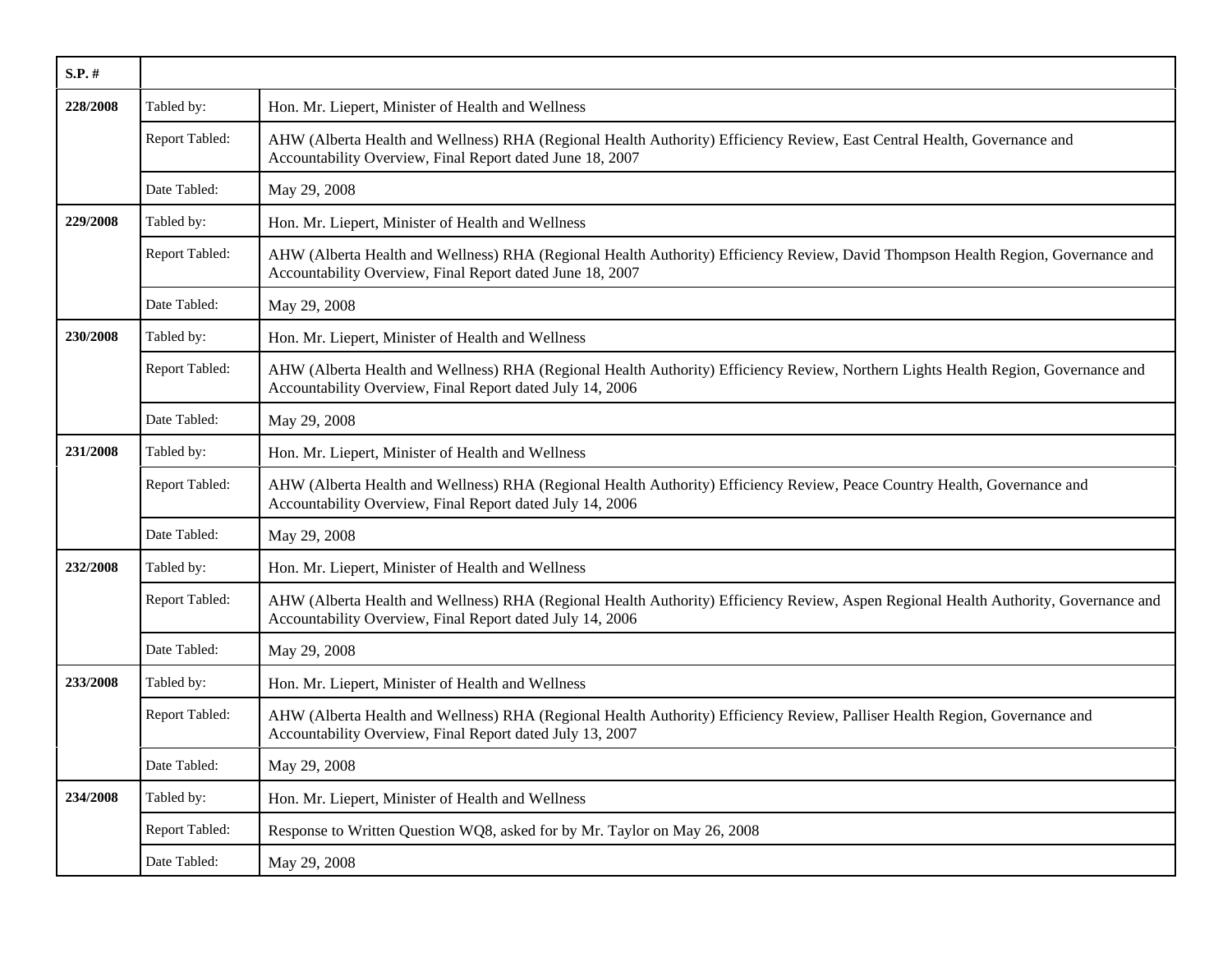| $S.P.$ # |                |                                                                                                                                                                                                                                       |
|----------|----------------|---------------------------------------------------------------------------------------------------------------------------------------------------------------------------------------------------------------------------------------|
| 235/2008 | Tabled by:     | Hon. Mr. Liepert, Minister of Health and Wellness                                                                                                                                                                                     |
|          | Report Tabled: | Response to Written Question WQ9, asked for Mr. Taylor on May 26, 2008                                                                                                                                                                |
|          | Date Tabled:   | May 29, 2008                                                                                                                                                                                                                          |
| 236/2008 | Tabled by:     | Hon. Mr. Liepert, Minister of Health and Wellness                                                                                                                                                                                     |
|          | Report Tabled: | Response to Written Question WQ10, asked for by Mr. Taylor on May 26, 2008                                                                                                                                                            |
|          | Date Tabled:   | May 29, 2008                                                                                                                                                                                                                          |
| 237/2008 | Tabled by:     | Mr. MacDonald, Hon. Member for Edmonton-Gold Bar                                                                                                                                                                                      |
|          | Report Tabled: | 10 letters, undated, from Edmonton residents to a Member of the Legislative Assembly suggesting five changes be implemented to Alberta<br>labour laws                                                                                 |
|          | Date Tabled:   | May 29, 2008                                                                                                                                                                                                                          |
| 238/2008 | Tabled by:     | Ms Blakeman, Hon. Member for Edmonton-Centre                                                                                                                                                                                          |
|          | Report Tabled: | 10 letters, undated, from Edmonton residents to a Member of the Legislative Assembly suggesting five changes be implemented to Alberta<br>labour laws                                                                                 |
|          | Date Tabled:   | May 29, 2008                                                                                                                                                                                                                          |
| 239/2008 | Tabled by:     | Ms Blakeman, Hon. Member for Edmonton-Centre                                                                                                                                                                                          |
|          | Report Tabled: | Report dated May 5, 2005, entitled "Zapping Tenants: A critical analysis of sub-metering in the residential rental sector" prepared by the<br>Advocacy Center for Tenants, Ontario                                                    |
|          | Date Tabled:   | May 29, 2008                                                                                                                                                                                                                          |
| 240/2008 | Tabled by:     | Ms Notley, Hon. Member for Edmonton-Strathcona                                                                                                                                                                                        |
|          | Report Tabled: | Report, undated, entitled "Analytical Paper, Participation and Activity Limitation Survey 2006: A Profile of Education for Children with<br>Disabilities in Canada" prepared by Statistics Canada                                     |
|          | Date Tabled:   | May 29, 2008                                                                                                                                                                                                                          |
| 241/2008 | Tabled by:     | Ms Notley, Hon. Member for Edmonton-Strathcona                                                                                                                                                                                        |
|          | Report Tabled: | 5 recent e-mail messages and 1 letter dated May 8, 2008, unsigned, all to Hon. Mr. Stelmach, Premier, and Hon. Mr. Renner, Minister of<br>Environment, expressing concern regarding the Syncrude tailing ponds north of Fort McMurray |
|          | Date Tabled:   | May 29, 2008                                                                                                                                                                                                                          |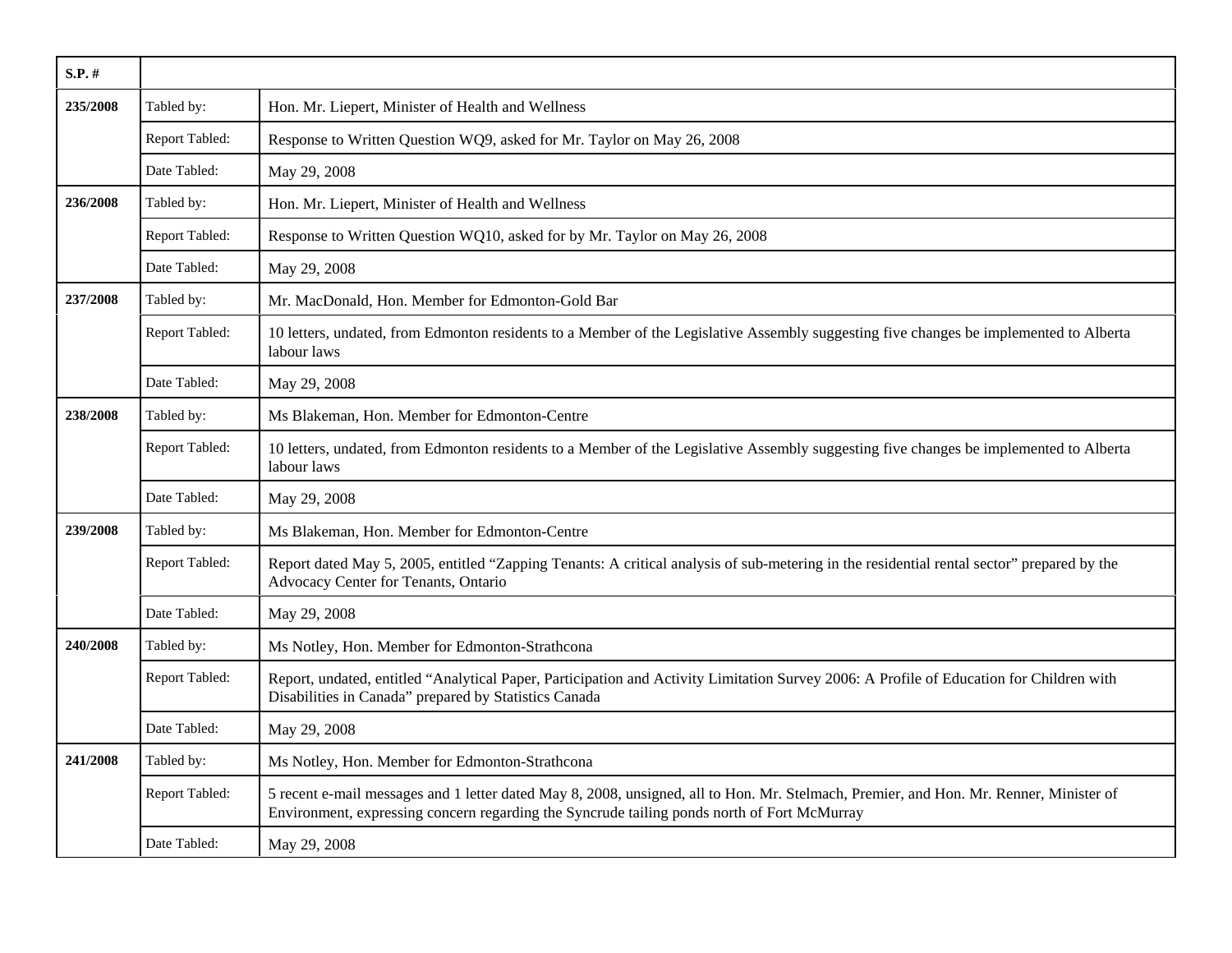| $S.P.$ # |                |                                                                                                                                                                                                                                                                                                                   |
|----------|----------------|-------------------------------------------------------------------------------------------------------------------------------------------------------------------------------------------------------------------------------------------------------------------------------------------------------------------|
| 242/2008 | Tabled by:     | Ms Pastoor, Hon. Member for Lethbridge-East                                                                                                                                                                                                                                                                       |
|          | Report Tabled: | Letter dated February 20, 2008, from Ms Pastoor, Hon. Member for Lethbridge-East, to Danielle McIntyre, Executive Director, Interfaith Food<br>Bank, Lethbridge, pledging a donation to the food bank equal to one-half of Ms Pastoor's 4.9 percent salary increase, with attached copy of Ms<br>Pastoor's cheque |
|          | Date Tabled:   | May 29, 2008                                                                                                                                                                                                                                                                                                      |
| 243/2008 | Tabled by:     | Hon. Mr. Kowalski, Speaker of the Legislative Assembly                                                                                                                                                                                                                                                            |
|          | Report Tabled: | Chief Electoral Officer, 2006 Annual Report                                                                                                                                                                                                                                                                       |
|          | Date Tabled:   | May 29, 2008                                                                                                                                                                                                                                                                                                      |
| 244/2008 | Tabled by:     | Clerk of the Assembly on behalf of Hon. Ms Evans, Minister of Finance and Enterprise                                                                                                                                                                                                                              |
|          | Report Tabled: | Northern Alberta Development Council, Annual Report 2006-2007                                                                                                                                                                                                                                                     |
|          | Date Tabled:   | May 29, 2008                                                                                                                                                                                                                                                                                                      |
| 245/2008 | Tabled by:     | Mr. Marz, Hon. Member for Olds-Didsbury-Three Hills                                                                                                                                                                                                                                                               |
|          | Report Tabled: | Final Report: Government Committee Reviewing Labour Relations in the Construction Industry dated August 2004                                                                                                                                                                                                      |
|          | Date Tabled:   | June 2, 2008                                                                                                                                                                                                                                                                                                      |
| 246/2008 | Tabled by:     | Dr. Taft, Hon. Leader of the Official Opposition                                                                                                                                                                                                                                                                  |
|          | Report Tabled: | Letter, undated, unsigned, from Craig Goueffic to Dr. Taft, Hon. Leader of the Official Opposition, expressing concern regarding a lack of<br>funding for infrastructure maintenance, security, and musical instrument upkeep in the Fine Arts and Education departments at the University of<br>Alberta          |
|          | Date Tabled:   | June 2, 2008                                                                                                                                                                                                                                                                                                      |
| 247/2008 | Tabled by:     | Dr. Taft, Hon. Leader of the Official Opposition                                                                                                                                                                                                                                                                  |
|          | Report Tabled: | Letter, undated, unsigned, from Lynn Webber of Calgary to Dr. Taft, Hon. Leader of the Official Opposition, expressing concern regarding a<br>proposal by the University of Alberta and the Department of Sustainable Resource Development concerning management of the wolf population<br>in the Clearwater area |
|          | Date Tabled:   | June 2, 2008                                                                                                                                                                                                                                                                                                      |
| 248/2008 | Tabled by:     | Ms Blakeman, Hon. Member for Edmonton-Centre                                                                                                                                                                                                                                                                      |
|          | Report Tabled: | 10 letters, undated, from Edmonton residents to a Member of the Legislative Assembly suggesting five changes be implemented to Alberta<br>labour laws                                                                                                                                                             |
|          | Date Tabled:   | June 2, 2008                                                                                                                                                                                                                                                                                                      |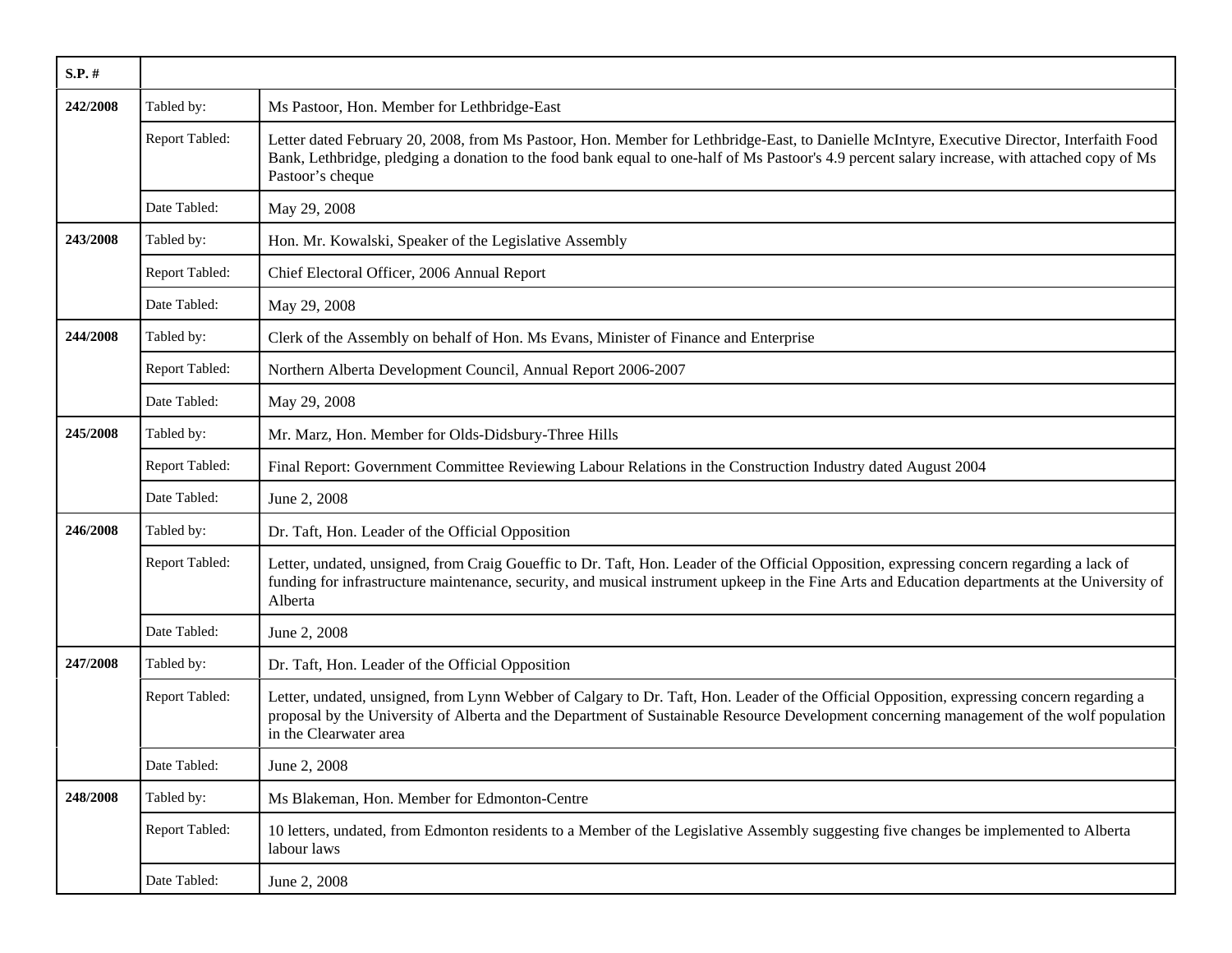| $S.P.$ #        |                |                                                                                                                                                                                                                                                                                                         |
|-----------------|----------------|---------------------------------------------------------------------------------------------------------------------------------------------------------------------------------------------------------------------------------------------------------------------------------------------------------|
| 249/2008        | Tabled by:     | Mr. MacDonald, Hon. Member for Edmonton-Gold Bar                                                                                                                                                                                                                                                        |
|                 | Report Tabled: | 5 letters, undated, from Edmonton residents to a Member of the Legislative Assembly suggesting five changes be implemented to Alberta<br>labour laws                                                                                                                                                    |
|                 | Date Tabled:   | June 2, 2008                                                                                                                                                                                                                                                                                            |
| 250/2008        | Tabled by:     | Ms Notley, Hon. Member for Edmonton-Strathcona                                                                                                                                                                                                                                                          |
|                 | Report Tabled: | City of Edmonton proclamation declaring May 27, 2008, as Ahmadiyya Day                                                                                                                                                                                                                                  |
|                 | Date Tabled:   | June 2, 2008                                                                                                                                                                                                                                                                                            |
| 251/2008        | Tabled by:     | Mr. Chase, Hon. Member for Calgary-Varsity                                                                                                                                                                                                                                                              |
|                 | Report Tabled: | Program from the École Secondaire William Aberhart High School closing ceremonies held on May 28, 2008                                                                                                                                                                                                  |
|                 | Date Tabled:   | June 2, 2008                                                                                                                                                                                                                                                                                            |
| 252/2008        | Tabled by:     | Mr. Chase, Hon. Member for Calgary-Varsity                                                                                                                                                                                                                                                              |
|                 | Report Tabled: | Pamphlet entitled "Myths, The Truth about Affordable Housing in Alberta and Calgary" prepared by the Poverty Reduction Coalition                                                                                                                                                                        |
|                 | Date Tabled:   | June 2, 2008                                                                                                                                                                                                                                                                                            |
| <b>253/2008</b> | Tabled by:     | Mr. Chase, Hon. Member for Calgary-Varsity                                                                                                                                                                                                                                                              |
|                 | Report Tabled: | Momentum, A Community Economic Development Organization, 2007 Annual Report                                                                                                                                                                                                                             |
|                 | Date Tabled:   | June 2, 2008                                                                                                                                                                                                                                                                                            |
| 254/2008        | Tabled by:     | Mr. Chase, Hon. Member for Calgary-Varsity                                                                                                                                                                                                                                                              |
|                 | Report Tabled: | Pamphlet entitled "It's Time to Fix Alberta's Labour Legislation!" prepared by the Alberta Union of Provincial Employees                                                                                                                                                                                |
|                 | Date Tabled:   | June 2, 2008                                                                                                                                                                                                                                                                                            |
| 255/2008        | Tabled by:     | Ms Pastoor, Hon. Member for Lethbridge-East                                                                                                                                                                                                                                                             |
|                 | Report Tabled: | Letter dated March 1, 2008, from Ms Pastoor, Hon. Member for Lethbridge-East, to Amanda DeCecco-Kolebaba, Executive Director,<br>Lethbridge Food Bank, pledging a donation to the food bank equal to one-half of Ms Pastoor's 4.9 percent salary increase, with attached copy of<br>Ms Pastoor's cheque |
|                 | Date Tabled:   | June 2, 2008                                                                                                                                                                                                                                                                                            |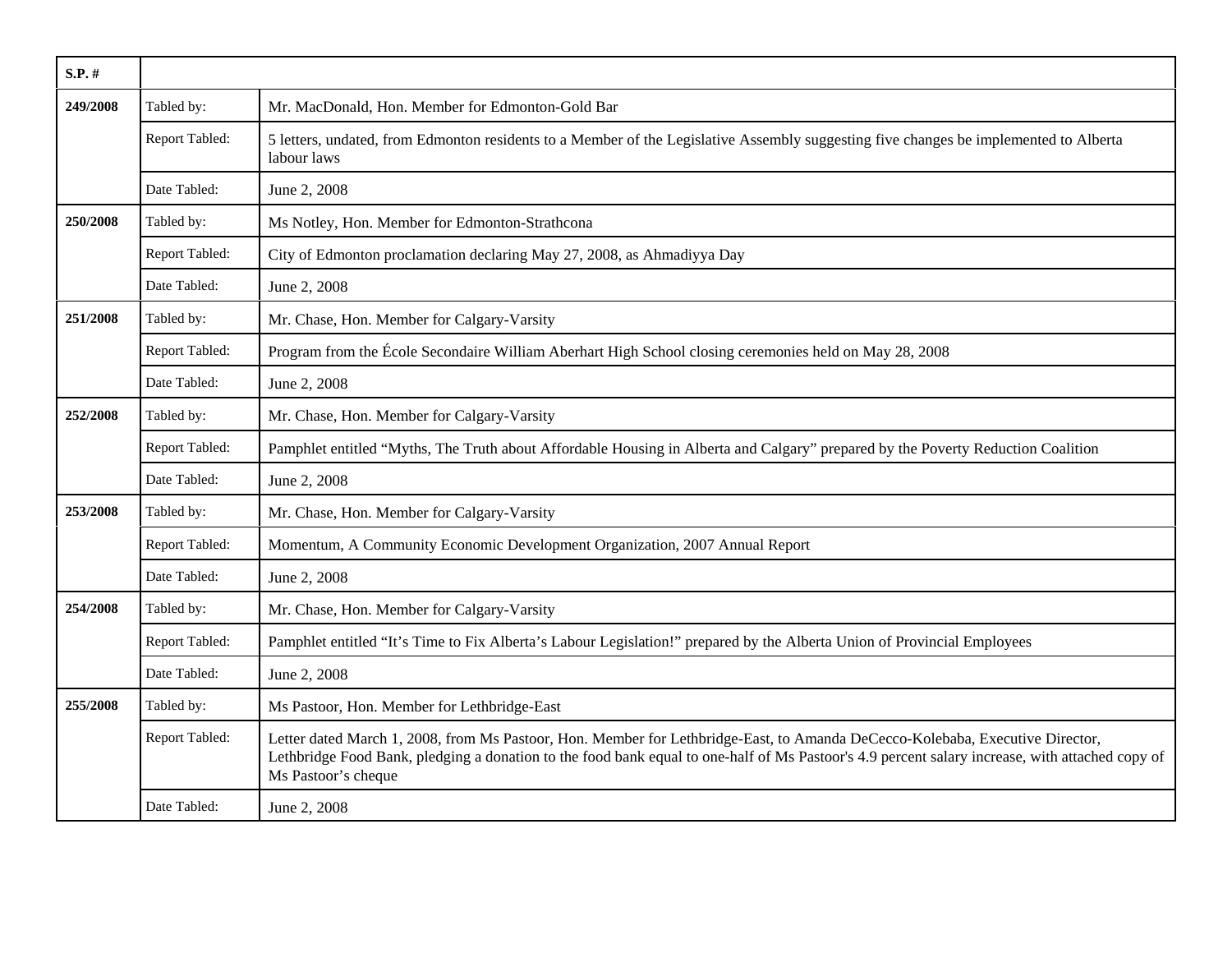| $S.P.$ # |                |                                                                                                                                                                                                                                                                                     |
|----------|----------------|-------------------------------------------------------------------------------------------------------------------------------------------------------------------------------------------------------------------------------------------------------------------------------------|
| 256/2008 | Tabled by:     | Dr. Swann, Hon. Member for Calgary-Mountain View                                                                                                                                                                                                                                    |
|          | Report Tabled: | E-mail message dated May 14, 2008, unaddressed, from Blaine Greenwood of Lethbridge expressing concern regarding the tailings produced at<br>the Syncrude tailings dam                                                                                                              |
|          | Date Tabled:   | June 2, 2008                                                                                                                                                                                                                                                                        |
| 257/2008 | Tabled by:     | Clerk of the Assembly on behalf of Hon. Ms Evans, Minister of Finance and Enterprise                                                                                                                                                                                                |
|          | Report Tabled: | Credit Union Deposit Guarantee Corporation, Annual Report 2007                                                                                                                                                                                                                      |
|          | Date Tabled:   | June 2, 2008                                                                                                                                                                                                                                                                        |
| 258/2008 | Tabled by:     | Mr. Marz, Acting Chair of Committees                                                                                                                                                                                                                                                |
|          | Report Tabled: | Amendment to Bill Pr1 (Hon. Member for Wetaskiwin-Camrose) — Agreed to                                                                                                                                                                                                              |
|          | Date Tabled:   | June 2, 2008                                                                                                                                                                                                                                                                        |
| 259/2008 | Tabled by:     | Mr. Marz, Acting Chair of Committees                                                                                                                                                                                                                                                |
|          | Report Tabled: | Amendment to Bill 7 (Hon. Member for Calgary-Currie) — Defeated                                                                                                                                                                                                                     |
|          | Date Tabled:   | June 2, 2008                                                                                                                                                                                                                                                                        |
| 260/2008 | Tabled by:     | Mr. Marz, Acting Chair of Committees                                                                                                                                                                                                                                                |
|          | Report Tabled: | Amendment to Bill 7 (Hon. Member for Calgary-Currie) — Defeated                                                                                                                                                                                                                     |
|          | Date Tabled:   | June 2, 2008                                                                                                                                                                                                                                                                        |
| 261/2008 | Tabled by:     | Hon. Mr. Goudreau, Minister of Employment and Immigration                                                                                                                                                                                                                           |
|          | Report Tabled: | Responses to questions raised by Mr. MacDonald, Hon. Member for Edmonton-Gold Bar, Ms Blakeman, Hon. Member for Edmonton-Centre,<br>and Mr. Weadick, Hon. Member for Lethbridge-West, on April 30, 2008, Department of Employment and Immigration, 2008-09 Main<br>Estimates debate |
|          | Date Tabled:   | June 3, 2008                                                                                                                                                                                                                                                                        |
| 262/2008 | Tabled by:     | Dr. Swann, Hon. Member for Calgary-Mountain View                                                                                                                                                                                                                                    |
|          | Report Tabled: | Program from Briar Hill's First Rich Man-Poor Man Dinner held on May 24, 2008                                                                                                                                                                                                       |
|          | Date Tabled:   | June 3, 2008                                                                                                                                                                                                                                                                        |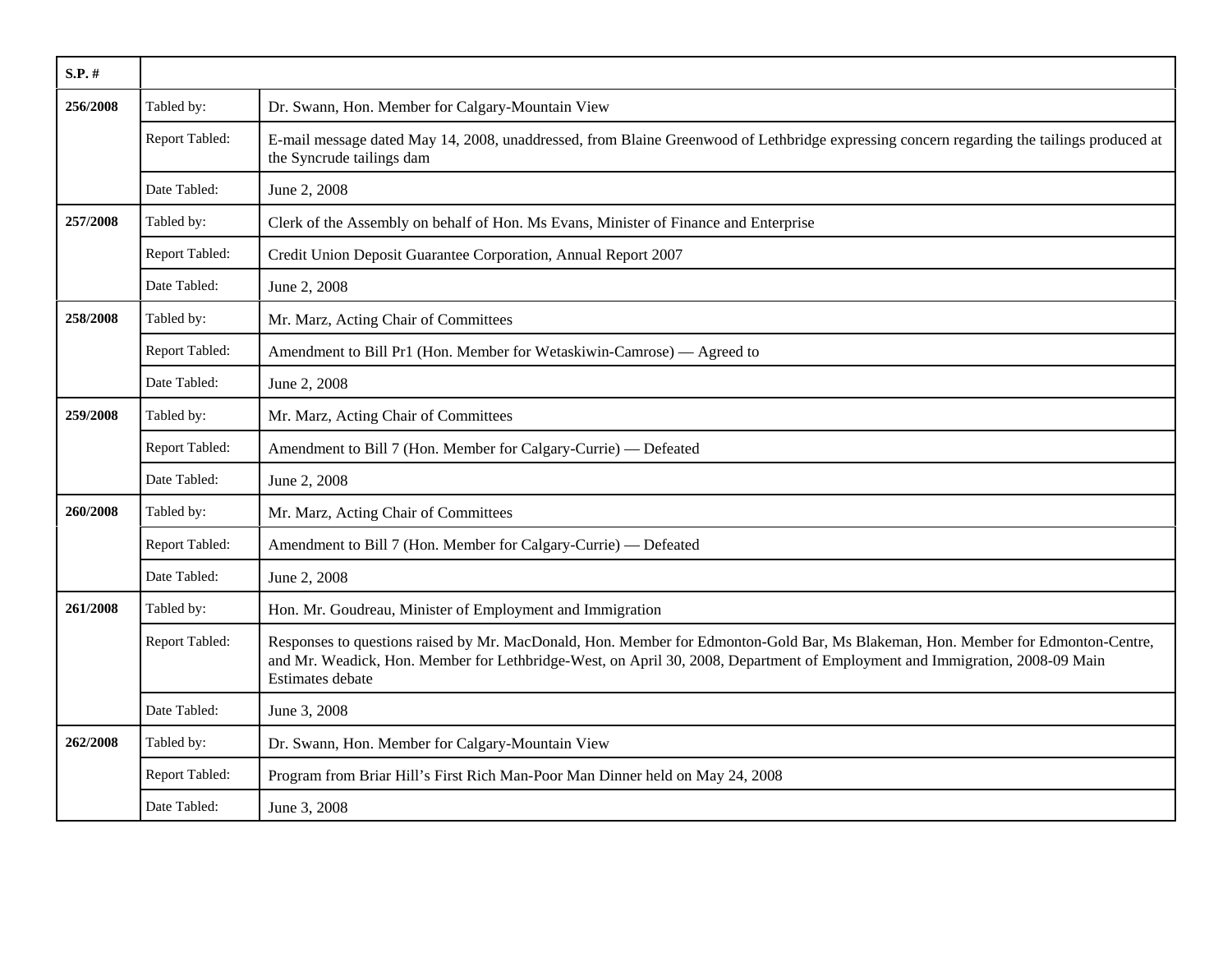| S.P. #   |                |                                                                                                                                                      |
|----------|----------------|------------------------------------------------------------------------------------------------------------------------------------------------------|
| 263/2008 | Tabled by:     | Mr. MacDonald, Hon. Member for Edmonton-Gold Bar                                                                                                     |
|          | Report Tabled: | Excerpt from a document entitled "Tackling Investment Challenges in Power Generation in IEA Countries"                                               |
|          | Date Tabled:   | June 3, 2008                                                                                                                                         |
| 264/2008 | Tabled by:     | Mr. MacDonald, Hon. Member for Edmonton-Gold Bar                                                                                                     |
|          | Report Tabled: | 7 letters, undated, from Edmonton residents to a Member of the Legislative Assembly suggesting five changes to Alberta labour laws be<br>implemented |
|          | Date Tabled:   | June 3, 2008                                                                                                                                         |
| 265/2008 | Tabled by:     | Ms Notley, Hon. Member for Edmonton-Strathcona                                                                                                       |
|          | Report Tabled: | 5 letters, undated, from Albertans to a Member of the Legislative Assembly suggesting five changes to Alberta labour laws be implemented             |
|          | Date Tabled:   | June 3, 2008                                                                                                                                         |
| 266/2008 | Tabled by:     | Clerk of the Assembly on behalf of Hon. Mr. Goudreau, Minister of Employment and Immigration                                                         |
|          | Report Tabled: | Workers' Compensation Board - Alberta, 2007 Annual Report                                                                                            |
|          | Date Tabled:   | June 3, 2008                                                                                                                                         |
| 267/2008 | Tabled by:     | Clerk of the Assembly on behalf of Hon. Ms Evans, Minister of Finance and Enterprise                                                                 |
|          | Report Tabled: | Alberta Capital Finance Authority, 2007 Annual Report                                                                                                |
|          | Date Tabled:   | June 3, 2008                                                                                                                                         |
| 268/2008 | Tabled by:     | Clerk of the Assembly on behalf of Hon. Mr. Liepert, Minister of Health and Wellness                                                                 |
|          | Report Tabled: | Alberta College of Pharmacists, 2007-2008 Annual Report                                                                                              |
|          | Date Tabled:   | June 3, 2008                                                                                                                                         |
| 269/2008 | Tabled by:     | Clerk of the Assembly on behalf of Hon. Ms Tarchuk, Minister of Children and Youth Services                                                          |
|          | Report Tabled: | Response to Written Question WQ17, asked for by Mr. Chase on June 2, 2008                                                                            |
|          | Date Tabled:   | June 3, 2008                                                                                                                                         |
| 270/2008 | Tabled by:     | Hon. Mr. Hayden, Minister of Infrastructure                                                                                                          |
|          | Report Tabled: | News release dated June 3, 2008, entitled "Mansion madness: \$10M residence should be scrapped" prepared by the Alberta NDP                          |
|          | Date Tabled:   | June 3, 2008                                                                                                                                         |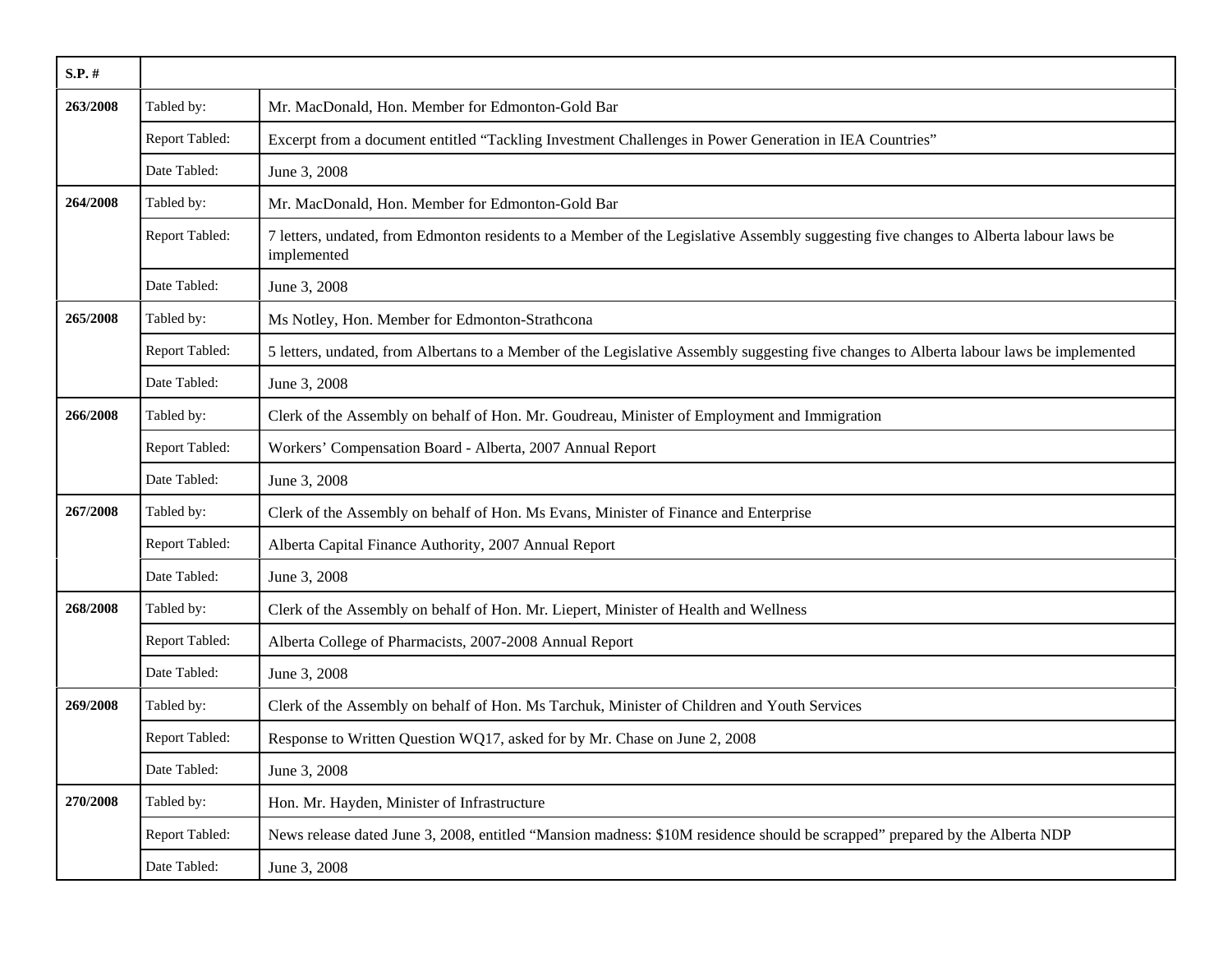| $S.P.$ # |                |                                                                                                                                                                                                                                                                                                                                 |
|----------|----------------|---------------------------------------------------------------------------------------------------------------------------------------------------------------------------------------------------------------------------------------------------------------------------------------------------------------------------------|
| 271/2008 | Tabled by:     | Hon. Mr. Liepert, Minister of Health and Wellness                                                                                                                                                                                                                                                                               |
|          | Report Tabled: | Report dated April 2008 entitled "Wood Buffalo Environmental Association Human Exposure Monitoring Program, 2006 Monitoring Year"                                                                                                                                                                                               |
|          | Date Tabled:   | June 4, 2008                                                                                                                                                                                                                                                                                                                    |
| 272/2008 | Tabled by:     | Hon. Mr. Liepert, Minister of Health and Wellness                                                                                                                                                                                                                                                                               |
|          | Report Tabled: | Responses to questions raised by Ms Blakeman, Hon. Member for Edmonton-Centre, Mr. Taylor, Hon. Member for Calgary-Currie, Mr. Mason,<br>Hon. Member for Edmonton-Highlands-Norwood, and Dr. Swann, Hon. Member for Calgary-Mountain View, on May 13, 2008, Department of<br>Health and Wellness, 2008-09 Main Estimates debate |
|          | Date Tabled:   | June 4, 2008                                                                                                                                                                                                                                                                                                                    |
| 273/2008 | Tabled by:     | Hon. Mr. Liepert, Minister of Health and Wellness                                                                                                                                                                                                                                                                               |
|          | Report Tabled: | Responses to questions raised by Committee members during the May 14, 2008, meeting of the Select Standing Committee on Public Accounts,<br>with attached Health Quality Council of Alberta survey on emergency department patient experiences                                                                                  |
|          | Date Tabled:   | June 4, 2008                                                                                                                                                                                                                                                                                                                    |
| 274/2008 | Tabled by:     | Hon. Mr. Liepert, Minister of Health and Wellness                                                                                                                                                                                                                                                                               |
|          | Report Tabled: | Response to Written Question WQ13, asked for by Mr. Chase on behalf of Mr. Taylor on June 2, 2008                                                                                                                                                                                                                               |
|          | Date Tabled:   | June 4, 2008                                                                                                                                                                                                                                                                                                                    |
| 275/2008 | Tabled by:     | Hon. Mr. Liepert, Minister of Health and Wellness                                                                                                                                                                                                                                                                               |
|          | Report Tabled: | Response to Written Question WQ14, asked for by Mr. Taylor on June 2, 2008                                                                                                                                                                                                                                                      |
|          | Date Tabled:   | June 4, 2008                                                                                                                                                                                                                                                                                                                    |
| 276/2008 | Tabled by:     | Hon. Mr. Liepert, Minister of Health and Wellness                                                                                                                                                                                                                                                                               |
|          | Report Tabled: | College of Registered Dental Hygienists of Alberta, 2007 Annual Report                                                                                                                                                                                                                                                          |
|          | Date Tabled:   | June 4, 2008                                                                                                                                                                                                                                                                                                                    |
| 277/2008 | Tabled by:     | Hon. Mr. Danyluk, Minister of Municipal Affairs                                                                                                                                                                                                                                                                                 |
|          | Report Tabled: | ABSA (Alberta Boilers Safety Association), Annual Report 2007                                                                                                                                                                                                                                                                   |
|          | Date Tabled:   | June 4, 2008                                                                                                                                                                                                                                                                                                                    |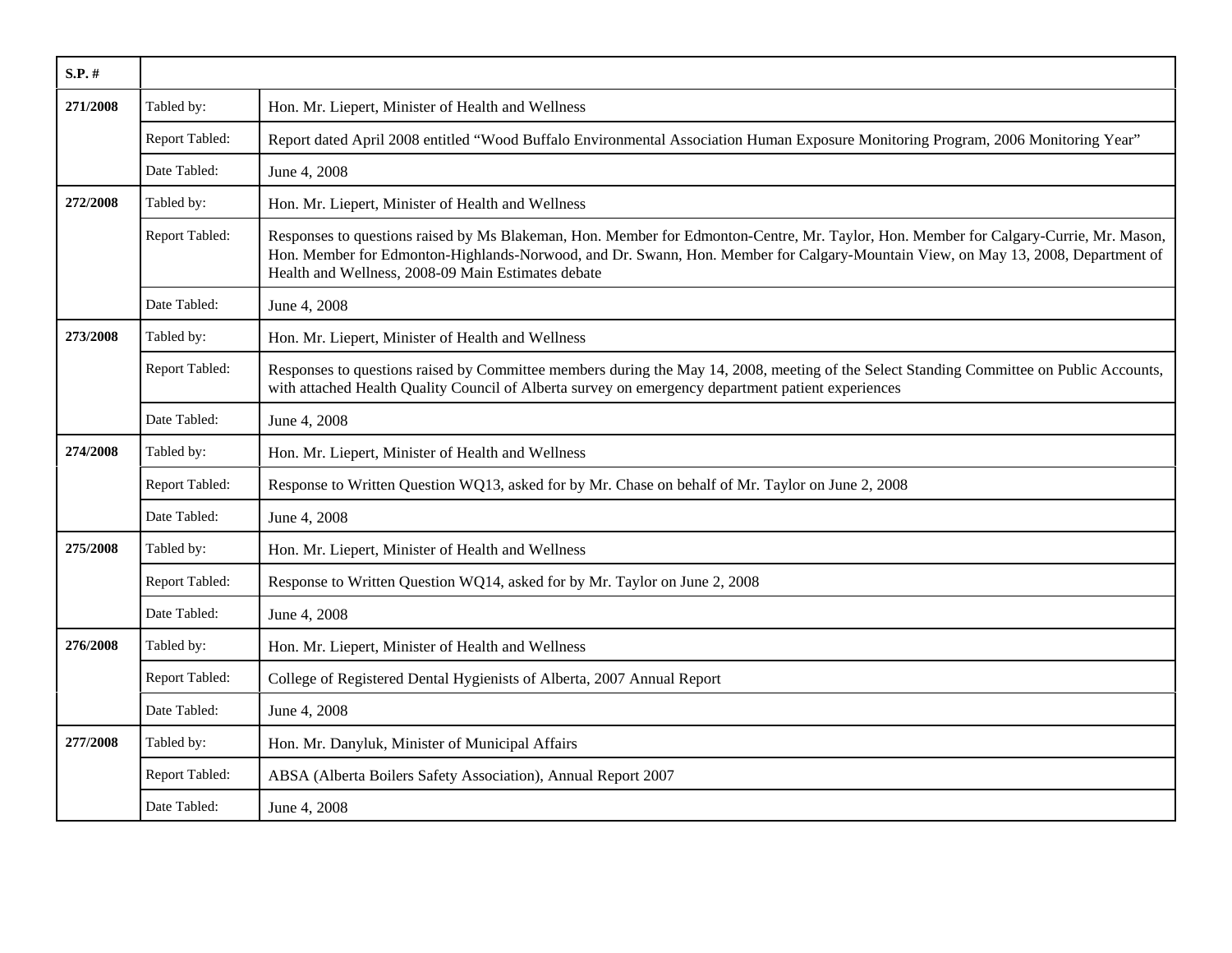| $S.P.$ # |                |                                                                                                                                                                                                                                                                                                    |
|----------|----------------|----------------------------------------------------------------------------------------------------------------------------------------------------------------------------------------------------------------------------------------------------------------------------------------------------|
| 278/2008 | Tabled by:     | Hon. Mrs. Fritz, Minister of Housing and Urban Affairs                                                                                                                                                                                                                                             |
|          | Report Tabled: | Letter dated June 4, 2008, from Raymond Swonek, CA, Executive Director, Greater Edmonton Foundation, Housing for Seniors, to Hon.<br>Mrs. Fritz, Minister of Housing and Urban Affairs, providing details regarding the list of applicants awaiting seniors' accommodation in the<br>Edmonton area |
|          | Date Tabled:   | June 4, 2008                                                                                                                                                                                                                                                                                       |
| 279/2008 | Tabled by:     | Mr. Sandhu, Hon. Member for Edmonton-Manning                                                                                                                                                                                                                                                       |
|          | Report Tabled: | Information sheet from Fraser Elementary School regarding the school's fund-raising efforts for the Kids With Cancer Society                                                                                                                                                                       |
|          | Date Tabled:   | June 4, 2008                                                                                                                                                                                                                                                                                       |
| 280/2008 | Tabled by:     | Dr. Taft, Hon. Leader of the Official Opposition                                                                                                                                                                                                                                                   |
|          | Report Tabled: | Letter dated April 18, 2008, unsigned, from Gwen Berdan of Edmonton to Hon. Mr. Hancock, Minister of Education, expressing concern<br>regarding public education funding                                                                                                                           |
|          | Date Tabled:   | June 4, 2008                                                                                                                                                                                                                                                                                       |
| 281/2008 | Tabled by:     | Mr. Taylor, Hon. Member for Calgary-Currie                                                                                                                                                                                                                                                         |
|          | Report Tabled: | 108 letters, undated, from Calgary residents to a Member of the Legislative Assembly suggesting five changes to Alberta labour laws be<br>implemented                                                                                                                                              |
|          | Date Tabled:   | June 4, 2008                                                                                                                                                                                                                                                                                       |
| 282/2008 | Tabled by:     | Ms Blakeman, Hon. Member for Edmonton-Centre                                                                                                                                                                                                                                                       |
|          | Report Tabled: | Copy of a petition signed by 85 Albertans urging the Government to implement pre-, peri-, and post-natal midwife service as a core health care<br>coverage under Alberta Health and Wellness for all Albertans                                                                                     |
|          | Date Tabled:   | June 4, 2008                                                                                                                                                                                                                                                                                       |
| 283/2008 | Tabled by:     | Ms Blakeman, Hon. Member for Edmonton-Centre                                                                                                                                                                                                                                                       |
|          | Report Tabled: | 10 letters, undated, from Edmonton residents to a Member of the Legislative Assembly suggesting five changes to Alberta labour laws be<br>implemented                                                                                                                                              |
|          | Date Tabled:   | June 4, 2008                                                                                                                                                                                                                                                                                       |
| 284/2008 | Tabled by:     | Ms Notley, Hon. Member for Edmonton-Strathcona                                                                                                                                                                                                                                                     |
|          | Report Tabled: | Government of Alberta news release dated November 28, 2007, entitled "New residence for Lieutenant Governor on indefinite hold" with<br>several attached related Edmonton Journal and Edmonton Sun newspaper articles dated November 29 and 30, 2007                                               |
|          | Date Tabled:   | June 4, 2008                                                                                                                                                                                                                                                                                       |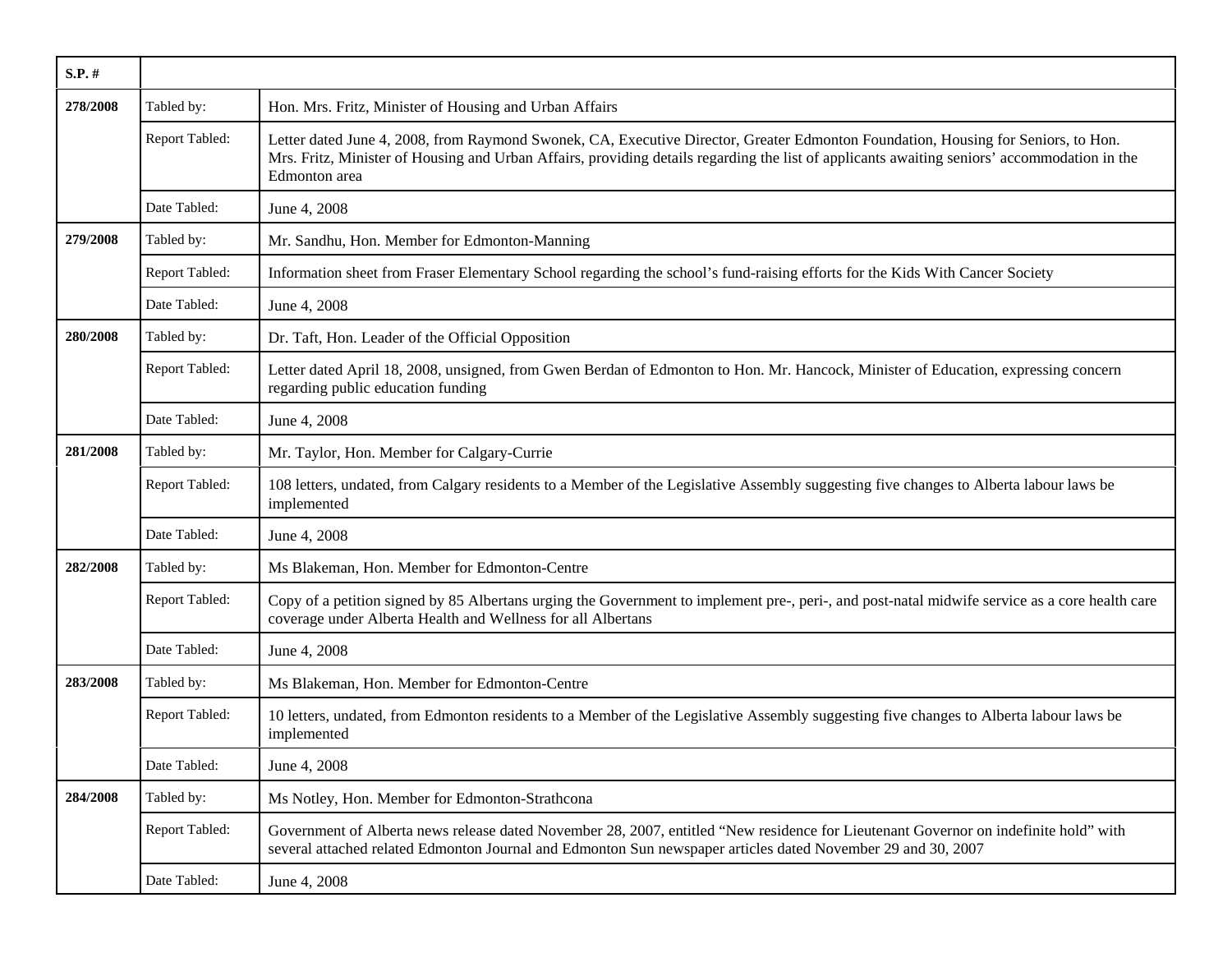| S.P.#    |                |                                                                                                                                                                                                                                                                                                   |
|----------|----------------|---------------------------------------------------------------------------------------------------------------------------------------------------------------------------------------------------------------------------------------------------------------------------------------------------|
| 285/2008 | Tabled by:     | Mr. Xiao, Hon. Member for Edmonton-McClung                                                                                                                                                                                                                                                        |
|          | Report Tabled: | Copy of a petition signed by 6,600 Albertans urging the Government to take measures to halt the Qualico gravel project which could cause<br>irreparable ecological harm to the North Saskatchewan River valley                                                                                    |
|          | Date Tabled:   | June 4, 2008                                                                                                                                                                                                                                                                                      |
| 286/2008 | Tabled by:     | Mr. Chase, Hon. Member for Calgary-Varsity                                                                                                                                                                                                                                                        |
|          | Report Tabled: | Letter dated May 29, 2008, from Anne Price, Ph.D., Chief Executive Officer, Calgary Learning Centre, to Mr. Chase, Hon. Member for<br>Calgary-Varsity, requesting a donation                                                                                                                      |
|          | Date Tabled:   | June 4, 2008                                                                                                                                                                                                                                                                                      |
| 287/2008 | Tabled by:     | Mr. Chase, Hon. Member for Calgary-Varsity                                                                                                                                                                                                                                                        |
|          | Report Tabled: | Breakfast for Learning Alberta fact sheet                                                                                                                                                                                                                                                         |
|          | Date Tabled:   | June 4, 2008                                                                                                                                                                                                                                                                                      |
| 288/2008 | Tabled by:     | Mr. Chase, Hon. Member for Calgary-Varsity                                                                                                                                                                                                                                                        |
|          | Report Tabled: | Letter dated May 27, 2008, from Terence C. Gannon, Intellog, to Hon. Mr. Knight, Minister of Energy, requesting a response to Mr. Gannon's<br>e-mail message dated April 18, 2008, concerning efforts to establish a reference index of energy-related wells for the Western Sedimentary<br>Basin |
|          | Date Tabled:   | June 4, 2008                                                                                                                                                                                                                                                                                      |
| 289/2008 | Tabled by:     | Mr. Chase, Hon. Member for Calgary-Varsity                                                                                                                                                                                                                                                        |
|          | Report Tabled: | Letter dated May 31, 2008, from Martin O. Cowman of Calgary to Hon. Mr. Stelmach, Premier, expressing concern regarding the recently<br>announced pay increases for members of Executive Council                                                                                                  |
|          | Date Tabled:   | June 4, 2008                                                                                                                                                                                                                                                                                      |
| 290/2008 | Tabled by:     | Mr. Chase, Hon. Member for Calgary-Varsity                                                                                                                                                                                                                                                        |
|          | Report Tabled: | E-mail message dated June 4, 2008, from Joan Teghtmeyer to Don Orchard and several Members of the Legislative Assembly, expressing<br>concern regarding the Government's social policies                                                                                                          |
|          | Date Tabled:   | June 4, 2008                                                                                                                                                                                                                                                                                      |
| 291/2008 | Tabled by:     | Mr. Chase, Hon. Member for Calgary-Varsity                                                                                                                                                                                                                                                        |
|          | Report Tabled: | Notice of Intention to establish the Longview-Pekisko Heritage Rangeland published in the Calgary Herald on May 29, 2008                                                                                                                                                                          |
|          | Date Tabled:   | June 4, 2008                                                                                                                                                                                                                                                                                      |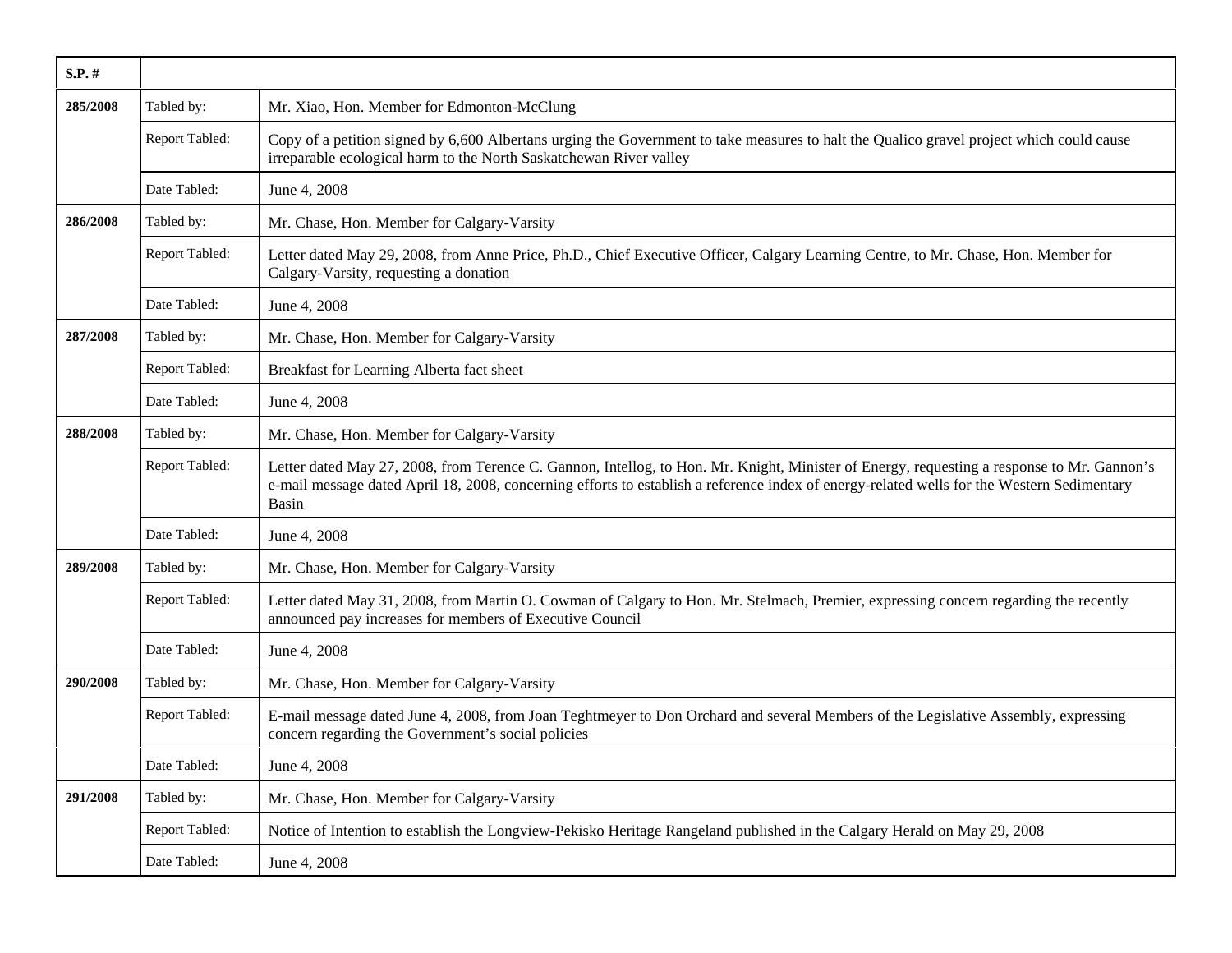| $S.P.$ # |                |                                                                                                                                                                                                                                                                                                                              |
|----------|----------------|------------------------------------------------------------------------------------------------------------------------------------------------------------------------------------------------------------------------------------------------------------------------------------------------------------------------------|
| 292/2008 | Tabled by:     | Mr. Kang, Hon. Member for Calgary-McCall                                                                                                                                                                                                                                                                                     |
|          | Report Tabled: | Several letters, undated, from Albertans to a Member of the Legislative Assembly suggesting changes to Alberta labour laws be implemented                                                                                                                                                                                    |
|          | Date Tabled:   | June 4, 2008                                                                                                                                                                                                                                                                                                                 |
| 293/2008 | Tabled by:     | Mr. MacDonald, Hon. Member for Edmonton-Gold Bar                                                                                                                                                                                                                                                                             |
|          | Report Tabled: | 8 letters, undated, from Edmonton residents to a Member of the Legislative Assembly suggesting five changes to Alberta labour laws be<br>implemented                                                                                                                                                                         |
|          | Date Tabled:   | June 4, 2008                                                                                                                                                                                                                                                                                                                 |
| 294/2008 | Tabled by:     | Dr. Taft, Hon. Leader of the Official Opposition                                                                                                                                                                                                                                                                             |
|          | Report Tabled: | Excerpts from Horse Racing Alberta, Annual Report 2007, concerning the statements of financial position and operations for the year ended<br>December 31, 2007                                                                                                                                                               |
|          | Date Tabled:   | June 4, 2008                                                                                                                                                                                                                                                                                                                 |
| 295/2008 | Tabled by:     | Dr. Taft, Hon. Leader of the Official Opposition                                                                                                                                                                                                                                                                             |
|          | Report Tabled: | Excerpts from Horse Racing Alberta, Annual Report 2006, concerning the financial statements for the year ended December 31, 2006                                                                                                                                                                                             |
|          | Date Tabled:   | June 4, 2008                                                                                                                                                                                                                                                                                                                 |
| 296/2008 | Tabled by:     | Clerk of the Assembly on behalf of Hon. Mr. Knight, Minister of Energy                                                                                                                                                                                                                                                       |
|          | Report Tabled: | Responses to questions raised by Dr. Taft, Hon. Leader of the Official Opposition, Mr. VanderBurg, Hon. Member for Whitecourt-Ste. Anne,<br>Mr. MacDonald, Hon. Member for Edmonton-Gold Bar, and Mr. Berger, Hon. Member for Livingstone-Macleod, on April 29, 2008,<br>Department of Energy, 2008-09 Main Estimates debate |
|          | Date Tabled:   | June 4, 2008                                                                                                                                                                                                                                                                                                                 |
| 297/2008 | Tabled by:     | Clerk of the Assembly on behalf of Hon. Ms Tarchuk, Minister of Children and Youth Services                                                                                                                                                                                                                                  |
|          | Report Tabled: | Responses to questions raised by Mr. Chase, Hon. Member for Calgary-Varsity, Ms Notley, Hon. Member for Edmonton-Strathcona, and Ms<br>Pastoor, Hon. Member for Lethbridge-East, on May 14, 2008, Department of Children and Youth Services, 2008-09 Main Estimates debate                                                   |
|          | Date Tabled:   | June 4, 2008                                                                                                                                                                                                                                                                                                                 |
| 298/2008 | Tabled by:     | Mr. Mitzel, Deputy Chair of Committees                                                                                                                                                                                                                                                                                       |
|          | Report Tabled: | Amendment to Bill 26 (Hon. Member for Calgary-Varsity on behalf of Hon. Member for Edmonton-Gold Bar) — Defeated                                                                                                                                                                                                             |
|          | Date Tabled:   | June 4, 2008                                                                                                                                                                                                                                                                                                                 |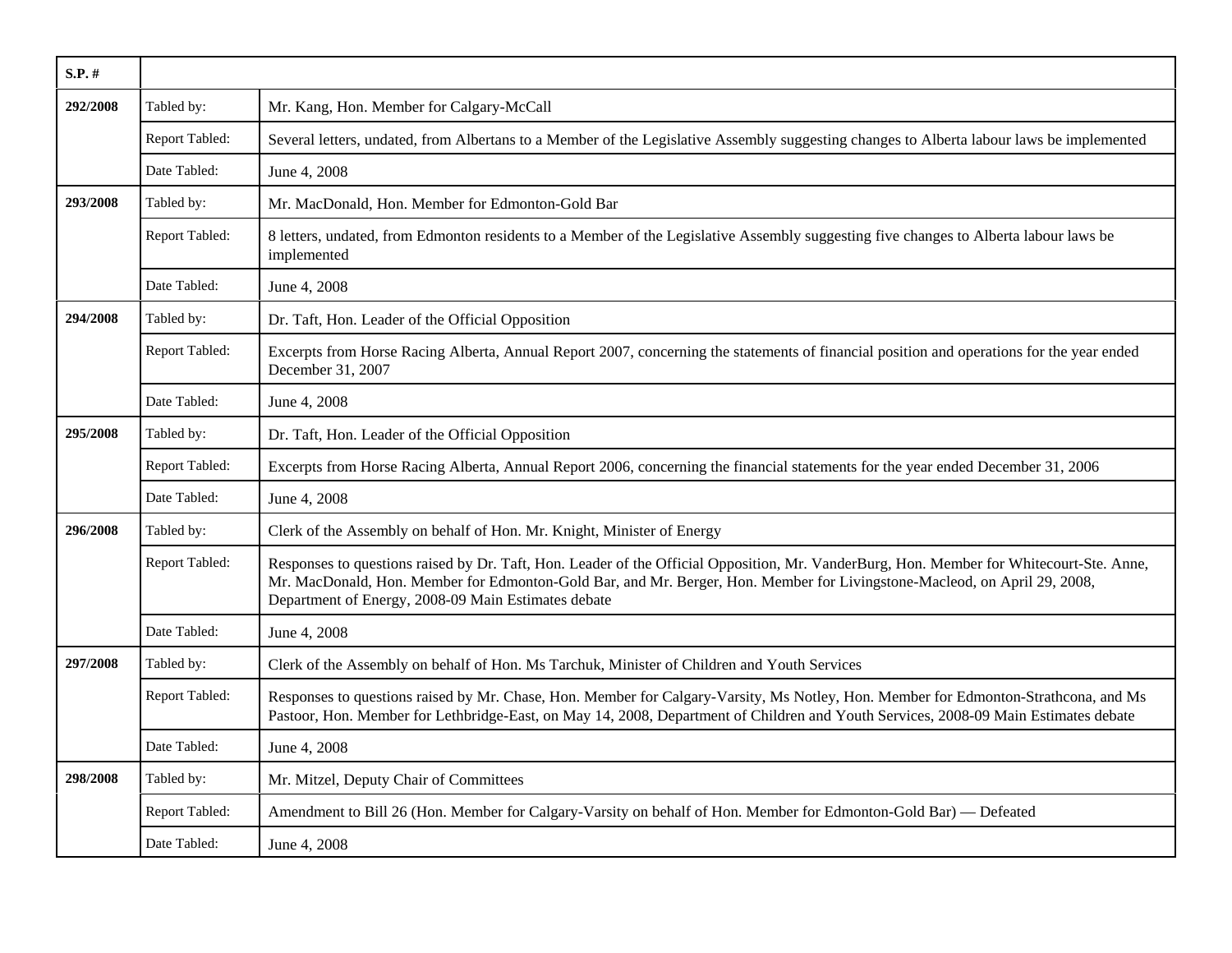| $S.P.$ # |                      |                                                                                                  |
|----------|----------------------|--------------------------------------------------------------------------------------------------|
| 299/2008 | Tabled by:           | Mr. Mitzel, Deputy Chair of Committees                                                           |
|          | Report Tabled:       | Amendment to Bill 26 (Hon. Member for Edmonton-Highlands-Norwood) — Defeated                     |
|          | Date Tabled:         | June 4, 2008                                                                                     |
| 300/2008 | Tabled by:           | Mr. Mitzel, Deputy Chair of Committees                                                           |
|          | Report Tabled:       | Amendment to Bill 26 (Hon. Member for Edmonton-Gold Bar) — Defeated                              |
|          | Date Tabled:         | June 4, 2008                                                                                     |
| 301/2008 | Tabled by:           | Mr. Mitzel, Deputy Chair of Committees                                                           |
|          | Report Tabled:       | Amendment to Bill 26 (Hon. Member for Edmonton-Gold Bar) — Defeated                              |
|          | Date Tabled:         | June 4, 2008                                                                                     |
| 302/2008 | Tabled by:           | Mr. Mitzel, Deputy Chair of Committees                                                           |
|          | Report Tabled:       | Amendment to Bill 26 (Hon. Member for Edmonton-Strathcona) — Defeated                            |
|          | Date Tabled:         | June 4, 2008                                                                                     |
| 303/2008 | Tabled by:           | Hon. Ms Evans, Minister of Finance and Enterprise                                                |
|          | <b>Report Tabled</b> | Alberta Automobile Insurance Rate Board, 2007 Annual Report for the Year Ended December 31, 2007 |
|          | Date Tabled          | June 18, 2008                                                                                    |
| 304/2008 | Tabled by:           | Mrs. Forsyth, Chair, Standing Committee on the Alberta Heritage Savings Trust Fund               |
|          | Report Tabled:       | Alberta Heritage Savings Trust Fund, Annual Report 2007-2008                                     |
|          | Date Tabled:         | June 24, 2008                                                                                    |
| 305/2008 | Tabled by:           | Hon. Mr. Lindsay, Solicitor General and Minister of Public Security                              |
|          | Report Tabled:       | Horse Racing Alberta, 2007 Annual Report                                                         |
|          | Date Tabled:         | July 10, 2008                                                                                    |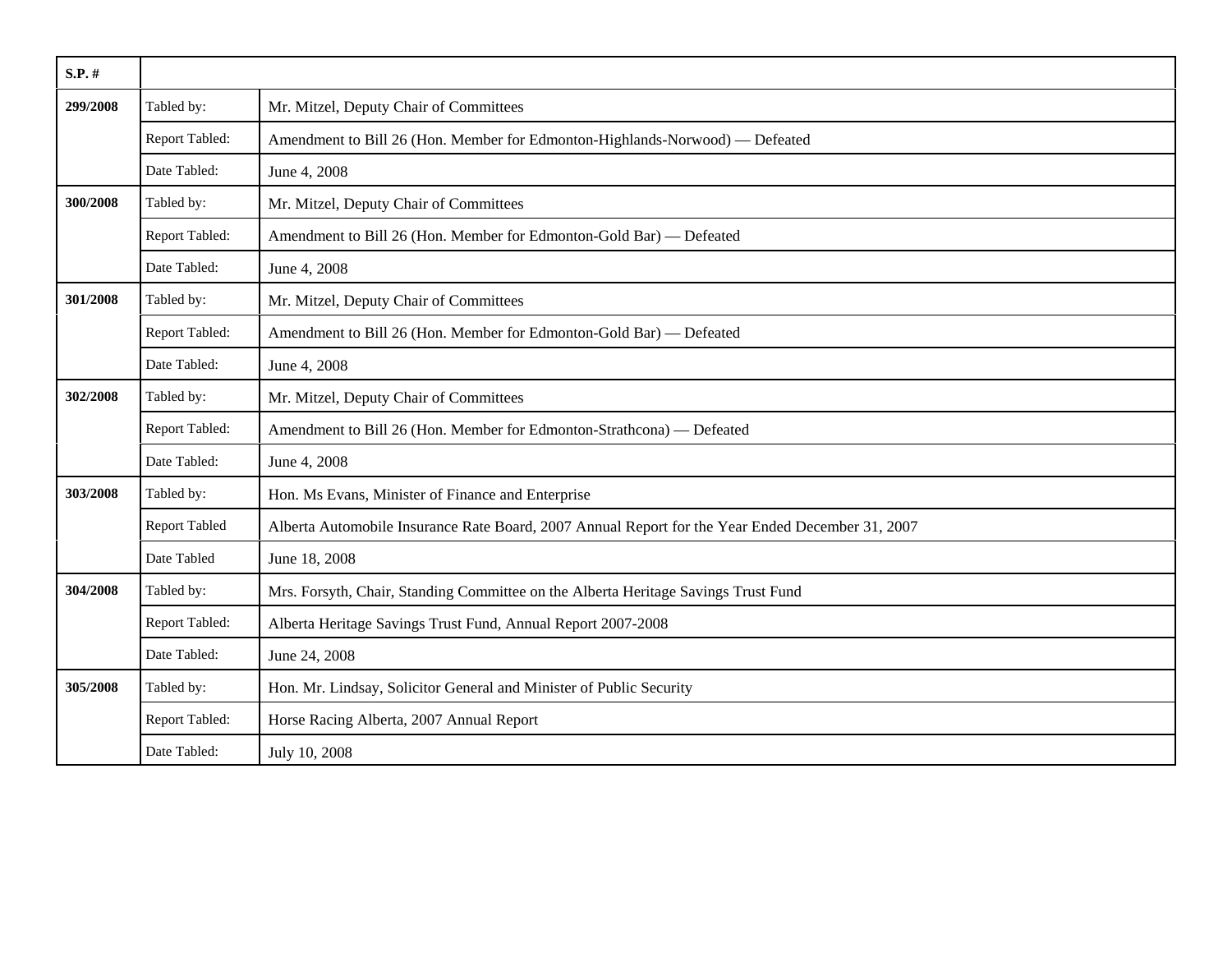| $S.P.$ # |                |                                                                                                                                                                                                                                                                                                                                                       |
|----------|----------------|-------------------------------------------------------------------------------------------------------------------------------------------------------------------------------------------------------------------------------------------------------------------------------------------------------------------------------------------------------|
| 306/2008 | Tabled by:     | Hon. Mr. Groeneveld, Minister of Agriculture and Rural Development                                                                                                                                                                                                                                                                                    |
|          | Report Tabled: | Livestock Identification Services Ltd. (LIS) Chief Operative Officer (COO) Report, Reporting Period: April 1, 2007 - March 31, 2008 (Fiscal<br>Year 2008), with attached Livestock Identification Services Ltd. Financial Statements dated March 31, 2008, and attached Livestock<br>Identification Services Reporting Certificate dated May 26, 2008 |
|          | Date Tabled:   | July 17, 2008                                                                                                                                                                                                                                                                                                                                         |
| 307/2008 | Tabled by:     | Hon. Ms Evans, Minister of Finance and Enterprise                                                                                                                                                                                                                                                                                                     |
|          | Report Tabled: | Alberta Economic Development Authority, Activity Report 2007                                                                                                                                                                                                                                                                                          |
|          | Date Tabled:   | July 25, 2008                                                                                                                                                                                                                                                                                                                                         |
| 308/2008 | Tabled by:     | Hon. Mr. Groeneveld, Minister of Agriculture and Rural Development                                                                                                                                                                                                                                                                                    |
|          | Report Tabled: | Alberta Agricultural Products Marketing Council, Annual Report 2007-2007                                                                                                                                                                                                                                                                              |
|          | Date Tabled:   | August 7, 2008                                                                                                                                                                                                                                                                                                                                        |
| 309/2008 | Tabled by:     | Hon. Ms Redford, Minister of Justice and Attorney General                                                                                                                                                                                                                                                                                             |
|          | Report Tabled: | Alberta Law Foundation, Annual Report 2008                                                                                                                                                                                                                                                                                                            |
|          | Date Tabled:   | August 28, 2008                                                                                                                                                                                                                                                                                                                                       |
| 310/2008 | Tabled by:     | Hon. Ms Redford, Minister of Justice and Attorney General                                                                                                                                                                                                                                                                                             |
|          | Report Tabled: | Alberta Law Foundation, Financial Statements and Other Financial Information, Year Ended March 31, 2008                                                                                                                                                                                                                                               |
|          | Date Tabled:   | September 4, 2008                                                                                                                                                                                                                                                                                                                                     |
| 311/2008 | Tabled by:     | Hon. Mr. Hancock, Minister of Education                                                                                                                                                                                                                                                                                                               |
|          | Report Tabled: | Alberta Teachers' Association, 2007 Annual Report                                                                                                                                                                                                                                                                                                     |
|          | Date Tabled:   | September 5, 2008                                                                                                                                                                                                                                                                                                                                     |
| 312/2008 | Tabled by:     | Hon. Mr. Danyluk, Minister of Municipal Affairs                                                                                                                                                                                                                                                                                                       |
|          | Report Tabled: | Petroleum Tank Management Association of Alberta, Annual Report 2007                                                                                                                                                                                                                                                                                  |
|          | Date Tabled:   | September 5, 2008                                                                                                                                                                                                                                                                                                                                     |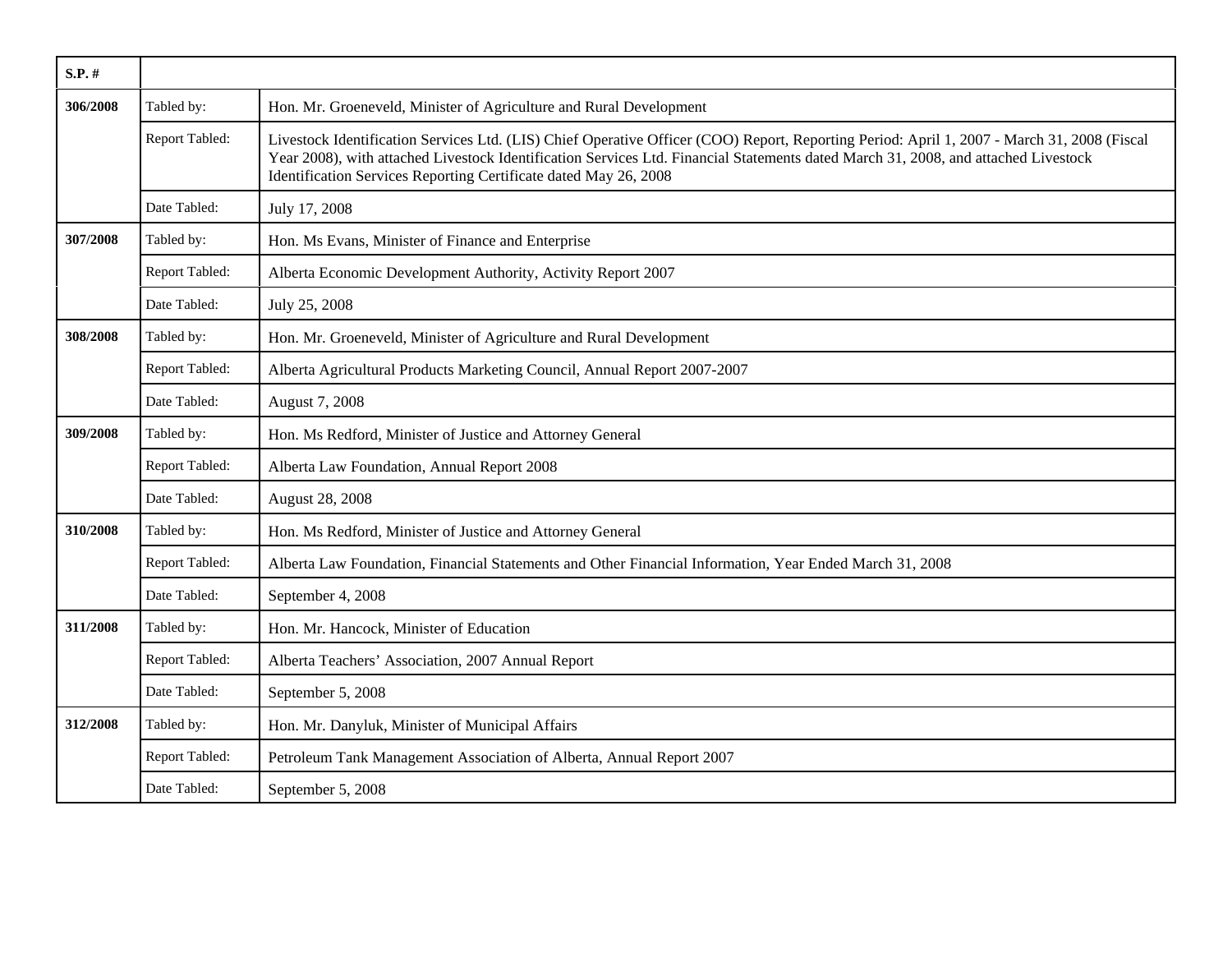| S.P. #   |                |                                                                                                                                                     |
|----------|----------------|-----------------------------------------------------------------------------------------------------------------------------------------------------|
| 313/2008 | Tabled by:     | Mr. Mitzel, Chair, Select Standing Committee on Legislative Offices                                                                                 |
|          | Report Tabled: | The Report on the March 3, 2008 Provincial General Election of the Twenty-seventh Legislative Assembly                                              |
|          | Date Tabled:   | September 15, 2008                                                                                                                                  |
| 314/2008 | Tabled by:     | Hon. Mr. Groeneveld, Minister of Agriculture and Rural Development                                                                                  |
|          | Report Tabled: | Agriculture Financial Services Corporation, Annual Report 2007-2008                                                                                 |
|          | Date Tabled:   | September 23, 2008                                                                                                                                  |
| 315/2008 | Tabled by:     | Hon. Mr. Hancock, Minister of Education                                                                                                             |
|          | Report Tabled: | Alberta Education, Annual Report 2007-2008, with attached highlights                                                                                |
|          | Date Tabled:   | October 6, 2008                                                                                                                                     |
| 316/2008 | Tabled by:     | Hon. Mr. Kowalski, Speaker of the Legislative Assembly                                                                                              |
|          | Report Tabled: | Alberta Ombudsman, 41st Annual Report for the period April 1, 2007 through March 31, 2008                                                           |
|          | Date Tabled:   | October 6, 2008                                                                                                                                     |
| 317/2008 | Tabled by:     | Hon. Ms Tarchuk, Minister of Children and Youth Services                                                                                            |
|          | Report Tabled: | Child and Youth Advocate, 2005-2006 Annual Report                                                                                                   |
|          | Date Tabled:   | October 14, 2008                                                                                                                                    |
| 318/2008 | Tabled by:     | Hon. Ms Tarchuk, Minister of Children and Youth Services                                                                                            |
|          | Report Tabled: | Child and Youth Advocate, 2006-2007 Annual Report                                                                                                   |
|          | Date Tabled:   | October 14, 2008                                                                                                                                    |
| 319/2008 | Tabled by:     | Hon. Ms Tarchuk, Minister of Children and Youth Services                                                                                            |
|          | Report Tabled: | Child and Youth Advocate, 2007-2008 Annual Report                                                                                                   |
|          | Date Tabled:   | October 14, 2008                                                                                                                                    |
| 320/2008 | Tabled by:     | Hon. Ms Tarchuk, Minister of Children and Youth Services                                                                                            |
|          | Report Tabled: | Report entitled "Response to the Office of the Child and Youth Advocate Annual Report 2005-2006" prepared by Alberta Children and Youth<br>Services |
|          | Date Tabled:   | October 14, 2008                                                                                                                                    |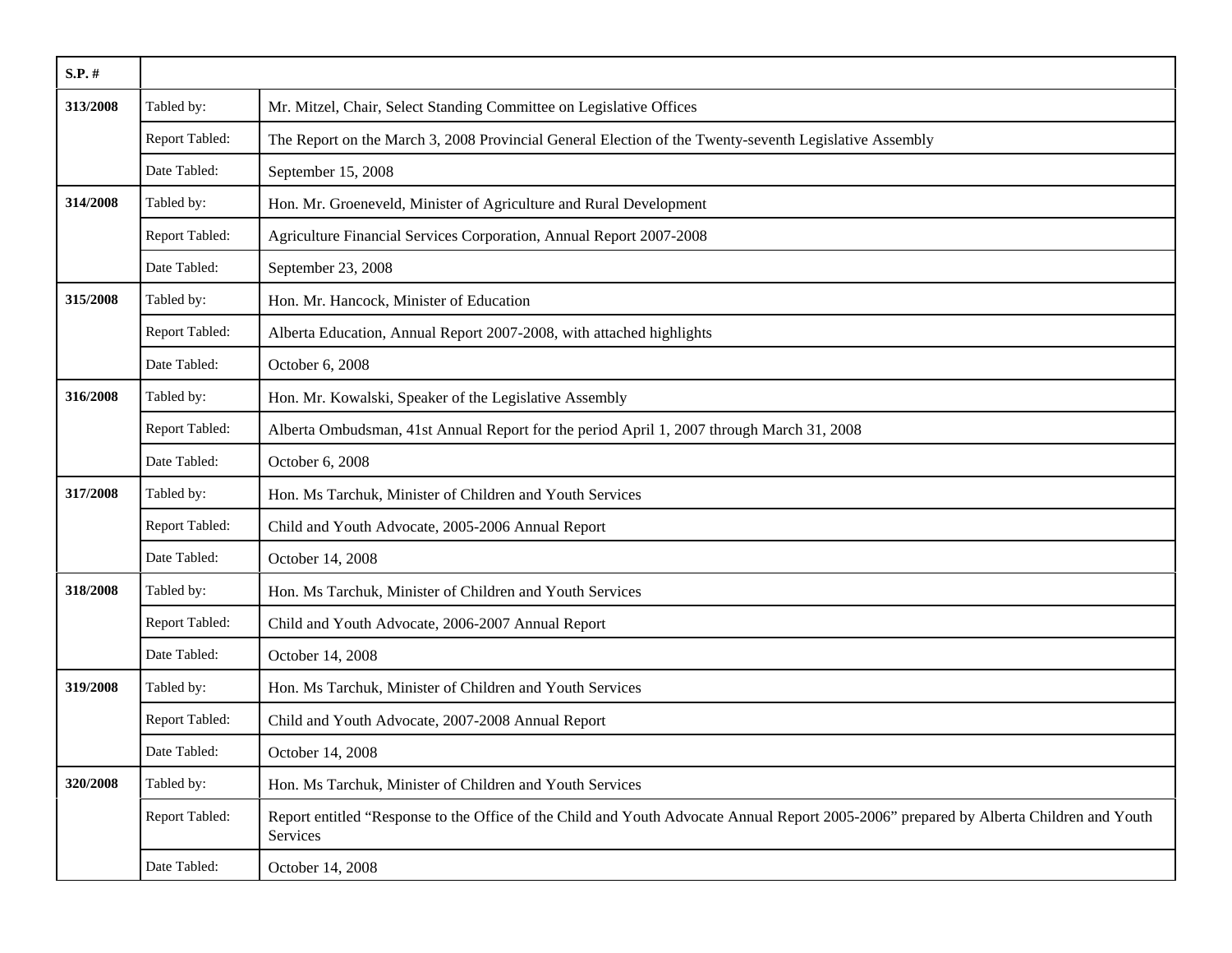| $S.P.$ # |                |                                                                                                                                                                                                                                                                                              |
|----------|----------------|----------------------------------------------------------------------------------------------------------------------------------------------------------------------------------------------------------------------------------------------------------------------------------------------|
| 321/2008 | Tabled by:     | Ms Blakeman, Hon. Member for Edmonton-Centre                                                                                                                                                                                                                                                 |
|          | Report Tabled: | 10 letters, undated, from Edmonton residents to a Member of the Legislative Assembly suggesting five changes to Alberta labour laws be<br>implemented                                                                                                                                        |
|          | Date Tabled:   | October 14, 2008                                                                                                                                                                                                                                                                             |
| 322/2008 | Tabled by:     | Ms Notley, Hon. Member for Edmonton-Strathcona                                                                                                                                                                                                                                               |
|          | Report Tabled: | Letter dated September 9, 2008, from Barrie Shibley, Vice-president, Sales and Marketing, Aramark Remote Services, to Chief Bernard<br>Ominayak, Lubicon Lake Indian Reserve, regarding requests to meet concerning employment opportunities for First Nations and aboriginal<br>communities |
|          | Date Tabled:   | October 14, 2008                                                                                                                                                                                                                                                                             |
| 323/2008 | Tabled by:     | Mr. Chase, Hon. Member for Calgary-Varsity                                                                                                                                                                                                                                                   |
|          | Report Tabled: | Report, undated, entitled "Voices From the Street" regarding homelessness prepared by The Hindsight Group                                                                                                                                                                                    |
|          | Date Tabled:   | October 14, 2008                                                                                                                                                                                                                                                                             |
| 324/2008 | Tabled by:     | Mr. Chase, Hon. Member for Calgary-Varsity                                                                                                                                                                                                                                                   |
|          | Report Tabled: | Report, undated, entitled "Working Together: Finding Solutions to Affordable Accommodations for Students" prepared by University of<br>Calgary's Students' Union                                                                                                                             |
|          | Date Tabled:   | October 14, 2008                                                                                                                                                                                                                                                                             |
| 325/2008 | Tabled by:     | Mr. Chase, Hon. Member for Calgary-Varsity                                                                                                                                                                                                                                                   |
|          | Report Tabled: | Calgary Society for Persons with Disabilities, 2008 Annual Report                                                                                                                                                                                                                            |
|          | Date Tabled:   | October 14, 2008                                                                                                                                                                                                                                                                             |
| 326/2008 | Tabled by:     | Hon. Mr. Kowalski, Speaker of the Legislative Assembly                                                                                                                                                                                                                                       |
|          | Report Tabled: | Office of the Ethics Commissioner, Annual Report 2007-2008                                                                                                                                                                                                                                   |
|          | Date Tabled:   | October 14, 2008                                                                                                                                                                                                                                                                             |
| 327/2008 | Tabled by:     | Clerk of the Assembly on behalf of Hon. Mr. Renner, Minister of Environment                                                                                                                                                                                                                  |
|          | Report Tabled: | Environmental Protection Security Fund, Annual Report, April 1, 2007 - March 31, 2008                                                                                                                                                                                                        |
|          | Date Tabled:   | October 14, 2008                                                                                                                                                                                                                                                                             |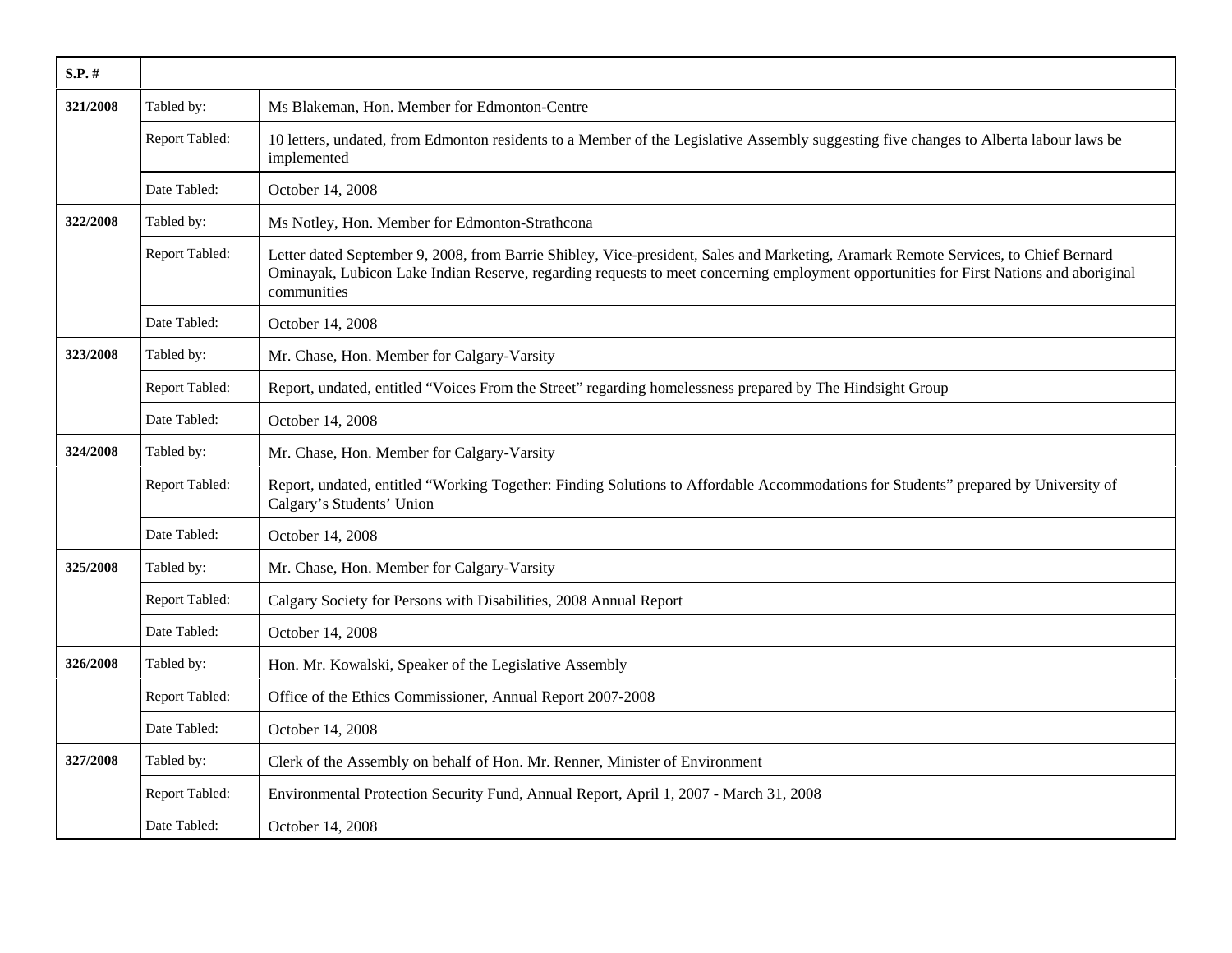| $S.P.$ # |                |                                                                                                                                                                                                                                                                                      |
|----------|----------------|--------------------------------------------------------------------------------------------------------------------------------------------------------------------------------------------------------------------------------------------------------------------------------------|
| 328/2008 | Tabled by:     | Clerk of the Assembly on behalf of Hon. Mr. Renner, Minister of Environment                                                                                                                                                                                                          |
|          | Report Tabled: | Letter dated August 11, 2008, from Hon. Mr. Renner, Minister of Environment, to Dr. Taft, Leader of the Official Opposition, regarding a<br>document Dr. Taft tabled in the Assembly on May 28, 2008, concerning research on oil sands tailings                                      |
|          | Date Tabled:   | October 14, 2008                                                                                                                                                                                                                                                                     |
| 329/2008 | Tabled by:     | Clerk of the Assembly on behalf of Hon. Mr. Renner, Minister of Environment                                                                                                                                                                                                          |
|          | Report Tabled: | Letter dated August 11, 2008, from Hon. Mr. Renner, Minister of Environment, to Dr. Swann, Hon. Member for Calgary-Mountain View,<br>providing requested information regarding tailings pond seepage and groundwater monitoring                                                      |
|          | Date Tabled:   | October 14, 2008                                                                                                                                                                                                                                                                     |
| 330/2008 | Tabled by:     | Clerk of the Assembly on behalf of Hon. Mr. Knight, Minister of Energy                                                                                                                                                                                                               |
|          | Report Tabled: | Return to Order of the Assembly MR4, asked for by Ms Blakeman on behalf of Dr. Taft on May 26, 2008                                                                                                                                                                                  |
|          | Date Tabled:   | October 14, 2008                                                                                                                                                                                                                                                                     |
| 331/2008 | Tabled by:     | Clerk of the Assembly on behalf of Hon. Mrs. Fritz, Minister of Housing and Urban Affairs                                                                                                                                                                                            |
|          | Report Tabled: | Responses to questions raised by Mr. Taylor, Hon. Member for Calgary-Currie, Ms Notley, Hon. Member for Edmonton-Strathcona, and<br>Mr. Chase, Hon. Member for Calgary-Varsity, on May 20, 2008, Department of Housing and Urban Affairs, 2008-09 Main Estimates debate              |
|          | Date Tabled:   | October 14, 2008                                                                                                                                                                                                                                                                     |
| 332/2008 | Tabled by:     | Clerk of the Assembly on behalf of Hon. Mr. Snelgrove, President of the Treasury Board                                                                                                                                                                                               |
|          | Report Tabled: | Responses to questions raised by Ms Blakeman, Hon. Member for Edmonton-Centre, on May 21, 2008, Treasury Board, 2008-09 Main<br>Estimates debate                                                                                                                                     |
|          | Date Tabled:   | October 14, 2008                                                                                                                                                                                                                                                                     |
| 333/2008 | Tabled by:     | Ms Blakeman, Hon. Member for Edmonton-Centre, on behalf of Dr. Taft, Hon. Leader of the Official Opposition                                                                                                                                                                          |
|          | Report Tabled: | Letter dated July 22, 2008, from Jeff and Shirley Challoner of Red Deer, to Hon. Mr. Liepert, Minister of Health and Wellness, regarding the<br>disbanding of the nine regional health authority boards                                                                              |
|          | Date Tabled:   | October 15, 2008                                                                                                                                                                                                                                                                     |
| 334/2008 | Tabled by:     | Mr. Chase, Hon. Member for Calgary-Varsity                                                                                                                                                                                                                                           |
|          | Report Tabled: | News release dated June 26, 2008, entitled "Student-led team unveils new solar home design, more sponsors and new school partner" prepared<br>by the Alberta College of Art and Design, Mount Royal College, Southern Alberta Institute of Technology, and the University of Calgary |
|          | Date Tabled:   | October 15, 2008                                                                                                                                                                                                                                                                     |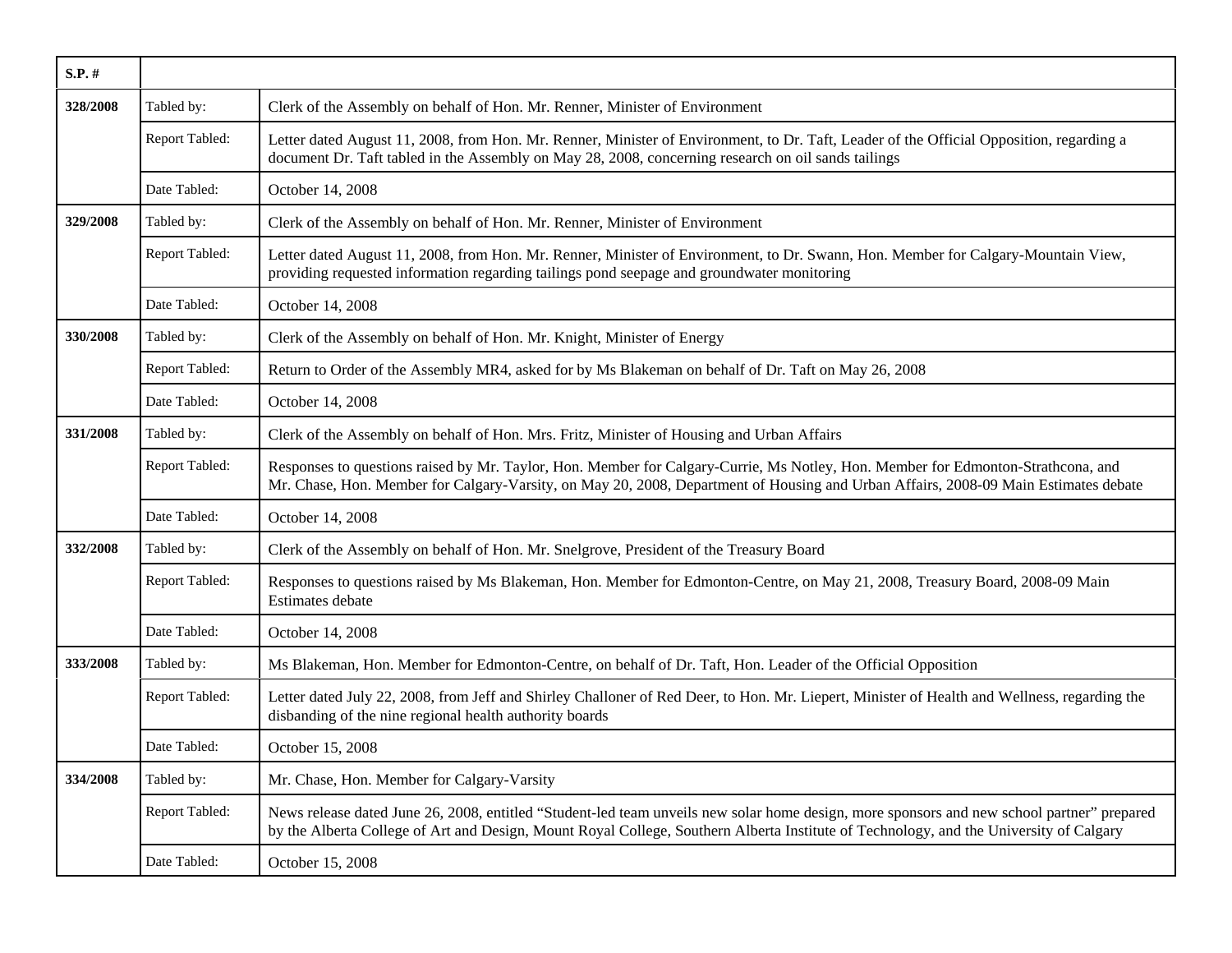| $S.P.$ # |                |                                                                                                                                                                                                                                                                                                                                                                                 |
|----------|----------------|---------------------------------------------------------------------------------------------------------------------------------------------------------------------------------------------------------------------------------------------------------------------------------------------------------------------------------------------------------------------------------|
| 335/2008 | Tabled by:     | Mr. Chase, Hon. Member for Calgary-Varsity                                                                                                                                                                                                                                                                                                                                      |
|          | Report Tabled: | Fact sheet, undated, entitled "Alberta Solar Decathlon Project" prepared by the Southern Alberta Institute of Technology, the University of<br>Calgary, and Mount Royal College                                                                                                                                                                                                 |
|          | Date Tabled:   | October 15, 2008                                                                                                                                                                                                                                                                                                                                                                |
| 336/2008 | Tabled by:     | Mr. Chase, Hon. Member for Calgary-Varsity                                                                                                                                                                                                                                                                                                                                      |
|          | Report Tabled: | Program from the North American Solar Challenge 2008 held from July 13-22, 2008                                                                                                                                                                                                                                                                                                 |
|          | Date Tabled:   | October 15, 2008                                                                                                                                                                                                                                                                                                                                                                |
| 337/2008 | Tabled by:     | Mr. MacDonald, Hon. Member for Edmonton-Gold Bar                                                                                                                                                                                                                                                                                                                                |
|          | Report Tabled: | Memorandum dated October 14, 2008, from Mr. MacDonald, Hon, Member for Edmonton-Gold Bar to Hon. Ms Evans, Minister of Finance<br>and Enterprise, regarding Hon. Ms Evans' offer to tabling a detailed response to his questions on the Local Authorities Pension Plan                                                                                                          |
|          | Date Tabled:   | October 15, 2008                                                                                                                                                                                                                                                                                                                                                                |
| 338/2008 | Tabled by:     | Mr. Johnston, Acting Chair of Committees                                                                                                                                                                                                                                                                                                                                        |
|          | Report Tabled: | Amendment to Bill 21 (Hon. Member for Edmonton-Centre) — Defeated                                                                                                                                                                                                                                                                                                               |
|          | Date Tabled:   | October 15, 2008                                                                                                                                                                                                                                                                                                                                                                |
| 339/2008 | Tabled by:     | Hon. Mr. Groeneveld, Minister of Agriculture and Rural Development                                                                                                                                                                                                                                                                                                              |
|          | Report Tabled: | Farmers' Advocate Office, 2007/2008 Annual Report and Farm Implement Board Financial Statements                                                                                                                                                                                                                                                                                 |
|          | Date Tabled:   | October 16, 2008                                                                                                                                                                                                                                                                                                                                                                |
| 340/2008 | Tabled by:     | Ms DeLong, Hon. Member for Calgary-Bow                                                                                                                                                                                                                                                                                                                                          |
|          | Report Tabled: | 200 letters, undated, from Edmonton residents to a Member of the Legislative Assembly suggesting five changes to Alberta labour laws be<br>implemented                                                                                                                                                                                                                          |
|          | Date Tabled:   | October 16, 2008                                                                                                                                                                                                                                                                                                                                                                |
| 341/2008 | Tabled by:     | Mr. Chase, Hon. Member for Calgary-Varsity                                                                                                                                                                                                                                                                                                                                      |
|          | Report Tabled: | Letter dated August 11, 2008, from Mr. Chase, Hon. Member for Calgary-Varsity, to Hon. Ms Redford, Minister of Justice and Attorney<br>General, requesting information regarding the implementation of Motion Other Than Government Motion 511 agreed to by the Assembly on<br>November 8, 2007, with attached response from Hon. Ms Redford to Mr. Chase dated August 28, 2008 |
|          | Date Tabled:   | October 16, 2008                                                                                                                                                                                                                                                                                                                                                                |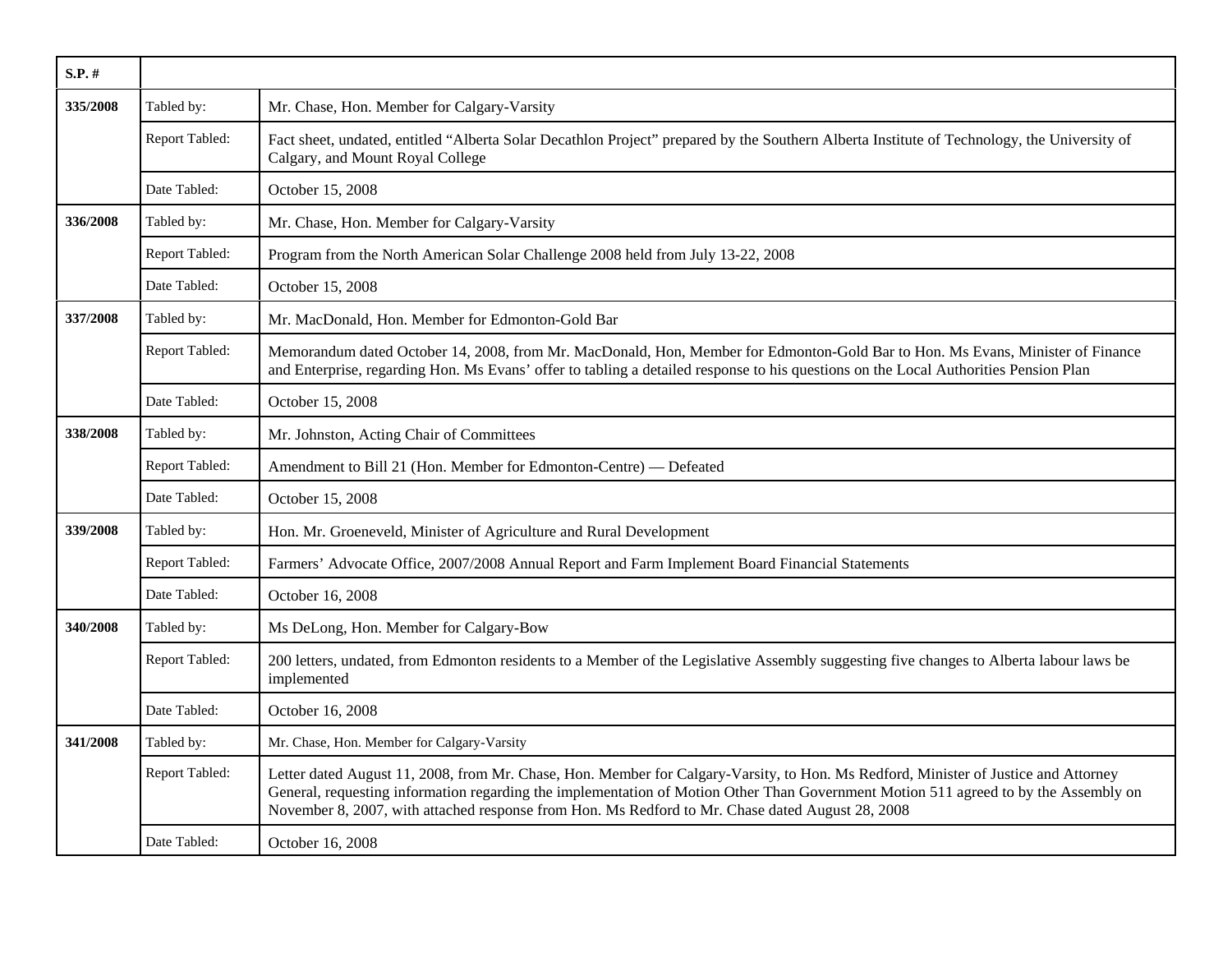| $S.P.$ #        |                |                                                                                                                                                                                                                                                                                                                                                                                                                                                                                                                                                                                 |
|-----------------|----------------|---------------------------------------------------------------------------------------------------------------------------------------------------------------------------------------------------------------------------------------------------------------------------------------------------------------------------------------------------------------------------------------------------------------------------------------------------------------------------------------------------------------------------------------------------------------------------------|
| 342/2008        | Tabled by:     | Mr. Chase, Hon. Member for Calgary-Varsity                                                                                                                                                                                                                                                                                                                                                                                                                                                                                                                                      |
|                 | Report Tabled: | Document dated September 23, 2008, entitled "North Central Corridor Pipeline Lubicon Nation Dispute Background"                                                                                                                                                                                                                                                                                                                                                                                                                                                                 |
|                 | Date Tabled:   | October 16, 2008                                                                                                                                                                                                                                                                                                                                                                                                                                                                                                                                                                |
| 343/2008        | Tabled by:     | Mr. Chase, Hon. Member for Calgary-Varsity                                                                                                                                                                                                                                                                                                                                                                                                                                                                                                                                      |
|                 | Report Tabled: | News release dated October 16, 2008, entitled "Human rights and church organizations send message to Alberta government: suspend pipeline<br>until Lubicon rights are respected" prepared by Amnesty International                                                                                                                                                                                                                                                                                                                                                              |
|                 | Date Tabled:   | October 16, 2008                                                                                                                                                                                                                                                                                                                                                                                                                                                                                                                                                                |
| 344/2008        | Tabled by:     | Mr. Chase, Hon. Member for Calgary-Varsity                                                                                                                                                                                                                                                                                                                                                                                                                                                                                                                                      |
|                 | Report Tabled: | Pamphlet dated October 2008 entitled "Land and Way of Life Under Threat, the Lubicon Cree of Canada" prepared by Amnesty International                                                                                                                                                                                                                                                                                                                                                                                                                                          |
|                 | Date Tabled:   | October 16, 2008                                                                                                                                                                                                                                                                                                                                                                                                                                                                                                                                                                |
| 345/2008        | Tabled by:     | Mr. MacDonald, Hon. Member for Edmonton-Gold Bar                                                                                                                                                                                                                                                                                                                                                                                                                                                                                                                                |
|                 | Report Tabled: | Excerpt of a document dated April 26, 2008, entitled "Lubicon chief underscores the nature of the problem with TCPL"                                                                                                                                                                                                                                                                                                                                                                                                                                                            |
|                 | Date Tabled:   | October 16, 2008                                                                                                                                                                                                                                                                                                                                                                                                                                                                                                                                                                |
| 346/2008        | Tabled by:     | Mr. Mason, Hon. Member for Edmonton-Highlands-Norwood                                                                                                                                                                                                                                                                                                                                                                                                                                                                                                                           |
|                 | Report Tabled: | Letter dated August 15, 2008, from Fatimata-Binta Victoire Dah, Chairperson of the Committee for the Elimination of Racial Discrimination,<br>United Nations High Commissioner for Human Rights, to His Excellency Mr. Marius Grinius, Ambassador Extraordinary and Plenipotentiary,<br>Permanent Representative, Permanent Mission of Canada to the United Nations at Geneva, regarding an unresolved dispute between the<br>Lubicon Lake Indian Nation and the federal and provincial governments concerning the North Central Corridor Pipeline (TransCanada<br>Corporation) |
|                 | Date Tabled:   | October 16, 2008                                                                                                                                                                                                                                                                                                                                                                                                                                                                                                                                                                |
| <b>347/2008</b> | Tabled by:     | Clerk of the Assembly on behalf of Hon. Mr. Horner, Minister of Advanced Education and Technology                                                                                                                                                                                                                                                                                                                                                                                                                                                                               |
|                 | Report Tabled: | Pursuant to the Alberta Heritage Foundation for Medical Research Act, cA-21, s22, Alberta Heritage Foundation for Medical Research, 2008<br><b>Annual Report</b>                                                                                                                                                                                                                                                                                                                                                                                                                |
|                 | Date Tabled:   | October 16, 2008                                                                                                                                                                                                                                                                                                                                                                                                                                                                                                                                                                |
| 348/2008        | Tabled by:     | Clerk of the Assembly on behalf of Hon. Mr. Horner, Minister of Advanced Education and Technology                                                                                                                                                                                                                                                                                                                                                                                                                                                                               |
|                 | Report Tabled: | Pursuant to the Apprenticeship and Industry Training Act, cA-42, s6(2), Alberta Apprenticeship and Industry Training Board, Annual Report<br>2007-2008                                                                                                                                                                                                                                                                                                                                                                                                                          |
|                 | Date Tabled:   | October 16, 2008                                                                                                                                                                                                                                                                                                                                                                                                                                                                                                                                                                |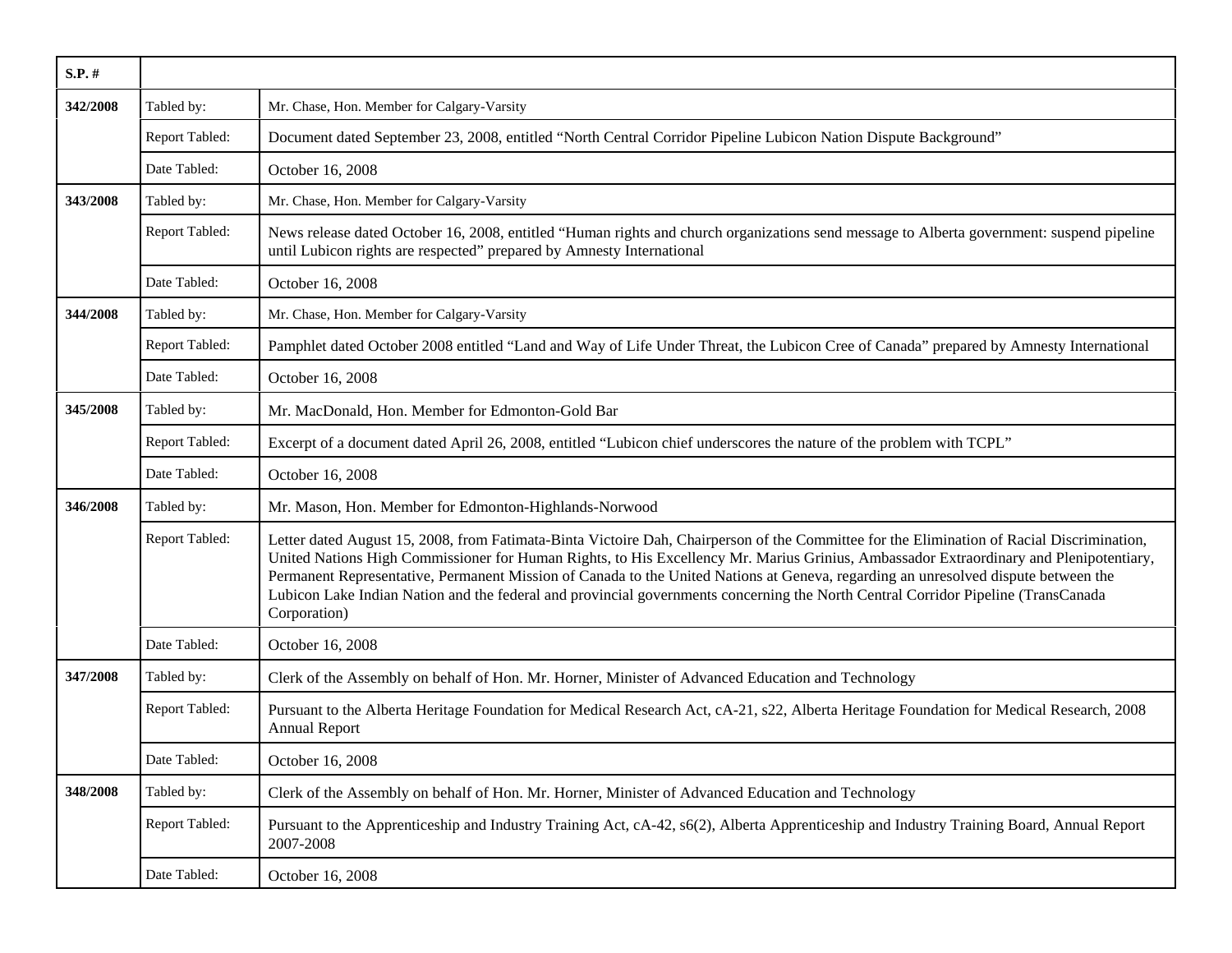| $S.P.$ # |                |                                                                                                                                                                                                                                                                                                                       |
|----------|----------------|-----------------------------------------------------------------------------------------------------------------------------------------------------------------------------------------------------------------------------------------------------------------------------------------------------------------------|
| 349/2008 | Tabled by:     | Clerk of the Assembly on behalf of Hon. Ms Evans, Minister of Finance and Enterprise                                                                                                                                                                                                                                  |
|          | Report Tabled: | ATB Financial, 2008 Annual Report                                                                                                                                                                                                                                                                                     |
|          | Date Tabled:   | October 16, 2008                                                                                                                                                                                                                                                                                                      |
| 350/2008 | Tabled by:     | Mr. Drysdale, Acting Chair of Committees                                                                                                                                                                                                                                                                              |
|          | Report Tabled: | Amendment to Bill 11 (Part A) (Hon. Member for Lethbridge-West) — Agreed to                                                                                                                                                                                                                                           |
|          | Date Tabled:   | October 16, 2008                                                                                                                                                                                                                                                                                                      |
| 351/2008 | Tabled by:     | Mr. Drysdale, Acting Chair of Committees                                                                                                                                                                                                                                                                              |
|          | Report Tabled: | Amendment to Bill 11 (Part B(a)) (Hon. Member for Lethbridge-West) — Agreed to                                                                                                                                                                                                                                        |
|          | Date Tabled:   | October 16, 2008                                                                                                                                                                                                                                                                                                      |
| 352/2008 | Tabled by:     | Mr. Drysdale, Acting Chair of Committees                                                                                                                                                                                                                                                                              |
|          | Report Tabled: | Amendment to Bill 11 (Part B(b)) (Hon. Member for Lethbridge-West) — Agreed to                                                                                                                                                                                                                                        |
|          | Date Tabled:   | October 16, 2008                                                                                                                                                                                                                                                                                                      |
| 353/2008 | Tabled by:     | Mr. Drysdale, Acting Chair of Committees                                                                                                                                                                                                                                                                              |
|          | Report Tabled: | Amendment to Bill 11 (Part B(c)) (Hon. Member for Lethbridge-West) — Agreed to                                                                                                                                                                                                                                        |
|          | Date Tabled:   | October 16, 2008                                                                                                                                                                                                                                                                                                      |
| 354/2008 | Tabled by:     | Mr. Anderson, Hon. Member for Airdrie-Chestermere                                                                                                                                                                                                                                                                     |
|          | Report Tabled: | Copy of a petition signed by 70 Canadians regarding restrictions on Multi-Employer Pension Plans (MEPPs)                                                                                                                                                                                                              |
|          | Date Tabled:   | October 20, 2008                                                                                                                                                                                                                                                                                                      |
| 355/2008 | Tabled by:     | Mr. Chase, Hon. Member for Calgary-Varsity                                                                                                                                                                                                                                                                            |
|          | Report Tabled: | Program from a breakfast and special presentation entitled "Research in Action: Biomedical Engineering" held in Calgary on September 10,<br>2008, and attached report dated Fall 2008 entitled "Research in Action: Disciplines merge to improve health and quality of life" prepared by the<br>University of Calgary |
|          | Date Tabled:   | October 20, 2008                                                                                                                                                                                                                                                                                                      |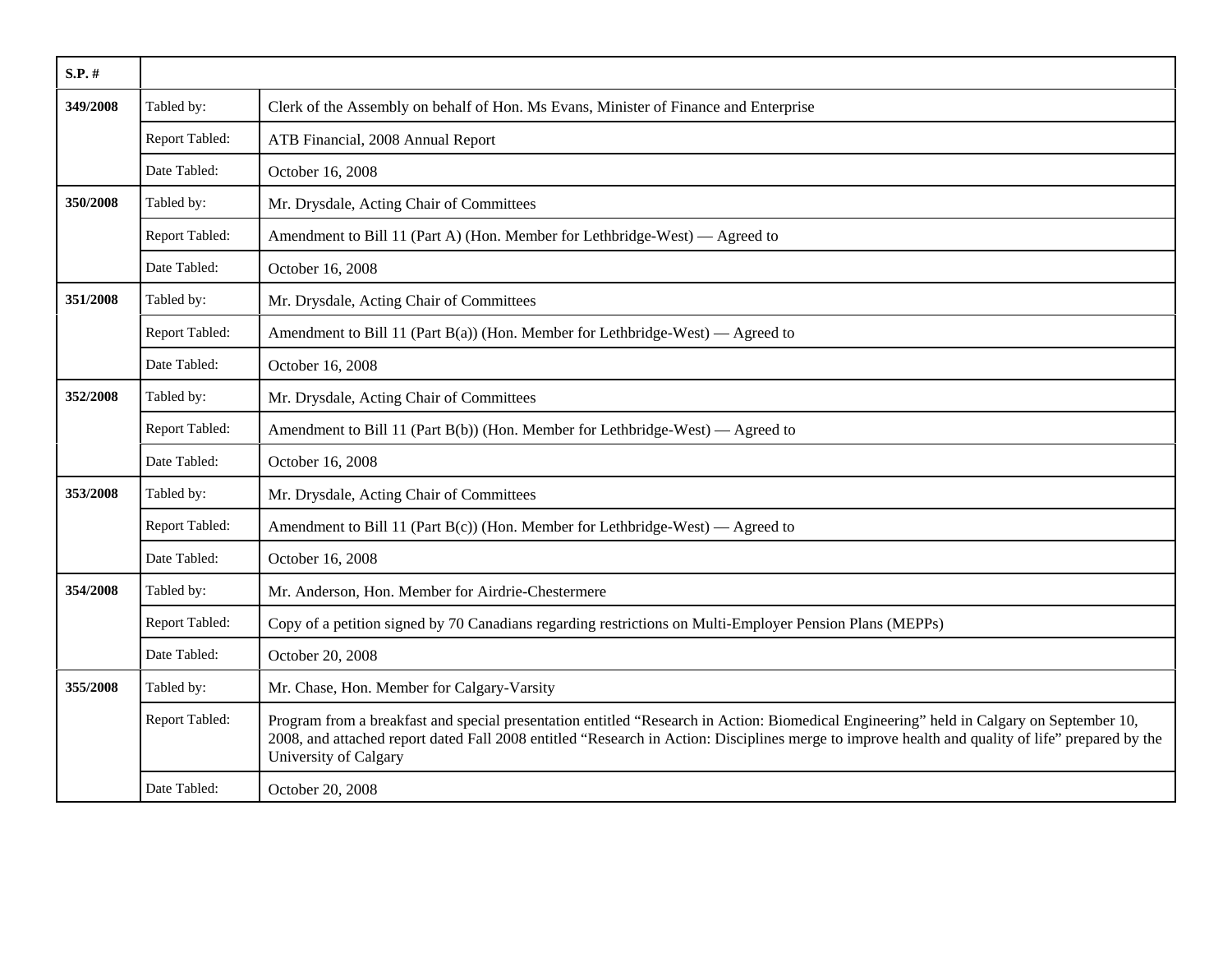| $S.P.$ # |                |                                                                                                                                                                                                                                                 |
|----------|----------------|-------------------------------------------------------------------------------------------------------------------------------------------------------------------------------------------------------------------------------------------------|
| 356/2008 | Tabled by:     | Mr. Chase, Hon. Member for Calgary-Varsity                                                                                                                                                                                                      |
|          | Report Tabled: | News release dated September 3, 2008, entitled "University of Calgary launches Canada's fifth veterinary program" prepared by the University<br>of Calgary                                                                                      |
|          | Date Tabled:   | October 20, 2008                                                                                                                                                                                                                                |
| 357/2008 | Tabled by:     | Mr. Chase, Hon. Member for Calgary-Varsity                                                                                                                                                                                                      |
|          | Report Tabled: | Report, undated, entitled "Making It Happen, 2008 report to the community" prepared by Bow Valley College                                                                                                                                       |
|          | Date Tabled:   | October 20, 2008                                                                                                                                                                                                                                |
| 358/2008 | Tabled by:     | Mr. MacDonald, Hon. Member for Edmonton-Gold Bar                                                                                                                                                                                                |
|          | Report Tabled: | Letter dated October 17, 2008 from Mr. MacDonald, Hon. Member for Edmonton-Gold Bar, to Hon. Ms Evans, Minister of Finance and<br>Enterprise, requesting a complete breakdown of write-offs for the Alberta Treasury Branches from 1998 to 2008 |
|          | Date Tabled:   | October 20, 2008                                                                                                                                                                                                                                |
| 359/2008 | Tabled by:     | Mr. Anderson, Hon. Member for Airdrie-Chestermere                                                                                                                                                                                               |
|          | Report Tabled: | 19 recent letters from students of Ralph McCall School in Airdrie urging the Government of Alberta to mandate that bicycle helmets be worn by<br>individuals of all ages                                                                        |
|          | Date Tabled:   | October 20, 2008                                                                                                                                                                                                                                |
| 360/2008 | Tabled by:     | Mr. Olson, Acting Chair of Committees                                                                                                                                                                                                           |
|          | Report Tabled: | Amendment to Bill 8 (Hon. Member for Edmonton-Highlands-Norwood) — Defeated                                                                                                                                                                     |
|          | Date Tabled:   | October 20, 2008                                                                                                                                                                                                                                |
| 361/2008 | Tabled by:     | Mr. Campbell, Chair, Select Special Ethics Commissioner Search Committee                                                                                                                                                                        |
|          | Report Tabled: | Report of the Select Special Ethics Commissioner Search Committee dated October 20, 2008, recommending that Neil R. Wilkinson be<br>appointed as Ethics Commissioner for the Province of Alberta                                                |
|          | Date Tabled:   | October 21, 2008                                                                                                                                                                                                                                |
| 362/2008 | Tabled by:     | Hon. Mr. Horner, Minister of Advanced Education and Technology                                                                                                                                                                                  |
|          | Report Tabled: | Report dated July 2008 entitled "Making the Food-Health Connection, An Alberta Framework for Innovation" prepared by the Alberta Life<br>Sciences Institute                                                                                     |
|          | Date Tabled:   | October 21, 2008                                                                                                                                                                                                                                |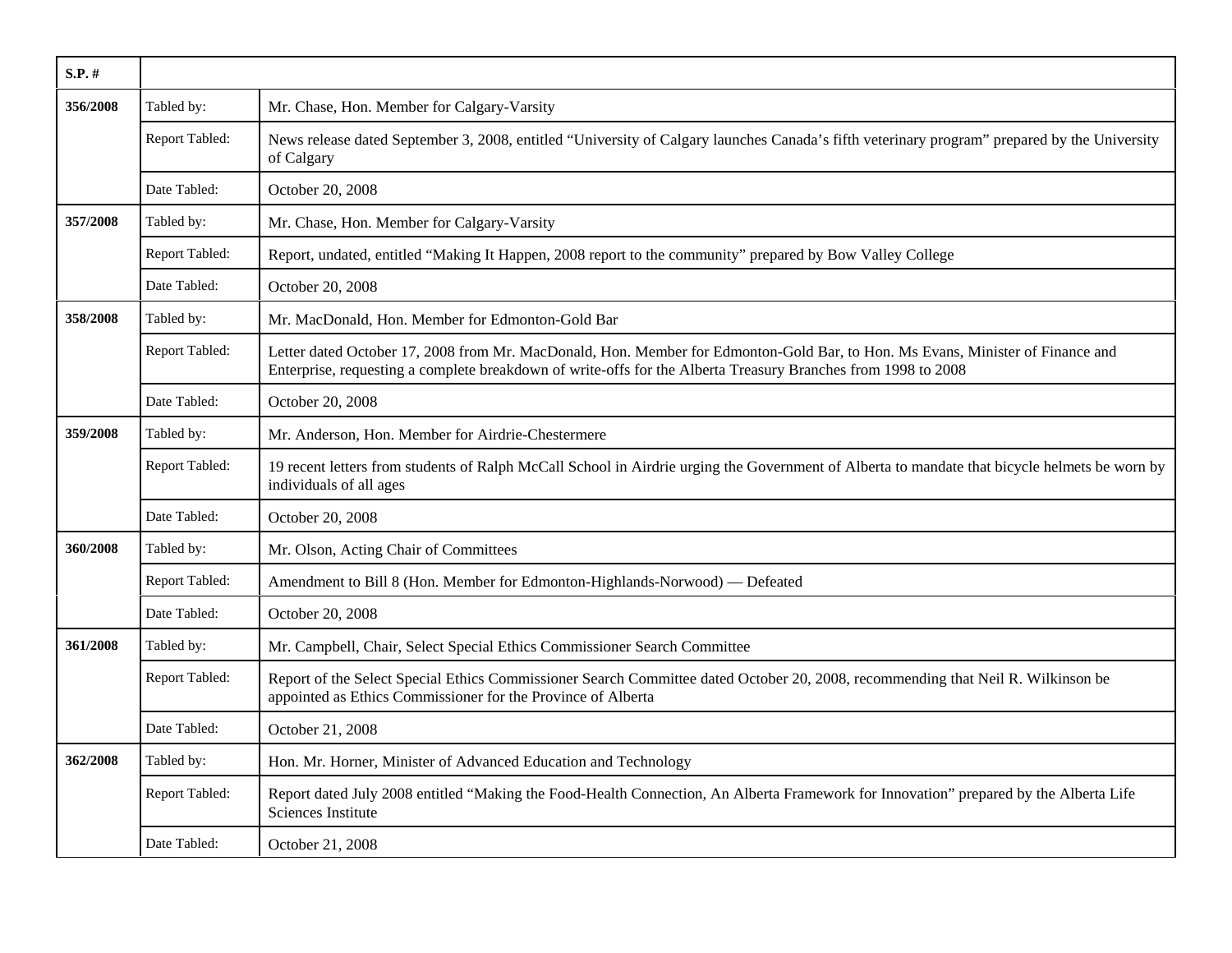| $S.P.$ # |                |                                                                                                                                                                                                                                                                                                                                         |
|----------|----------------|-----------------------------------------------------------------------------------------------------------------------------------------------------------------------------------------------------------------------------------------------------------------------------------------------------------------------------------------|
| 363/2008 | Tabled by:     | Mrs. Forsyth, Chair, Alberta Heritage Savings Trust Fund Committee                                                                                                                                                                                                                                                                      |
|          | Report Tabled: | Alberta Heritage Savings Trust Fund, First Quarter Update for the three months ended June 30, 2008                                                                                                                                                                                                                                      |
|          | Date Tabled:   | October 21, 2008                                                                                                                                                                                                                                                                                                                        |
| 364/2008 | Tabled by:     | Mr. Chase, Hon. Member for Calgary-Varsity                                                                                                                                                                                                                                                                                              |
|          | Report Tabled: | Calgary Gymnastics Centre 2008 Media Guide                                                                                                                                                                                                                                                                                              |
|          | Date Tabled:   | October 21, 2008                                                                                                                                                                                                                                                                                                                        |
| 365/2008 | Tabled by:     | Mr. Chase, Hon. Member for Calgary-Varsity                                                                                                                                                                                                                                                                                              |
|          | Report Tabled: | Information package regarding the Vocational and Rehabilitation Research Institute                                                                                                                                                                                                                                                      |
|          | Date Tabled:   | October 21, 2008                                                                                                                                                                                                                                                                                                                        |
| 366/2008 | Tabled by:     | Mr. Mason, Hon. Member for Edmonton-Highlands-Norwood, on behalf of Ms Notley, Hon. Member for Edmonton-Strathcona                                                                                                                                                                                                                      |
|          | Report Tabled: | Copies of 6 memoranda with attachments from John Mould, Child and Youth Advocate, Children's Services/Children and Youth Services, to<br>Hon. Mrs. Forsyth, Minister of Children's Services and Hon. Ms Tarchuk, Minister of Children and Youth Services, regarding quarterly reports<br>for the Office of the Child and Youth Advocate |
|          | Date Tabled:   | October 21, 2008                                                                                                                                                                                                                                                                                                                        |
| 367/2008 | Tabled by:     | Hon. Mr. Kowalski, Speaker of the Legislative Assembly                                                                                                                                                                                                                                                                                  |
|          | Report Tabled: | Pamphlet entitled "Page Biographies, Legislative Assembly of Alberta, 27th Legislature, First Session, Fall 2008"                                                                                                                                                                                                                       |
|          | Date Tabled:   | October 21, 2008                                                                                                                                                                                                                                                                                                                        |
| 368/2008 | Tabled by:     | Hon. Mr. Kowalski, Speaker of the Legislative Assembly                                                                                                                                                                                                                                                                                  |
|          | Report Tabled: | Office of the Information and Privacy Commissioner, Annual Report 2007-2008                                                                                                                                                                                                                                                             |
|          | Date Tabled:   | October 21, 2008                                                                                                                                                                                                                                                                                                                        |
| 369/2008 | Tabled by:     | Clerk of the Assembly on behalf of Hon. Mr. Knight, Minister of Energy                                                                                                                                                                                                                                                                  |
|          | Report Tabled: | Alberta Energy Ministerial Order 31/2008 dated May 5, 2008, and Alberta Energy Ministerial Order 46/2008 dated June 26, 2008                                                                                                                                                                                                            |
|          | Date Tabled:   | October 21, 2008                                                                                                                                                                                                                                                                                                                        |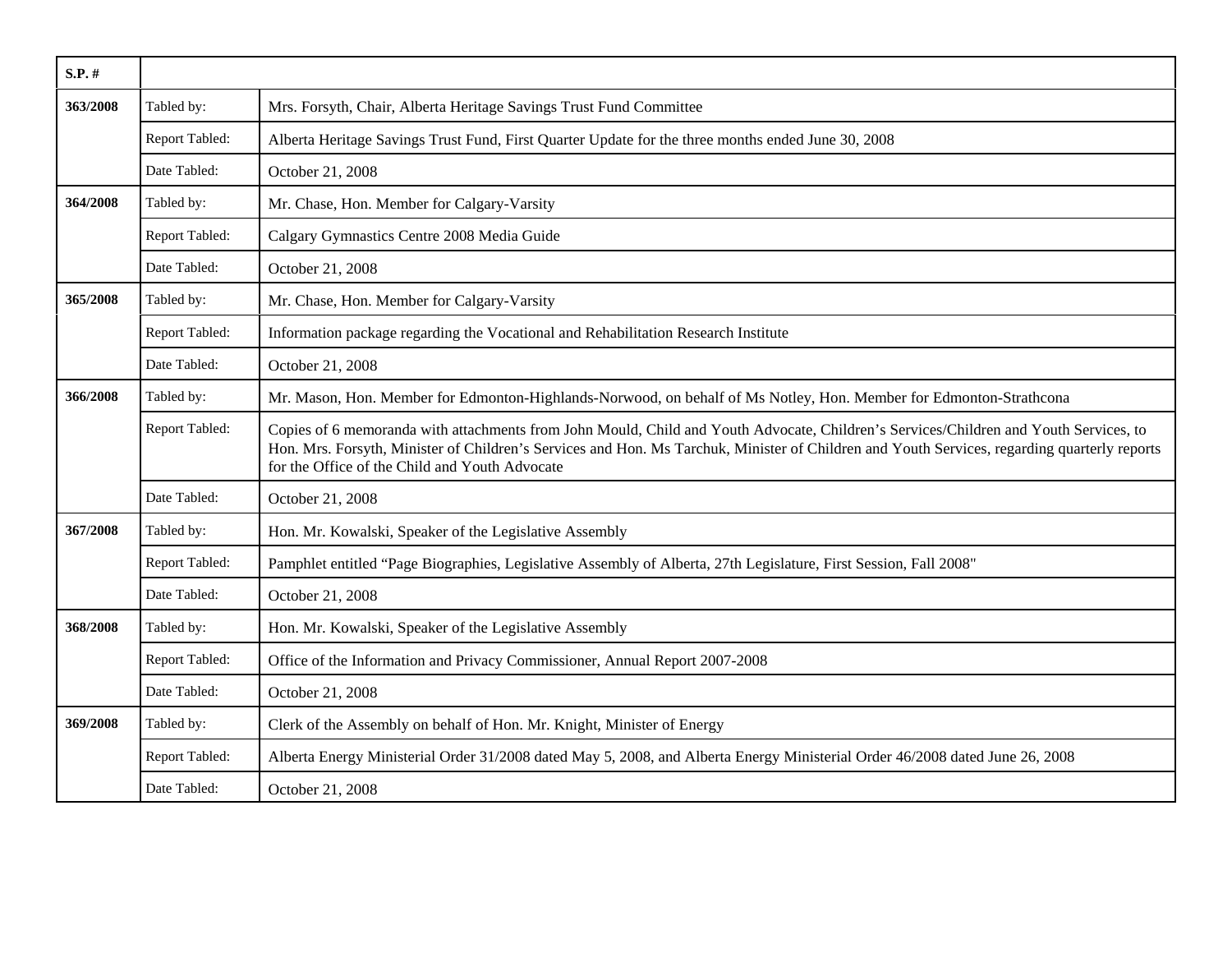| $S.P.$ # |                |                                                                                                       |
|----------|----------------|-------------------------------------------------------------------------------------------------------|
| 370/2008 | Tabled by:     | Clerk of the Assembly on behalf of Hon. Mr. Horner, Minister of Advanced Education and Technology     |
|          | Report Tabled: | Advanced Education and Technology, Annual Report 2007-08                                              |
|          | Date Tabled:   | October 21, 2008                                                                                      |
| 371/2008 | Tabled by:     | Clerk of the Assembly on behalf of Hon. Mr. Groeneveld, Minister of Agriculture and Rural Development |
|          | Report Tabled: | Agriculture and Food, Annual Report 2007-2008                                                         |
|          | Date Tabled:   | October 21, 2008                                                                                      |
| 372/2008 | Tabled by:     | Clerk of the Assembly on behalf of Hon. Ms Tarchuk, Minister of Children and Youth Services           |
|          | Report Tabled: | Alberta Children's Services, Annual Report 2007-08                                                    |
|          | Date Tabled:   | October 21, 2008                                                                                      |
| 373/2008 | Tabled by:     | Clerk of the Assembly on behalf of Hon. Mr. Hancock, Minister of Education                            |
|          | Report Tabled: | Education, Annual Report 2007-2008                                                                    |
|          | Date Tabled:   | October 21, 2008                                                                                      |
| 374/2008 | Tabled by:     | Clerk of the Assembly on behalf of Hon. Mr. Goudreau, Minister of Employment and Immigration          |
|          | Report Tabled: | Employment, Immigration and Industry, Annual Report 2007-2008                                         |
|          | Date Tabled:   | October 21, 2008                                                                                      |
| 375/2008 | Tabled by:     | Clerk of the Assembly on behalf of Hon. Mr. Knight, Minister of Energy                                |
|          | Report Tabled: | Energy, Annual Report 2007-2008                                                                       |
|          | Date Tabled:   | October 21, 2008                                                                                      |
| 376/2008 | Tabled by:     | Clerk of the Assembly on behalf of Hon. Mr. Renner, Minister of Environment                           |
|          | Report Tabled: | Environment, Annual Report 2007-2008                                                                  |
|          | Date Tabled:   | October 21, 2008                                                                                      |
| 377/2008 | Tabled by:     | Clerk of the Assembly on behalf of Hon. Mr. Stelmach, Premier                                         |
|          | Report Tabled: | Executive Council, Annual Report 2007-2008                                                            |
|          | Date Tabled:   | October 21, 2008                                                                                      |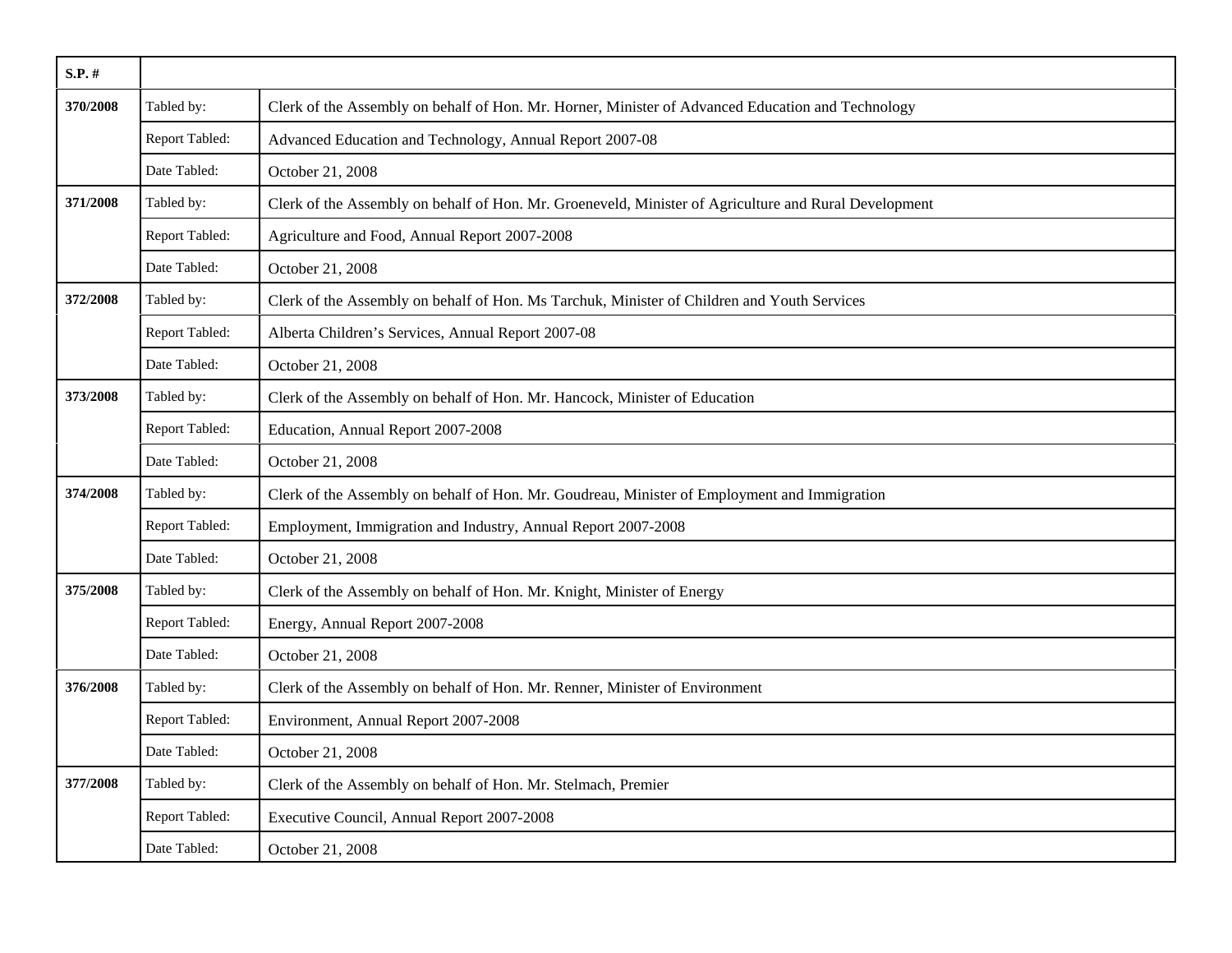| $S.P.$ # |                |                                                                                                                                                                            |
|----------|----------------|----------------------------------------------------------------------------------------------------------------------------------------------------------------------------|
| 378/2008 | Tabled by:     | Clerk of the Assembly on behalf of Hon. Ms Evans, Minister of Finance and Enterprise                                                                                       |
|          | Report Tabled: | Finance, Annual Report 2007-2008                                                                                                                                           |
|          | Date Tabled:   | October 21, 2008                                                                                                                                                           |
| 379/2008 | Tabled by:     | Clerk of the Assembly on behalf of Hon. Mr. Liepert, Minister of Health and Wellness                                                                                       |
|          | Report Tabled: | Health and Wellness, Annual Report 2007-2008, Section I                                                                                                                    |
|          | Date Tabled:   | October 21, 2008                                                                                                                                                           |
| 380/2008 | Tabled by:     | Clerk of the Assembly on behalf of Hon. Mr. Liepert, Minister of Health and Wellness                                                                                       |
|          | Report Tabled: | Health and Wellness, Annual Report 2007-2008, Section II                                                                                                                   |
|          | Date Tabled:   | October 21, 2008                                                                                                                                                           |
| 381/2008 | Tabled by:     | Clerk of the Assembly on behalf of Hon. Mr. Hayden, Minister of Infrastructure and Hon. Mr. Ouellette, Minister of Transportation                                          |
|          | Report Tabled: | Infrastructure and Transportation, Annual Report 2007-2008                                                                                                                 |
|          | Date Tabled:   | October 21, 2008                                                                                                                                                           |
| 382/2008 | Tabled by:     | Clerk of the Assembly on behalf of Hon. Mr. Stevens, Minister of International and Intergovernmental Relations and Hon. Mr. Zwozdesky,<br>Minister of Aboriginal Relations |
|          | Report Tabled: | International, Intergovernmental and Aboriginal Relations, Annual Report 2007-2008                                                                                         |
|          | Date Tabled:   | October 21, 2008                                                                                                                                                           |
| 383/2008 | Tabled by:     | Clerk of the Assembly on behalf of Hon. Ms Redford, Minister of Justice and Attorney General                                                                               |
|          | Report Tabled: | Justice and Attorney General, Annual Report 2007-2008                                                                                                                      |
|          | Date Tabled:   | October 21, 2008                                                                                                                                                           |
| 384/2008 | Tabled by:     | Clerk of the Assembly on behalf of Hon. Mr. Danyluk, Minister of Municipal Affairs and Hon. Mrs. Fritz, Minister of Housing and Urban<br><b>Affairs</b>                    |
|          | Report Tabled: | Municipal Affairs and Housing, Annual Report 2007-2008                                                                                                                     |
|          | Date Tabled:   | October 21, 2008                                                                                                                                                           |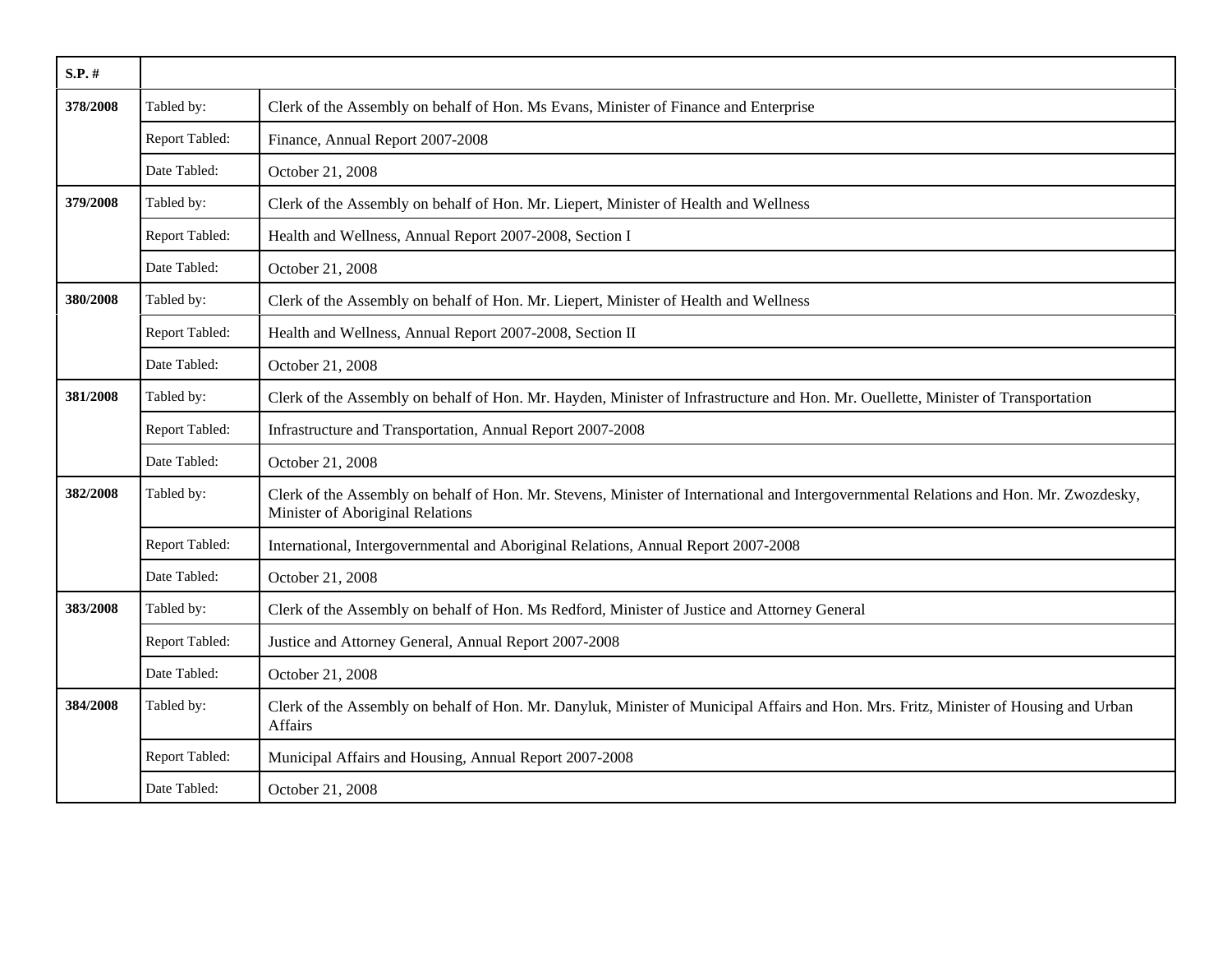| $S.P.$ # |                |                                                                                                                                                 |
|----------|----------------|-------------------------------------------------------------------------------------------------------------------------------------------------|
| 385/2008 | Tabled by:     | Clerk of the Assembly on behalf of Hon. Mrs. Jablonski, Minister of Seniors and Community Supports                                              |
|          | Report Tabled: | Seniors and Community Supports, Annual Report 2007-2008                                                                                         |
|          | Date Tabled:   | October 21, 2008                                                                                                                                |
| 386/2008 | Tabled by:     | Clerk of the Assembly on behalf of Hon. Mrs. Klimchuk, Minister of Service Alberta                                                              |
|          | Report Tabled: | Service Alberta, Annual Report 2007-2008                                                                                                        |
|          | Date Tabled:   | October 21, 2008                                                                                                                                |
| 387/2008 | Tabled by:     | Clerk of the Assembly on behalf of Hon. Mr. Lindsay, Solicitor General and Minister of Public Security                                          |
|          | Report Tabled: | Solicitor General and Public Security, Annual Report 2007-2008                                                                                  |
|          | Date Tabled:   | October 21, 2008                                                                                                                                |
| 388/2008 | Tabled by:     | Clerk of the Assembly on behalf of Hon. Dr. Morton, Minister of Sustainable Resource Development                                                |
|          | Report Tabled: | Sustainable Resource Development, Annual Report 2007-2008                                                                                       |
|          | Date Tabled:   | October 21, 2008                                                                                                                                |
| 389/2008 | Tabled by:     | Clerk of the Assembly on behalf of Hon. Mrs. Ady, Minister of Tourism, Parks and Recreation                                                     |
|          | Report Tabled: | Tourism, Parks, Recreation and Culture, Annual Report 2007-2008                                                                                 |
|          | Date Tabled:   | October 21, 2008                                                                                                                                |
| 390/2008 | Tabled by:     | Clerk of the Assembly on behalf of Hon. Mr. Snelgrove, President of the Treasury Board                                                          |
|          | Report Tabled: | Treasury Board, Annual Report 2007-2008                                                                                                         |
|          | Date Tabled:   | October 21, 2008                                                                                                                                |
| 391/2008 | Tabled by:     | Clerk of the Assembly on behalf of Hon. Ms Evans, Minister of Finance and Enterprise and Hon. Mr. Snelgrove, President of the Treasury<br>Board |
|          | Report Tabled: | Consolidated Financial Statements of the Government of Alberta, Annual Report 2007-2008                                                         |
|          | Date Tabled:   | October 21, 2008                                                                                                                                |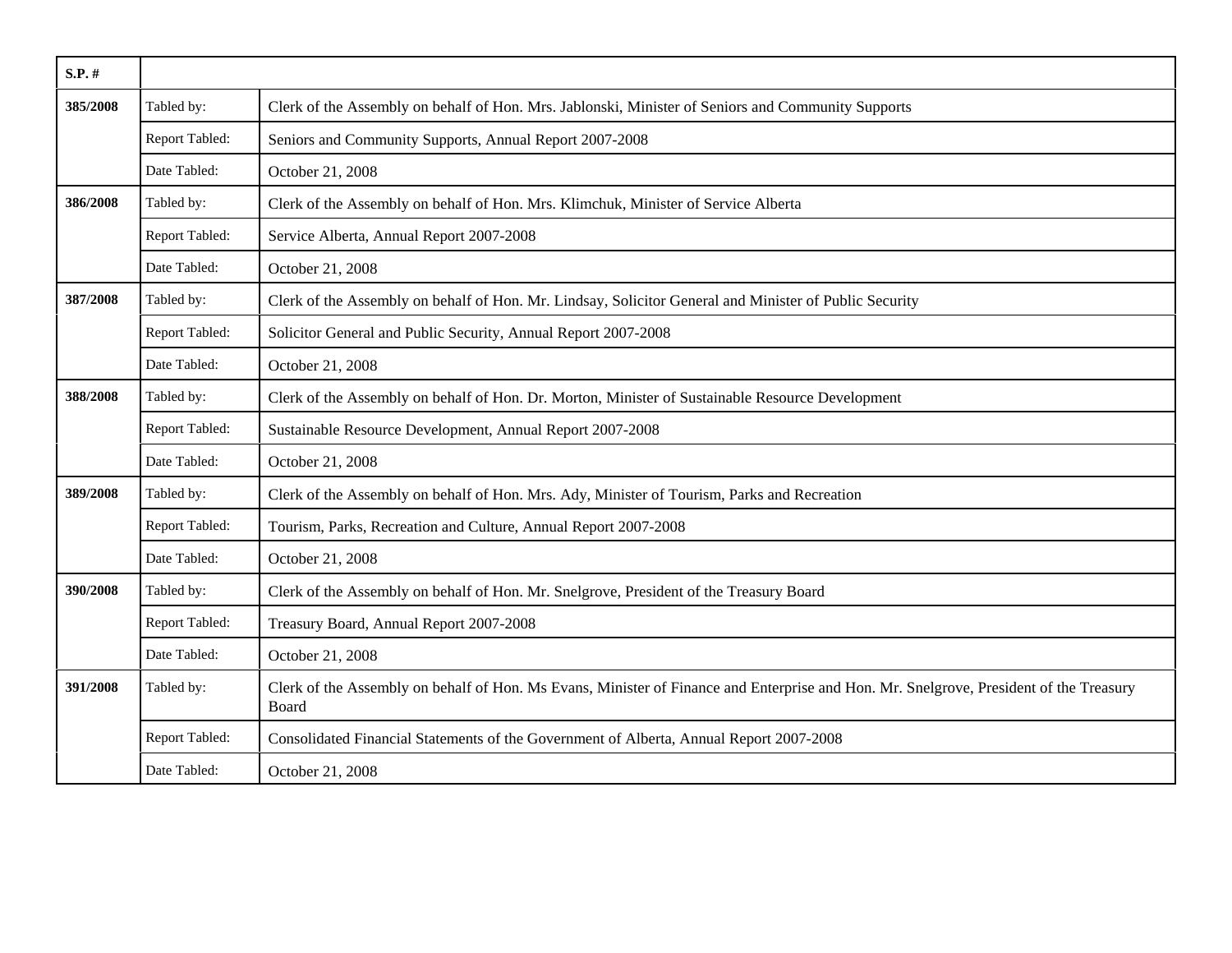| S.P. #   |                |                                                                                                                                                 |
|----------|----------------|-------------------------------------------------------------------------------------------------------------------------------------------------|
| 392/2008 | Tabled by:     | Clerk of the Assembly on behalf of Hon. Ms Evans, Minister of Finance and Enterprise and Hon. Mr. Snelgrove, President of the Treasury<br>Board |
|          | Report Tabled: | Measuring Up, Progress Report on the Government of Alberta Business Plan, Annual Report 2007-2008                                               |
|          | Date Tabled:   | October 21, 2008                                                                                                                                |
| 393/2008 | Tabled by:     | Clerk of the Assembly on behalf of Hon. Ms Evans, Minister of Finance and Enterprise and Hon. Mr. Snelgrove, President of the Treasury<br>Board |
|          | Report Tabled: | Budget 2008, First Quarter Fiscal Update 2008-09                                                                                                |
|          | Date Tabled:   | October 21, 2008                                                                                                                                |
| 394/2008 | Tabled by:     | Clerk of the Assembly on behalf of Hon. Ms Evans, Minister of Finance and Enterprise                                                            |
|          | Report Tabled: | Alberta Heritage Scholarship Fund, Financial Statements, Year Ended March 31, 2008                                                              |
|          | Date Tabled:   | October 21, 2008                                                                                                                                |
| 395/2008 | Tabled by:     | Clerk of the Assembly on behalf of Hon. Ms Evans, Minister of Finance and Enterprise                                                            |
|          | Report Tabled: | Members of the Legislative Assembly Pension Plan, Annual Report for the year ended March 31, 2007                                               |
|          | Date Tabled:   | October 21, 2008                                                                                                                                |
| 396/2008 | Tabled by:     | Clerk of the Assembly on behalf of Hon. Ms Evans, Minister of Finance and Enterprise                                                            |
|          | Report Tabled: | Members of the Legislative Assembly Pension Plan, Annual Report for the year ended March 31, 2008                                               |
|          | Date Tabled:   | October 21, 2008                                                                                                                                |
| 397/2008 | Tabled by:     | Clerk of the Assembly on behalf of Hon. Ms Evans, Minister of Finance and Enterprise                                                            |
|          | Report Tabled: | Alberta Securities Commission, 2008 Annual Report                                                                                               |
|          | Date Tabled:   | October 21, 2008                                                                                                                                |
| 398/2008 | Tabled by:     | Clerk of the Assembly on behalf of Hon. Ms Evans, Minister of Finance and Enterprise                                                            |
|          | Report Tabled: | Alberta Cancer Prevention Legacy Fund, Financial Statements dated March 31, 2008                                                                |
|          | Date Tabled:   | October 21, 2008                                                                                                                                |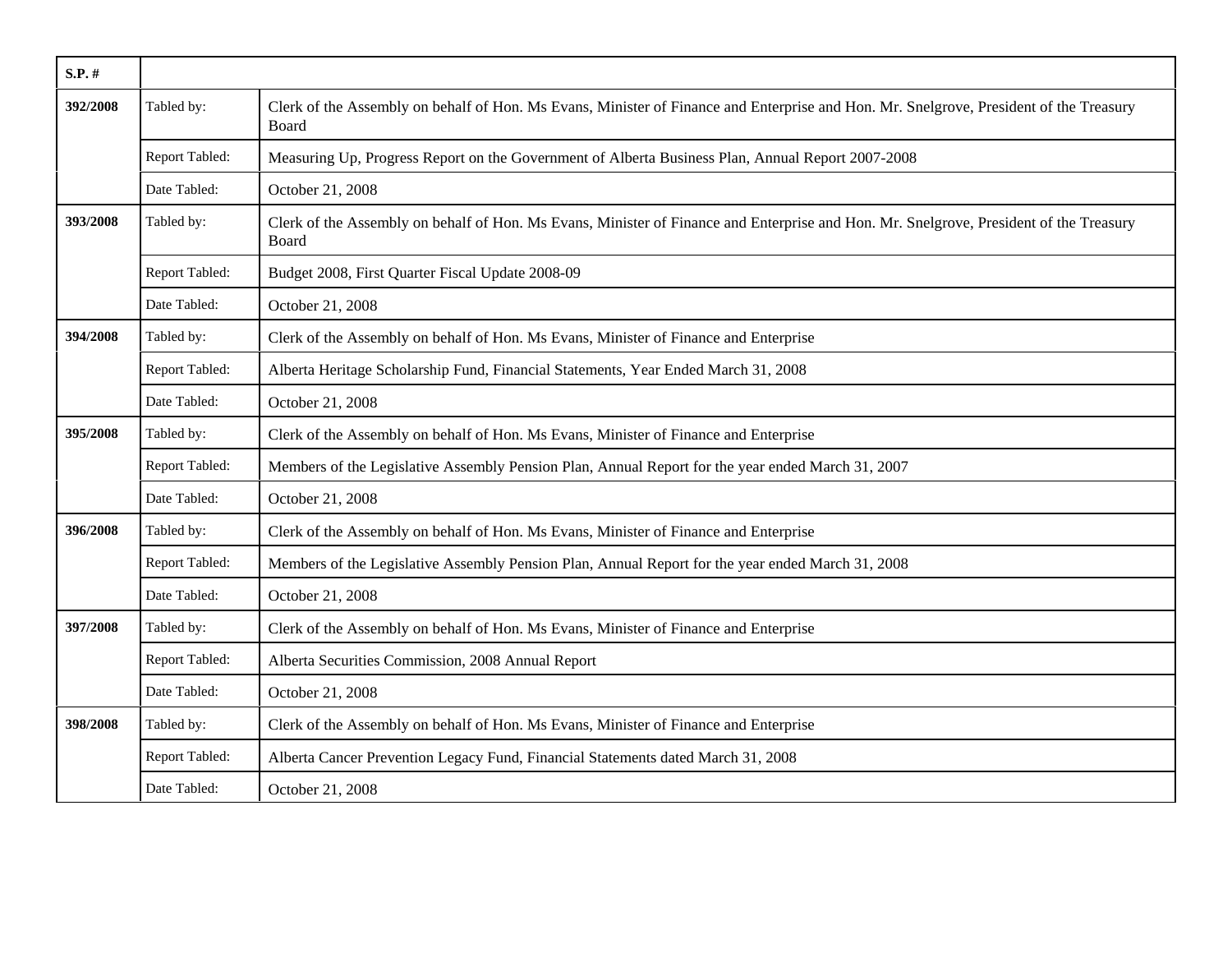| $S.P.$ # |                |                                                                                                                                                           |
|----------|----------------|-----------------------------------------------------------------------------------------------------------------------------------------------------------|
| 399/2008 | Tabled by:     | Clerk of the Assembly on behalf of Hon. Mr. Horner, Minister of Advanced Education and Technology                                                         |
|          | Report Tabled: | Alberta Heritage Foundation for Medical Research Endowment Fund, Financial Statements dated March 31, 2008                                                |
|          | Date Tabled:   | October 21, 2008                                                                                                                                          |
| 400/2008 | Tabled by:     | Clerk of the Assembly on behalf of Hon. Mr. Horner, Minister of Advanced Education and Technology                                                         |
|          | Report Tabled: | Alberta Heritage Science and Engineering Research Endowment Fund, Financial Statements, Year Ended March 31, 2008                                         |
|          | Date Tabled:   | October 21, 2008                                                                                                                                          |
| 401/2008 | Tabled by:     | Clerk of the Assembly on behalf of Hon. Mr. Snelgrove, President of the Treasury Board                                                                    |
|          | Report Tabled: | Report entitled "General Revenue Fund, Details of Grants, Supplies and Services, Capital Assets and Other, by Payee for the Year Ended<br>March 31, 2008" |
|          | Date Tabled:   | October 21, 2008                                                                                                                                          |
| 402/2008 | Tabled by:     | Mrs. Forsyth, Chair, Select Standing Committee on the Alberta Heritage Savings Trust Fund                                                                 |
|          | Report Tabled: | Standing Committee on the Alberta Heritage Savings Trust Fund, Annual Report dated October 2008                                                           |
|          | Date Tabled:   | October 22, 2008                                                                                                                                          |
| 403/2008 | Tabled by:     | Mr. Rodney, Chair, Standing Committee on Community Services                                                                                               |
|          | Report Tabled: | Standing Committee on Community Services, Report on Bill 18, Film and Video Classification Act, dated October 2008                                        |
|          | Date Tabled:   | October 22, 2008                                                                                                                                          |
| 404/2008 | Tabled by:     | Mr. VanderBurg, Chair, Standing Committee on Public Safety and Services                                                                                   |
|          | Report Tabled: | Standing Committee on Public Safety and Services, Report on Bill 10, Security Services and Investigators Act, dated October 2008                          |
|          | Date Tabled:   | October 22, 2008                                                                                                                                          |
| 405/2008 | Tabled by:     | Mr. Prins, Chair, Standing Committee on Resources and Environment                                                                                         |
|          | Report Tabled: | Standing Committee on Resources and Environment, Report on Bill 23, Weed Control Act, dated October 2008                                                  |
|          | Date Tabled:   | October 22, 2008                                                                                                                                          |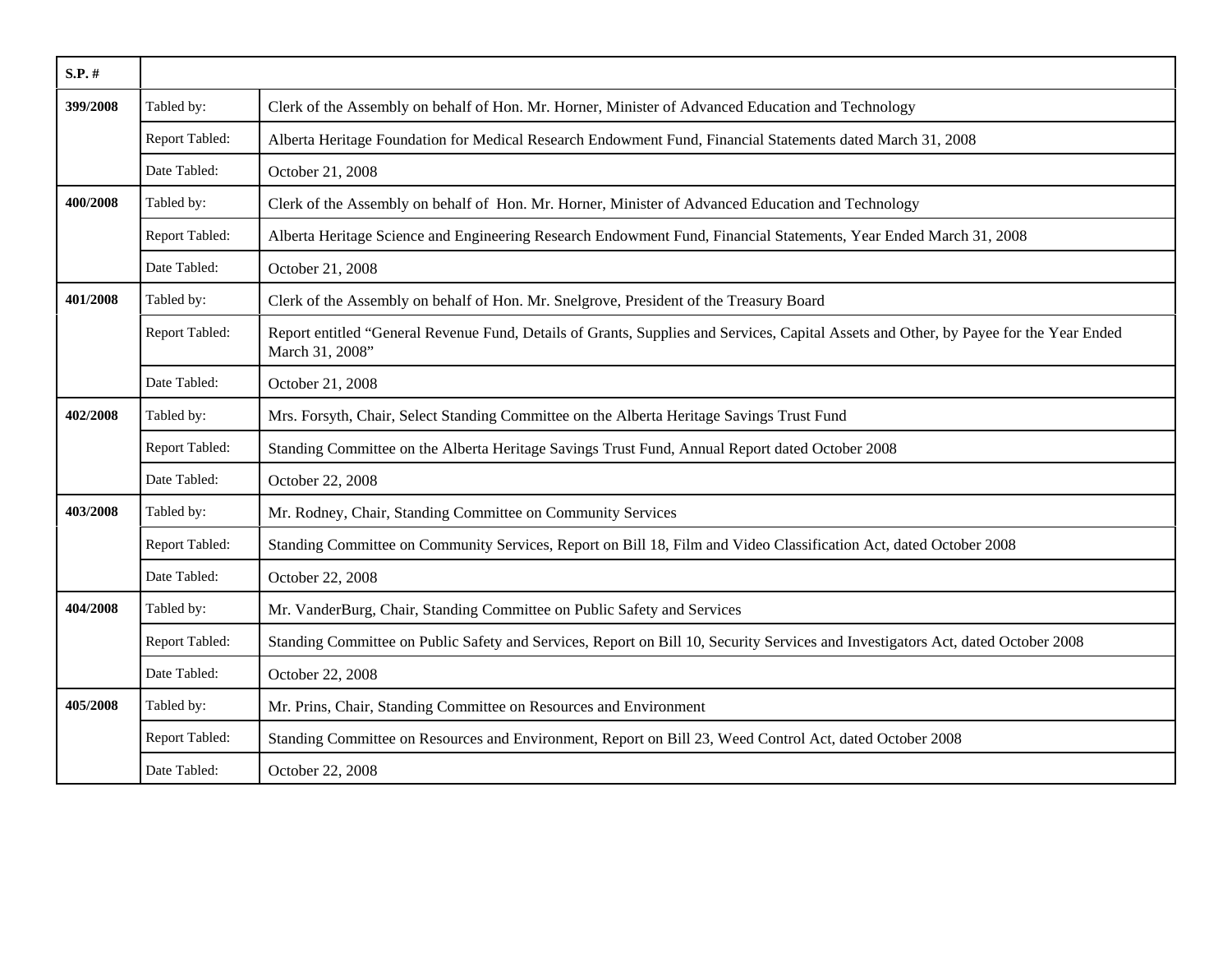| $S.P.$ # |                |                                                                                                                                                                                                                          |
|----------|----------------|--------------------------------------------------------------------------------------------------------------------------------------------------------------------------------------------------------------------------|
| 406/2008 | Tabled by:     | Mr. Allred, Chair, Standing Committee on the Economy                                                                                                                                                                     |
|          | Report Tabled: | Standing Committee on the Economy, Report on Bill 204, Traffic Safety (Hand-Held Communication Devices) Amendment Act, 2008, dated<br>October 2008                                                                       |
|          | Date Tabled:   | October 22, 2008                                                                                                                                                                                                         |
| 407/2008 | Tabled by:     | Mr. Horne, Chair, Standing Committee on Health                                                                                                                                                                           |
|          | Report Tabled: | Standing Committee on Health, Report on Bill 24, Adult Guardianship and Trusteeship Act, dated October 2008                                                                                                              |
|          | Date Tabled:   | October 22, 2008                                                                                                                                                                                                         |
| 408/2008 | Tabled by:     | Mr. Chase, Hon. Member for Calgary-Varsity                                                                                                                                                                               |
|          | Report Tabled: | Booklet entitled "Agir ensemble, Francophonie 2006-2009" prepared by the Organisation Internationale de la Francophonie                                                                                                  |
|          | Date Tabled:   | October 22, 2008                                                                                                                                                                                                         |
| 409/2008 | Tabled by:     | Mr. Chase, Hon. Member for Calgary-Varsity                                                                                                                                                                               |
|          | Report Tabled: | Document dated July/August 2008 entitled "Parlements et Francophonie" prepared by the Assemblée parlementaire de la Francophonie                                                                                         |
|          | Date Tabled:   | October 22, 2008                                                                                                                                                                                                         |
| 410/2008 | Tabled by:     | Clerk of the Assembly on behalf of Hon. Dr. Morton, Minister of Sustainable Resource Development                                                                                                                         |
|          | Report Tabled: | Surface Rights Board and Land Compensation Board, 2007 Annual Report                                                                                                                                                     |
|          | Date Tabled:   | October 22, 2008                                                                                                                                                                                                         |
| 411/2008 | Tabled by:     | Clerk of the Assembly on behalf of Hon. Mr. Horner, Minister of Advanced Education and Technology                                                                                                                        |
|          | Report Tabled: | Return to Order of the Assembly MR9, asked for by Mr. Taylor on October 20, 2008:                                                                                                                                        |
|          |                | A copy of all documents regarding the degree-granting status of post-secondary institutions in the province, excluding the University of Alberta<br>and the University of Calgary, from January 1, 2003, to May 6, 2008. |
|          | Date Tabled:   | October 22, 2008                                                                                                                                                                                                         |
| 412/2008 | Tabled by:     | Clerk of the Assembly on behalf of Hon. Mr. Knight, Minister of Energy                                                                                                                                                   |
|          | Report Tabled: | Report dated September 30, 2008, entitled "Accelerating Carbon Capture and Storage in Alberta, Interim Report" prepared by the Alberta<br>Carbon Capture and Storage Development Council                                 |
|          | Date Tabled:   | October 22, 2008                                                                                                                                                                                                         |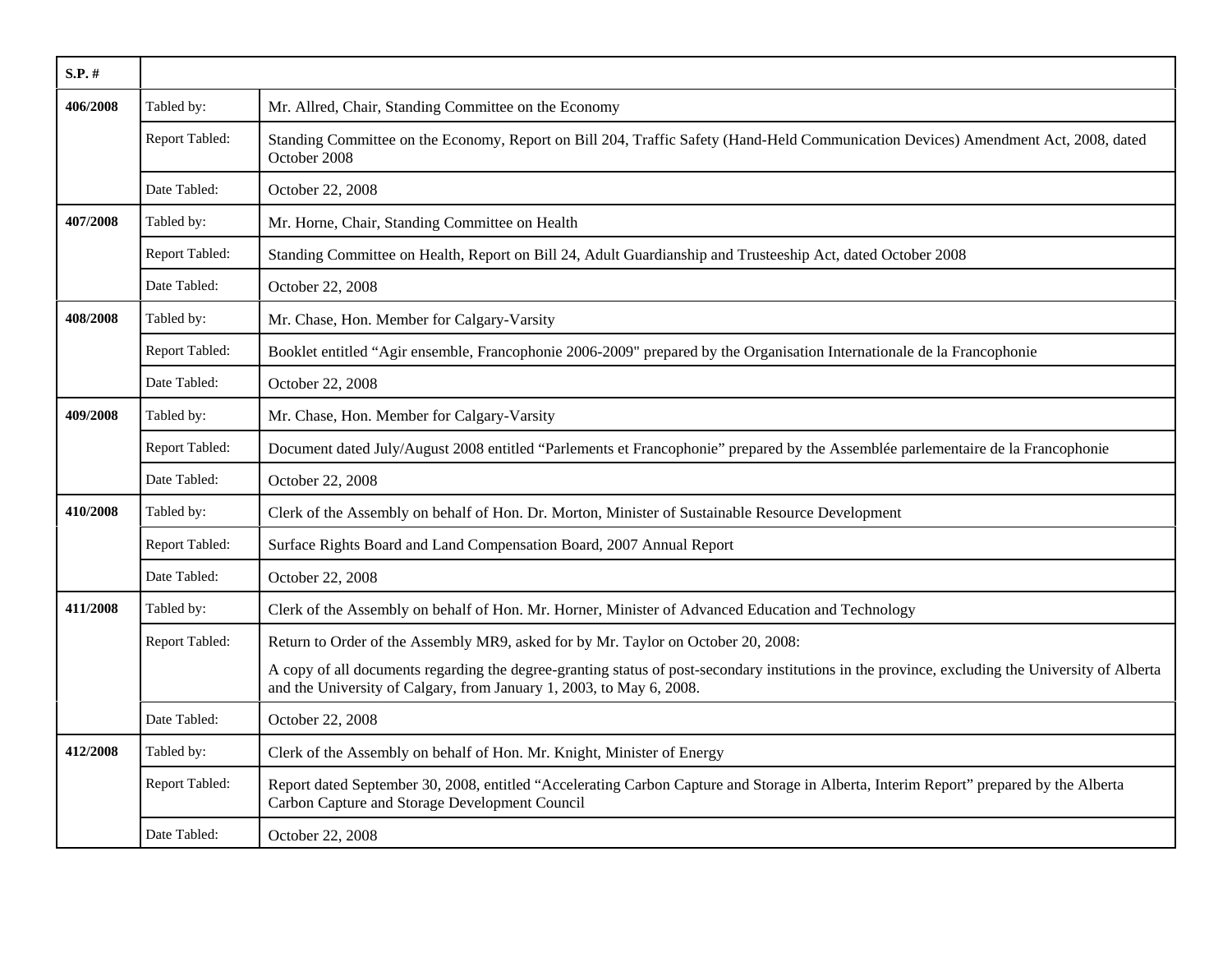| $S.P.$ # |                |                                                                                                                                                                                                                                                                               |
|----------|----------------|-------------------------------------------------------------------------------------------------------------------------------------------------------------------------------------------------------------------------------------------------------------------------------|
| 413/2008 | Tabled by:     | Mr. Mitzel, Chair, Standing Committee on Legislative Offices                                                                                                                                                                                                                  |
|          | Report Tabled: | Reappointment of Ombudsman October 2008                                                                                                                                                                                                                                       |
|          | Date Tabled:   | October 23, 2008                                                                                                                                                                                                                                                              |
| 414/2008 | Tabled by:     | Mr. Chase, Hon. Member for Calgary-Varsity                                                                                                                                                                                                                                    |
|          | Report Tabled: | Poem by Ina J. Hughs entitled "A Prayer for Children"                                                                                                                                                                                                                         |
|          | Date Tabled:   | October 23, 2008                                                                                                                                                                                                                                                              |
| 415/2008 | Tabled by:     | Mr. Chase, Hon. Member for Calgary-Varsity                                                                                                                                                                                                                                    |
|          | Report Tabled: | Pamphlet entitled "What's missing?" prepared by Results Canada                                                                                                                                                                                                                |
|          | Date Tabled:   | October 23, 2008                                                                                                                                                                                                                                                              |
| 416/2008 | Tabled by:     | Mr. Chase, Hon. Member for Calgary-Varsity                                                                                                                                                                                                                                    |
|          | Report Tabled: | Result: Ed Educational Fund, Annual Report 2007                                                                                                                                                                                                                               |
|          | Date Tabled:   | October 23, 2008                                                                                                                                                                                                                                                              |
| 417/2008 | Tabled by:     | Mr. MacDonald, Hon. Member for Edmonton-Gold Bar                                                                                                                                                                                                                              |
|          | Report Tabled: | Harlingen Medical Centre web site article, undated, entitled "Patient-Focused Care"                                                                                                                                                                                           |
|          | Date Tabled:   | October 23, 2008                                                                                                                                                                                                                                                              |
| 418/2008 | Tabled by:     | Mr. MacDonald, Hon. Member for Edmonton-Gold Bar                                                                                                                                                                                                                              |
|          | Report Tabled: | Harlingen Medical Centre web site article, undated, entitled "Patient Services Guide"                                                                                                                                                                                         |
|          | Date Tabled:   | October 23, 2008                                                                                                                                                                                                                                                              |
| 419/2008 | Tabled by:     | Hon. Mr. Hancock, Minister of Education, on behalf of Hon. Mr. Liepert, Minister of Health and Wellness                                                                                                                                                                       |
|          | Report Tabled: | Letter dated October 27, 2008, from Hon. Mr. Liepert, Minister of Health and Wellness, to Dr. John Cowell, Health Quality Council of Alberta,<br>requesting a report from the Health Quality Council on the recent health control incident at the High Prairie Health Complex |
|          | Date Tabled:   | October 27, 2008                                                                                                                                                                                                                                                              |
| 420/2008 | Tabled by:     | Hon. Mr. Danyluk, Minister of Municipal Affairs                                                                                                                                                                                                                               |
|          | Report Tabled: | Audited Financial Statement of Special Areas Trust Account, December 31, 2007                                                                                                                                                                                                 |
|          | Date Tabled:   | October 27, 2008                                                                                                                                                                                                                                                              |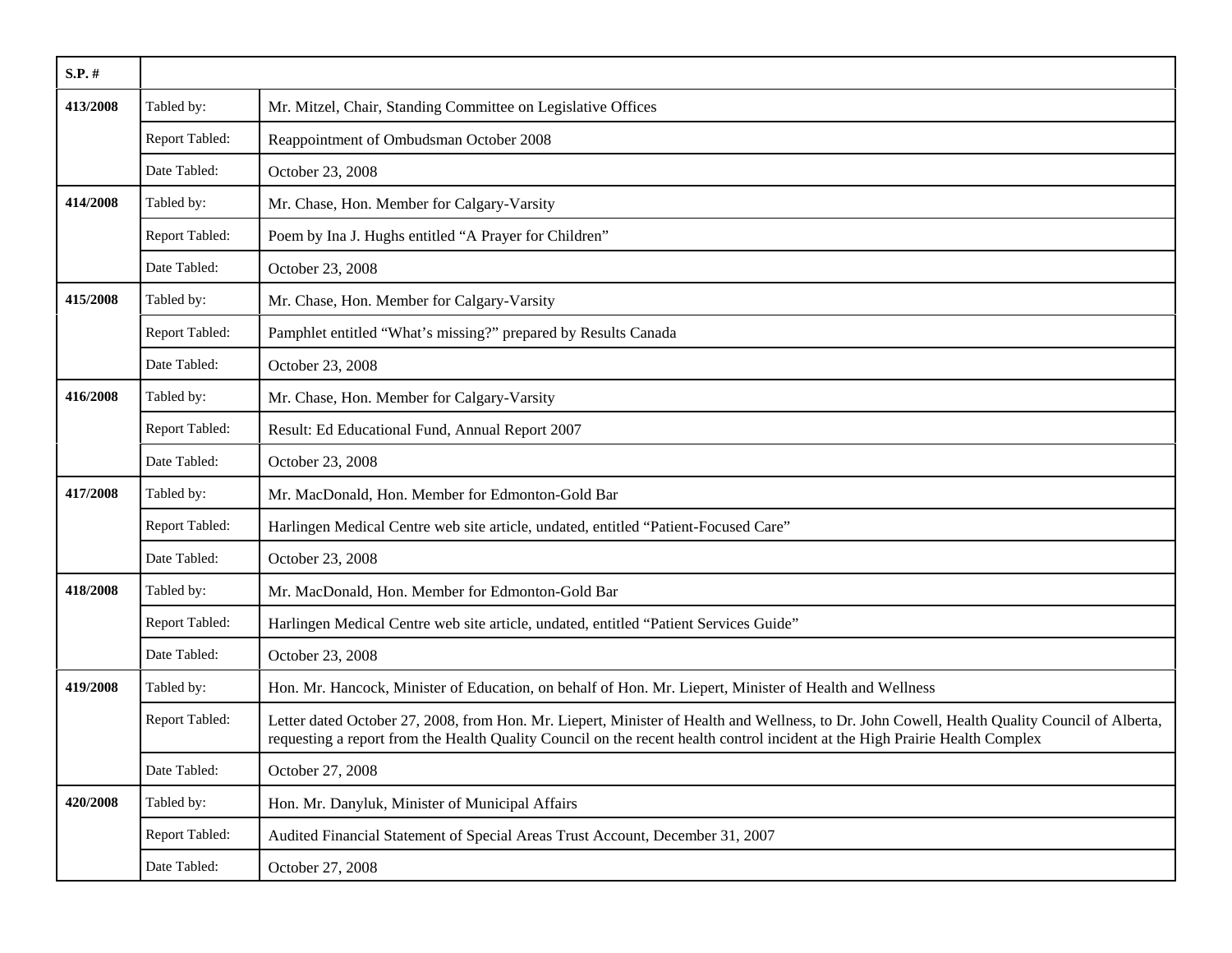| $S.P.$ # |                |                                                                                                                                                                                                                           |
|----------|----------------|---------------------------------------------------------------------------------------------------------------------------------------------------------------------------------------------------------------------------|
| 421/2008 | Tabled by:     | Hon. Mr. Danyluk, Minister of Municipal Affairs                                                                                                                                                                           |
|          | Report Tabled: | 2007 Annual Report of Safety Codes Council                                                                                                                                                                                |
|          | Date Tabled:   | October 27, 2008                                                                                                                                                                                                          |
| 422/2008 | Tabled by:     | Hon. Mr. Danyluk, Minister of Municipal Affairs                                                                                                                                                                           |
|          | Report Tabled: | Alberta Elevating Devices and Amusement Rides Annual Report, April 1, 2007 to March 31, 2008                                                                                                                              |
|          | Date Tabled:   | October 27, 2008                                                                                                                                                                                                          |
| 423/2008 | Tabled by:     | Hon. Ms Tarchuk, Minister of Children and Youth Services                                                                                                                                                                  |
|          | Report Tabled: | Document dated October 27, 2008, entitled "Response to Concerns Raised in Sessional Paper 366/2008"                                                                                                                       |
|          | Date Tabled:   | October 27, 2008                                                                                                                                                                                                          |
| 424/2008 | Tabled by:     | Ms Blakeman, Hon. Member for Edmonton-Centre                                                                                                                                                                              |
|          | Report Tabled: | Document, undated, entitled "Position Statement on Child Well Being Initiative" prepared by Women of the United Church of Canada                                                                                          |
|          | Date Tabled:   | October 27, 2008                                                                                                                                                                                                          |
| 425/2008 | Tabled by:     | Mr. Chase, Hon. Member for Calgary-Varsity                                                                                                                                                                                |
|          | Report Tabled: | Program from the Chrysalis 13th Annual Achievement Award Ceremony                                                                                                                                                         |
|          | Date Tabled:   | October 27, 2008                                                                                                                                                                                                          |
| 426/2008 | Tabled by:     | Hon. Mr. Zwozdesky, Minister of Aboriginal Relations                                                                                                                                                                      |
|          | Report Tabled: | Metis Settlements Appeal Tribunal, 2007 Annual Report                                                                                                                                                                     |
|          | Date Tabled:   | October 28, 2008                                                                                                                                                                                                          |
| 427/2008 | Tabled by:     | Mr. Chase, Hon. Member for Calgary-Varsity                                                                                                                                                                                |
|          | Report Tabled: | Program from the Canada Lands Company Peacekeepers Day ceremony held in Calgary on August 10, 2008                                                                                                                        |
|          | Date Tabled:   | October 28, 2008                                                                                                                                                                                                          |
| 428/2008 | Tabled by:     | Mr. MacDonald, Hon. Member for Edmonton-Gold Bar                                                                                                                                                                          |
|          | Report Tabled: | Memorandum of Understanding on Governance dated May 29, 2008, between The Queen in Right of Alberta as represented by the Minister,<br>Alberta Health and Wellness, the Alberta Health Services Board, and Charlotte Robb |
|          | Date Tabled:   | October 28, 2008                                                                                                                                                                                                          |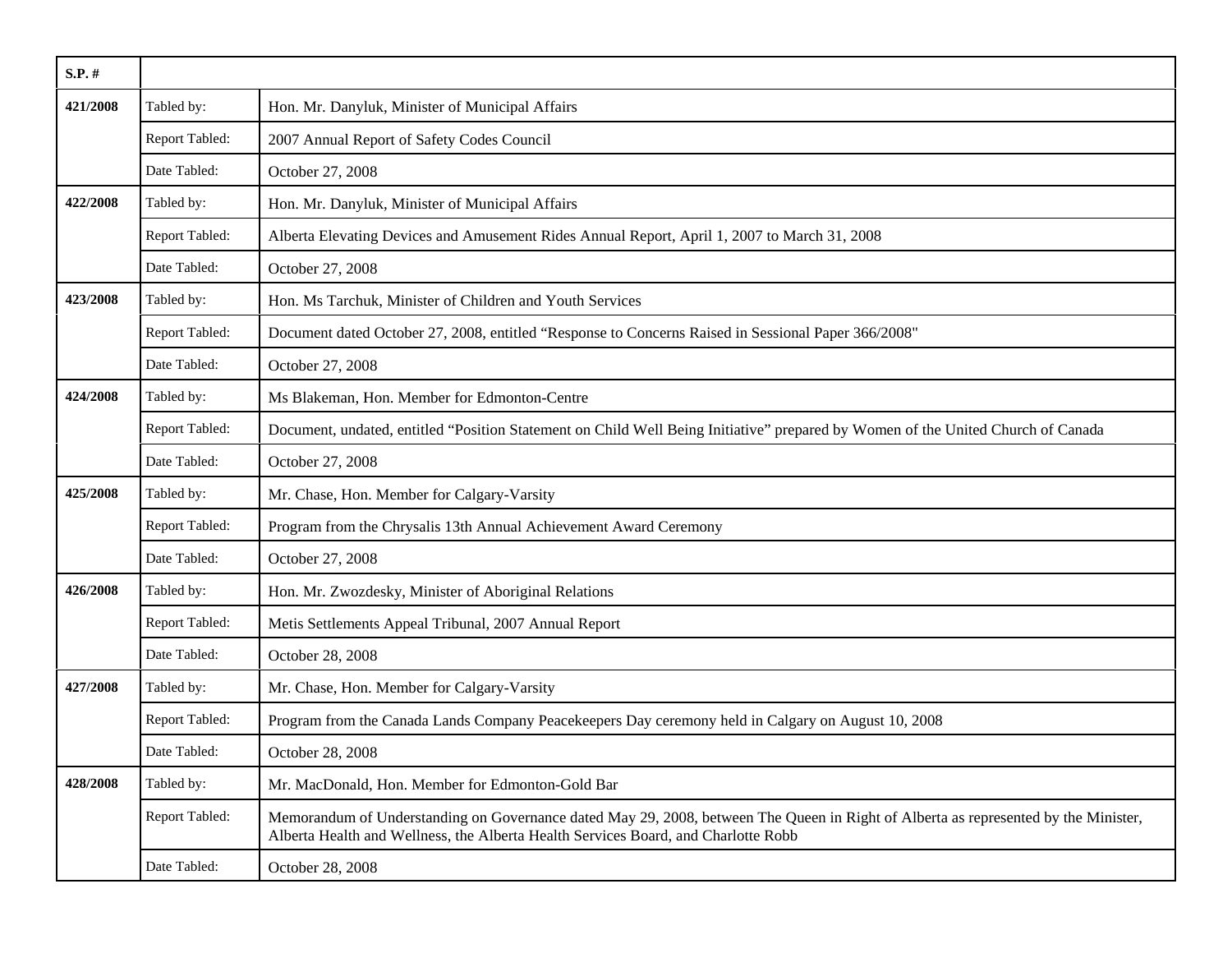| $S.P.$ # |                |                                                                                                                                                                                                                                                                              |
|----------|----------------|------------------------------------------------------------------------------------------------------------------------------------------------------------------------------------------------------------------------------------------------------------------------------|
| 429/2008 | Tabled by:     | Mr. MacDonald, Hon. Member for Edmonton-Gold Bar                                                                                                                                                                                                                             |
|          | Report Tabled: | Report dated February 2008 entitled "Public Agencies Governance Framework" prepared by the Government of Alberta                                                                                                                                                             |
|          | Date Tabled:   | October 28, 2008                                                                                                                                                                                                                                                             |
| 430/2008 | Tabled by:     | Clerk of the Assembly on behalf of Hon. Mr. Goudreau, Minister of Employment and Immigration                                                                                                                                                                                 |
|          | Report Tabled: | College of Alberta Professional Foresters, Annual Report 2007-08                                                                                                                                                                                                             |
|          | Date Tabled:   | October 28, 2008                                                                                                                                                                                                                                                             |
| 431/2008 | Tabled by:     | Clerk of the Assembly on behalf of Hon. Mr. Goudreau, Minister of Employment and Immigration                                                                                                                                                                                 |
|          | Report Tabled: | Alberta College and Association of Chiropractors Radiation Health Administrative Organization, Annual Report Year End June 30, 2008, with<br>attached Financial Statements, Alberta College and Association of Chiropractors dated June 30, 2008                             |
|          | Date Tabled:   | October 28, 2008                                                                                                                                                                                                                                                             |
| 432/2008 | Tabled by:     | Clerk of the Assembly on behalf of Hon. Mr. Goudreau, Minister of Employment and Immigration                                                                                                                                                                                 |
|          | Report Tabled: | Alberta Dental Association and College 2006 Radiation Health and Safety Program, Annual Report, January 1, 2007 to December 31, 2007,<br>with attached Financial Statements, Alberta Dental Association and College Radiation Administration Program dated December 31, 2007 |
|          | Date Tabled:   | October 28, 2008                                                                                                                                                                                                                                                             |
| 433/2008 | Tabled by:     | Clerk of the Assembly on behalf of Hon. Mr. Goudreau, Minister of Employment and Immigration                                                                                                                                                                                 |
|          | Report Tabled: | Alberta Veterinary Medical Association Radiation Protection Program, 2007 Annual Report, with attached Auditor's Report on Radiation<br>Protection Program dated November 16, 2007                                                                                           |
|          | Date Tabled:   | October 28, 2008                                                                                                                                                                                                                                                             |
| 434/2008 | Tabled by:     | Clerk of the Assembly on behalf of Hon. Mr. Goudreau, Minister of Employment and Immigration                                                                                                                                                                                 |
|          | Report Tabled: | College of Physicians and Surgeons of Alberta Radiation Health Administrative Organization, Annual Report for the period of April 1, 2007 to<br>March 31, 2008, with attached Auditor's Report dated March 16, 2008                                                          |
|          | Date Tabled:   | October 28, 2008                                                                                                                                                                                                                                                             |
| 435/2008 | Tabled by:     | Clerk of the Assembly on behalf of Hon. Mr. Goudreau, Minister of Employment and Immigration                                                                                                                                                                                 |
|          | Report Tabled: | University of Alberta Authorized Radiation Health Administrative Organization, Annual Report 2007-2008                                                                                                                                                                       |
|          | Date Tabled:   | October 28, 2008                                                                                                                                                                                                                                                             |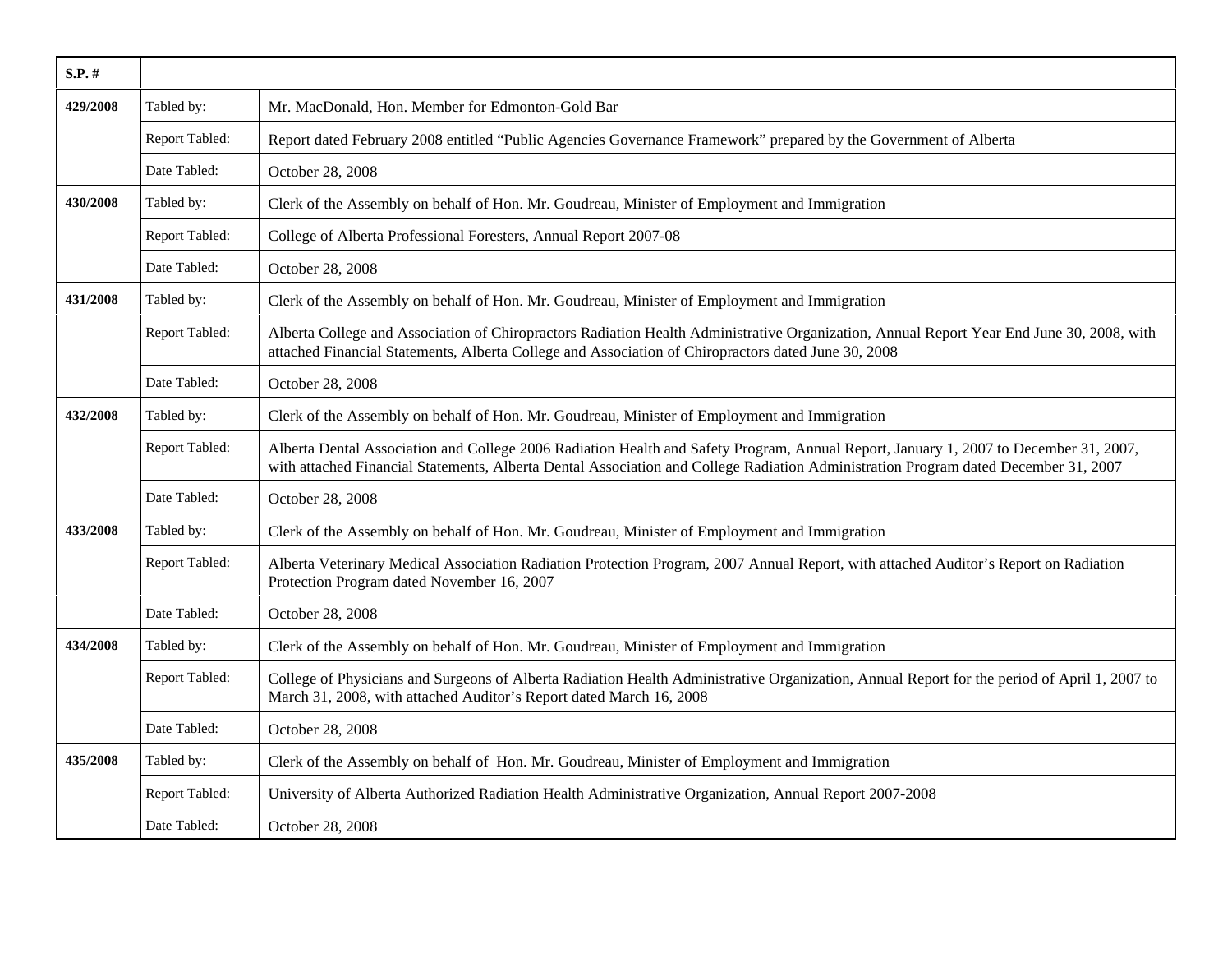| $S.P.$ # |                |                                                                                                                                                                                                                                                                                               |
|----------|----------------|-----------------------------------------------------------------------------------------------------------------------------------------------------------------------------------------------------------------------------------------------------------------------------------------------|
| 436/2008 | Tabled by:     | Clerk of the Assembly on behalf of Hon. Mr. Goudreau, Minister of Employment and Immigration                                                                                                                                                                                                  |
|          | Report Tabled: | University of Calgary Authorized Radiation Health Administration Organization, Annual Report for the period April 1, 2007 to March 31,<br>2008, with attached Financial Statements for the year ended March 31, 2008                                                                          |
|          | Date Tabled:   | October 28, 2008                                                                                                                                                                                                                                                                              |
| 437/2008 | Tabled by:     | Mr. Johnston, Acting Chair of Committees                                                                                                                                                                                                                                                      |
|          | Report Tabled: | Amendment to Bill 33 (Hon. Member for Leduc-Beaumont-Devon) — Adjourned debate                                                                                                                                                                                                                |
|          | Date Tabled:   | October 28, 2008                                                                                                                                                                                                                                                                              |
| 438/2008 | Tabled by:     | Hon. Mr. Hancock, Minister of Education                                                                                                                                                                                                                                                       |
|          | Report Tabled: | Information package from the Friends of Simon Wiesenthal Center for Holocaust Studies                                                                                                                                                                                                         |
|          | Date Tabled:   | October 29, 2008                                                                                                                                                                                                                                                                              |
| 439/2008 | Tabled by:     | Mr. MacDonald, Hon. Member for Edmonton-Gold Bar                                                                                                                                                                                                                                              |
|          | Report Tabled: | Letter dated August 29, 2008, from Hon. Mr. Liepert, Minister of Health and Wellness, to Mr. MacDonald, Hon. Member for Edmonton-Gold<br>Bar, responding to Mr. MacDonald's letter of August 12, 2008, regarding the delivery of health services                                              |
|          | Date Tabled:   | October 29, 2008                                                                                                                                                                                                                                                                              |
| 440/2008 | Tabled by:     | Mr. MacDonald, Hon. Member for Edmonton-Gold Bar                                                                                                                                                                                                                                              |
|          | Report Tabled: | Report dated February 2006 entitled "Health Policy Framework" prepared by Alberta Health and Wellness                                                                                                                                                                                         |
|          | Date Tabled:   | October 29, 2008                                                                                                                                                                                                                                                                              |
| 441/2008 | Tabled by:     | Mr. Chase, Hon. Member for Calgary-Varsity                                                                                                                                                                                                                                                    |
|          | Report Tabled: | Memorandum dated October 27, 2008, from Mr. Chase, Hon. Member for Calgary-Varsity, to Hon. Ms Tarchuk, Minister of Children and<br>Youth Services, thanking Ms Tarchuk for offering to respond to a question raised during Oral Question Period on October 27, 2008                          |
|          | Date Tabled:   | October 29, 2008                                                                                                                                                                                                                                                                              |
| 442/2008 | Tabled by:     | Ms Pastoor, Hon. Member for Lethbridge-East                                                                                                                                                                                                                                                   |
|          | Report Tabled: | Letter dated May 13, 2008, from Ms Pastoor, Hon. Member for Lethbridge-East, to Ms Kimberley Jimmy, Director, Kainai Food Bank,<br>Standoff, pledging a donation to the food bank equal to one-half of Ms Pastoor's 4.9 percent salary increase, with attached copy of Ms Pastoor's<br>cheque |
|          | Date Tabled:   | October 29, 2008                                                                                                                                                                                                                                                                              |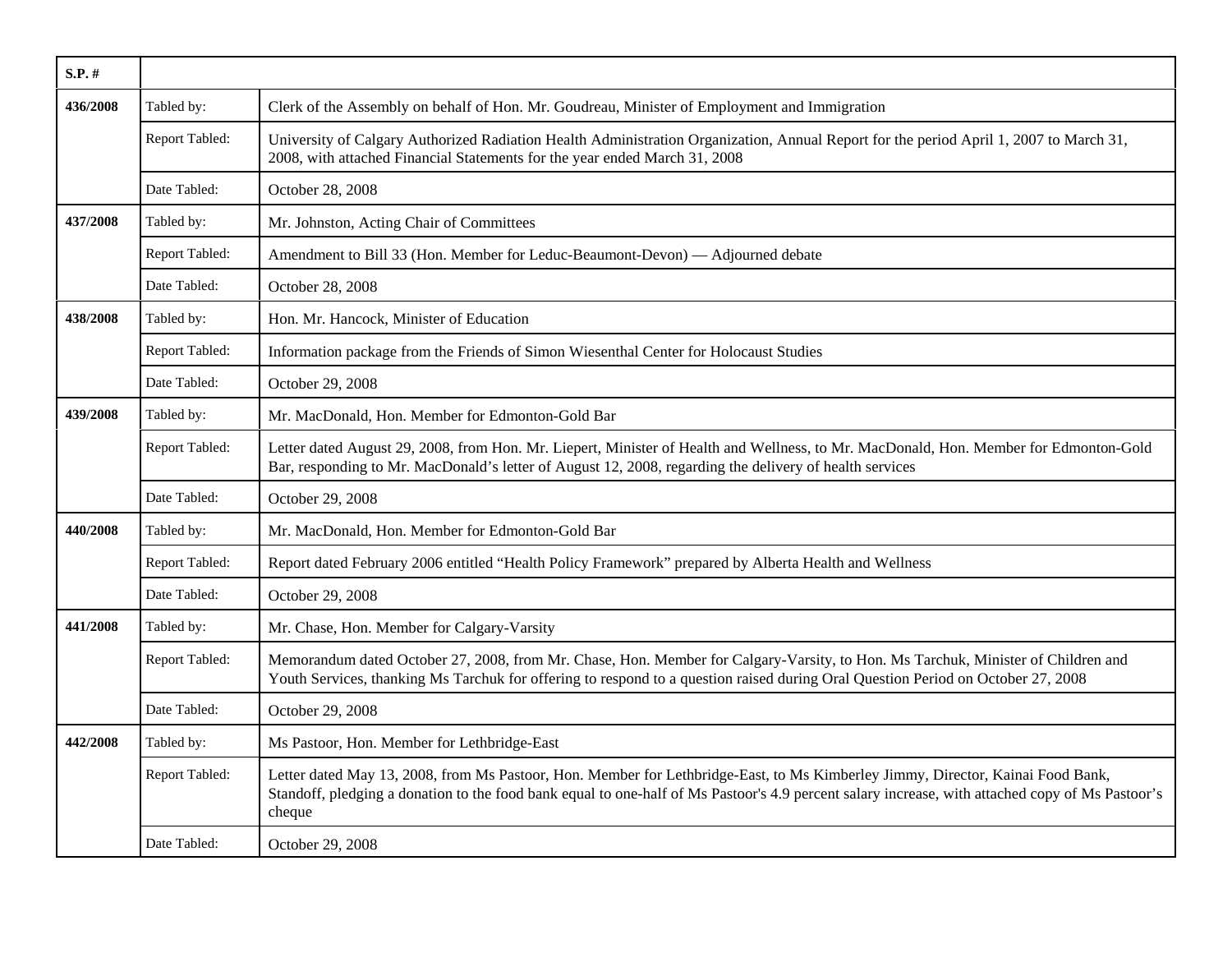| $S.P.$ # |                |                                                                                                                                                    |
|----------|----------------|----------------------------------------------------------------------------------------------------------------------------------------------------|
| 443/2008 | Tabled by:     | Ms Notley, Hon. Member for Edmonton-Strathcona                                                                                                     |
|          | Report Tabled: | Document entitled "2007-2008 OCYA Fourth Quarter Report, Region 8, January 1, 2008 to March 31, 2008" prepared by Chris Hanson and<br>Derek Chewka |
|          | Date Tabled:   | October 29, 2008                                                                                                                                   |
| 444/2008 | Tabled by:     | Clerk of the Assembly on behalf of Hon. Mrs. Ady, Minister of Tourism, Parks and Recreation                                                        |
|          | Report Tabled: | Alberta Sport, Recreation, Parks and Wildlife Foundation, Annual Report 2007-2008                                                                  |
|          | Date Tabled:   | October 29, 2008                                                                                                                                   |
| 445/2008 | Tabled by:     | Mr. Weadick, Acting Chair of Committees                                                                                                            |
|          | Report Tabled: | Amendment to Bill 10 (Hon. Member for Airdrie-Chestermere) — Adjourned debate                                                                      |
|          | Date Tabled:   | October 29, 2008                                                                                                                                   |
| 446/2008 | Tabled by:     | Mr. Weadick, Acting Chair of Committees                                                                                                            |
|          | Report Tabled: | Amendment to Bill 35 (Hon. Member for Edmonton-Gold Bar) — Defeated                                                                                |
|          | Date Tabled:   | October 29, 2008                                                                                                                                   |
| 447/2008 | Tabled by:     | Mr. Weadick, Acting Chair of Committees                                                                                                            |
|          | Report Tabled: | Amendment to Bill 10 (introduced by the Hon. Member for Airdrie-Chestermere on October 29, 2008) — Adjourned debate                                |
|          | Date Tabled:   | October 29, 2008                                                                                                                                   |
| 448/2008 | Tabled by:     | Mr. Prins, Chair, Standing Committee on Privileges and Elections, Standing Orders and Printing                                                     |
|          | Report Tabled: | Standing Order Review Interim Report, October 2008                                                                                                 |
|          | Date Tabled:   | October 30, 2008                                                                                                                                   |
| 449/2008 | Tabled by:     | Hon. Mr. Blackett, Minister of Culture and Community Spirit                                                                                        |
|          | Report Tabled: | List of City of Edmonton capital projects, undated, entitled "MCFP Approved Applications - 2007-2008 Fiscal Year"                                  |
|          | Date Tabled:   | October 30, 2008                                                                                                                                   |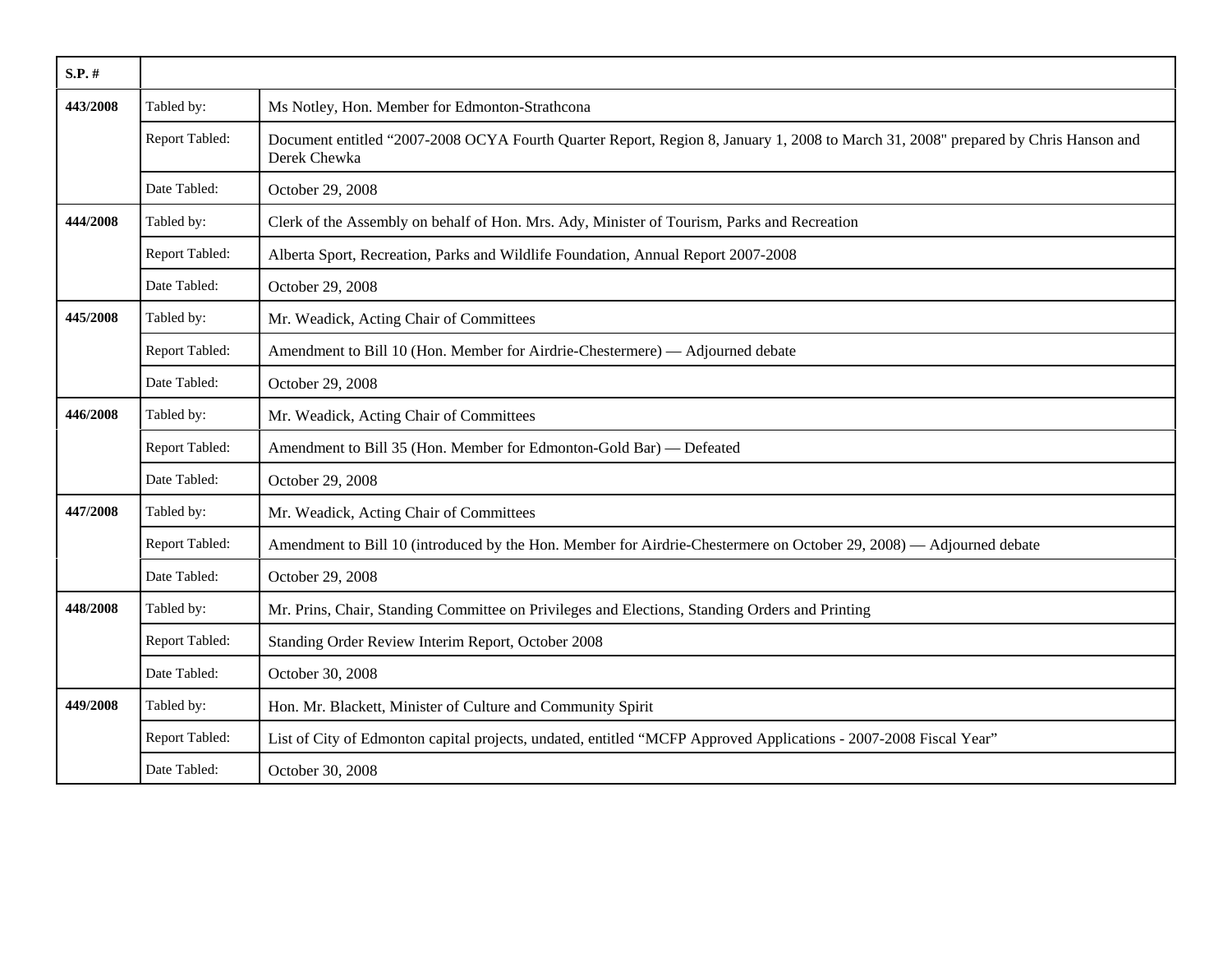| $S.P.$ # |                |                                                                                                                                                                            |
|----------|----------------|----------------------------------------------------------------------------------------------------------------------------------------------------------------------------|
| 450/2008 | Tabled by:     | Mr. Sandhu, Hon. Member for Edmonton-Manning                                                                                                                               |
|          | Report Tabled: | Program from the John D. Bracco Junior High School 2007-2008 Award Ceremony held on October 9, 2008                                                                        |
|          | Date Tabled:   | October 30, 2008                                                                                                                                                           |
| 451/2008 | Tabled by:     | Hon. Mr. Liepert, Minister of Health and Wellness                                                                                                                          |
|          | Report Tabled: | Edmonton Journal article dated October 30, 2008, entitled "Risk from reuse of syringes 'infinitesimal,' nurses' union argues"                                              |
|          | Date Tabled:   | October 30, 2008                                                                                                                                                           |
| 452/2008 | Tabled by:     | Mr. Mason, Hon. Member for Edmonton-Highlands-Norwood                                                                                                                      |
|          | Report Tabled: | Excerpt from a book entitled "Fundamentals of Nursing" prepared by Patricia A. Potter and Anne G. Perry regarding administering medications<br>by intravenous bolus (push) |
|          | Date Tabled:   | October 30, 2008                                                                                                                                                           |
| 453/2008 | Tabled by:     | Mr. Sandhu, Hon. Member for Edmonton-Manning                                                                                                                               |
|          | Report Tabled: | Program from the John D. Bracco School Stone Soup Gathering held on October 16, 2008                                                                                       |
|          | Date Tabled:   | October 30, 2008                                                                                                                                                           |
| 454/2008 | Tabled by:     | Mr. Sandhu, Hon. Member for Edmonton-Manning                                                                                                                               |
|          | Report Tabled: | Booklet entitled "Silent Voices No More" prepared by S.T.O.P. (Striving to Overcome Poverty)                                                                               |
|          | Date Tabled:   | October 30, 2008                                                                                                                                                           |
| 455/2008 | Tabled by:     | Mr. Sandhu, Hon. Member for Edmonton-Manning                                                                                                                               |
|          | Report Tabled: | Newsletter, undated, entitled "A Ray of Sunshine for Everyone" prepared by the Unity Centre of North East Edmonton                                                         |
|          | Date Tabled:   | October 30, 2008                                                                                                                                                           |
| 456/2008 | Tabled by:     | Ms Pastoor, Hon. Member for Lethbridge-East                                                                                                                                |
|          | Report Tabled: | Leaflet entitled "Unexpected" prepared by Economic Development, Lethbridge                                                                                                 |
|          | Date Tabled:   | October 30, 2008                                                                                                                                                           |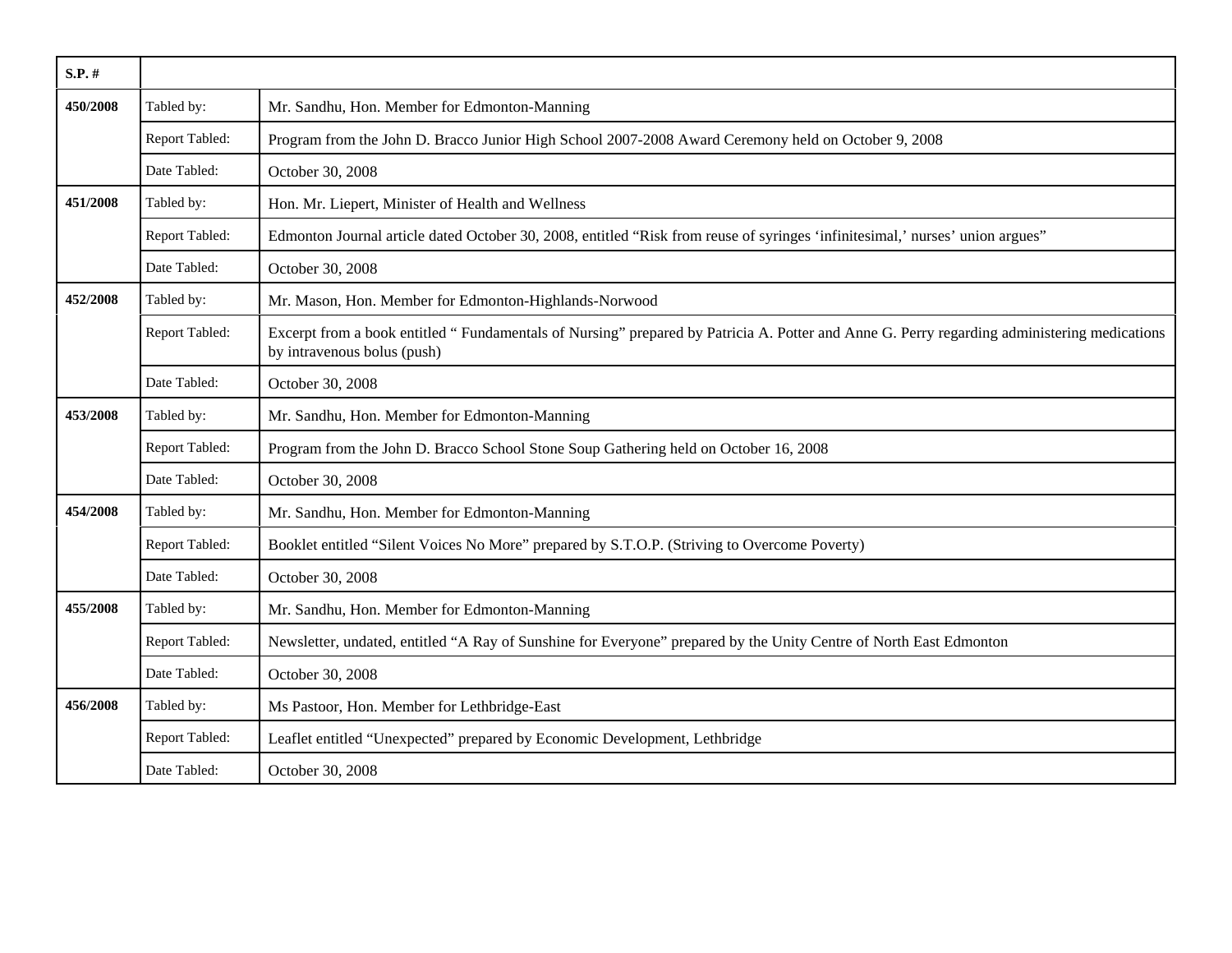| $S.P.$ # |                |                                                                                                                                                                                                           |
|----------|----------------|-----------------------------------------------------------------------------------------------------------------------------------------------------------------------------------------------------------|
| 457/2008 | Tabled by:     | Mr. MacDonald, Hon. Member for Edmonton-Gold Bar                                                                                                                                                          |
|          | Report Tabled: | Alberta Health Services Mission statement and organizational charts                                                                                                                                       |
|          | Date Tabled:   | October 30, 2008                                                                                                                                                                                          |
| 458/2008 | Tabled by:     | Clerk Assistant on behalf of Hon. Ms Evans, Minister of Finance and Enterprise                                                                                                                            |
|          | Report Tabled: | Response to Written Question WQ21, asked for by Dr. Taft on October 27, 2008                                                                                                                              |
|          | Date Tabled:   | October 30, 2008                                                                                                                                                                                          |
| 459/2008 | Tabled by:     | Hon. Mr. Lindsay, Solicitor General and Minister of Public Security                                                                                                                                       |
|          | Report Tabled: | Alberta Gaming and Liquor Commission, Annual Report 2007-08                                                                                                                                               |
|          | Date Tabled:   | November 3, 2008                                                                                                                                                                                          |
| 460/2008 | Tabled by:     | Mrs. Leskiw, Hon. Member for Bonnyville-Cold Lake                                                                                                                                                         |
|          | Report Tabled: | 102 recent letters from Bonnyville-Cold Lake constituents to Mrs. Leskiw, Hon. Member for Bonnyville-Cold Lake, regarding the need to<br>widen Highway 55 between Lacorey and one mile west of Iron River |
|          | Date Tabled:   | November 3, 2008                                                                                                                                                                                          |
| 461/2008 | Tabled by:     | Mr. MacDonald, Hon. Member for Edmonton-Gold Bar                                                                                                                                                          |
|          | Report Tabled: | Alberta Waitlist Registry web site report dated September 2008 regarding the cardiac surgery 90th percentile wait time                                                                                    |
|          | Date Tabled:   | November 3, 2008                                                                                                                                                                                          |
| 462/2008 | Tabled by:     | Mr. MacDonald, Hon. Member for Edmonton-Gold Bar                                                                                                                                                          |
|          | Report Tabled: | Alberta Waitlist Registry web site report entitled "Monthly Trends by Region, Physician Specialities for the 13 Reporting Months Ended:<br>September 2008"                                                |
|          | Date Tabled:   | November 3, 2008                                                                                                                                                                                          |
| 463/2008 | Tabled by:     | Ms Notley, Hon. Member for Edmonton-Strathcona                                                                                                                                                            |
|          | Report Tabled: | Canada.com web site reprint of an Edmonton Journal article dated October 28, 2008, entitled "Watchdog must be independent"                                                                                |
|          | Date Tabled:   | November 3, 2008                                                                                                                                                                                          |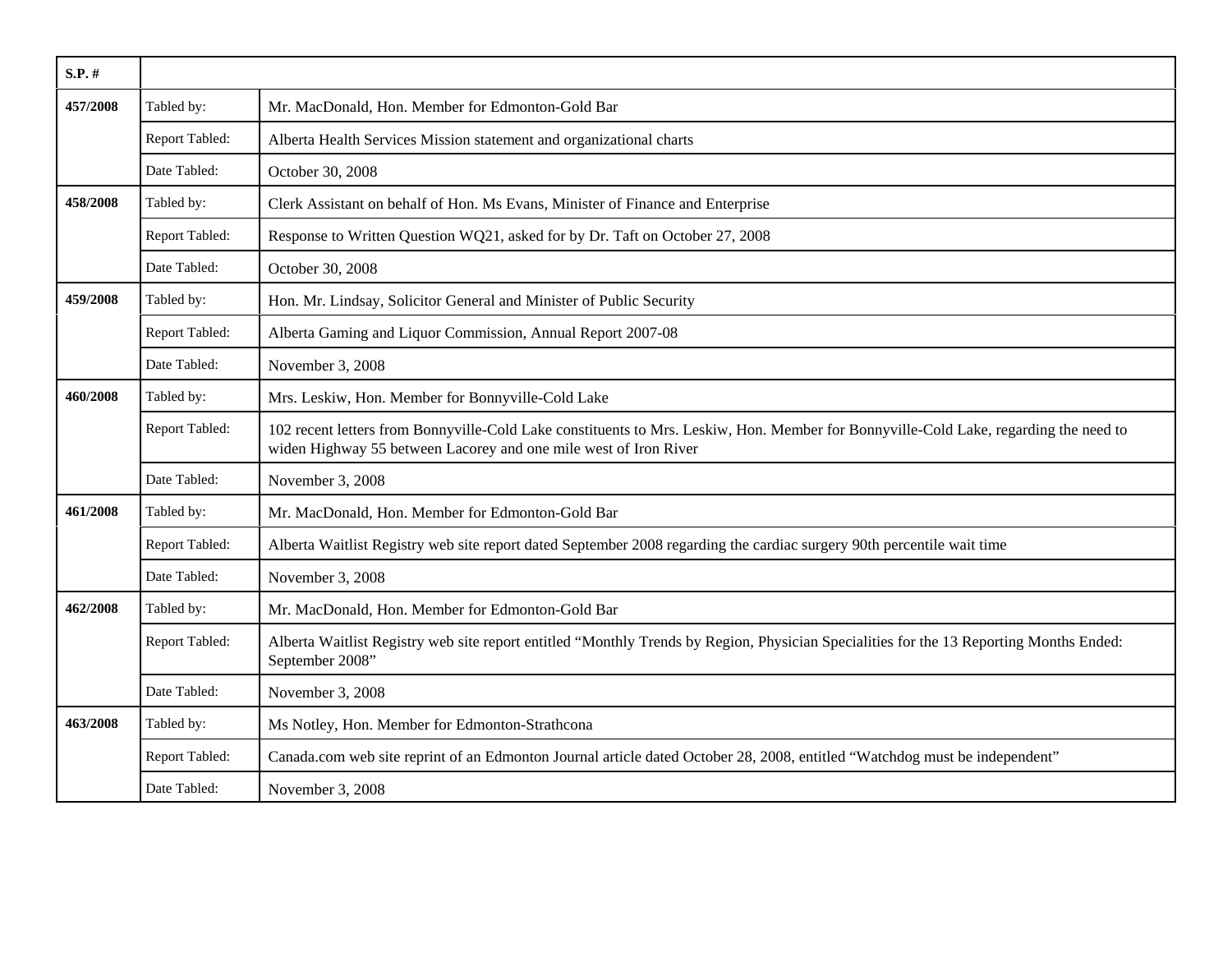| $S.P.$ # |                |                                                                                                                                                                                                                                                                                                                  |
|----------|----------------|------------------------------------------------------------------------------------------------------------------------------------------------------------------------------------------------------------------------------------------------------------------------------------------------------------------|
| 464/2008 | Tabled by:     | Ms Notley, Hon. Member for Edmonton-Strathcona                                                                                                                                                                                                                                                                   |
|          | Report Tabled: | Letter undated, unsigned, from John Dunn, Executive Director, Foster Care Council of Canada, to Ms Notley, Hon. Member for Edmonton-<br>Strathcona, regarding child welfare services in Alberta                                                                                                                  |
|          | Date Tabled:   | November 3, 2008                                                                                                                                                                                                                                                                                                 |
| 465/2008 | Tabled by:     | Ms Notley, Hon. Member for Edmonton-Strathcona                                                                                                                                                                                                                                                                   |
|          | Report Tabled: | Letter dated October 21, 2008, unsigned, from Danielle Monroe to Ms Notley, Hon. Member for Edmonton-Strathcona, regarding child welfare<br>in Alberta                                                                                                                                                           |
|          | Date Tabled:   | November 3, 2008                                                                                                                                                                                                                                                                                                 |
| 466/2008 | Tabled by:     | Mr. Griffiths, Acting Chair of Committees                                                                                                                                                                                                                                                                        |
|          | Report Tabled: | Amendment to Bill 206 (Hon. Member for Airdrie-Chestermere) — Agreed to                                                                                                                                                                                                                                          |
|          | Date Tabled:   | November 3, 2008                                                                                                                                                                                                                                                                                                 |
| 467/2008 | Tabled by:     | Mr. Mitzel, Acting Chair of Committees                                                                                                                                                                                                                                                                           |
|          | Report Tabled: | Amendment to Bill 23 (Hon. Member for Cypress-Medicine Hat) — Agreed to                                                                                                                                                                                                                                          |
|          | Date Tabled:   | November 3, 2008                                                                                                                                                                                                                                                                                                 |
| 468/2008 | Tabled by:     | Hon. Mr. Liepert, Minister of Health and Wellness                                                                                                                                                                                                                                                                |
|          | Report Tabled: | Letter dated November 4, 2008, from Hon. Mr. Liepert, Minister of Health and Wellness, to Dr. Taft, Hon. Leader of the Official Opposition,<br>responding to comments and questions raised by Dr. Taft during Oral Question Period the previous week regarding the Mazankowski Alberta<br><b>Heart Institute</b> |
|          | Date Tabled:   | November 4, 2008                                                                                                                                                                                                                                                                                                 |
| 469/2008 | Tabled by:     | Hon. Mr. Liepert, Minister of Health and Wellness                                                                                                                                                                                                                                                                |
|          | Report Tabled: | Letter dated November 4, 2008, from Hon. Mr. Liepert, Minister of Health and Wellness, to Mr. MacDonald, Hon. Member for Edmonton-Gold<br>Bar, responding to questions raised by Mr. MacDonald during Oral Question Period on November 3, 2008, regarding cardio-vascular surgery in<br>the capital region       |
|          | Date Tabled:   | November 4, 2008                                                                                                                                                                                                                                                                                                 |
| 470/2008 | Tabled by:     | Hon. Mr. Kowalski, Speaker of the Legislative Assembly                                                                                                                                                                                                                                                           |
|          | Report Tabled: | School at the Legislature participant package including the School at the Legislature Report Card 2006-07                                                                                                                                                                                                        |
|          | Date Tabled:   | November 4, 2008                                                                                                                                                                                                                                                                                                 |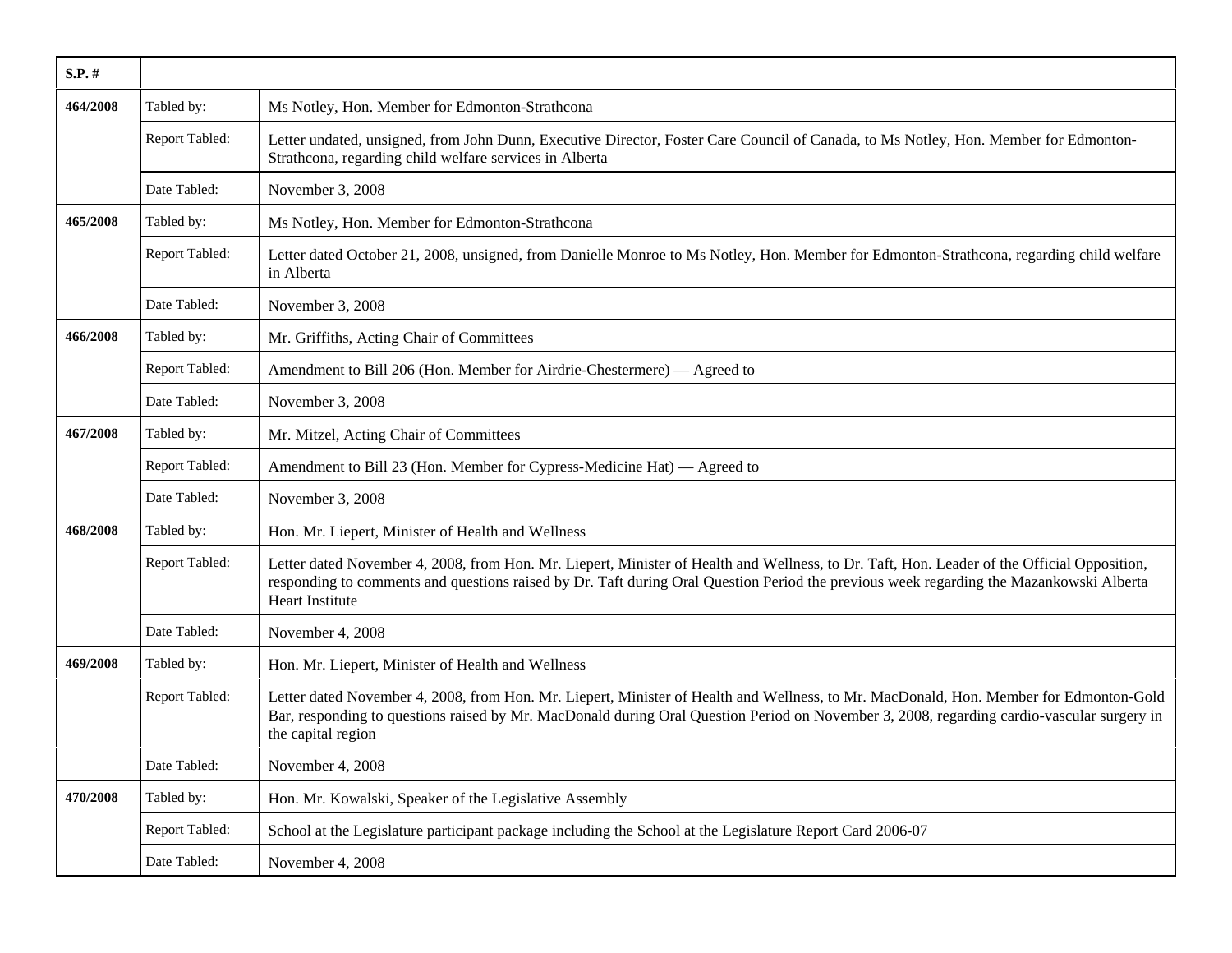| $S.P.$ # |                |                                                                                                    |
|----------|----------------|----------------------------------------------------------------------------------------------------|
| 471/2008 | Tabled by:     | Clerk of the Assembly on behalf of Hon. Mr. Liepert, Minister of Health and Wellness               |
|          | Report Tabled: | College of Hearing Aid Practitioner's of Alberta, Annual Report 2006-2007 (March 1/06 - Feb 28/07) |
|          | Date Tabled:   | November 4, 2008                                                                                   |
| 472/2008 | Tabled by:     | Clerk of the Assembly on behalf of Hon. Mr. Liepert, Minister of Health and Wellness               |
|          | Report Tabled: | College of Dental Technologists of Alberta, 2006-2007 Annual Report                                |
|          | Date Tabled:   | November 4, 2008                                                                                   |
| 473/2008 | Tabled by:     | Clerk of the Assembly on behalf of Hon. Mr. Liepert, Minister of Health and Wellness               |
|          | Report Tabled: | Alberta College of Medical Laboratory Technologists, 2007 Annual Report                            |
|          | Date Tabled:   | November 4, 2008                                                                                   |
| 474/2008 | Tabled by:     | Clerk of the Assembly on behalf of Hon. Mr. Liepert, Minister of Health and Wellness               |
|          | Report Tabled: | Alberta College of Speech-Language Pathologists and Audiologists, 2007 Annual Report               |
|          | Date Tabled:   | November 4, 2008                                                                                   |
| 475/2008 | Tabled by:     | Clerk of the Assembly on behalf of Hon. Mr. Liepert, Minister of Health and Wellness               |
|          | Report Tabled: | College of Alberta Denturists, Annual Report for 2007                                              |
|          | Date Tabled:   | November 4, 2008                                                                                   |
| 476/2008 | Tabled by:     | Clerk of the Assembly on behalf of Hon. Mr. Liepert, Minister of Health and Wellness               |
|          | Report Tabled: | Alberta College of Optometrists, Annual Report to Government 2007                                  |
|          | Date Tabled:   | November 4, 2008                                                                                   |
| 477/2008 | Tabled by:     | Clerk of the Assembly on behalf of Hon. Mr. Liepert, Minister of Health and Wellness               |
|          | Report Tabled: | Alberta College of Occupational Therapists, Annual Report 2007-2008                                |
|          | Date Tabled:   | November 4, 2008                                                                                   |
| 478/2008 | Tabled by:     | Clerk of the Assembly on behalf of Hon. Mr. Liepert, Minister of Health and Wellness               |
|          | Report Tabled: | College of Alberta Psychologists, Annual Report 2007-08                                            |
|          | Date Tabled:   | November 4, 2008                                                                                   |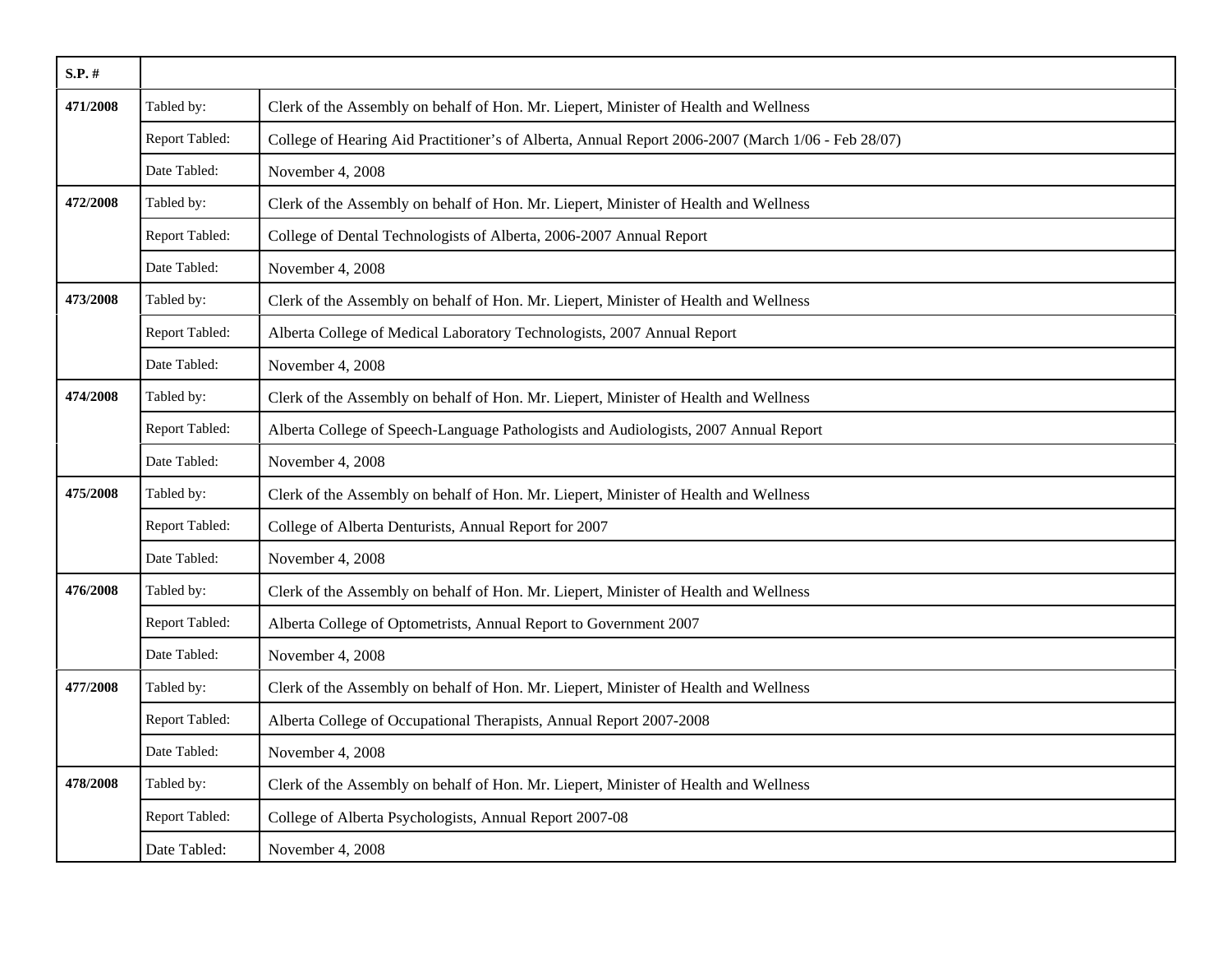| $S.P.$ # |                |                                                                                                                     |
|----------|----------------|---------------------------------------------------------------------------------------------------------------------|
| 479/2008 | Tabled by:     | Clerk of the Assembly on behalf of Hon. Mr. Liepert, Minister of Health and Wellness                                |
|          | Report Tabled: | College of Dietitians of Alberta, Annual Report 2007-2008                                                           |
|          | Date Tabled:   | November 4, 2008                                                                                                    |
| 480/2008 | Tabled by:     | Clerk of the Assembly on behalf of Hon. Mr. Liepert, Minister of Health and Wellness                                |
|          | Report Tabled: | Alberta Mental Health Patient Advocate Office, 2007/2008 Annual Report                                              |
|          | Date Tabled:   | November 4, 2008                                                                                                    |
| 481/2008 | Tabled by:     | Clerk of the Assembly on behalf of Hon. Mr. Liepert, Minister of Health and Wellness                                |
|          | Report Tabled: | Alberta Opticians Association, Annual Report 2007                                                                   |
|          | Date Tabled:   | November 4, 2008                                                                                                    |
| 482/2008 | Tabled by:     | Clerk of the Assembly on behalf of Hon. Mr. Liepert, Minister of Health and Wellness                                |
|          | Report Tabled: | Health Quality Council of Alberta, 2007-2008 Annual Report                                                          |
|          | Date Tabled:   | November 4, 2008                                                                                                    |
| 483/2008 | Tabled by:     | Mr. Drysdale, Acting Chair of Committees                                                                            |
|          | Report Tabled: | Amendment to Bill 10 (introduced by the Hon. Member for Airdrie-Chestermere on October 29, 2008) — Adjourned debate |
|          | Date Tabled:   | November 4, 2008                                                                                                    |
| 484/2008 | Tabled by:     | Mr. Drysdale, Acting Chair of Committees                                                                            |
|          | Report Tabled: | Amendment to Bill 32 (Hon. Member for Rocky Mountain House) — Agreed to                                             |
|          | Date Tabled:   | November 4, 2008                                                                                                    |
| 485/2008 | Tabled by:     | Mr. Drysdale, Acting Chair of Committees                                                                            |
|          | Report Tabled: | Amendment to Bill 33 (introduced by the Hon. Member for Leduc-Beaumont-Devon on October 28, 2008) - Agreed to       |
|          | Date Tabled:   | November 4, 2008                                                                                                    |
| 486/2008 | Tabled by:     | Mr. Drysdale, Acting Chair of Committees                                                                            |
|          | Report Tabled: | Amendment to Bill 10 (A1A) (introduced by the Hon. Member for Airdrie-Chestermere on October 29, 2008) — Agreed to  |
|          | Date Tabled:   | November 4, 2008                                                                                                    |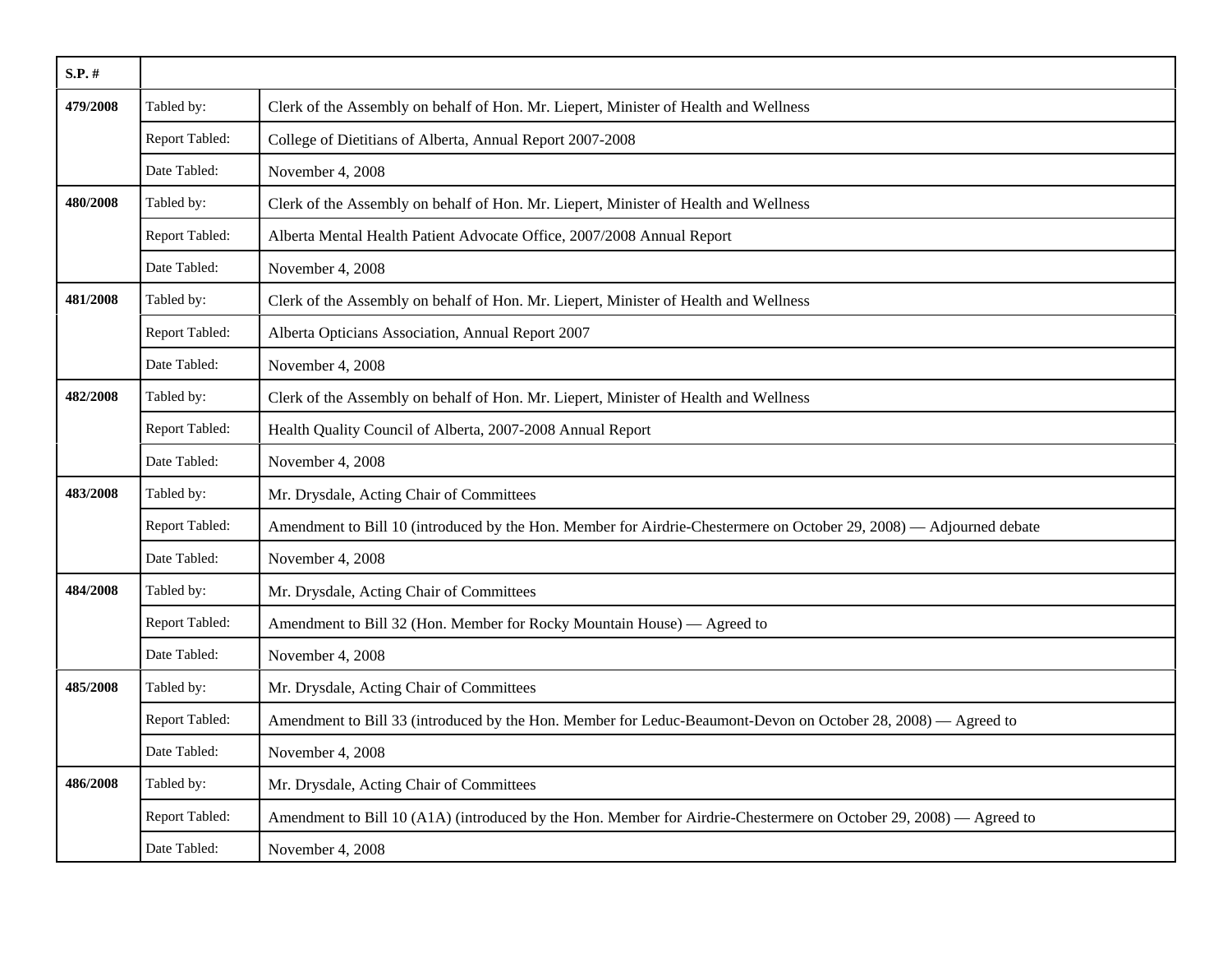| $S.P.$ # |                |                                                                                                                    |
|----------|----------------|--------------------------------------------------------------------------------------------------------------------|
| 487/2008 | Tabled by:     | Mr. Drysdale, Acting Chair of Committees                                                                           |
|          | Report Tabled: | Amendment to Bill 10 (A1B) (introduced by the Hon. Member for Airdrie-Chestermere on October 29, 2008) — Agreed to |
|          | Date Tabled:   | November 4, 2008                                                                                                   |
| 488/2008 | Tabled by:     | Mr. Drysdale, Acting Chair of Committees                                                                           |
|          | Report Tabled: | Amendment to Bill 10 (A1C) (introduced by the Hon. Member for Airdrie-Chestermere on October 29, 2008) — Agreed to |
|          | Date Tabled:   | November 4, 2008                                                                                                   |
| 489/2008 | Tabled by:     | Mr. Drysdale, Acting Chair of Committees                                                                           |
|          | Report Tabled: | Amendment to Bill 10 (A1D) (introduced by the Hon. Member for Airdrie-Chestermere on October 29, 2008) — Agreed to |
|          | Date Tabled:   | November 4, 2008                                                                                                   |
| 490/2008 | Tabled by:     | Mr. Drysdale, Acting Chair of Committees                                                                           |
|          | Report Tabled: | Amendment to Bill 10 (A1E) (introduced by the Hon. Member for Airdrie-Chestermere on October 29, 2008) — Agreed to |
|          | Date Tabled:   | November 4, 2008                                                                                                   |
| 491/2008 | Tabled by:     | Mr. Drysdale, Acting Chair of Committees                                                                           |
|          | Report Tabled: | Amendment to Bill 10 (A1F) (introduced by the Hon. Member for Airdrie-Chestermere on October 29, 2008) - Agreed to |
|          | Date Tabled:   | November 4, 2008                                                                                                   |
| 492/2008 | Tabled by:     | Mr. Drysdale, Acting Chair of Committees                                                                           |
|          | Report Tabled: | Amendment to Bill 10 (A1G) (introduced by the Hon. Member for Airdrie-Chestermere on October 29, 2008) — Agreed to |
|          | Date Tabled:   | November 4, 2008                                                                                                   |
| 493/2008 | Tabled by:     | Mr. Drysdale, Acting Chair of Committees                                                                           |
|          | Report Tabled: | Amendment to Bill 10 (A1H) (introduced by the Hon. Member for Airdrie-Chestermere on October 29, 2008) — Agreed to |
|          | Date Tabled:   | November 4, 2008                                                                                                   |
| 494/2008 | Tabled by:     | Mr. Drysdale, Acting Chair of Committees                                                                           |
|          | Report Tabled: | Amendment to Bill 10 (A1I) (introduced by the Hon. Member for Airdrie-Chestermere on October 29, 2008) — Agreed to |
|          | Date Tabled:   | November 4, 2008                                                                                                   |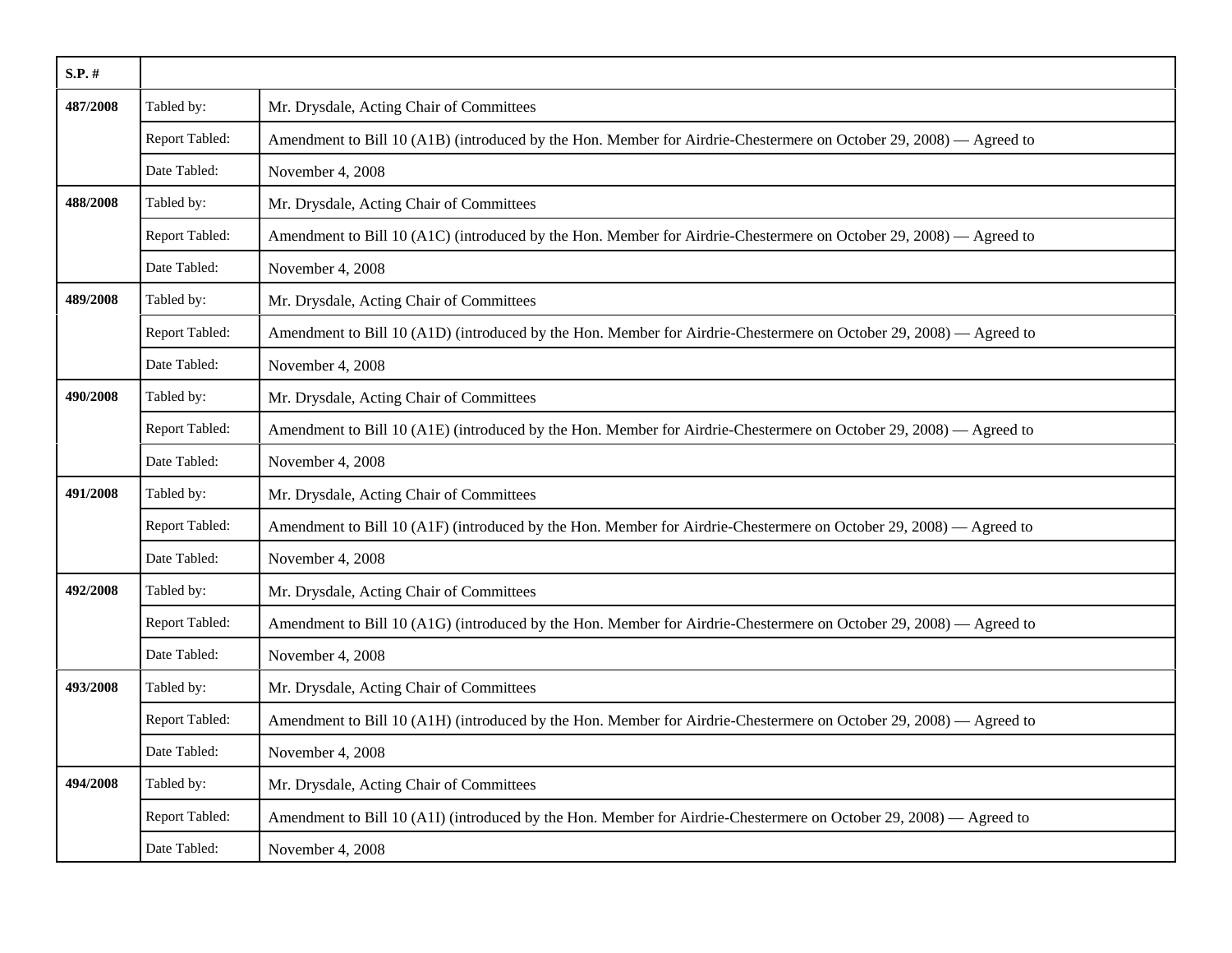| $S.P.$ # |                |                                                                                                                                                                                                                                                                                    |
|----------|----------------|------------------------------------------------------------------------------------------------------------------------------------------------------------------------------------------------------------------------------------------------------------------------------------|
| 495/2008 | Tabled by:     | Mr. Drysdale, Acting Chair of Committees                                                                                                                                                                                                                                           |
|          | Report Tabled: | Amendment to Bill 10 (A1J) (introduced by the Hon. Member for Airdrie-Chestermere on October 29, 2008) - Agreed to                                                                                                                                                                 |
|          | Date Tabled:   | November 4, 2008                                                                                                                                                                                                                                                                   |
| 496/2008 | Tabled by:     | Mr. Drysdale, Acting Chair of Committees                                                                                                                                                                                                                                           |
|          | Report Tabled: | Amendment to Bill 10 (A1K) (introduced by the Hon. Member for Airdrie-Chestermere on October 29, 2008) — Agreed to                                                                                                                                                                 |
|          | Date Tabled:   | November 4, 2008                                                                                                                                                                                                                                                                   |
| 497/2008 | Tabled by:     | Mr. Drysdale, Acting Chair of Committees                                                                                                                                                                                                                                           |
|          | Report Tabled: | Amendment to Bill 10 (A1L) (introduced by the Hon. Member for Airdrie-Chestermere on October 29, 2008) — Agreed to                                                                                                                                                                 |
|          | Date Tabled:   | November 4, 2008                                                                                                                                                                                                                                                                   |
| 498/2008 | Tabled by:     | Mr. Drysdale, Acting Chair of Committees                                                                                                                                                                                                                                           |
|          | Report Tabled: | Amendment to Bill 10 (A1M) (introduced by the Hon. Member for Airdrie-Chestermere on October 29, 2008) — Agreed to                                                                                                                                                                 |
|          | Date Tabled:   | November 4, 2008                                                                                                                                                                                                                                                                   |
| 499/2008 | Tabled by:     | Mr. Drysdale, Acting Chair of Committees                                                                                                                                                                                                                                           |
|          | Report Tabled: | Amendment to Bill 10 (A2) (Hon. Member for Edmonton-Strathcona) — Defeated                                                                                                                                                                                                         |
|          | Date Tabled:   | November 4, 2008                                                                                                                                                                                                                                                                   |
| 500/2008 | Tabled by:     | Mr. VanderBurg, Hon. Member for Whitecourt-Ste. Anne                                                                                                                                                                                                                               |
|          | Report Tabled: | Seniors Advisory Council for Alberta, Annual Report 2007-2008                                                                                                                                                                                                                      |
|          | Date Tabled:   | November 5, 2008                                                                                                                                                                                                                                                                   |
| 501/2008 | Tabled by:     | Ms Notley, Hon. Member for Edmonton-Strathcona                                                                                                                                                                                                                                     |
|          | Report Tabled: | Edmonton Journal advertisement in the classified section dated September 6, 2008, seeking a full-time teacher assistant for an autistic student                                                                                                                                    |
|          | Date Tabled:   | November 5, 2008                                                                                                                                                                                                                                                                   |
| 502/2008 | Tabled by:     | Ms Notley, Hon. Member for Edmonton-Strathcona                                                                                                                                                                                                                                     |
|          | Report Tabled: | Letter, undated, unsigned, from Stan Houston, Professor of Medicine (Infectious Diseases) and Public Health, University of Alberta, Director,<br>Northern Alberta HIV Program, to Mr. Horne, Chair, Standing Committee on Health, regarding the prevention and control of syphilis |
|          | Date Tabled:   | November 5, 2008                                                                                                                                                                                                                                                                   |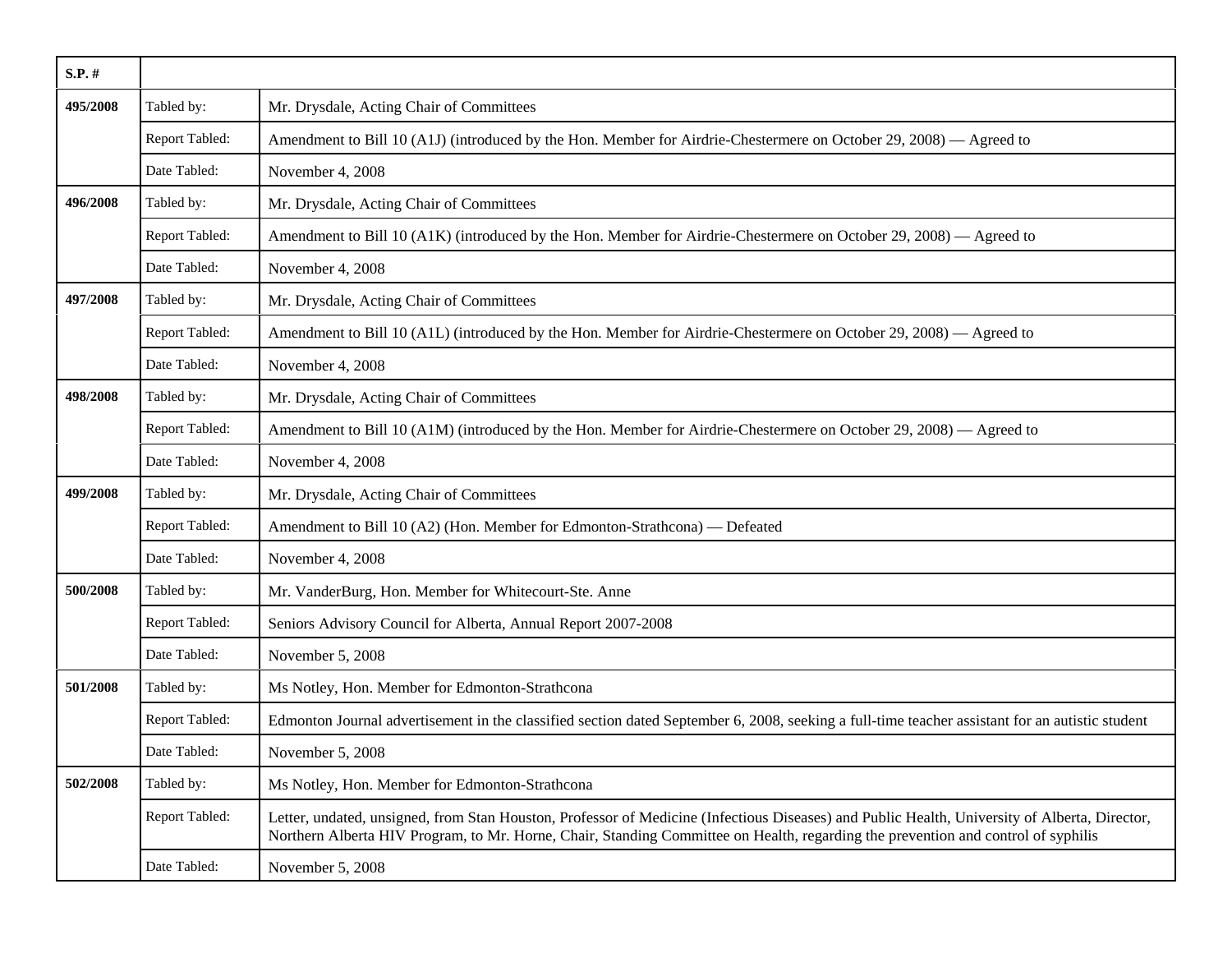| $S.P.$ # |                |                                                                                                                                                                                                                                                                                                                                                                                                                                                                                    |
|----------|----------------|------------------------------------------------------------------------------------------------------------------------------------------------------------------------------------------------------------------------------------------------------------------------------------------------------------------------------------------------------------------------------------------------------------------------------------------------------------------------------------|
| 503/2008 | Tabled by:     | Ms Notley, Hon. Member for Edmonton-Strathcona                                                                                                                                                                                                                                                                                                                                                                                                                                     |
|          | Report Tabled: | Reprint of an Edmonton Journal article dated August 28, 2008, entitled "Dr. Liepert's prescription wrong: neonatologist"                                                                                                                                                                                                                                                                                                                                                           |
|          | Date Tabled:   | November 5, 2008                                                                                                                                                                                                                                                                                                                                                                                                                                                                   |
| 504/2008 | Tabled by:     | Ms Notley, Hon. Member for Edmonton-Strathcona                                                                                                                                                                                                                                                                                                                                                                                                                                     |
|          | Report Tabled: | Copy of page 52 of the Health and Wellness Annual Report, 2007-08, regarding long-term care facilities in Alberta                                                                                                                                                                                                                                                                                                                                                                  |
|          | Date Tabled:   | November 5, 2008                                                                                                                                                                                                                                                                                                                                                                                                                                                                   |
| 505/2008 | Tabled by:     | Ms Pastoor, Hon. Member for Lethbridge-East                                                                                                                                                                                                                                                                                                                                                                                                                                        |
|          | Report Tabled: | Letter dated June 18, 2008, from Ms Pastoor, Hon. Member for Lethbridge-East, to Ms Carmellia Saretzky, Coordinator, Crowsnest Pass Food<br>Bank, Blairmore, and letter dated July 1, 2008, from Ms Pastoor, Hon. Member for Lethbridge-East, to Ms Mable Both, Director, Clareholm<br>Food Bank, Claresholm, both pledging a donation to the respective food banks equal to one-half of Ms Pastoor's 4.9 percent salary increase,<br>with attached copies of Ms Pastoor's cheques |
|          | Date Tabled:   | November 5, 2008                                                                                                                                                                                                                                                                                                                                                                                                                                                                   |
| 506/2008 | Tabled by:     | Clerk of the Assembly on behalf of Hon. Mr. Lindsay, Solicitor General and Minister of Public Security                                                                                                                                                                                                                                                                                                                                                                             |
|          | Report Tabled: | Response to Written Questions WQ3, WQ4, and WQ5, asked for by Mr. Hehr on May 12, 2008                                                                                                                                                                                                                                                                                                                                                                                             |
|          | Date Tabled:   | November 5, 2008                                                                                                                                                                                                                                                                                                                                                                                                                                                                   |
| 507/2008 | Tabled by:     | Mr. Weadick, Acting Chair of Committees                                                                                                                                                                                                                                                                                                                                                                                                                                            |
|          | Report Tabled: | Amendment to Bill 24 (Hon. Minister of Seniors and Community Supports) — Adjourned debate                                                                                                                                                                                                                                                                                                                                                                                          |
|          | Date Tabled:   | November 5, 2008                                                                                                                                                                                                                                                                                                                                                                                                                                                                   |
| 508/2008 | Tabled by:     | Mr. Weadick, Acting Chair of Committees                                                                                                                                                                                                                                                                                                                                                                                                                                            |
|          | Report Tabled: | Amendment to Bill 24 (A1A) (introduced by the Hon. Minister of Seniors and Community Supports on November 5, 2008) — Agreed to                                                                                                                                                                                                                                                                                                                                                     |
|          | Date Tabled:   | November 5, 2008                                                                                                                                                                                                                                                                                                                                                                                                                                                                   |
| 509/2008 | Tabled by:     | Mr. Weadick, Acting Chair of Committees                                                                                                                                                                                                                                                                                                                                                                                                                                            |
|          | Report Tabled: | Amendment to Bill 24 (A1B) (introduced by the Hon. Minister of Seniors and Community Supports on November 5, 2008) — Agreed to                                                                                                                                                                                                                                                                                                                                                     |
|          | Date Tabled:   | November 5, 2008                                                                                                                                                                                                                                                                                                                                                                                                                                                                   |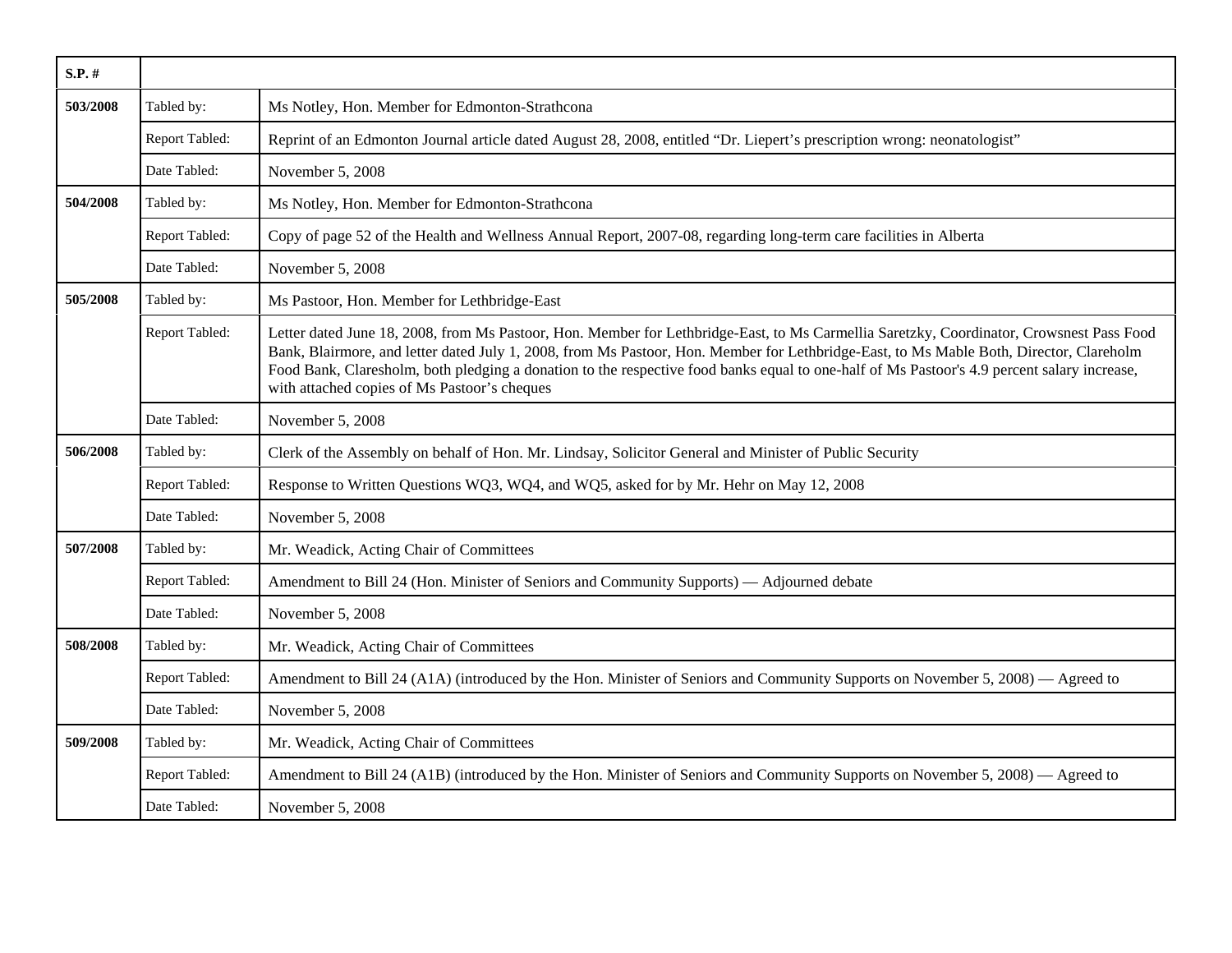| $S.P.$ # |                |                                                                                                                                |
|----------|----------------|--------------------------------------------------------------------------------------------------------------------------------|
| 510/2008 | Tabled by:     | Mr. Weadick, Acting Chair of Committees                                                                                        |
|          | Report Tabled: | Amendment to Bill 24 (A1C) (introduced by the Hon. Minister of Seniors and Community Supports on November 5, 2008) — Agreed to |
|          | Date Tabled:   | November 5, 2008                                                                                                               |
| 511/2008 | Tabled by:     | Mr. Weadick, Acting Chair of Committees                                                                                        |
|          | Report Tabled: | Amendment to Bill 24 (A1D) (introduced by the Hon. Minister of Seniors and Community Supports on November 5, 2008) — Agreed to |
|          | Date Tabled:   | November 5, 2008                                                                                                               |
| 512/2008 | Tabled by:     | Mr. Weadick, Acting Chair of Committees                                                                                        |
|          | Report Tabled: | Amendment to Bill 24 (A1E) (introduced by the Hon. Minister of Seniors and Community Supports on November 5, 2008) — Agreed to |
|          | Date Tabled:   | November 5, 2008                                                                                                               |
| 513/2008 | Tabled by:     | Mr. Weadick, Acting Chair of Committees                                                                                        |
|          | Report Tabled: | Amendment to Bill 24 (A1F) (introduced by the Hon. Minister of Seniors and Community Supports on November 5, 2008) — Agreed to |
|          | Date Tabled:   | November 5, 2008                                                                                                               |
| 514/2008 | Tabled by:     | Mr. Weadick, Acting Chair of Committees                                                                                        |
|          | Report Tabled: | Amendment to Bill 24 (A1G) (introduced by the Hon. Minister of Seniors and Community Supports on November 5, 2008) — Agreed to |
|          | Date Tabled:   | November 5, 2008                                                                                                               |
| 515/2008 | Tabled by:     | Mr. Weadick, Acting Chair of Committees                                                                                        |
|          | Report Tabled: | Amendment to Bill 24 (A1H) (introduced by the Hon. Minister of Seniors and Community Supports on November 5, 2008) — Agreed to |
|          | Date Tabled:   | November 5, 2008                                                                                                               |
| 516/2008 | Tabled by:     | Mr. Weadick, Acting Chair of Committees                                                                                        |
|          | Report Tabled: | Amendment to Bill 24 (A1I) (introduced by the Hon. Minister of Seniors and Community Supports on November 5, 2008) — Agreed to |
|          | Date Tabled:   | November 5, 2008                                                                                                               |
| 517/2008 | Tabled by:     | Mr. Weadick, Acting Chair of Committees                                                                                        |
|          | Report Tabled: | Amendment to Bill 24 (A1J) (introduced by the Hon. Minister of Seniors and Community Supports on November 5, 2008) — Agreed to |
|          | Date Tabled:   | November 5, 2008                                                                                                               |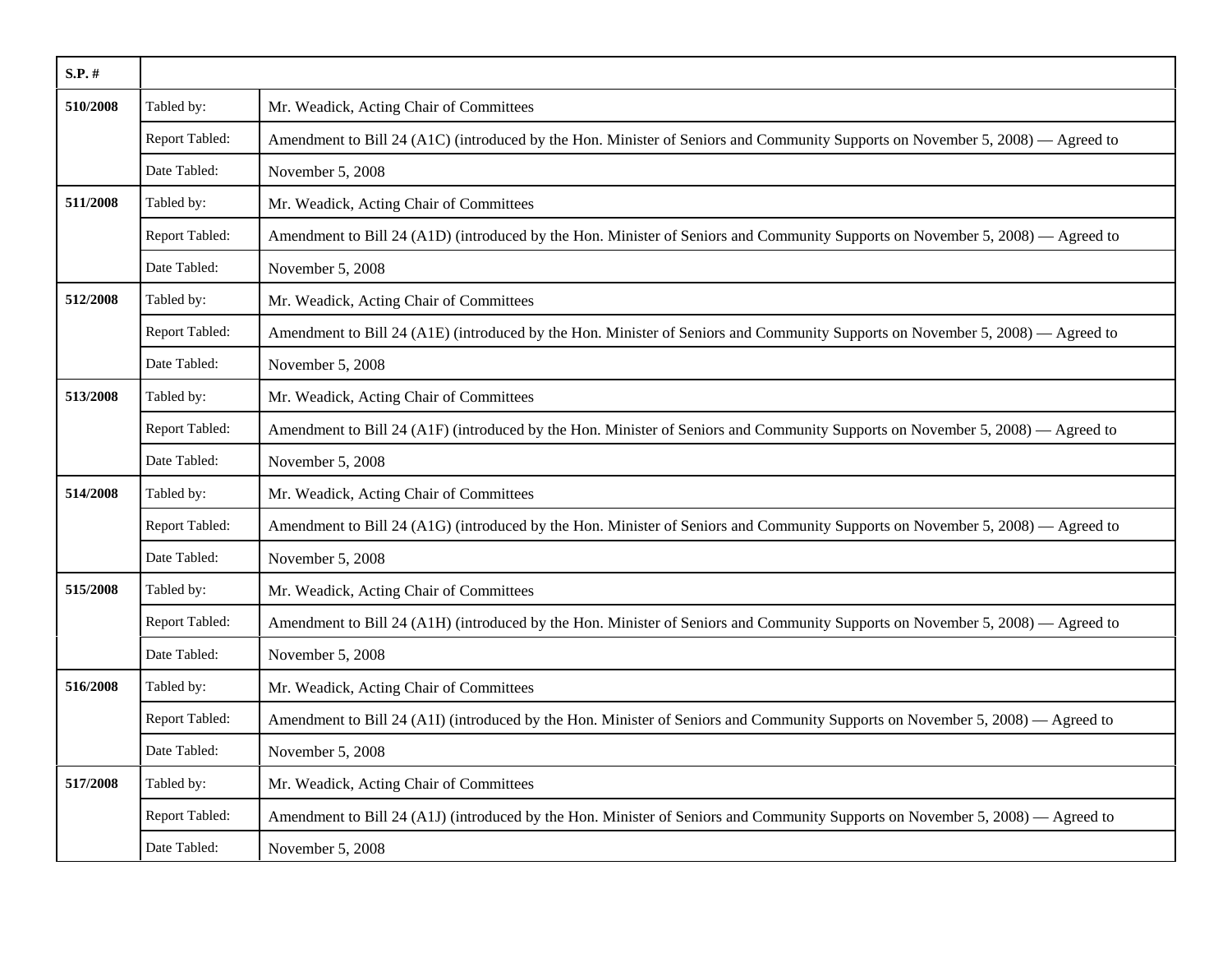| $S.P.$ # |                |                                                                                                                                |
|----------|----------------|--------------------------------------------------------------------------------------------------------------------------------|
| 518/2008 | Tabled by:     | Mr. Weadick, Acting Chair of Committees                                                                                        |
|          | Report Tabled: | Amendment to Bill 24 (A1K) (introduced by the Hon. Minister of Seniors and Community Supports on November 5, 2008) — Agreed to |
|          | Date Tabled:   | November 5, 2008                                                                                                               |
| 519/2008 | Tabled by:     | Mr. Weadick, Acting Chair of Committees                                                                                        |
|          | Report Tabled: | Amendment to Bill 24 (A1L) (introduced by the Hon. Minister of Seniors and Community Supports on November 5, 2008) — Agreed to |
|          | Date Tabled:   | November 5, 2008                                                                                                               |
| 520/2008 | Tabled by:     | Mr. Weadick, Acting Chair of Committees                                                                                        |
|          | Report Tabled: | Amendment to Bill 24 (A1M) (introduced by the Hon. Minister of Seniors and Community Supports on November 5, 2008) — Agreed to |
|          | Date Tabled:   | November 5, 2008                                                                                                               |
| 521/2008 | Tabled by:     | Mr. Weadick, Acting Chair of Committees                                                                                        |
|          | Report Tabled: | Amendment to Bill 24 (A1N) (introduced by the Hon. Minister of Seniors and Community Supports on November 5, 2008) - Agreed to |
|          | Date Tabled:   | November 5, 2008                                                                                                               |
| 522/2008 | Tabled by:     | Mr. Weadick, Acting Chair of Committees                                                                                        |
|          | Report Tabled: | Amendment to Bill 24 (A1O) (introduced by the Hon. Minister of Seniors and Community Supports on November 5, 2008) — Agreed to |
|          | Date Tabled:   | November 5, 2008                                                                                                               |
| 523/2008 | Tabled by:     | Mr. Weadick, Acting Chair of Committees                                                                                        |
|          | Report Tabled: | Amendment to Bill 24 (A1P) (introduced by the Hon. Minister of Seniors and Community Supports on November 5, 2008) — Agreed to |
|          | Date Tabled:   | November 5, 2008                                                                                                               |
| 524/2008 | Tabled by:     | Mr. Weadick, Acting Chair of Committees                                                                                        |
|          | Report Tabled: | Amendment to Bill 24 (A1Q) (introduced by the Hon. Minister of Seniors and Community Supports on November 5, 2008) — Agreed to |
|          | Date Tabled:   | November 5, 2008                                                                                                               |
| 525/2008 | Tabled by:     | Mr. Weadick, Acting Chair of Committees                                                                                        |
|          | Report Tabled: | Amendment to Bill 24 (A1R) (introduced by the Hon. Minister of Seniors and Community Supports on November 5, 2008) — Agreed to |
|          | Date Tabled:   | November 5, 2008                                                                                                               |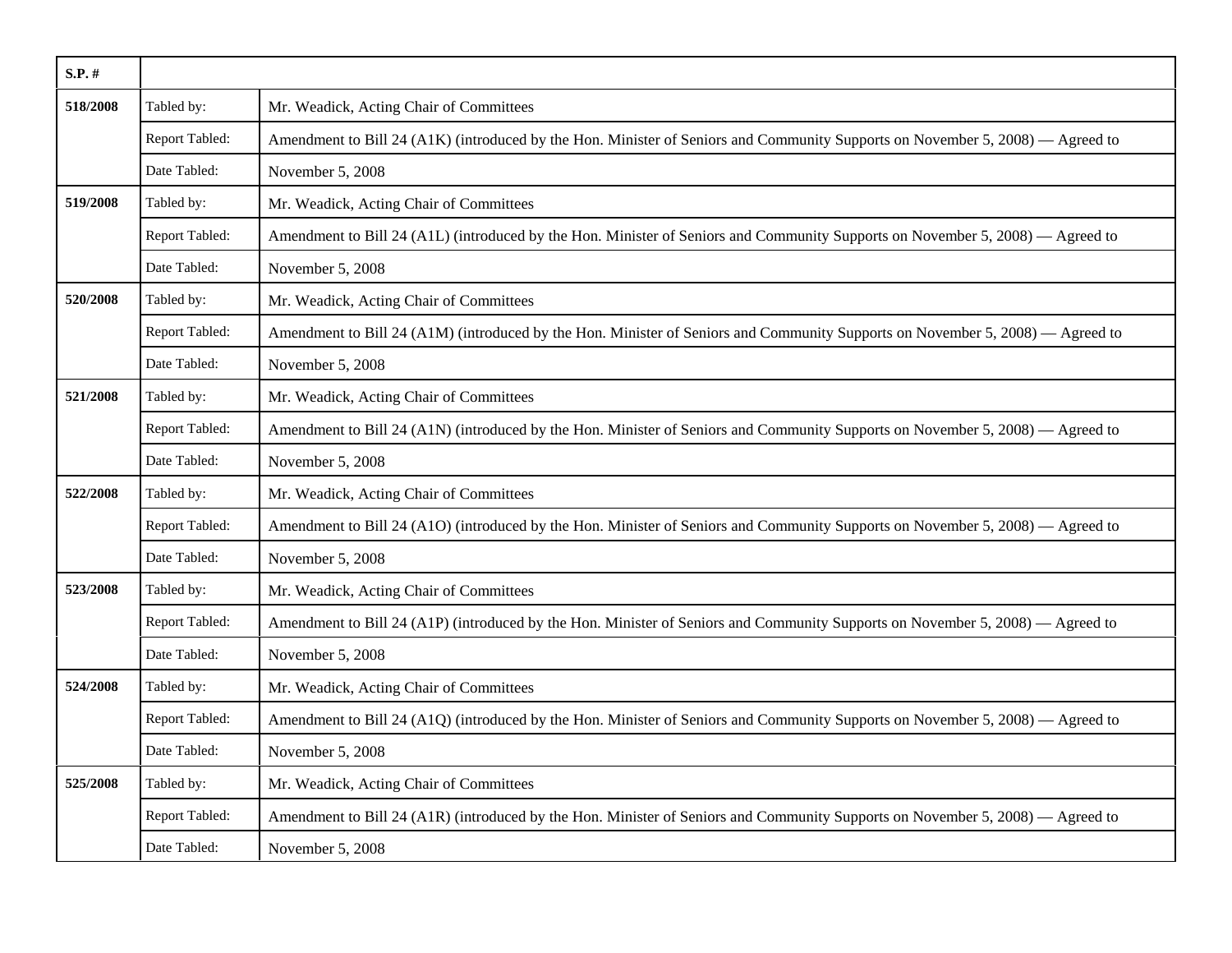| $S.P.$ # |                |                                                                                                                                                                                                                                              |
|----------|----------------|----------------------------------------------------------------------------------------------------------------------------------------------------------------------------------------------------------------------------------------------|
| 526/2008 | Tabled by:     | Mr. Weadick, Acting Chair of Committees                                                                                                                                                                                                      |
|          | Report Tabled: | Amendment to Bill 24 (A1S) (introduced by the Hon. Minister of Seniors and Community Supports on November 5, 2008) — Agreed to                                                                                                               |
|          | Date Tabled:   | November 5, 2008                                                                                                                                                                                                                             |
| 527/2008 | Tabled by:     | Mr. Weadick, Acting Chair of Committees                                                                                                                                                                                                      |
|          | Report Tabled: | Amendment to Bill 24 (A1T) (introduced by the Hon. Minister of Seniors and Community Supports on November 5, 2008) — Agreed to                                                                                                               |
|          | Date Tabled:   | November 5, 2008                                                                                                                                                                                                                             |
| 528/2008 | Tabled by:     | Mr. Weadick, Acting Chair of Committees                                                                                                                                                                                                      |
|          | Report Tabled: | Amendment to Bill 24 (A1U) (introduced by the Hon. Minister of Seniors and Community Supports on November 5, 2008) — Agreed to                                                                                                               |
|          | Date Tabled:   | November 5, 2008                                                                                                                                                                                                                             |
| 529/2008 | Tabled by:     | Mr. Weadick, Acting Chair of Committees                                                                                                                                                                                                      |
|          | Report Tabled: | Amendment to Bill 24 (A1V) (introduced by the Hon. Minister of Seniors and Community Supports on November 5, 2008) — Agreed to                                                                                                               |
|          | Date Tabled:   | November 5, 2008                                                                                                                                                                                                                             |
| 530/2008 | Tabled by:     | Mr. Weadick, Acting Chair of Committees                                                                                                                                                                                                      |
|          | Report Tabled: | Amendment to Bill 24 (A2) (Hon. Member for Edmonton-Highlands-Norwood on behalf of the Hon. Member for Edmonton-Strathcona) -<br>Defeated                                                                                                    |
|          | Date Tabled:   | November 5, 2008                                                                                                                                                                                                                             |
| 531/2008 | Tabled by:     | Mr. MacDonald, Hon. Member for Edmonton-Gold Bar                                                                                                                                                                                             |
|          | Report Tabled: | Letter dated November 4, 2008, from Mr. MacDonald, Hon. Member for Edmonton-Gold Bar, to Mr. Frank J. Work, Commissioner, Office of<br>the Information and Privacy Commission (Edmonton), regarding Bill 45, Statistics Bureau Amendment Act |
|          | Date Tabled:   | November 5, 2008                                                                                                                                                                                                                             |
| 532/2008 | Tabled by:     | Ms Notley, Hon. Member for Edmonton-Strathcona                                                                                                                                                                                               |
|          | Report Tabled: | E-mail message dated October 24, 2008, from Fred Kondar of Calgary to Hon. Mr. Stelmach, Premier, expressing concern with the job<br>performance of Hon. Ms Tarchuk, Minister of Children and Youth Services                                 |
|          | Date Tabled:   | November 6, 2008                                                                                                                                                                                                                             |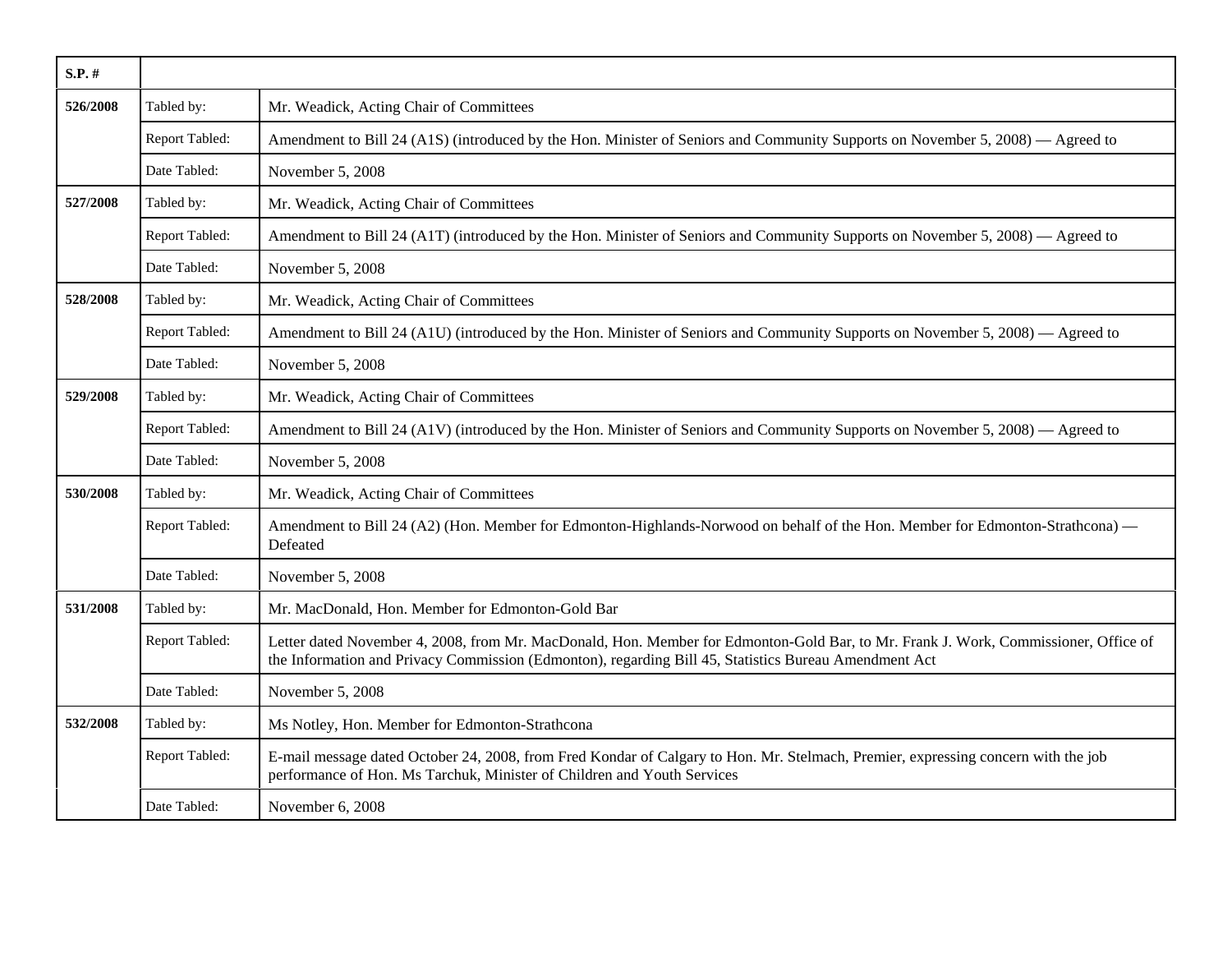| $S.P.$ # |                |                                                                                                                                                                                                                                                                                                                                                                                                                                       |
|----------|----------------|---------------------------------------------------------------------------------------------------------------------------------------------------------------------------------------------------------------------------------------------------------------------------------------------------------------------------------------------------------------------------------------------------------------------------------------|
| 533/2008 | Tabled by:     | Ms Notley, Hon. Member for Edmonton-Strathcona                                                                                                                                                                                                                                                                                                                                                                                        |
|          | Report Tabled: | E-mail message dated October 25, 2008, from Joan Farkas of Calgary to Hon. Mr. Stelmach, Premier, expressing concern regarding child<br>welfare services in Alberta and suggesting a new Minister of Children and Youth Services be appointed                                                                                                                                                                                         |
|          | Date Tabled:   | November 6, 2008                                                                                                                                                                                                                                                                                                                                                                                                                      |
| 534/2008 | Tabled by:     | Ms Pastoor, Hon. Member for Lethbridge-East                                                                                                                                                                                                                                                                                                                                                                                           |
|          | Report Tabled: | Letter dated August 1, 2008, from Ms Pastoor, Hon. Member for Lethbridge-East, to Brenda English, Administrator, Vulcan County Food<br>Bank, and letter dated September 1, 2007, from Coleen Wilson, Executive Director, Medicine Hat and District Food Bank, both pledging a<br>donation to the respective food banks equal to one-half of Ms Pastoor's 4.9 percent salary increase, with attached copies of Ms Pastoor's<br>cheques |
|          | Date Tabled:   | November 6, 2008                                                                                                                                                                                                                                                                                                                                                                                                                      |
| 535/2008 | Tabled by:     | Mr. MacDonald, Hon. Member for Edmonton-Gold Bar                                                                                                                                                                                                                                                                                                                                                                                      |
|          | Report Tabled: | Two Alberta Waitlist Registry web site reports dated September 2008, one regarding the general surgery average percentile wait time and the<br>second regarding the orthopedic surgery average percentile wait time                                                                                                                                                                                                                   |
|          | Date Tabled:   | November 6, 2008                                                                                                                                                                                                                                                                                                                                                                                                                      |
| 536/2008 | Tabled by:     | Mr. Lukaszuk, Hon. Member for Edmonton-Castle Downs                                                                                                                                                                                                                                                                                                                                                                                   |
|          | Report Tabled: | Copy of a report, undated, entitled "It's time. A real Action Plan for Alberta" prepared by Dr. Taft, Hon. Leader of the Official Opposition                                                                                                                                                                                                                                                                                          |
|          | Date Tabled:   | November 6, 2008                                                                                                                                                                                                                                                                                                                                                                                                                      |
| 537/2008 | Tabled by:     | Mr. Lukaszuk, Hon. Member for Edmonton-Castle Downs                                                                                                                                                                                                                                                                                                                                                                                   |
|          | Report Tabled: | Report, undated, entitled "2008 Election Spending Promises, Liberal Party, February 4 - March 3, 2008" prepared by the Canadian Taxpayers<br>Federation                                                                                                                                                                                                                                                                               |
|          | Date Tabled:   | November 6, 2008                                                                                                                                                                                                                                                                                                                                                                                                                      |
| 538/2008 | Tabled by:     | Mr. MacDonald, Hon. Member for Edmonton-Gold Bar                                                                                                                                                                                                                                                                                                                                                                                      |
|          | Report Tabled: | Copy of a petition signed by several hundred Albertans urging that Constable Kurtis Brown of the Edmonton Police Service be suspended<br>without pay pending the outcome of the case against Robert Wasyliw                                                                                                                                                                                                                           |
|          | Date Tabled:   | November 17, 2008                                                                                                                                                                                                                                                                                                                                                                                                                     |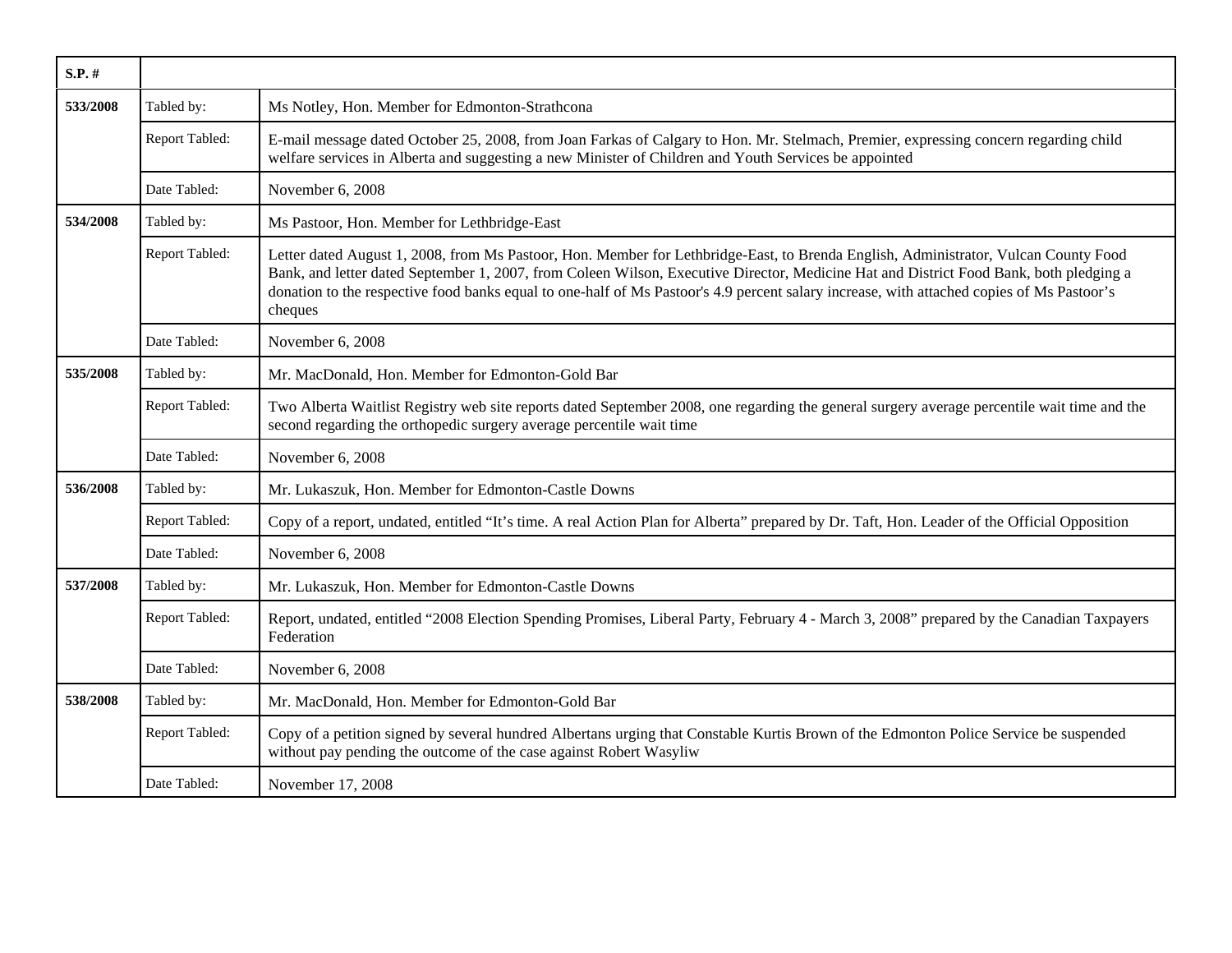| $S.P.$ # |                |                                                                                                                                                                                                                                                                                                                                                                                                                                    |
|----------|----------------|------------------------------------------------------------------------------------------------------------------------------------------------------------------------------------------------------------------------------------------------------------------------------------------------------------------------------------------------------------------------------------------------------------------------------------|
| 539/2008 | Tabled by:     | Mr. MacDonald, Hon. Member for Edmonton-Gold Bar                                                                                                                                                                                                                                                                                                                                                                                   |
|          | Report Tabled: | Letter dated November 6, 2008, from Frank C. Work, Q.C., Commissioner, Office of the Information and Privacy Commissioner, to<br>Mr. MacDonald, Hon. Member for Edmonton-Gold Bar, regarding Bill 45, Statistics Bureau Amendment Act, 2008                                                                                                                                                                                        |
|          | Date Tabled:   | November 17, 2008                                                                                                                                                                                                                                                                                                                                                                                                                  |
| 540/2008 | Tabled by:     | Mr. MacDonald, Hon. Member for Edmonton-Gold Bar                                                                                                                                                                                                                                                                                                                                                                                   |
|          | Report Tabled: | Letter dated October 23, 2008, from Hon. Ms Evans, Minister of Finance and Enterprise, to Mr. MacDonald, Hon. Member for Edmonton-Gold<br>Bar, regarding the investment performance of the public sector pension funds                                                                                                                                                                                                             |
|          | Date Tabled:   | Mr. MacDonald, Hon. Member for Edmonton-Gold Bar                                                                                                                                                                                                                                                                                                                                                                                   |
| 541/2008 | Tabled by:     | Mr. Chase, Hon. Member for Calgary-Varsity                                                                                                                                                                                                                                                                                                                                                                                         |
|          | Report Tabled: | Program from the City of Calgary Juno Beach Academy of Canadian Studies and Queens Park Cemetery Remembrance Day ceremony held on<br>November 7, 2008                                                                                                                                                                                                                                                                              |
|          | Date Tabled:   | November 17, 2008                                                                                                                                                                                                                                                                                                                                                                                                                  |
| 542/2008 | Tabled by:     | Mr. Chase, Hon. Member for Calgary-Varsity                                                                                                                                                                                                                                                                                                                                                                                         |
|          | Report Tabled: | Program from the Military Museums Remembrance Day Service held on November 11, 2008                                                                                                                                                                                                                                                                                                                                                |
|          | Date Tabled:   | November 17, 2008                                                                                                                                                                                                                                                                                                                                                                                                                  |
| 543/2008 | Tabled by:     | Hon. Mr. Kowalski, Speaker of the Legislative Assembly                                                                                                                                                                                                                                                                                                                                                                             |
|          | Report Tabled: | Letter dated July 28, 2008, from Lorne R. Gibson, Chief Electoral Officer, to Hon. Mr. Kowalski, Speaker of the Legislative Assembly,<br>attaching an amended report listing registered candidates together with their chief financial officers who did not file a financial statement with<br>the Chief Electoral Officer on or before July 3, 2008, following the 2008 Alberta Provincial General Election held on March 3, 2008 |
|          | Date Tabled:   | November 17, 2008                                                                                                                                                                                                                                                                                                                                                                                                                  |
| 544/2008 | Tabled by:     | Hon. Ms Evans, Minister of Finance and Enterprise                                                                                                                                                                                                                                                                                                                                                                                  |
|          | Report Tabled: | Budget 2008, Second Quarter Fiscal Update 2008-09                                                                                                                                                                                                                                                                                                                                                                                  |
|          | Date Tabled:   | November 18, 2008                                                                                                                                                                                                                                                                                                                                                                                                                  |
| 545/2008 | Tabled by:     | Hon. Mr. Renner, Minister of Environment on behalf of Hon. Mr. Liepert, Minister of Health and Wellness                                                                                                                                                                                                                                                                                                                            |
|          | Report Tabled: | Document, undated, entitled "Update on Provincial Response to the Syphilis Outbreak in Alberta, Advice to the Minister"                                                                                                                                                                                                                                                                                                            |
|          | Date Tabled:   | November 18, 2008                                                                                                                                                                                                                                                                                                                                                                                                                  |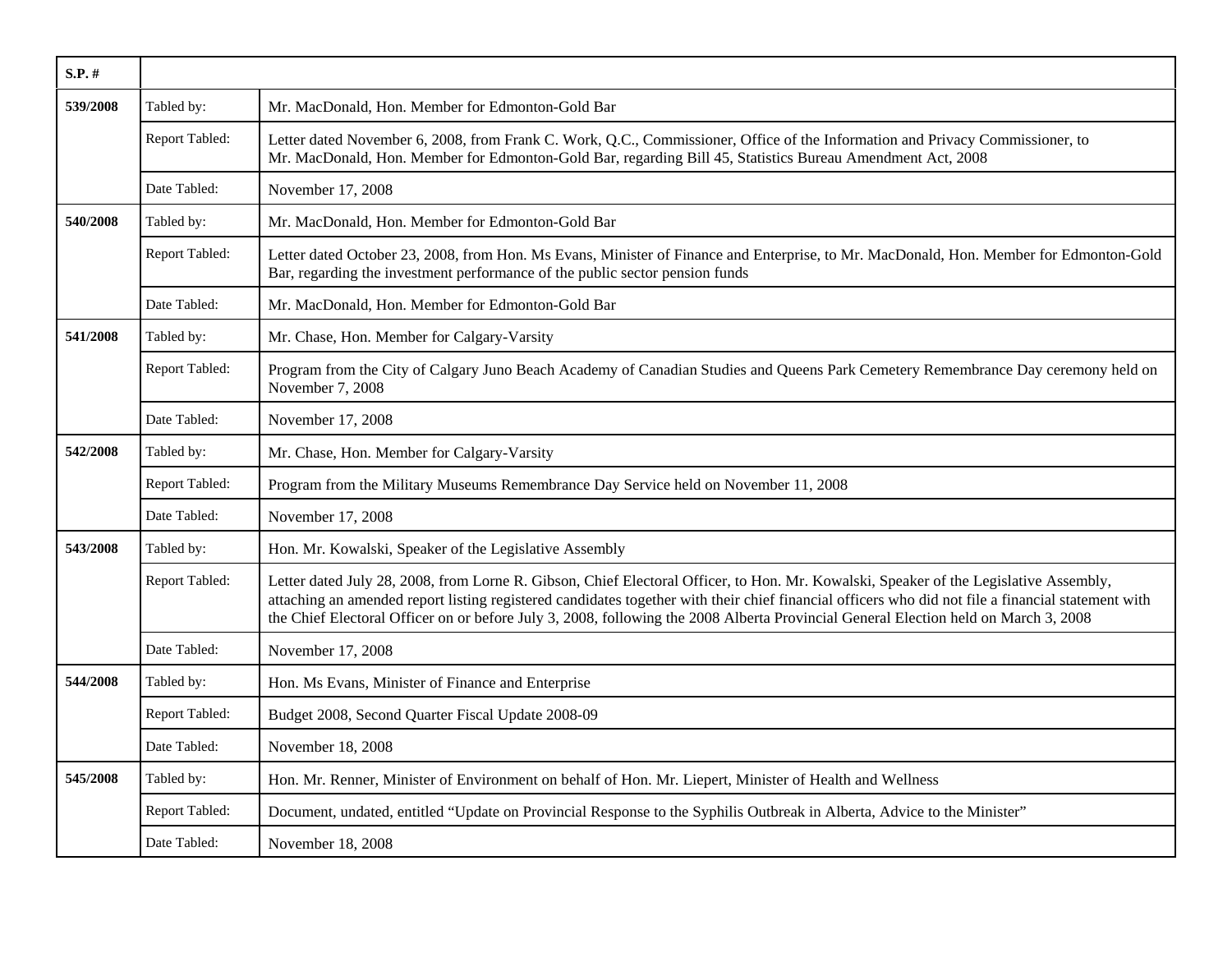| $S.P.$ # |                |                                                                                                                                                                                                                        |
|----------|----------------|------------------------------------------------------------------------------------------------------------------------------------------------------------------------------------------------------------------------|
| 546/2008 | Tabled by:     | Mrs. Forsyth, Chair, Standing Committee on the Alberta Heritage Savings Trust Fund                                                                                                                                     |
|          | Report Tabled: | Alberta Heritage Savings Trust Fund, Second Quarter Update for the six months ended September 30, 2008                                                                                                                 |
|          | Date Tabled:   | November 18, 2008                                                                                                                                                                                                      |
| 547/2008 | Tabled by:     | Mr. Rodney, Hon. Member for Calgary-Lougheed                                                                                                                                                                           |
|          | Report Tabled: | E-mail message dated May 15, 2008, from Roselyn Elford to Mr. Rodney, Hon. Member for Calgary-Lougheed, expressing support for<br>Bill 206, Alberta Personal Income Tax (Physical Activity Credit) Amendment Act, 2008 |
|          | Date Tabled:   | November 18, 2008                                                                                                                                                                                                      |
| 548/2008 | Tabled by:     | Mr. Mason, Hon. Member for Edmonton-Highlands-Norwood, on behalf of Ms Notley, Hon. Member for Edmonton-Strathcona                                                                                                     |
|          | Report Tabled: | Draft report dated March 2008, entitled "Strategic and Program Evaluation of the Cumulative Environmental Management Association"<br>prepared by PricewaterhouseCoopers LLP                                            |
|          | Date Tabled:   | November 18, 2008                                                                                                                                                                                                      |
| 549/2008 | Tabled by:     | Mr. MacDonald, Hon. Member for Edmonton-Gold Bar                                                                                                                                                                       |
|          | Report Tabled: | Alberta Health Services web page entitled "Contact Us"                                                                                                                                                                 |
|          | Date Tabled:   | November 18, 2008                                                                                                                                                                                                      |
| 550/2008 | Tabled by:     | Mr. MacDonald, Hon. Member for Edmonton-Gold Bar                                                                                                                                                                       |
|          | Report Tabled: | Alberta Health Services Board General Bylaws dated August 18, 2008                                                                                                                                                     |
|          | Date Tabled:   | November 18, 2008                                                                                                                                                                                                      |
| 551/2008 | Tabled by:     | Ms Pastoor, Hon. Member for Lethbridge-East                                                                                                                                                                            |
|          | Report Tabled: | Statistics Canada web site article dated October 9, 2008, entitled "University tuition fees"                                                                                                                           |
|          | Date Tabled:   | November 18, 2008                                                                                                                                                                                                      |
| 552/2008 | Tabled by:     | Mr. Chase, Hon. Member for Calgary-Varsity                                                                                                                                                                             |
|          | Report Tabled: | Program from the fourth annual Calgary Committee National Housing Day event held on November 13, 2008                                                                                                                  |
|          | Date Tabled:   | November 18, 2008                                                                                                                                                                                                      |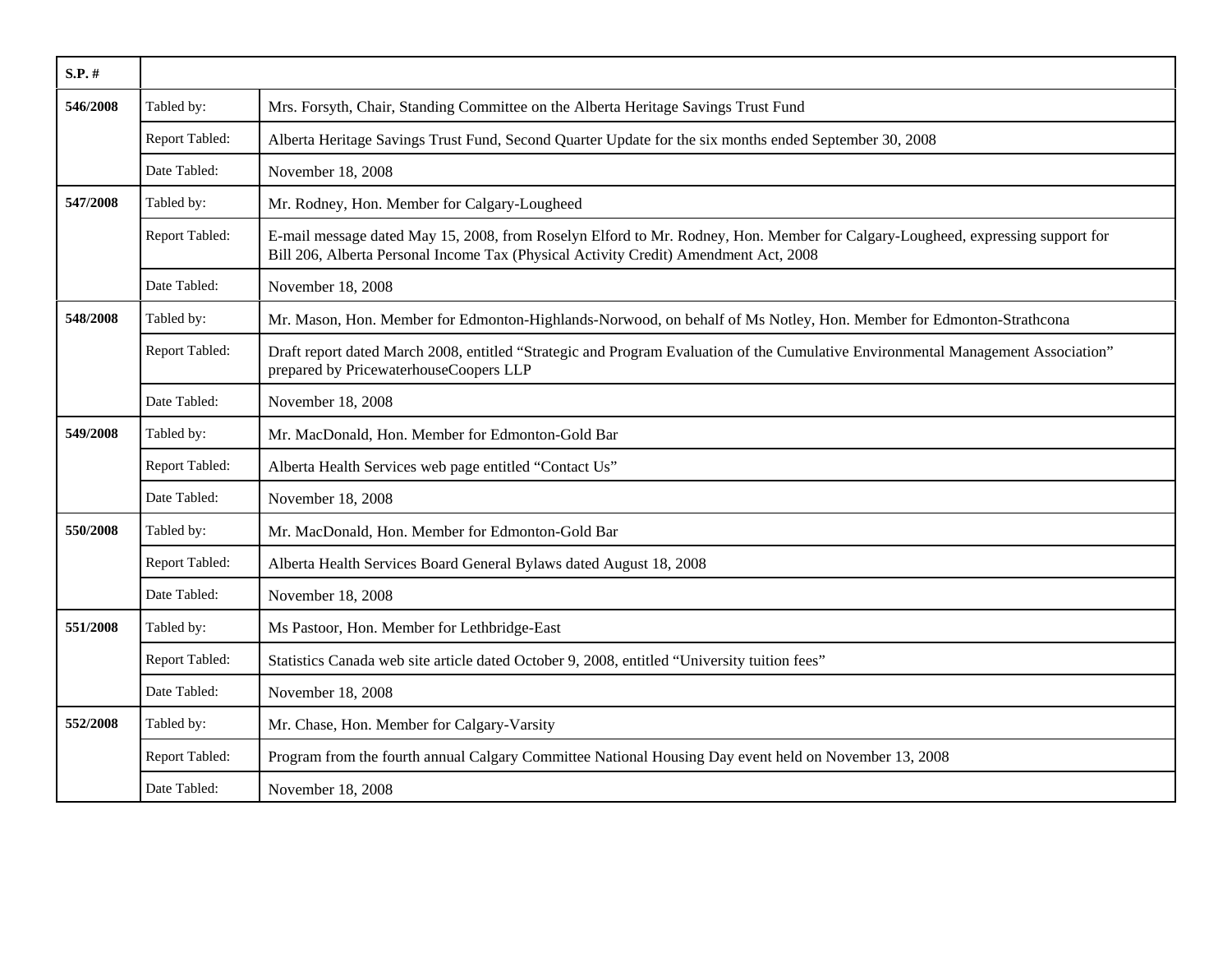| $S.P.$ # |                |                                                                                      |
|----------|----------------|--------------------------------------------------------------------------------------|
| 553/2008 | Tabled by:     | Clerk of the Assembly on behalf of Hon. Mr. Liepert, Minister of Health and Wellness |
|          | Report Tabled: | Alberta Cancer Board, Annual Report 07/08                                            |
|          | Date Tabled:   | November 18, 2008                                                                    |
| 554/2008 | Tabled by:     | Clerk of the Assembly on behalf of Hon. Mr. Liepert, Minister of Health and Wellness |
|          | Report Tabled: | College of Alberta Dental Assistants, Annual Report 2007-08                          |
|          | Date Tabled:   | November 18, 2008                                                                    |
| 555/2008 | Tabled by:     | Clerk of the Assembly on behalf of Hon. Mr. Liepert, Minister of Health and Wellness |
|          | Report Tabled: | Alberta Mental Health Board, Annual Report 2007-2008                                 |
|          | Date Tabled:   | November 18, 2008                                                                    |
| 556/2008 | Tabled by:     | Clerk of the Assembly on behalf of Hon. Mr. Liepert, Minister of Health and Wellness |
|          | Report Tabled: | AADAC (Alberta Alcohol and Drug Abuse Commission) Annual Report 2007-2008            |
|          | Date Tabled:   | November 18, 2008                                                                    |
| 557/2008 | Tabled by:     | Clerk of the Assembly on behalf of Hon. Mr. Liepert, Minister of Health and Wellness |
|          | Report Tabled: | Aspen Regional Health, Annual Report 2007-2008                                       |
|          | Date Tabled:   | November 18, 2008                                                                    |
| 558/2008 | Tabled by:     | Clerk of the Assembly on behalf of Hon. Mr. Liepert, Minister of Health and Wellness |
|          | Report Tabled: | Capital Health, Edmonton Area, Annual Report 2007-2008                               |
|          | Date Tabled:   | November 18, 2008                                                                    |
| 559/2008 | Tabled by:     | Clerk of the Assembly on behalf of Hon. Mr. Liepert, Minister of Health and Wellness |
|          | Report Tabled: | Calgary Health Region, 2007-2008 Annual Report                                       |
|          | Date Tabled:   | November 18, 2008                                                                    |
| 560/2008 | Tabled by:     | Clerk of the Assembly on behalf of Hon. Mr. Liepert, Minister of Health and Wellness |
|          | Report Tabled: | Chinook Health, Annual Report 2007/08                                                |
|          | Date Tabled:   | November 18, 2008                                                                    |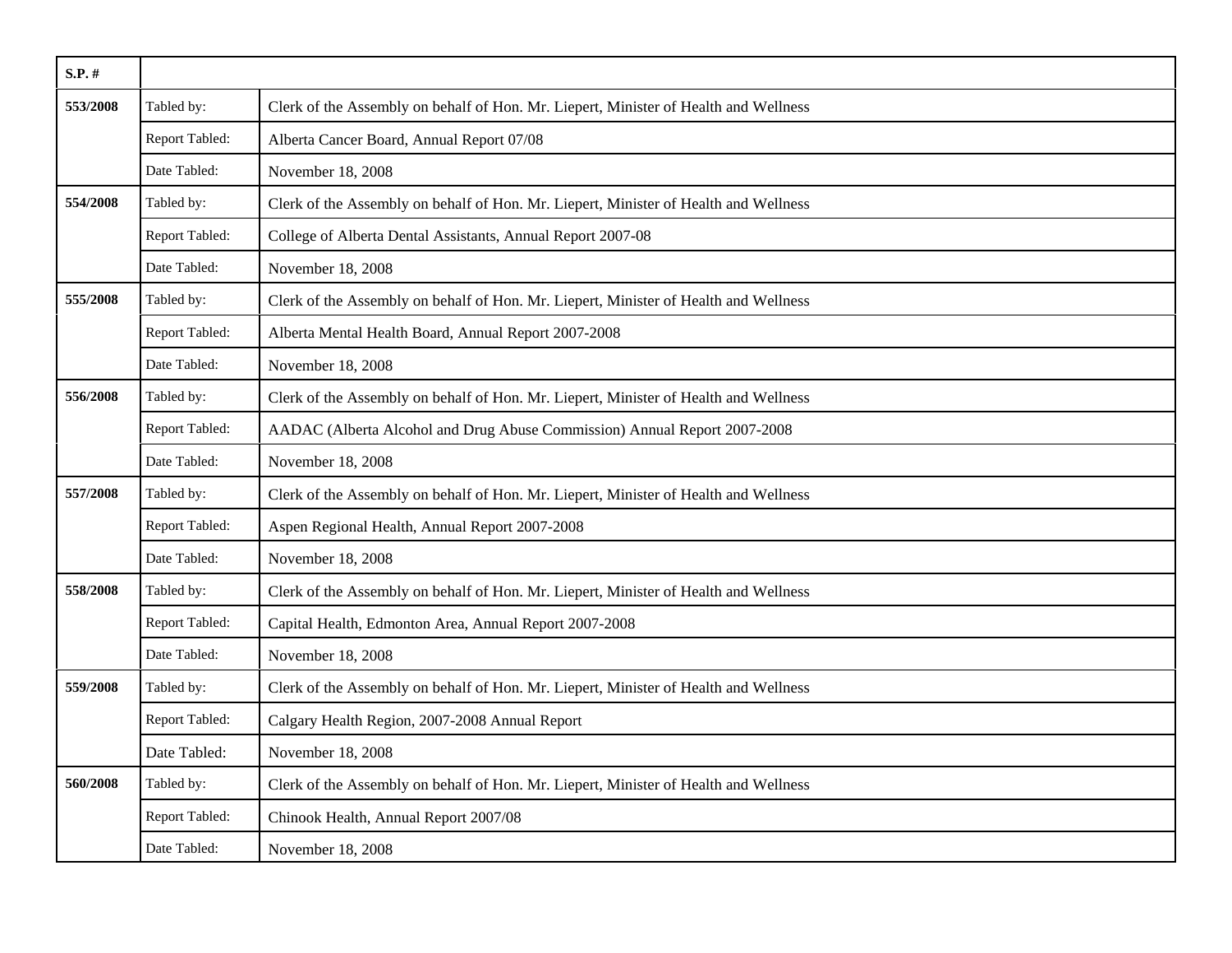| $S.P.$ # |                |                                                                                                     |
|----------|----------------|-----------------------------------------------------------------------------------------------------|
| 561/2008 | Tabled by:     | Clerk of the Assembly on behalf of Hon. Mr. Liepert, Minister of Health and Wellness                |
|          | Report Tabled: | David Thompson Health Region, Annual Report April 2007 - March 2008                                 |
|          | Date Tabled:   | November 18, 2008                                                                                   |
| 562/2008 | Tabled by:     | Clerk of the Assembly on behalf of Hon. Mr. Liepert, Minister of Health and Wellness                |
|          | Report Tabled: | East Central Health, Annual Report April 1 2007 - March 31, 2008                                    |
|          | Date Tabled:   | November 18, 2008                                                                                   |
| 563/2008 | Tabled by:     | Clerk of the Assembly on behalf of Hon. Mr. Liepert, Minister of Health and Wellness                |
|          | Report Tabled: | Northern Lights Health Region, Annual Report 2007-2008                                              |
|          | Date Tabled:   | November 18, 2008                                                                                   |
| 564/2008 | Tabled by:     | Clerk of the Assembly on behalf of Hon. Mr. Liepert, Minister of Health and Wellness                |
|          | Report Tabled: | Palliser Health Region, 2007-2008 Annual Report                                                     |
|          | Date Tabled:   | November 18, 2008                                                                                   |
| 565/2008 | Tabled by:     | Clerk of the Assembly on behalf of Hon. Mr. Liepert, Minister of Health and Wellness                |
|          | Report Tabled: | Peace Country Health, Annual Report April 2007 - March 2008                                         |
|          | Date Tabled:   | November 18, 2008                                                                                   |
| 566/2008 | Tabled by:     | Clerk of the Assembly on behalf of Hon. Mrs. Jablonski, Minister of Seniors and Community Supports  |
|          | Report Tabled: | Response to Written Question WQ1, asked for by Ms Blakeman on behalf of Ms Pastoor on May 12, 2008  |
|          | Date Tabled:   | November 18, 2008                                                                                   |
| 567/2008 | Tabled by:     | Clerk of the Assembly on behalf of Hon. Mrs. Jablonski, Minister of Seniors and Community Supports  |
|          | Report Tabled: | Return to Order of the Assembly MR1, asked for by Mr. Chase on behalf of Ms Pastoor on May 12, 2008 |
|          | Date Tabled:   | November 18, 2008                                                                                   |
| 568/2008 | Tabled by:     | Clerk of the Assembly on behalf of Hon. Mrs. Jablonski, Minister of Seniors and Community Supports  |
|          | Report Tabled: | Return to Order of the Assembly MR2, asked for by Ms Pastoor on May 12, 2008                        |
|          | Date Tabled:   | November 18, 2008                                                                                   |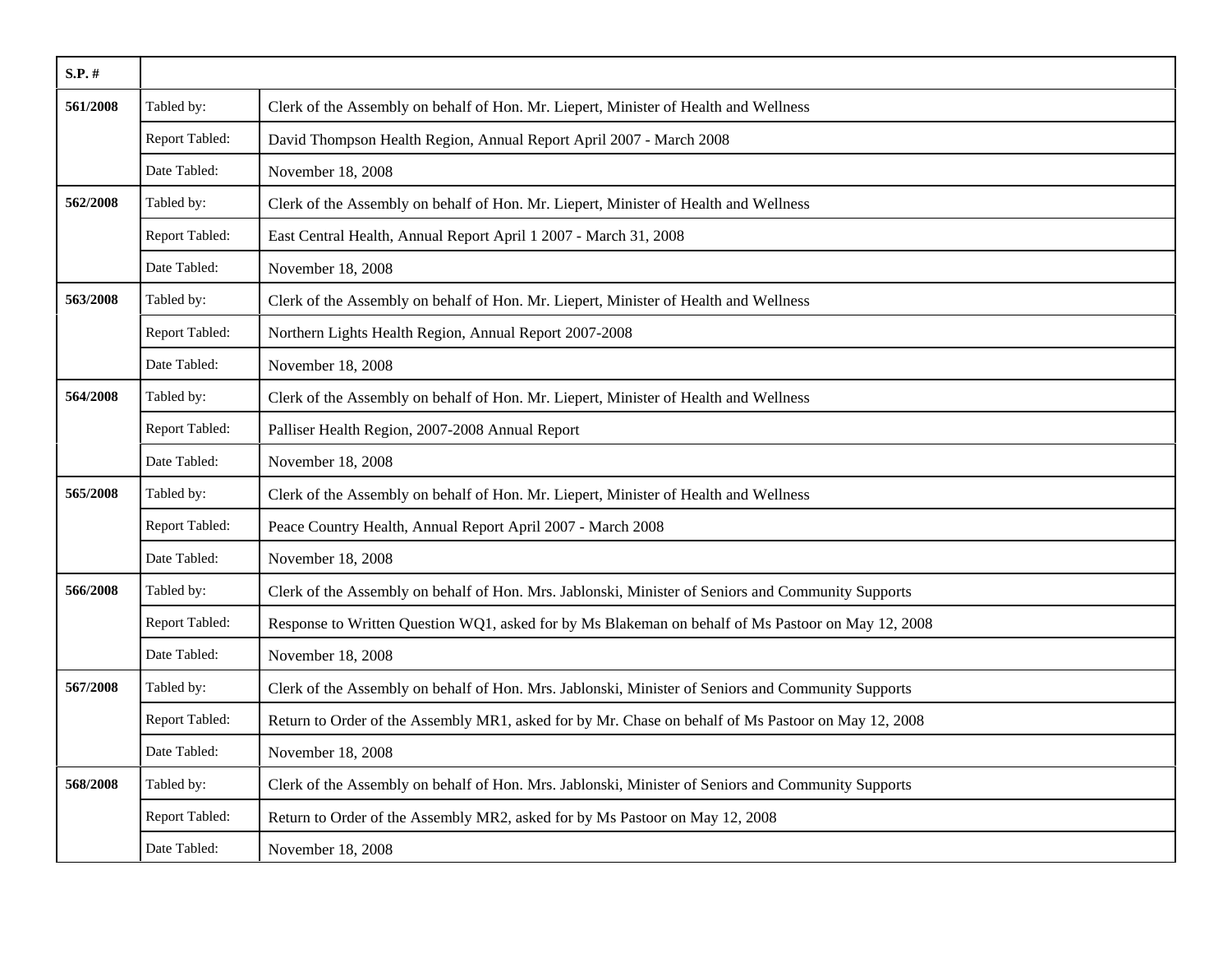| $S.P.$ # |                |                                                                                                                                                                                                                                                                                   |
|----------|----------------|-----------------------------------------------------------------------------------------------------------------------------------------------------------------------------------------------------------------------------------------------------------------------------------|
| 569/2008 | Tabled by:     | Mr. MacDonald, Hon. Member for Edmonton-Gold Bar                                                                                                                                                                                                                                  |
|          | Report Tabled: | Letter dated November 12, 2008, from Heather Bowie, CA, Myers Norris Penny, to Stanley Poloway, Candidate's Chief Financial Officer,<br>Electoral Division of Edmonton-Gold Bar, acknowledging receipt of financial information for the 2008 Alberta provincial election campaign |
|          | Date Tabled:   | November 19, 2008                                                                                                                                                                                                                                                                 |
| 570/2008 | Tabled by:     | Mr. MacDonald, Hon. Member for Edmonton-Gold Bar                                                                                                                                                                                                                                  |
|          | Report Tabled: | Document entitled "Meeting with representatives of the Ministry of Health and Wellness of the Province of Alberta, Canada, June 14, 2006"<br>prepared by santésuisse, regarding the role of the private sector in delivering health care                                          |
|          | Date Tabled:   | November 19, 2008                                                                                                                                                                                                                                                                 |
| 571/2008 | Tabled by:     | Mr. MacDonald, Hon. Member for Edmonton-Gold Bar                                                                                                                                                                                                                                  |
|          | Report Tabled: | Document, undated, entitled "Final Report: Study Tour of Sweden, June 16 - 21, 2006" prepared by Alberta Health and Wellness                                                                                                                                                      |
|          | Date Tabled:   | November 19, 2008                                                                                                                                                                                                                                                                 |
| 572/2008 | Tabled by:     | Clerk of the Assembly on behalf of Hon. Mr. Horner, Minister of Advanced Education and Technology                                                                                                                                                                                 |
|          | Report Tabled: | Public Post-Secondary Institutions, Audited Financial Statements, Public Colleges and Technical Institutes for the year ended June 30, 2007                                                                                                                                       |
|          | Date Tabled:   | November 19, 2008                                                                                                                                                                                                                                                                 |
| 573/2008 | Tabled by:     | Clerk of the Assembly on behalf of Hon. Mr. Horner, Minister of Advanced Education and Technology                                                                                                                                                                                 |
|          | Report Tabled: | Public Post-Secondary Institutions, Audited Financial Statements, Universities and Banff Centre for Continuing Education for the year ended<br>March 31, 2008                                                                                                                     |
|          | Date Tabled:   | November 19, 2008                                                                                                                                                                                                                                                                 |
| 574/2008 | Tabled by:     | Clerk of the Assembly on behalf of Hon. Mr. Horner, Minister of Advanced Education and Technology                                                                                                                                                                                 |
|          | Report Tabled: | Pursuant to the Alberta Heritage Foundation for Science and Engineering Research Act, cA-22, s22, Alberta Ingenuity (Alberta Heritage<br>Foundation for Science and Engineering Research), Annual Report 07/08                                                                    |
|          | Date Tabled:   | November 19, 2008                                                                                                                                                                                                                                                                 |
| 575/2008 | Tabled by:     | Clerk of the Assembly on behalf of Hon. Mr. Horner, Minister of Advanced Education and Technology                                                                                                                                                                                 |
|          | Report Tabled: | Response to Written Question WQ11, asked for by Mr. Taylor on June 2, 2008                                                                                                                                                                                                        |
|          | Date Tabled:   | November 19, 2008                                                                                                                                                                                                                                                                 |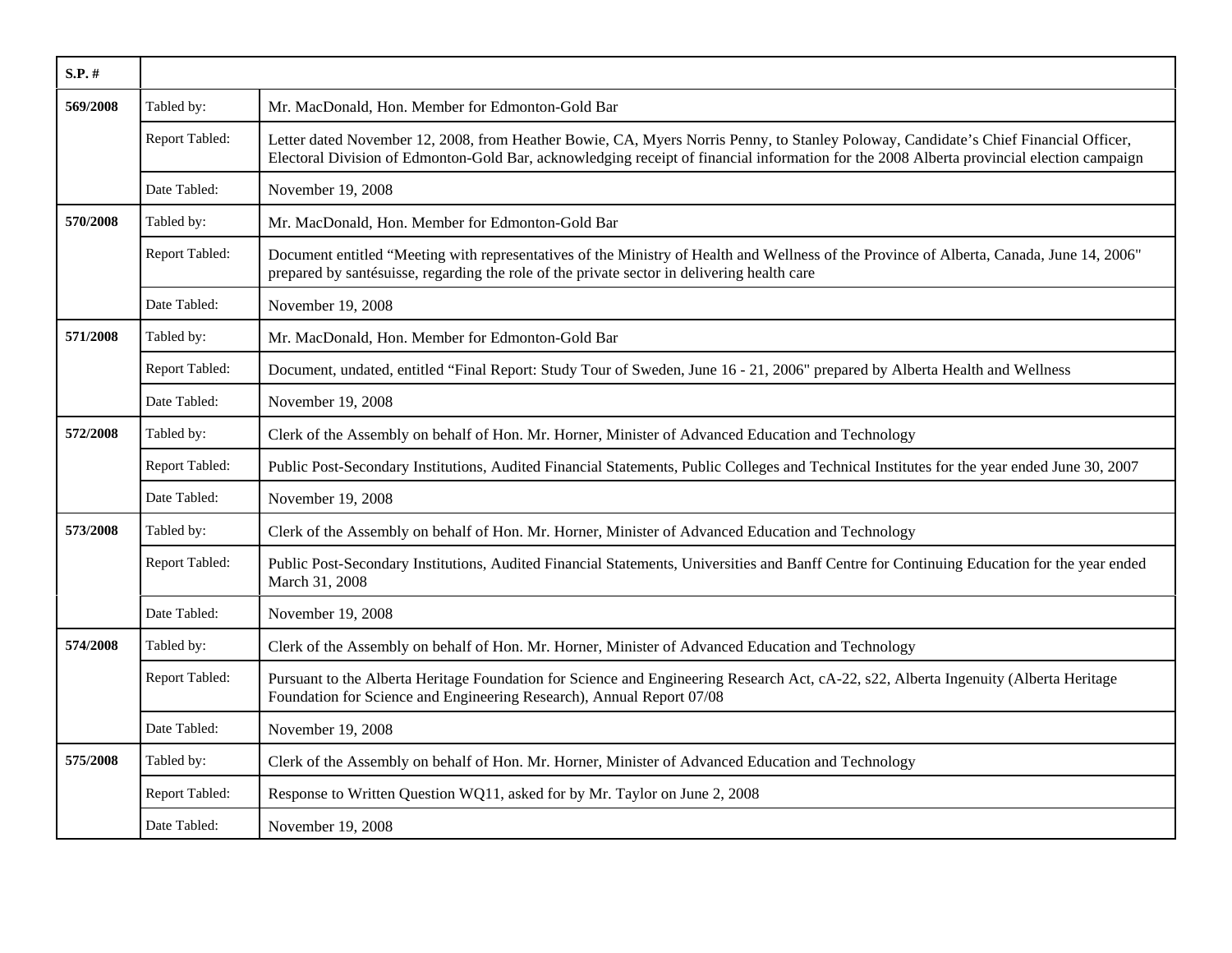| $S.P.$ # |                |                                                                                                                              |
|----------|----------------|------------------------------------------------------------------------------------------------------------------------------|
| 576/2008 | Tabled by:     | Clerk of the Assembly on behalf of Hon. Mr. Horner, Minister of Advanced Education and Technology                            |
|          | Report Tabled: | Response to Written Question WQ12, asked for by Mr. Taylor on June 2, 2008                                                   |
|          | Date Tabled:   | November 19, 2008                                                                                                            |
| 577/2008 | Tabled by:     | Clerk of the Assembly on behalf of Hon. Mr. Horner, Minister of Advanced Education and Technology                            |
|          | Report Tabled: | Response to Written Question WQ18, asked for by Mr. Taylor on June 2, 2008                                                   |
|          | Date Tabled:   | November 19, 2008                                                                                                            |
| 578/2008 | Tabled by:     | Clerk of the Assembly on behalf of Hon. Mr. Horner, Minister of Advanced Education and Technology                            |
|          | Report Tabled: | Response to Written Question WQ19, asked for by Mr. Taylor on June 2, 2008                                                   |
|          | Date Tabled:   | November 19, 2008                                                                                                            |
| 579/2008 | Tabled by:     | Mr. Prins, Chair, Select Standing Committee on Privileges and Elections, Standing Orders and Printing                        |
|          | Report Tabled: | Standing Order Review Final Report dated November 2008                                                                       |
|          | Date Tabled:   | November 20, 2008                                                                                                            |
| 580/2008 | Tabled by:     | Hon. Mr. Lindsay, Solicitor General and Minister of Public Security                                                          |
|          | Report Tabled: | Alberta Law Enforcement Review Board, 2006 and 2007 Annual Report                                                            |
|          | Date Tabled:   | November 20, 2008                                                                                                            |
| 581/2008 | Tabled by:     | Mr. Sandhu, Hon. Member for Edmonton-Manning                                                                                 |
|          | Report Tabled: | Program from the Kildare Remembrance Day Assembly held on November 10, 2008                                                  |
|          | Date Tabled:   | November 20, 2008                                                                                                            |
| 582/2008 | Tabled by:     | Mr. Sandhu, Hon. Member for Edmonton-Manning                                                                                 |
|          | Report Tabled: | Program from the Edmonton Public Teachers Local No. 37 New Teacher Induction Ceremony held on November 17, 2008              |
|          | Date Tabled:   | November 20, 2008                                                                                                            |
| 583/2008 | Tabled by:     | Mr. MacDonald, Hon. Member for Edmonton-Gold Bar                                                                             |
|          | Report Tabled: | Business Wire web site article dated May 12, 1999, entitled "Major Appointments Enrich CommonHealth Network and Adient Unit" |
|          | Date Tabled:   | November 20, 2008                                                                                                            |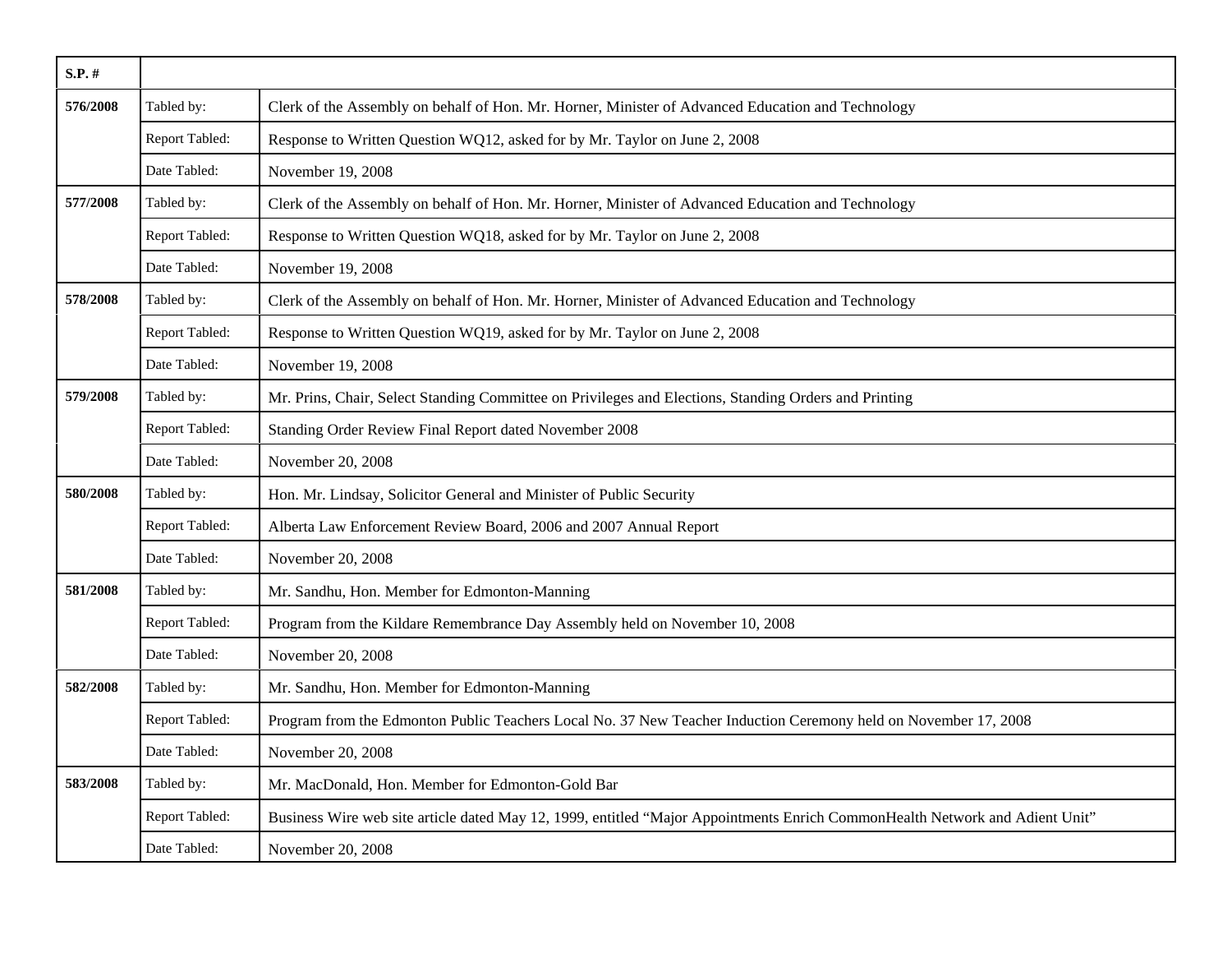| $S.P.$ # |                |                                                                                                                                                                                                                 |
|----------|----------------|-----------------------------------------------------------------------------------------------------------------------------------------------------------------------------------------------------------------|
| 584/2008 | Tabled by:     | Mr. MacDonald, Hon. Member for Edmonton-Gold Bar                                                                                                                                                                |
|          | Report Tabled: | canada.com web site article dated November 10, 2008, entitled "Taxpayers' bill soars for troubled P3school: Leaky Abbotsford school was<br>built as a public-private partnership with NDP government"           |
|          | Date Tabled:   | November 20, 2008                                                                                                                                                                                               |
| 585/2008 | Tabled by:     | Dr. Brown, Acting Chair of Committees                                                                                                                                                                           |
|          | Report Tabled: | Amendment to Bill 41 (Hon. Minister of Municipal Affairs) — Agreed to                                                                                                                                           |
|          | Date Tabled:   | November 20, 2008                                                                                                                                                                                               |
| 586/2008 | Tabled by:     | Ms Blakeman, Hon. Member for Edmonton-Centre, on behalf of Dr. Taft, Hon. Leader of the Official Opposition                                                                                                     |
|          | Report Tabled: | Westernwheel.com web site article dated November 12, 2008, entitled "Province steps up to help fund Foothills Country Hospice"                                                                                  |
|          | Date Tabled:   | November 24, 2008                                                                                                                                                                                               |
| 587/2008 | Tabled by:     | Ms Blakeman, Hon. Member for Edmonton-Centre, on behalf of Dr. Taft, Hon. Leader of the Official Opposition                                                                                                     |
|          | Report Tabled: | PC Alberta website article dated June 29, 2008, entitled "Hey MLA, Where's the Money?"                                                                                                                          |
|          | Date Tabled:   | November 24, 2008                                                                                                                                                                                               |
| 588/2008 | Tabled by:     | Ms Notley, Hon. Member for Edmonton-Strathcona                                                                                                                                                                  |
|          | Report Tabled: | Canadian Broadcasting News article dated November 24, 2008, entitled "Secret advice to politicians: oilsands emissions hard to scrub" with<br>attached document, undated, entitled "Key Messages for Ministers" |
|          | Date Tabled:   | November 24, 2008                                                                                                                                                                                               |
| 589/2008 | Tabled by:     | Mr. Chase, Hon. Member for Calgary-Varsity,                                                                                                                                                                     |
|          | Report Tabled: | 13 recent e-mail messages from Albertans to Hon. Mr. Stelmach, Premier, requesting full funding for the Safe Visitation pilot program                                                                           |
|          | Date Tabled:   | November 24, 2008                                                                                                                                                                                               |
| 590/2008 | Tabled by:     | Mr. Chase, Hon. Member for Calgary-Varsity                                                                                                                                                                      |
|          | Report Tabled: | Pamphlet entitled "The Salvation Army Christmas Kettle Campaign, November 19 - December 24" prepared by The Salvation Army                                                                                      |
|          | Date Tabled:   | November 24, 2008                                                                                                                                                                                               |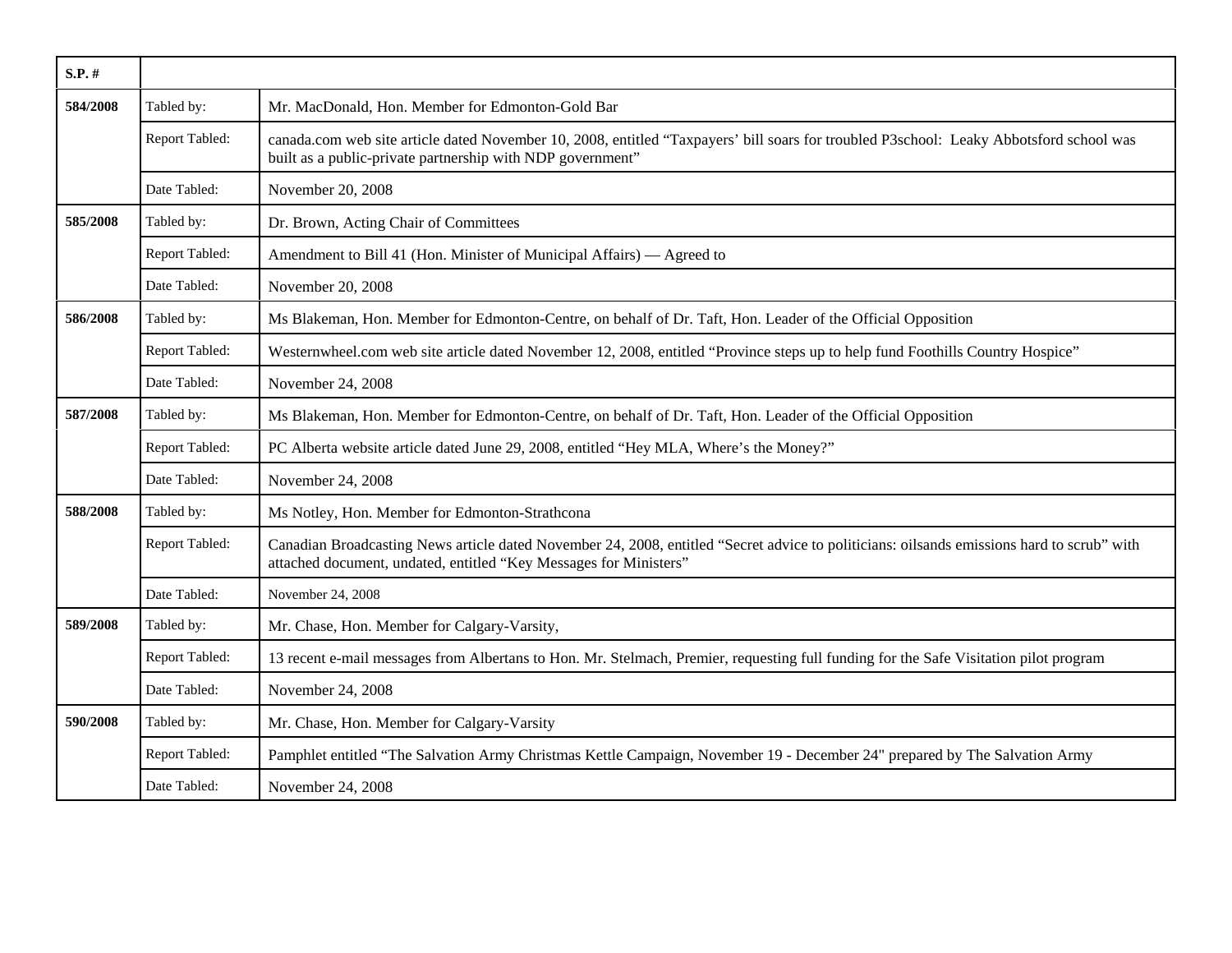| $S.P.$ # |                |                                                                                                                                                                                                                        |
|----------|----------------|------------------------------------------------------------------------------------------------------------------------------------------------------------------------------------------------------------------------|
| 591/2008 | Tabled by:     | Hon. Mr. Kowalski, Speaker of the Legislative Assembly                                                                                                                                                                 |
|          | Report Tabled: | Legislative Assembly of Alberta, 2007 Annual Report and 2007 Annual Report of the Commonwealth Parliamentary Association, Alberta<br><b>Branch</b>                                                                     |
|          | Date Tabled:   | November 24, 2008                                                                                                                                                                                                      |
| 592/2008 | Tabled by:     | Hon. Mr. Snelgrove, President of the Treasury Board                                                                                                                                                                    |
|          | Report Tabled: | 2008-09 Supplementary Supply Estimates, General Revenue Fund                                                                                                                                                           |
|          | Date Tabled:   | November 24, 2008                                                                                                                                                                                                      |
| 593/2008 | Tabled by:     | Dr. Taft, Hon. Leader of the Official Opposition                                                                                                                                                                       |
|          | Report Tabled: | Letter dated November 16, 2008, from Ab Brewster, President, Central Alberta Rodeo Association, to Dr. Taft, Leader of the Official<br>Opposition, expressing support for Motion Other Than a Government Motion 514    |
|          | Date Tabled:   | November 24, 2008                                                                                                                                                                                                      |
| 594/2008 | Tabled by:     | Dr. Taft, Hon. Leader of the Official Opposition                                                                                                                                                                       |
|          | Report Tabled: | Letter dated November 21, 2008, from Danny Jones, Board of Directors, Ponoka Stampede Association, to Dr. Taft, Leader of the Official<br>Opposition, expressing support for Motion Other Than a Government Motion 514 |
|          | Date Tabled:   | November 24, 2008                                                                                                                                                                                                      |
| 595/2008 | Tabled by:     | Mr. Denis, Hon. Member for Calgary-Egmont                                                                                                                                                                              |
|          | Report Tabled: | Canada.com web site reprint of a Calgary Herald article dated November 7, 2008, entitled "Taft's Stetson must be too tight"                                                                                            |
|          | Date Tabled:   | November 24, 2008                                                                                                                                                                                                      |
| 596/2008 | Tabled by:     | Mr. Denis, Hon. Member for Calgary-Egmont                                                                                                                                                                              |
|          | Report Tabled: | Canada.com web site reprint of an Edmonton Journal article dated November 6, 2008, entitled "Liberal leader wants rodeo to be Alberta's<br>official sport"                                                             |
|          | Date Tabled:   | November 24, 2008                                                                                                                                                                                                      |
| 597/2008 | Tabled by:     | Ms Notley, Hon. Member for Edmonton-Strathcona                                                                                                                                                                         |
|          | Report Tabled: | E-mail message dated November 24, 2008, from Elizabeth Reid to Hon. Mr. Stelmach, Premier, expressing concern regarding the recent<br>appointments to the Alberta Health Services Board                                |
|          | Date Tabled:   | November 25, 2008                                                                                                                                                                                                      |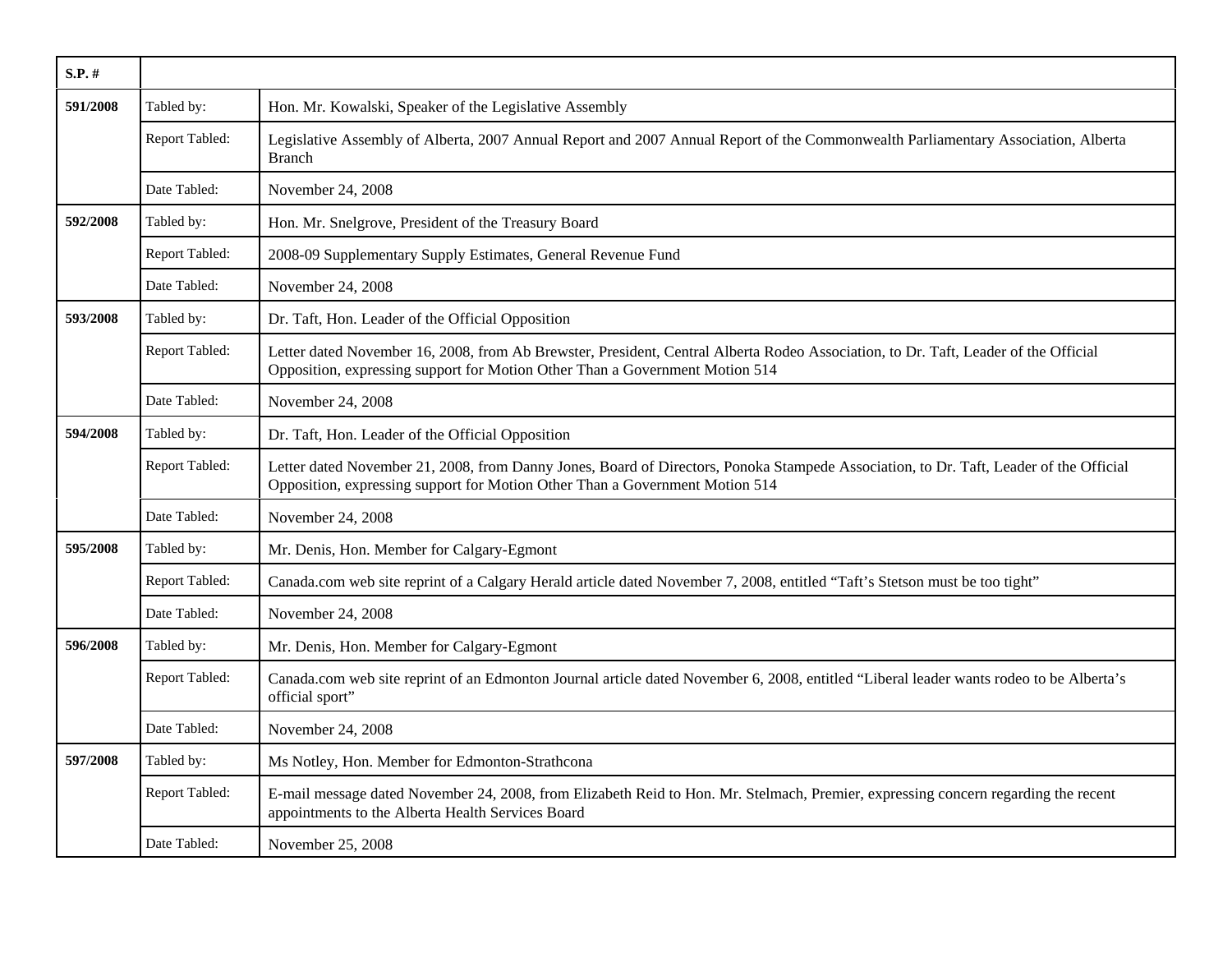| $S.P.$ # |                |                                                                                                                                                                                                                                                                                                                                 |
|----------|----------------|---------------------------------------------------------------------------------------------------------------------------------------------------------------------------------------------------------------------------------------------------------------------------------------------------------------------------------|
| 598/2008 | Tabled by:     | Ms Notley, Hon. Member for Edmonton-Strathcona                                                                                                                                                                                                                                                                                  |
|          | Report Tabled: | Treasury Board web site article, undated, entitled "Oil Sands Sustainable Development Secretariat"                                                                                                                                                                                                                              |
|          | Date Tabled:   | November 25, 2008                                                                                                                                                                                                                                                                                                               |
| 599/2008 | Tabled by:     | Ms Pastoor, Hon. Member for Lethbridge-East                                                                                                                                                                                                                                                                                     |
|          | Report Tabled: | Letter dated November 7, 2008, from Larry Elford of Lethbridge to Ms Pastoor, Hon. Member for Lethbridge-East, requesting a provincial<br>inquiry into the Alberta Securities Commission and the financial services industry, with several related attachments                                                                  |
|          | Date Tabled:   | November 25, 2008                                                                                                                                                                                                                                                                                                               |
| 600/2008 | Tabled by:     | Ms Pastoor, Hon. Member for Lethbridge-East                                                                                                                                                                                                                                                                                     |
|          | Report Tabled: | 3 documents dated May 17, 2006, April 26, 2006, and October 23, 2006, relating to Mutual Reliance Review System exemptive relief<br>application decisions in matters between the securities legislation of several provinces and the Bank of Montreal, the Toronto-Dominion Bank,<br>and the Canadian Imperial Bank of Commerce |
|          | Date Tabled:   | November 25, 2008                                                                                                                                                                                                                                                                                                               |
| 601/2008 | Tabled by:     | Mr. Johnston, Acting Chair of Committees                                                                                                                                                                                                                                                                                        |
|          | Report Tabled: | Amendment to Bill 40 (Hon. Member for Calgary-Varsity) — Defeated on division                                                                                                                                                                                                                                                   |
|          | Date Tabled:   | November 25, 2008                                                                                                                                                                                                                                                                                                               |
| 602/2008 | Tabled by:     | Hon. Mrs. Klimchuk, Minister of Service Alberta                                                                                                                                                                                                                                                                                 |
|          | Report Tabled: | Alberta Vital Statistics, Annual Review 2006                                                                                                                                                                                                                                                                                    |
|          | Date Tabled:   | November 26, 2008                                                                                                                                                                                                                                                                                                               |
| 603/2008 | Tabled by:     | Hon. Mr. Hancock, Minister of Education                                                                                                                                                                                                                                                                                         |
|          | Report Tabled: | Alberta Teachers' Association, 2006 Annual Report                                                                                                                                                                                                                                                                               |
|          | Date Tabled:   | November 26, 2008                                                                                                                                                                                                                                                                                                               |
| 604/2008 | Tabled by:     | Mr. Horne, Hon. Member for Edmonton-Rutherford                                                                                                                                                                                                                                                                                  |
|          | Report Tabled: | Premier's Council on the Status of Persons with Disabilities, Annual Report 2007/2008                                                                                                                                                                                                                                           |
|          | Date Tabled:   | November 26, 2008                                                                                                                                                                                                                                                                                                               |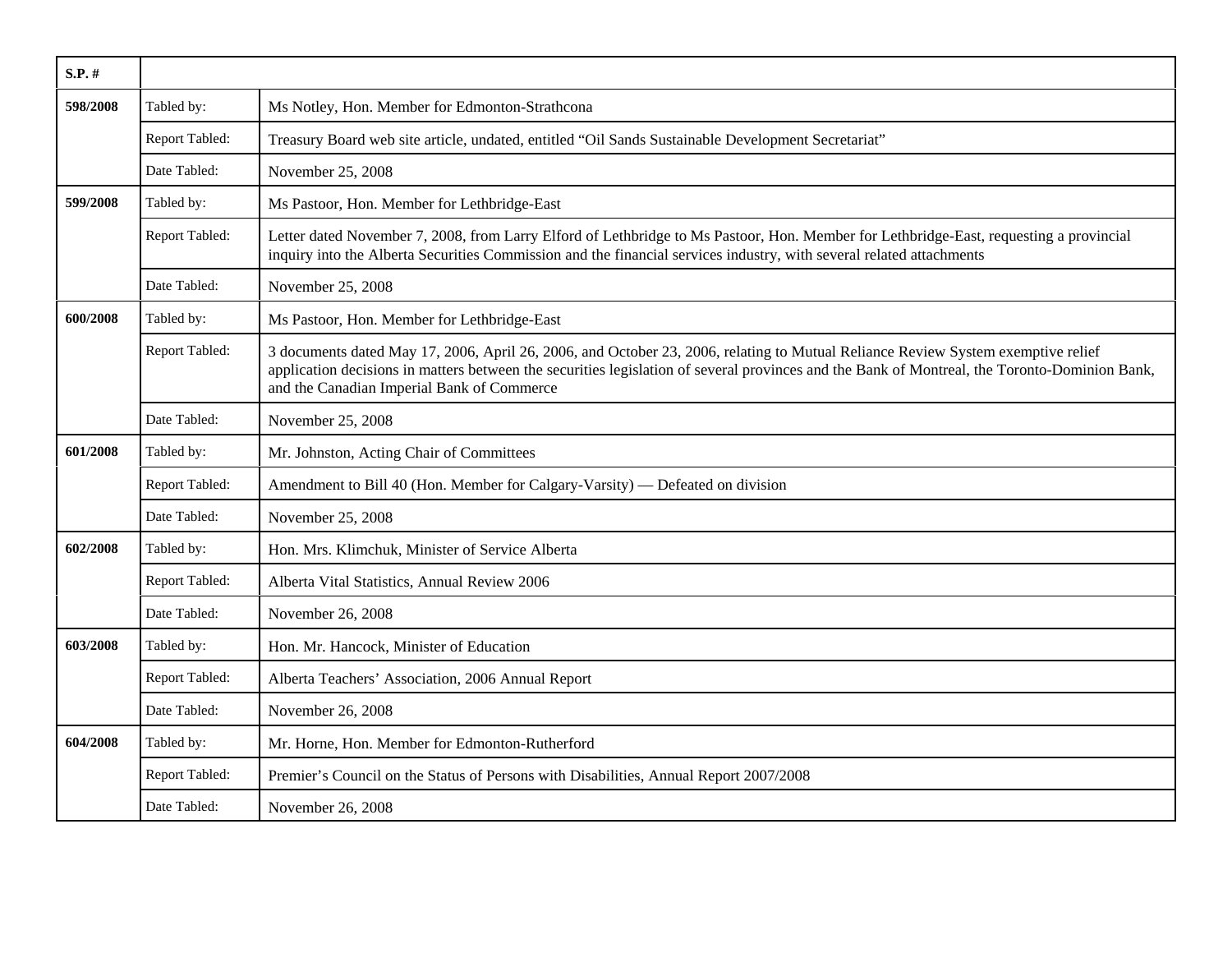| $S.P.$ # |                |                                                                                                                                                                                                                                                     |
|----------|----------------|-----------------------------------------------------------------------------------------------------------------------------------------------------------------------------------------------------------------------------------------------------|
| 605/2008 | Tabled by:     | Dr. Taft, Hon. Leader of the Official Opposition                                                                                                                                                                                                    |
|          | Report Tabled: | Letter dated November 19, 2007, from Donald M. Hamilton, Ethics Commissioner, to Dr. Taft, Hon. Leader of the Official Opposition,<br>acknowledging receipt of Dr. Taft's updated financial information                                             |
|          | Date Tabled:   | November 26, 2008                                                                                                                                                                                                                                   |
| 606/2008 | Tabled by:     | Dr. Taft, Hon. Leader of the Official Opposition                                                                                                                                                                                                    |
|          | Report Tabled: | 6 letters dated November 10, 2008, from Edmonton residents to Dr. Taft, Hon. Leader of the Official Opposition, and Hon. Mr. Liepert,<br>Minister of Health and Wellness, expressing concern regarding wait times for gynaecological cancer surgery |
|          | Date Tabled:   | November 26, 2008                                                                                                                                                                                                                                   |
| 607/2008 | Tabled by:     | Mr. MacDonald, Hon. Member for Edmonton-Gold Bar                                                                                                                                                                                                    |
|          | Report Tabled: | Hospital Quarterly, Winter 1997/1998 article entitled "Private Health Services in Canada: The Potential, The Politics and The Propoganda"<br>prepared by Jim Saunders                                                                               |
|          | Date Tabled:   | November 26, 2008                                                                                                                                                                                                                                   |
| 608/2008 | Tabled by:     | Mr. MacDonald, Hon. Member for Edmonton-Gold Bar                                                                                                                                                                                                    |
|          | Report Tabled: | Alberta Corporate Registration System, Corporation/Non-Profit Search of HRG Health Resource Group Inc.                                                                                                                                              |
|          | Date Tabled:   | November 26, 2008                                                                                                                                                                                                                                   |
| 609/2008 | Tabled by:     | Mr. MacDonald, Hon. Member for Edmonton-Gold Bar                                                                                                                                                                                                    |
|          | Report Tabled: | Health Care Protection Act Report to Albertans regarding the renewal of a surgical service agreement under the Health Care Protection Act<br>(HCPA) for the term February 1, 2007 to March 31, 2012                                                 |
|          | Date Tabled:   | November 26, 2008                                                                                                                                                                                                                                   |
| 610/2008 | Tabled by:     | Mr. Chase, Hon. Member for Calgary-Varsity, on behalf of Dr. Swann, Hon. Member for Calgary-Mountain View                                                                                                                                           |
|          | Report Tabled: | Several hundred letters, undated, from Calgary residents to a Member of the Legislative Assembly suggesting five changes be implemented to<br>Alberta labour laws                                                                                   |
|          | Date Tabled:   | November 26, 2008                                                                                                                                                                                                                                   |
| 611/2008 | Tabled by:     | Mr. Mason, Hon. Member for Edmonton-Highlands-Norwood                                                                                                                                                                                               |
|          | Report Tabled: | Backgrounder dated November 26, 2008, entitled "Syphilis epidemic: What Ron Liepert knew vs. what he's told Albertans" prepared by the<br>Alberta NDP opposition                                                                                    |
|          | Date Tabled:   | November 26, 2008                                                                                                                                                                                                                                   |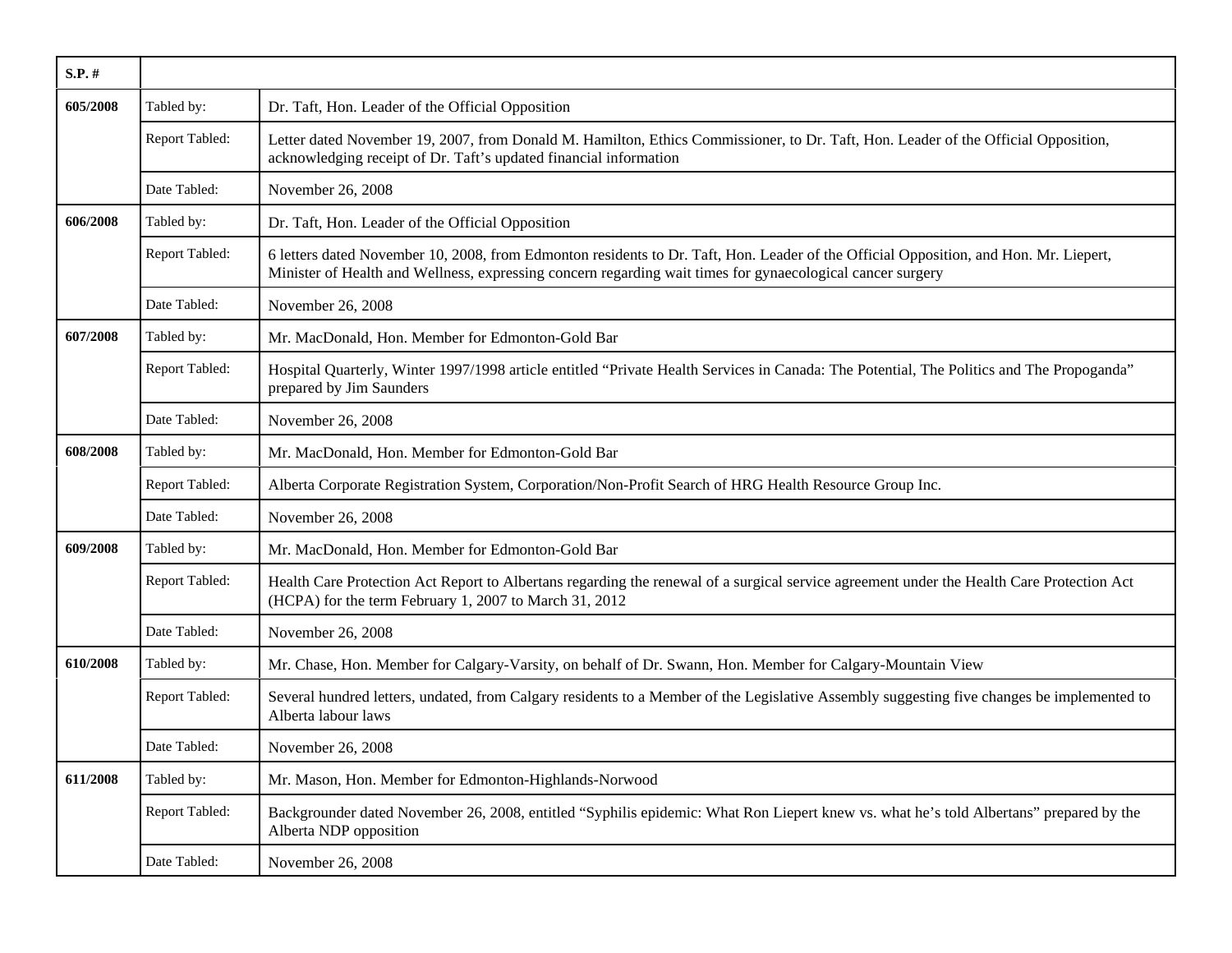| $S.P.$ # |                |                                                                                                                                                                    |
|----------|----------------|--------------------------------------------------------------------------------------------------------------------------------------------------------------------|
| 612/2008 | Tabled by:     | Mr. Mason, Hon. Member for Edmonton-Highlands-Norwood                                                                                                              |
|          | Report Tabled: | Alberta Energy web site article dated November 2008 entitled "Carbon Capture and Storage (CCS), Full Project Proposal (FPP) applicants"                            |
|          | Date Tabled:   | November 26, 2008                                                                                                                                                  |
| 613/2008 | Tabled by:     | Mr. Mason, Hon. Member for Edmonton-Highlands-Norwood                                                                                                              |
|          | Report Tabled: | Alberta Energy web site article, undated, entitled "CCS (Carbon Capture and Storage) funding Q&As"                                                                 |
|          | Date Tabled:   | November 26, 2008                                                                                                                                                  |
| 614/2008 | Tabled by:     | Mr. Mason, Hon. Member for Edmonton-Highlands-Norwood                                                                                                              |
|          | Report Tabled: | Report dated September 30, 2008, entitled "Accelerating Carbon Capture and Storage in Alberta" prepared by the Alberta Capture and Storage<br>Development Council  |
|          | Date Tabled:   | November 26, 2008                                                                                                                                                  |
| 615/2008 | Tabled by:     | Mr. Sandhu, Hon. Member for Edmonton-Manning                                                                                                                       |
|          | Report Tabled: | Program from the Performing Arts of LaZerte Society Classics and Comedy Silent Auction Evening held on October 24, 2008                                            |
|          | Date Tabled:   | November 27, 2008                                                                                                                                                  |
| 616/2008 | Tabled by:     | Mr. Sandhu, Hon. Member for Edmonton-Manning                                                                                                                       |
|          | Report Tabled: | Program from the Bannerman School Multicultural Day held on October 20, 2008                                                                                       |
|          | Date Tabled:   | November 27, 2008                                                                                                                                                  |
| 617/2008 | Tabled by:     | Mr. Chase, Hon. Member for Calgary-Varsity                                                                                                                         |
|          | Report Tabled: | Program from Three Little Birds held from November 20-30, 2008, at the Workshop West Theatre                                                                       |
|          | Date Tabled:   | November 27, 2008                                                                                                                                                  |
| 618/2008 | Tabled by:     | Ms Notley, Hon. Member for Edmonton-Strathcona                                                                                                                     |
|          | Report Tabled: | Open letter dated July 30, 2008, from Erik Butters, Chairman, Alberta Beef Producers, regarding the recently created Alberta Livestock and<br><b>Meat Strategy</b> |
|          | Date Tabled:   | November 27, 2008                                                                                                                                                  |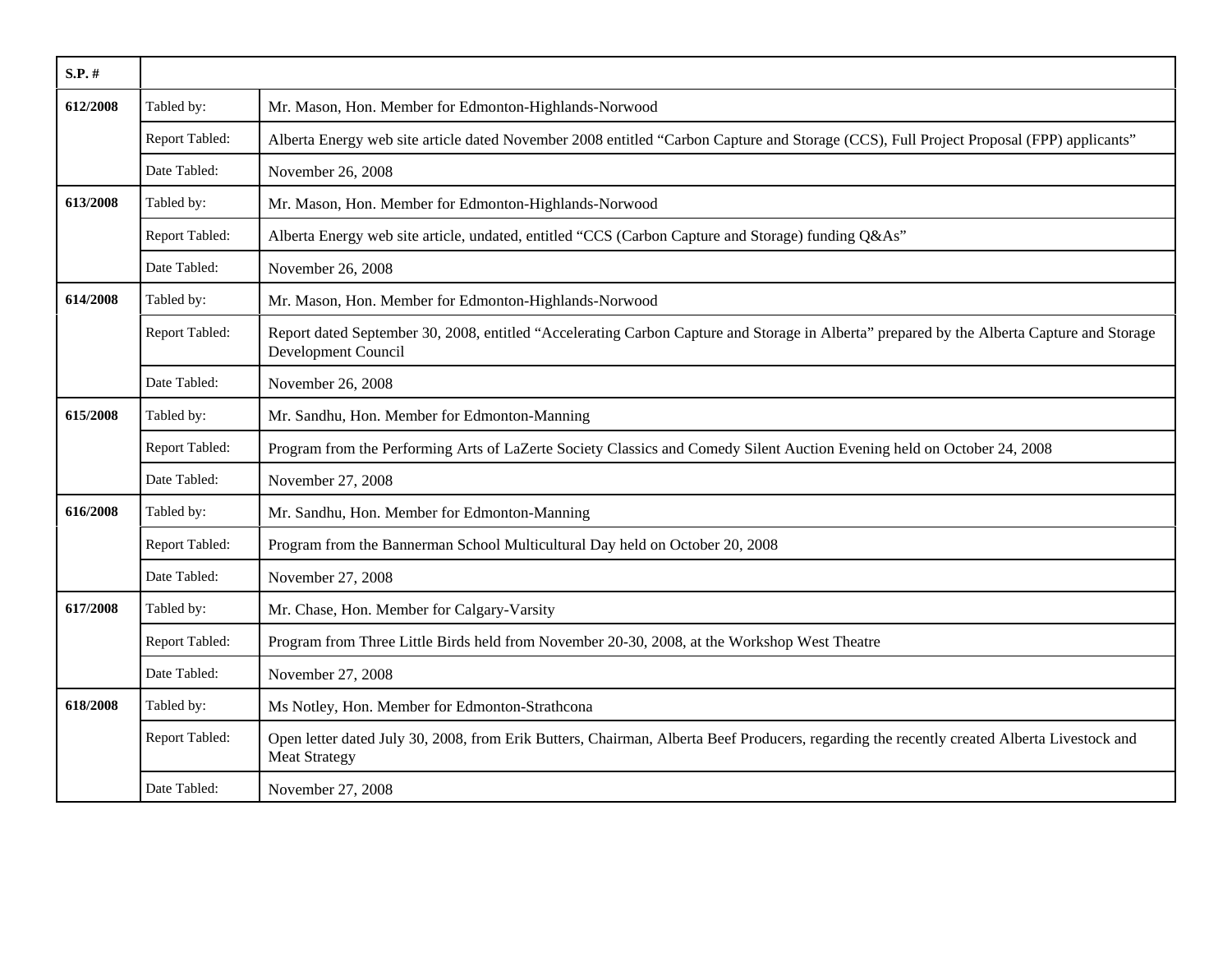| $S.P.$ # |                |                                                                                                                                                                                                                                                                                                                                                                                    |
|----------|----------------|------------------------------------------------------------------------------------------------------------------------------------------------------------------------------------------------------------------------------------------------------------------------------------------------------------------------------------------------------------------------------------|
| 619/2008 | Tabled by:     | Ms Notley, Hon. Member for Edmonton-Strathcona                                                                                                                                                                                                                                                                                                                                     |
|          | Report Tabled: | Page 1562 of Saskatchewan Hansard dated November 4, 2008                                                                                                                                                                                                                                                                                                                           |
|          | Date Tabled:   | November 27, 2008                                                                                                                                                                                                                                                                                                                                                                  |
| 620/2008 | Tabled by:     | Ms Notley, Hon. Member for Edmonton-Strathcona                                                                                                                                                                                                                                                                                                                                     |
|          | Report Tabled: | Letter dated October 10, 2008, from Dr. David P. Miller of Beaverlodge to Ms Notley, Hon. Member for Edmonton-Strathcona, attaching 389<br>letters, undated, from Albertans, unaddressed, and a copy of a petition signed by 3,543 Albertans, all expressing concern regarding the<br>possibility of the Beaverlodge Hospital being replaced by a new community health care centre |
|          | Date Tabled:   | November 27, 2008                                                                                                                                                                                                                                                                                                                                                                  |
| 621/2008 | Tabled by:     | Mr. Horne, Chair, Standing Committee on Health                                                                                                                                                                                                                                                                                                                                     |
|          | Report Tabled: | Report on Public Meetings dated December 2008                                                                                                                                                                                                                                                                                                                                      |
|          | Date Tabled:   | December 1, 2008                                                                                                                                                                                                                                                                                                                                                                   |
| 622/2008 | Tabled by:     | Hon. Mrs. Klimchuk, Minister of Service Alberta                                                                                                                                                                                                                                                                                                                                    |
|          | Report Tabled: | Freedom of Information and Protection of Privacy, Annual Report 2007-08                                                                                                                                                                                                                                                                                                            |
|          | Date Tabled:   | December 1, 2008                                                                                                                                                                                                                                                                                                                                                                   |
| 623/2008 | Tabled by:     | Mr. Sandhu, Hon. Member for Edmonton-Manning                                                                                                                                                                                                                                                                                                                                       |
|          | Report Tabled: | Program from the Institute of Cultural Performing Arts "Lady of the Moon" opera held at the Northern Alberta Jubilee Auditorium on<br>November 29, 2008                                                                                                                                                                                                                            |
|          | Date Tabled:   | December 1, 2008                                                                                                                                                                                                                                                                                                                                                                   |
| 624/2008 | Tabled by:     | Mr. Chase, Hon. Member for Calgary-Varsity                                                                                                                                                                                                                                                                                                                                         |
|          | Report Tabled: | 2 e-mail messages, the first dated November 14, 2008, from Charlotte Kingston to Hon. Mr. Stelmach, Premier, and the second dated November 24,<br>2008, from Holly Heffernan to Mr. Chase, Hon. Member for Calgary-Varsity, both requesting full funding for the Safe Visitation pilot program                                                                                     |
|          | Date Tabled:   | December 1, 2008                                                                                                                                                                                                                                                                                                                                                                   |
| 625/2008 | Tabled by:     | Ms Notley, Hon. Member for Edmonton-Strathcona                                                                                                                                                                                                                                                                                                                                     |
|          | Report Tabled: | Correspondence between Karen Grimsrud, Ameeta Singh, and Nicholas Bayliss regarding the Syphilis Campaign, obtained under Section 24(1)<br>of the Freedom of Information and Protection of Privacy Act                                                                                                                                                                             |
|          | Date Tabled:   | December 1, 2008                                                                                                                                                                                                                                                                                                                                                                   |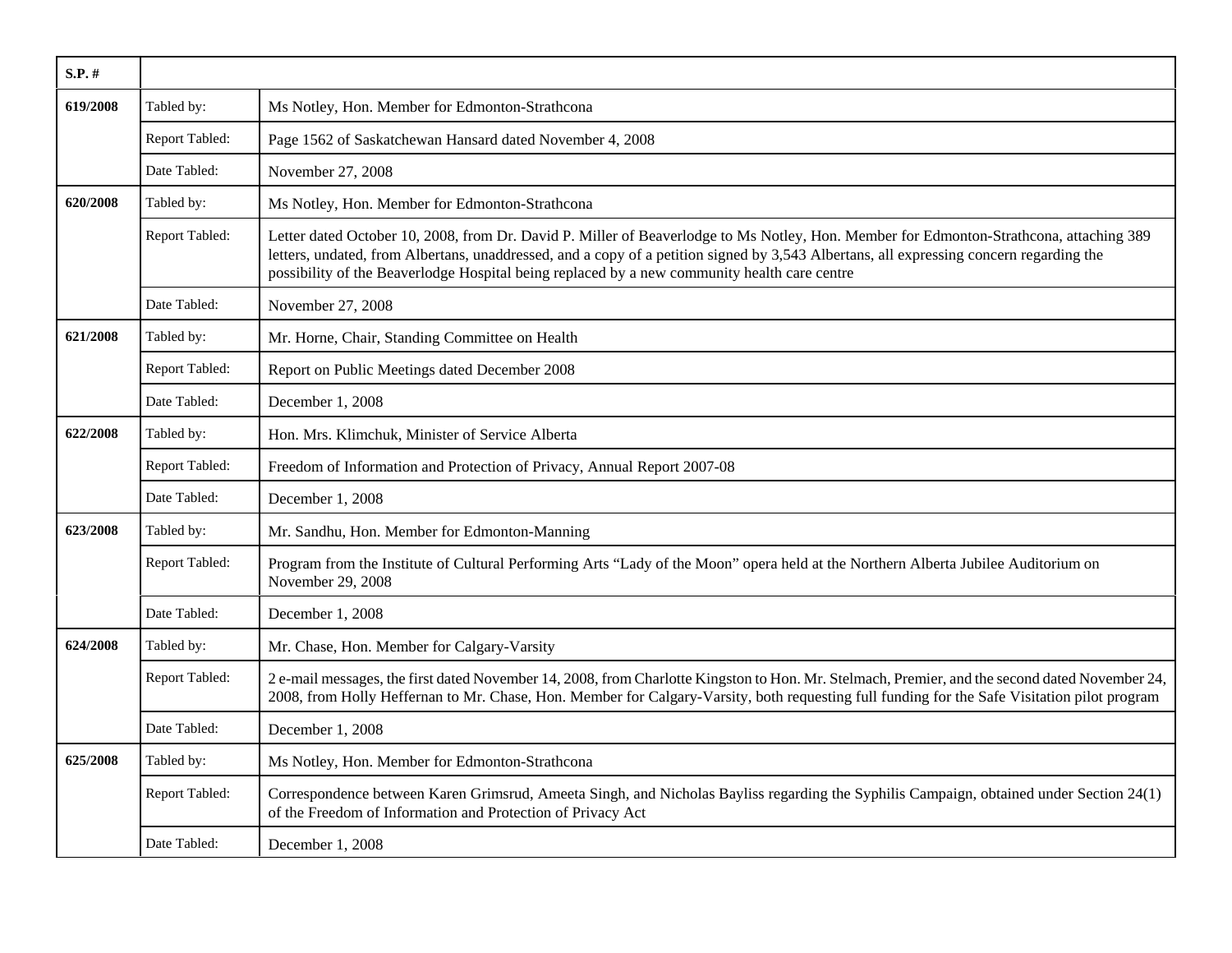| $S.P.$ # |                |                                                                                                                                                                                                                           |
|----------|----------------|---------------------------------------------------------------------------------------------------------------------------------------------------------------------------------------------------------------------------|
| 626/2008 | Tabled by:     | Ms Notley, Hon. Member for Edmonton-Strathcona                                                                                                                                                                            |
|          | Report Tabled: | Letter dated December 1, 2008, from Mr. Mason, Hon. Member for Edmonton-Highlands-Norwood, to Hon. Mr. Stelmach, Premier, requesting<br>the government initiate a public inquiry into Alberta's current syphilis epidemic |
|          | Date Tabled:   | December 1, 2008                                                                                                                                                                                                          |
| 627/2008 | Tabled by:     | Clerk of the Assembly on behalf of Mr. Berger, Hon. Member for Livingstone-Macleod                                                                                                                                        |
|          | Report Tabled: | Final Report dated June 2008 entitled "An Open Market for CWB Grain" prepared by Informa Economics                                                                                                                        |
|          | Date Tabled:   | December 1, 2008                                                                                                                                                                                                          |
| 628/2008 | Tabled by:     | Mr. MacDonald, Hon. Member for Edmonton-Gold Bar                                                                                                                                                                          |
|          | Report Tabled: | Chart entitled "Out-of-Province Healthcare Spending, 2002-03 to 2007-08" prepared by the Alberta Liberal Caucus                                                                                                           |
|          | Date Tabled:   | December 2, 2008                                                                                                                                                                                                          |
| 629/2008 | Tabled by:     | Clerk of the Assembly on behalf of Hon. Mrs. Jablonski, Minister of Seniors and Community Supports                                                                                                                        |
|          | Report Tabled: | Persons with Developmental Disabilities Community Boards, Consolidated Annual Report 2006-2007                                                                                                                            |
|          | Date Tabled:   | December 2, 2008                                                                                                                                                                                                          |
| 630/2008 | Tabled by:     | Clerk of the Assembly on behalf of Hon. Mrs. Jablonski, Minister of Seniors and Community Supports                                                                                                                        |
|          | Report Tabled: | Persons with Developmental Disabilities Community Boards, Consolidated Annual Report 2007-2008                                                                                                                            |
|          | Date Tabled:   | December 2, 2008                                                                                                                                                                                                          |
| 631/2008 | Tabled by:     | Clerk of the Assembly on behalf of Hon. Mr. Goudreau, Minister of Employment and Immigration                                                                                                                              |
|          | Report Tabled: | Certified General Accountants' Association of Alberta, 2007/2008 Annual Report                                                                                                                                            |
|          | Date Tabled:   | December 2, 2008                                                                                                                                                                                                          |
| 632/2008 | Tabled by:     | Clerk of the Assembly on behalf of Hon. Ms Redford, Minister of Justice and Attorney General                                                                                                                              |
|          | Report Tabled: | Law Society of Alberta, Annual Report 2007                                                                                                                                                                                |
|          | Date Tabled:   | December 2, 2008                                                                                                                                                                                                          |
| 633/2008 | Tabled by:     | Clerk of the Assembly on behalf of Hon. Ms Redford, Minister of Justice and Attorney General                                                                                                                              |
|          | Report Tabled: | Return to Order of the Assembly MR18, asked for by Mr. Hehr on October 27, 2008                                                                                                                                           |
|          | Date Tabled:   | December 2, 2008                                                                                                                                                                                                          |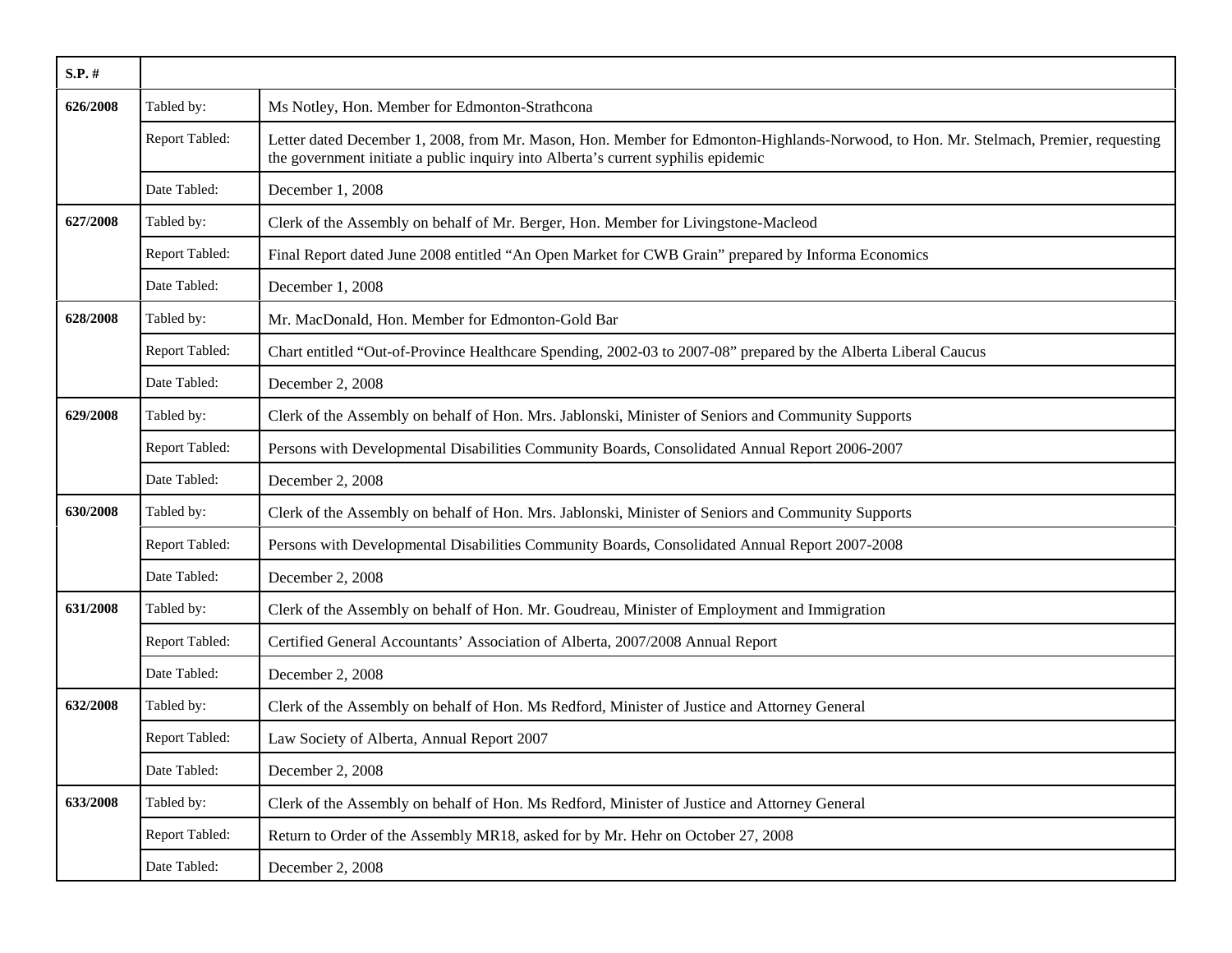| $S.P.$ # |                |                                                                                                                                                    |
|----------|----------------|----------------------------------------------------------------------------------------------------------------------------------------------------|
| 634/2008 | Tabled by:     | Clerk of the Assembly on behalf of Hon. Ms Redford, Minister of Justice and Attorney General                                                       |
|          | Report Tabled: | Return to Order of the Assembly MR21, asked for by Mr. Hehr on October 27, 2008                                                                    |
|          | Date Tabled:   | December 2, 2008                                                                                                                                   |
| 635/2008 | Tabled by:     | Clerk of the Assembly on behalf of Hon. Ms Redford, Minister of Justice and Attorney General                                                       |
|          | Report Tabled: | Return to Order of the Assembly MR22, asked for by Mr. Hehr on October 27, 2008                                                                    |
|          | Date Tabled:   | December 2, 2008                                                                                                                                   |
| 636/2008 | Tabled by:     | Clerk of the Assembly on behalf of Hon. Ms Redford, Minister of Justice and Attorney General                                                       |
|          | Report Tabled: | Response to Written Question WQ22, asked for by Mr. Hehr on October 27, 2008                                                                       |
|          | Date Tabled:   | December 2, 2008                                                                                                                                   |
| 637/2008 | Tabled by:     | Clerk of the Assembly on behalf of Hon. Ms Redford, Minister of Justice and Attorney General                                                       |
|          | Report Tabled: | Response to Written Question WQ23, asked for by Mr. Hehr on October 27, 2008                                                                       |
|          | Date Tabled:   | December 2, 2008                                                                                                                                   |
| 638/2008 | Tabled by:     | Clerk of the Assembly on behalf of Hon. Ms Redford, Minister of Justice and Attorney General                                                       |
|          | Report Tabled: | Response to Written Question WQ24, asked for by Mr. Hehr on October 27, 2008                                                                       |
|          | Date Tabled:   | December 2, 2008                                                                                                                                   |
| 639/2008 | Tabled by:     | Clerk of the Assembly on behalf of Ms Calahasen, Hon. Member for Lesser Slave Lake                                                                 |
|          | Report Tabled: | Globe and Mail article dated September 26, 2007, entitled "Transferring problem pupils a Band-Aid fix, critics say"                                |
|          | Date Tabled:   | December 2, 2008                                                                                                                                   |
| 640/2008 | Tabled by:     | Clerk of the Assembly on behalf of Mr. Johnston, Hon. Member for Calgary-Hays                                                                      |
|          | Report Tabled: | Statistics Canada web site summary results article dated 2007/2008 entitled "How many times have you been bullied at school in the last<br>month?" |
|          | Date Tabled:   | December 2, 2008                                                                                                                                   |
| 641/2008 | Tabled by:     | Clerk of the Assembly on behalf of Mr. Johnston, Hon. Member for Calgary-Hays                                                                      |
|          | Report Tabled: | Pediatrics article dated May 2004 entitled "Associations Between Overweight and Obesity with Bullying Behaviours in School-Aged Children"          |
|          | Date Tabled:   | December 2, 2008                                                                                                                                   |